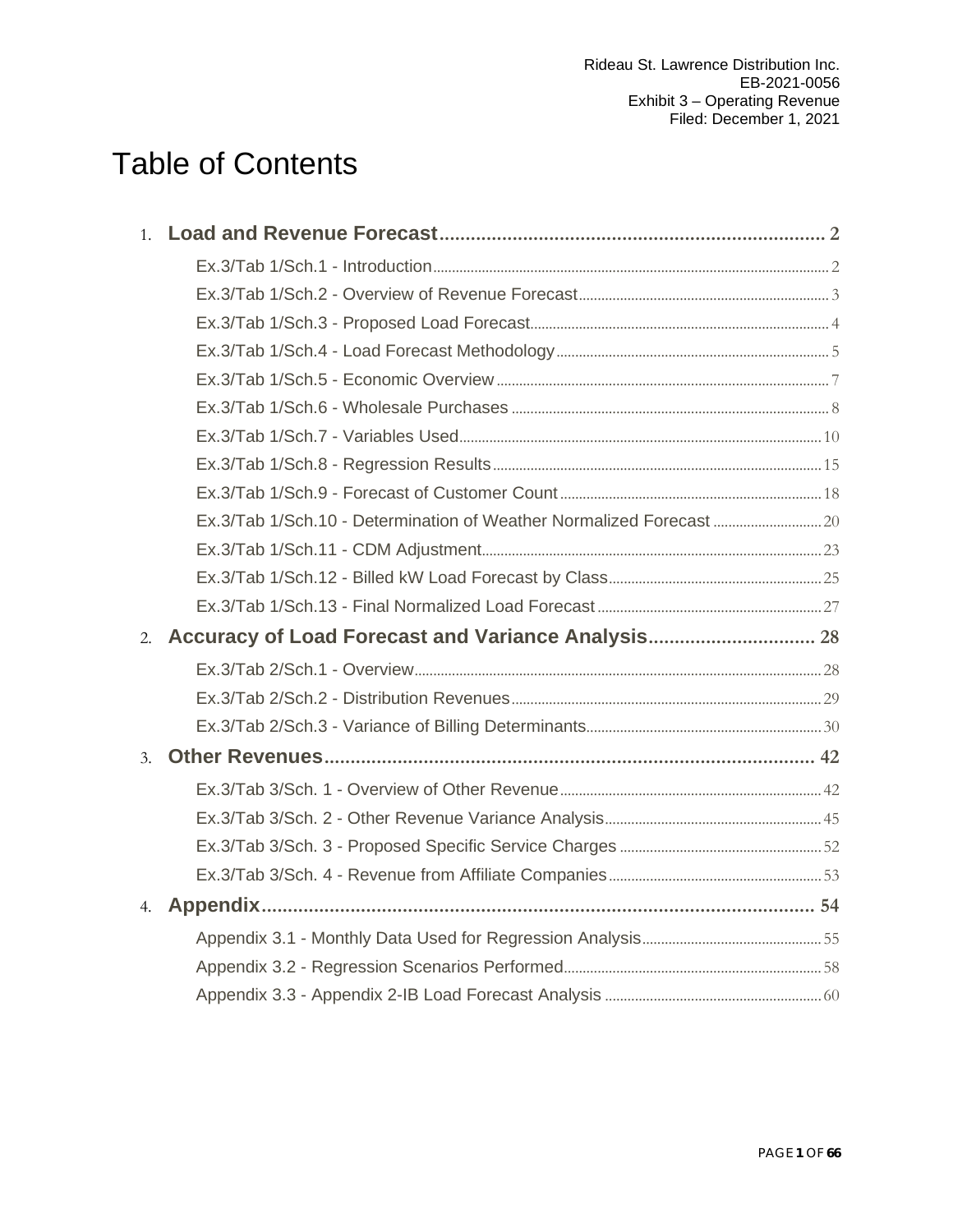# <span id="page-1-0"></span>Load and Revenue Forecast

### <span id="page-1-1"></span>**Ex.3/Tab 1/Sch.1 - Introduction**

The evidence presented in this exhibit provides information supporting the revenues derived from activities regulated by the Ontario Energy Board. Actual operating revenues from regulated operations are derived mainly from fixed and variable tariff charges and specific service charges. Rideau St. Lawrence Distribution Inc. ("RSL") revenues are collected from six (6) customer classes:

- 1. Residential;
- 2. General Service less than 50 kW;
- 3. General Service 50 to 4,999 kW;
- 4. Unmetered Scattered Load ("USL");
- 5. Sentinel Lighting; and
- 6. Street Lighting.

RSL does not anticipate any changes in its customer classes.

This exhibit also describes RSL's load and customer count forecasts. The load forecast methodology and assumptions are described in detail within this Exhibit.

The evidence herein is organized according to the following topics:

- 1. Revenue and Load Forecast
- 2. Accuracy of Load Forecast and Variance Analysis, and
- 3. Other Revenues.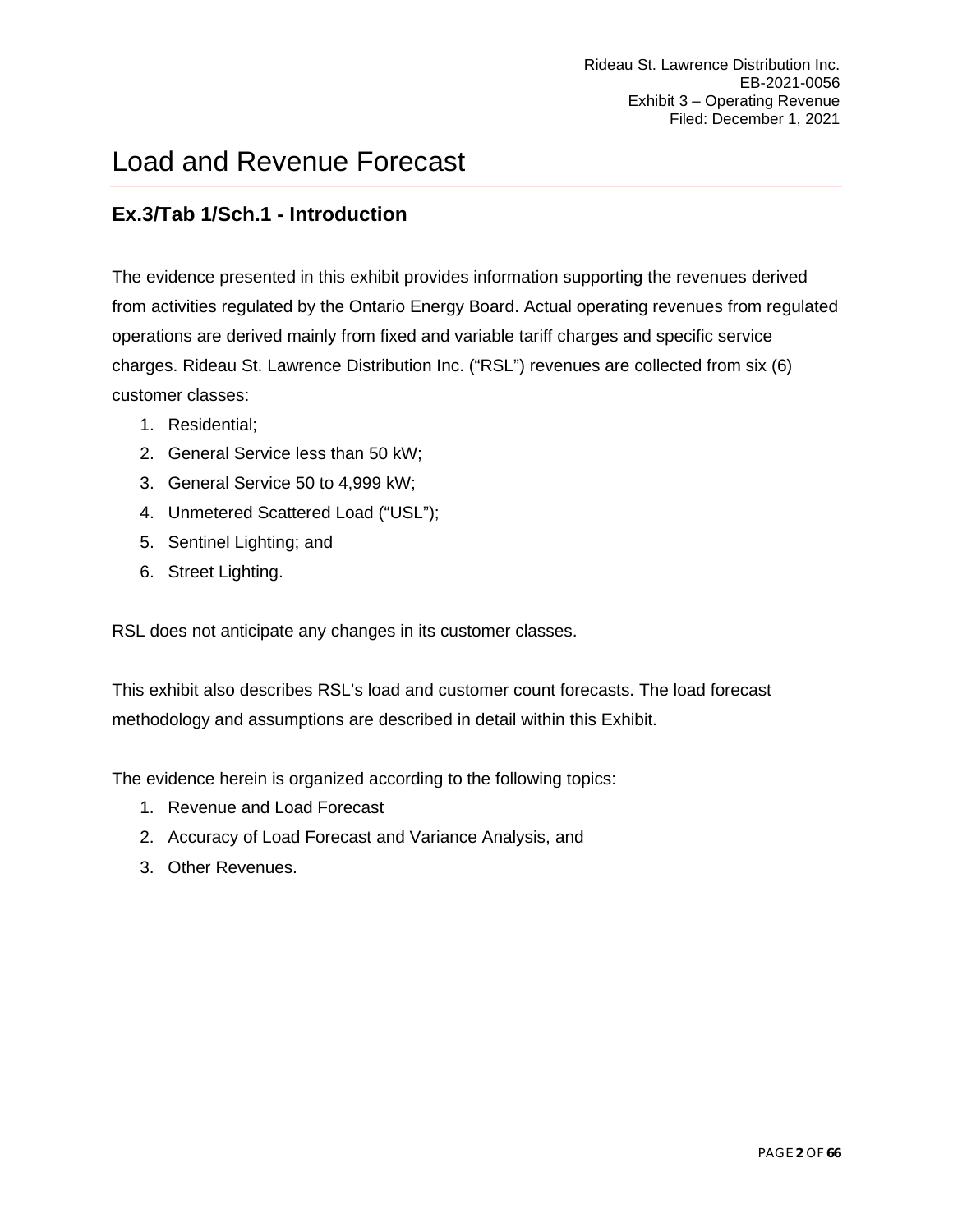### <span id="page-2-0"></span>**Ex.3/Tab 1/Sch.2 - Overview of Revenue Forecast**

RSL is proposing a total Service Revenue Requirement of \$3,360,105 for the 2022 Test Year. This amount includes a Base Revenue Requirement of \$3,152,487 plus revenue offsets of \$207,618 to be recovered through Other Distribution Revenue.

The following Table 3.1 summarizes RSL's total Operating Revenue. The 2022 Test Year Base Revenues are projected by applying the proposed rates to weather normalized load forecasts based upon the methodology described within this rate Application. For the 2016 - 2020 Actual data, the revenue is derived from the actual energy consumption by each class.

|                                   | 2016 Board | 2016 Actual | 2017 Actual | 2018 Actual | 2019 Actual | 2020 Actual | 2021 Bridge | <b>2022 Test</b> |
|-----------------------------------|------------|-------------|-------------|-------------|-------------|-------------|-------------|------------------|
|                                   | Approved   |             |             |             |             |             | Year        | Year             |
| <b>Base Revenue</b>               |            |             |             |             |             |             |             |                  |
| Residential                       | .530,713   | 1,412,658   | 1,500,818   | 1,609,148   | 1,623,109   | 1,634,619   | 1,633,051   | 2,072,305        |
| $\textsf{IGS} < 50 \text{ kW}$    | 494,424    | 466,732     | 495,355     | 503,343     | 531,693     | 506,733     | 488,346     | 502,426          |
| <b>IGS 50 to 4999 kW</b>          | 450,385    | 419,957     | 425,839     | 456,243     | 460,313     | 454,448     | 436,424     | 442,161          |
| Sentinel Lights                   | 8,220      | 6,474       | 7,064       | 7,499       | 7,970       | 7,969       | 7,898       | 9,487            |
| <b>Street Lighting</b>            | 94,907     | 98,403      | 127,247     | 101,590     | 97,216      | 99,153      | 96,242      | 109,634          |
| Unmetered and Scattered           | 13,785     | 12,979      | 13,087      | 13,921      | 14,140      | 13,949      | 14,247      | 16,474           |
| Subtotal                          | 2,592,434  | 2,417,203   | 2,569,409   | 2,691,743   | 2,734,440   | 2,716,871   | 2,676,208   | 3,152,487        |
| <b>Other Distribution Revenue</b> |            |             |             |             |             |             |             |                  |
| Specific Service Charges          | 116,376    | 116,376     | 97,264      | 81,167      | 78,315      | 106,104     | 107,197     | 23,875           |
| Late Payment Charges              | 75,314     | 75,314      | 70,390      | 58,516      | 55,106      | 69,107      | 60,000      | 60,000           |
| <b>Other Operating Revenues</b>   | 72,038     | 74,017      | 76,255      | 77,819      | 80,834      | 85,311      | 81,710      | 128,243          |
| Other Income or Deductions        | 6,526      | 18,594      | 56,606      | 14,395      | 12,433      | 6,207       | $-2,500$    | $-4,500$         |
| <b>Subtotal</b>                   | 270,254    | 284,301     | 300,514     | 231,897     | 226,688     | 266,728     | 246,407     | 207,618          |
|                                   |            |             |             |             |             |             |             |                  |
| Service Revenue Total             | 2,862,688  | 2,701,503   | 2,869,924   | 2,923,640   | 2,961,128   | 2,983,600   | 2,922,615   | 3,360,105        |

**Table 3.1: Summary of Operating Revenue**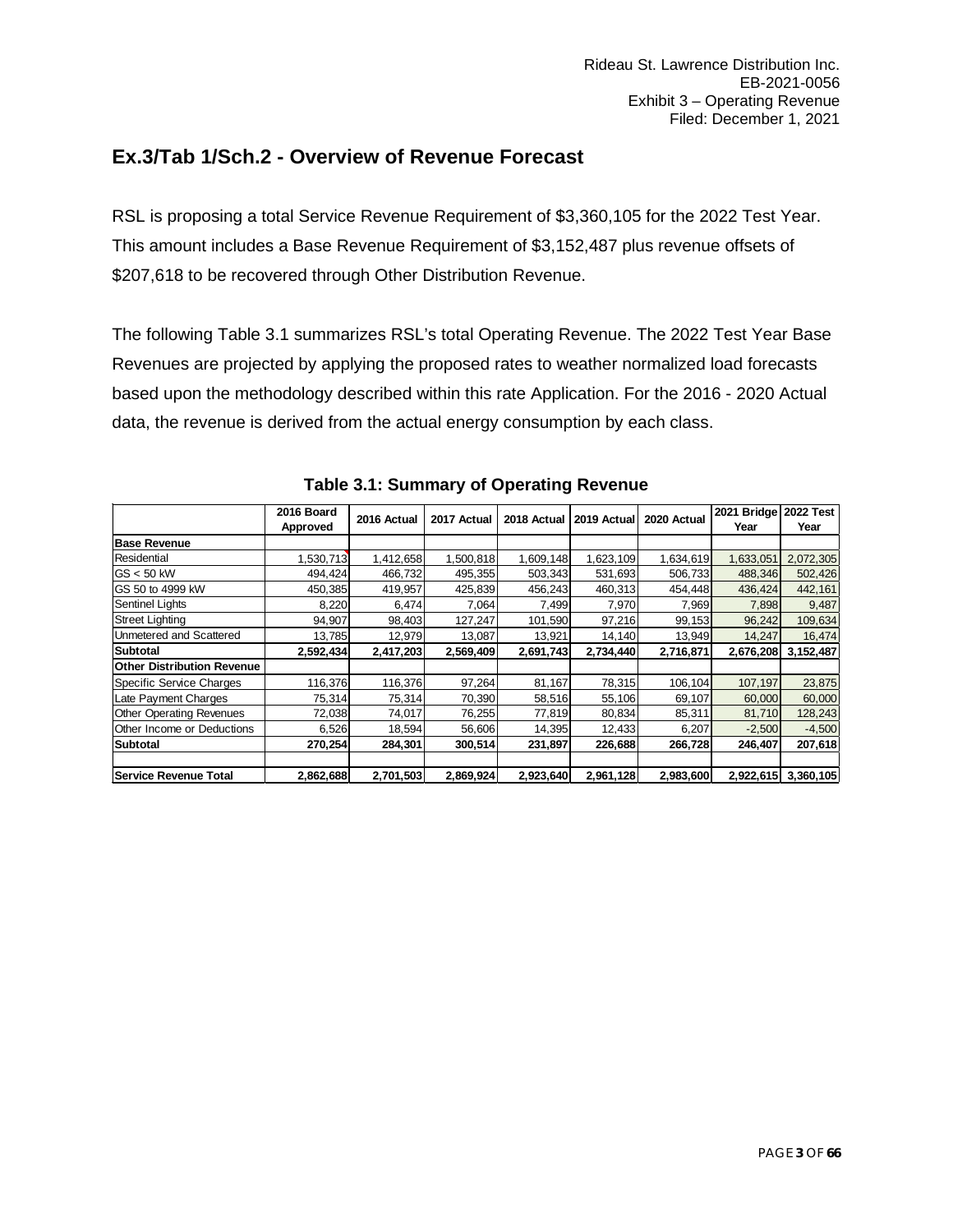### <span id="page-3-0"></span>**Ex.3/Tab 1/Sch.3 - Proposed Load Forecast**

The following section of the application covers the approach taken to determine the Load Forecast. This section also covers economic assumptions and data sources for customer and load forecasts. It explains wholesale purchases and subsequent adjustments to the wholesale purchases. It also provides the rationale behind each variable used in the regression analysis. Lastly, it presents the regression results and explains how they were used to determine the forecast for the 2022 Test Year.

Table 3.2 below presents the actual and forecasted trends for customer/connection counts, kWh consumption and billed kW demand.

|                                                                                                                                                                         |            |            |            | Actual     |            |                                                                                                                         |            |            |                                    |              | Forecast                  |                           |
|-------------------------------------------------------------------------------------------------------------------------------------------------------------------------|------------|------------|------------|------------|------------|-------------------------------------------------------------------------------------------------------------------------|------------|------------|------------------------------------|--------------|---------------------------|---------------------------|
|                                                                                                                                                                         | 2011       | 2012       | 2013       | 2014       | 2015       | 2016                                                                                                                    | 2017       | 2018       | 2019                               | 2020         | 2021<br>Weather<br>Normal | 2022<br>Weather<br>Normal |
|                                                                                                                                                                         |            |            |            |            |            |                                                                                                                         |            |            |                                    |              |                           |                           |
| <b>Actual kWh Purchases</b>                                                                                                                                             |            |            |            |            |            | 118,004,234 115,280,490 116,595,095 115,949,736 112,684,386 109,734,472 107,186,399 110,285,589 108,750,347 108,483,759 |            |            |                                    |              |                           |                           |
| Predicted kWh Purchases 117,538,829 116,675,268 115,401,698 113,813,986 112,653,587 112,051,388 108,951,913 110,816,286 108,141,943 106,909,610 104,901,184 103,508,233 |            |            |            |            |            |                                                                                                                         |            |            |                                    |              |                           |                           |
| % Difference                                                                                                                                                            | $-0.4%$    | 1.2%       | $-1.0%$    | $-1.8%$    | 0.0%       | 2.1%                                                                                                                    | 1.6%       | 0.5%       | $-0.6%$                            | $-1.5%$      |                           |                           |
| <b>CDM Purchase Adjustment</b>                                                                                                                                          |            |            |            |            |            |                                                                                                                         |            |            |                                    |              |                           |                           |
| Predicted kWh Purchases after CDM                                                                                                                                       |            |            |            |            |            |                                                                                                                         |            |            |                                    |              |                           | 104,901,184 103,508,233   |
| <b>Billed kWh</b>                                                                                                                                                       |            |            |            |            |            | 108,810,680 106,397,501 107,193,012 107,593,001 104,215,272 101,711,018 98,838,309                                      |            |            | 101,848,630 100,219,092 99,512,150 |              | 96,816,968                | 95,531,364                |
| By Class                                                                                                                                                                |            |            |            |            |            |                                                                                                                         |            |            |                                    |              |                           |                           |
| Residential                                                                                                                                                             |            |            |            |            |            |                                                                                                                         |            |            |                                    |              |                           |                           |
| Customers                                                                                                                                                               | 5.004      | 5.025      | 5.035      | 5.040      | 5.054      | 5.071                                                                                                                   | 5.089      | 5.105      | 5.113                              | 5.107        | 5.118                     | 5.129                     |
| kWh                                                                                                                                                                     | 43.287.278 | 42.116.982 | 42.764.838 | 42.272.228 | 40.938.311 | 40.480.043                                                                                                              | 39,379,535 | 42.538.789 | 42.182.601                         | 43,593,897   | 43.191.009                | 43.536.196                |
| General Service < 50 kW                                                                                                                                                 |            |            |            |            |            |                                                                                                                         |            |            |                                    |              |                           |                           |
| Customers                                                                                                                                                               | 769        | 770        | 759        | 754        | 742        | 740                                                                                                                     | 741        | 739        | 735                                | 731          | 729                       | 727                       |
| kWh                                                                                                                                                                     | 20.434.679 | 19.669.183 | 20.094.189 | 20.739.791 | 20.653.133 | 20.348.623                                                                                                              | 19.816.423 | 20.252.449 | 19.700.297                         | 18.533.558   | 17.747.657                | 17.290.656                |
| General Service 50 to 4,999 kW                                                                                                                                          |            |            |            |            |            |                                                                                                                         |            |            |                                    |              |                           |                           |
| Customers                                                                                                                                                               | 66         | 67         | 65         | 64         | 64         | 64                                                                                                                      | 63         | 65         | 62                                 | 61           | 60                        | 59                        |
| kWh                                                                                                                                                                     | 43,031,208 | 42,549,997 | 42,246,503 | 42,584,416 | 40,918,077 | 39,456,019                                                                                                              | 38,286,678 | 37,703,866 | 37,004,001                         | 36, 107, 964 | 34,605,282                | 33,433,327                |
| kW                                                                                                                                                                      | 130.762    | 125,469    | 133.148    | 131.947    | 125.734    | 115,477                                                                                                                 | 111.704    | 112.493    | 109.764                            | 109.147      | 102.549                   | 99.076                    |
| <b>Street Lights</b>                                                                                                                                                    |            |            |            |            |            |                                                                                                                         |            |            |                                    |              |                           |                           |
| Connections                                                                                                                                                             | 1,703      | 1,703      | 1,707      | 1,707      | 1,711      | 1,711                                                                                                                   | 1,711      | 1,711      | 1,711                              | 1,712        | 1.712                     | 1,712                     |
| kWh                                                                                                                                                                     | 1,453,874  | 1,453,808  | 1,447,303  | 1,321,505  | 1,052,678  | 773,158                                                                                                                 | 716,670    | 714,489    | 691,963                            | 644,755      | 642,914                   | 642,914                   |
| kW                                                                                                                                                                      | 3.941      | 3,919      | 3,920      | 3.620      | 2,862      | 2,070                                                                                                                   | 1,945      | 1,939      | 1,887                              | 1.744        | 1,744                     | 1,744                     |
| <b>Sentinel Lights</b>                                                                                                                                                  |            |            |            |            |            |                                                                                                                         |            |            |                                    |              |                           |                           |
| Connections                                                                                                                                                             | 75         | 75         | 75         | 75         | 75         | 73                                                                                                                      | 71         | 72         | 74                                 | 73           | 73                        | 73                        |
| kWh                                                                                                                                                                     | 108,262    | 108,266    | 108,281    | 109,302    | 109,502    | 106,791                                                                                                                 | 99,906     | 97,401     | 98,084                             | 96,660       | 94,789                    | 92,955                    |
| kW                                                                                                                                                                      | 300        | 300        | 300        | 302        | 302        | 302                                                                                                                     | 276        | 270        | 272                                | 269          | 263                       | 258                       |
| <b>Unmetered Loads</b>                                                                                                                                                  |            |            |            |            |            |                                                                                                                         |            |            |                                    |              |                           |                           |
| Connections                                                                                                                                                             | 59         | 60         | 61         | 61         | 59         | 58                                                                                                                      | 57         | 57         | 57                                 | 57           | 57                        | 57                        |
| kWh                                                                                                                                                                     | 495,379    | 499,265    | 531,898    | 565,759    | 543,571    | 546,384                                                                                                                 | 539,097    | 541,637    | 542,146                            | 535,316      | 535,316                   | 535,316                   |
| Total                                                                                                                                                                   |            |            |            |            |            |                                                                                                                         |            |            |                                    |              |                           |                           |
| Customer/Connections                                                                                                                                                    | 7.676      | 7.700      | 7.702      | 7.701      | 7.705      | 7.717                                                                                                                   | 7.732      | 7.749      | 7.752                              | 7.741        | 7.749                     | 7.757                     |
| kWh                                                                                                                                                                     |            |            |            |            |            | 108.810.680 106.397.501 107.193.012 107.593.001 104.215.272 101.711.018                                                 | 98.838.309 |            | 101.848.630 100.219.092            | 99.512.150   | 96.816.968                | 95,531,364                |
| kW from applicable classes                                                                                                                                              | 135,003    | 129,688    | 137,368    | 135,869    | 128,898    | 117,849                                                                                                                 | 113,925    | 114,702    | 111,923                            | 111,159      | 104,556                   | 101,078                   |

|  | Table 3.2: Customer and Volume Trend Table |  |  |  |  |
|--|--------------------------------------------|--|--|--|--|
|--|--------------------------------------------|--|--|--|--|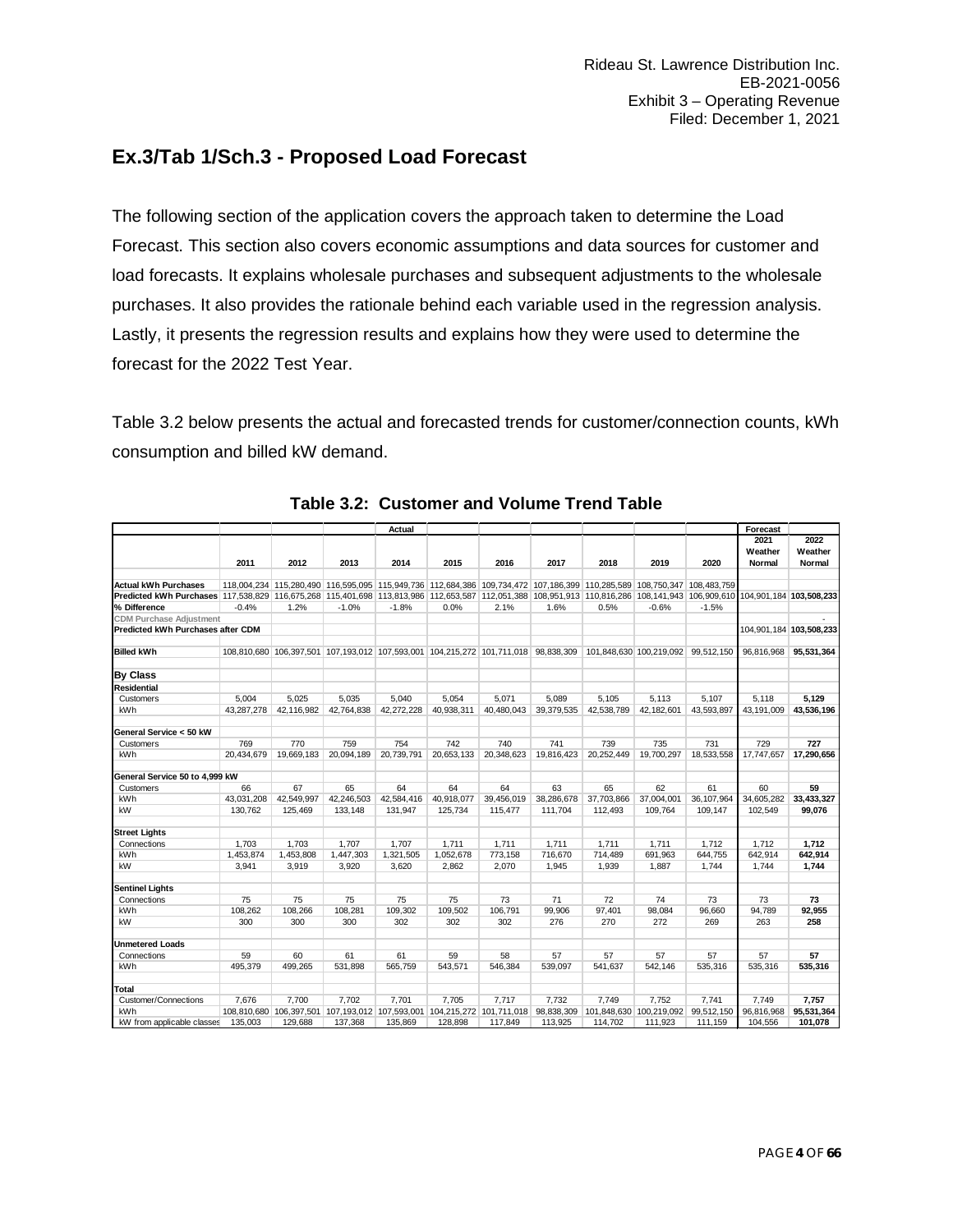### <span id="page-4-0"></span>**Ex.3/Tab 1/Sch.4 - Load Forecast Methodology**

The purpose of weather normalization is to predict future customer consumption based on normal weather conditions. To achieve this goal, the relationship between weather change and customer consumption must be defined. RSL reviewed the various processes used by earlier Cost of Service applicants and is proposing to adopt a weather normalization methodology using Multifactor Regression ("MR") for its load forecast. RSL is proposing to adopt a weather normalization forecasting method that is similar to RSL's 2016 Cost of Service (EB-2015-0100).

In summary, RSL has used the regression analysis methodology to determine a prediction model. With regards to the overall process of load forecasting, it is RSL's view that conducting a regression analysis on historical purchases to produce an equation that will predict energy purchases is appropriate. RSL knows by month the exact number of kWh purchased from the IESO for use by customers of RSL. With a regression analysis these purchases can be related to other monthly explanatory variables such as heating degree days and cooling degree days which occur in the same month. The result of the regression analysis produces an equation that predicts the purchases based on the explanatory variables. This prediction model is then used as the basis to forecast the total level of weather normalized purchases for RSL's Test Year, which is converted to Billed kWh by rate class. A detailed explanation of the process is provided later in this Exhibit.

RSL chooses not to use a regression analysis on an individual rate class basis as the Utility does not have reliable data available prior to 2012. RSL has decided, based on past Cost of Service applications and since the Board has accepted the wholesale purchase approach in the past, to prepare the regression analysis based on wholesale purchase volumes.

The following tables provide the material to support the weather normalized load forecast used by RSL in this application. Tables 3.3, 3.4 (in Ex.3/Tab 1/Sch.6), and 3.5 (in Ex.3/Tab 1/Sch.7) below provide a summary of the weather normalized load and customer/connection forecast used in this section for the 2022 Forecast period. RSL has provided 2011-2020 Actual Data, unless otherwise noted. The years 2011 to 2020 are weather actual while 2021 and 2022 are weather normalized.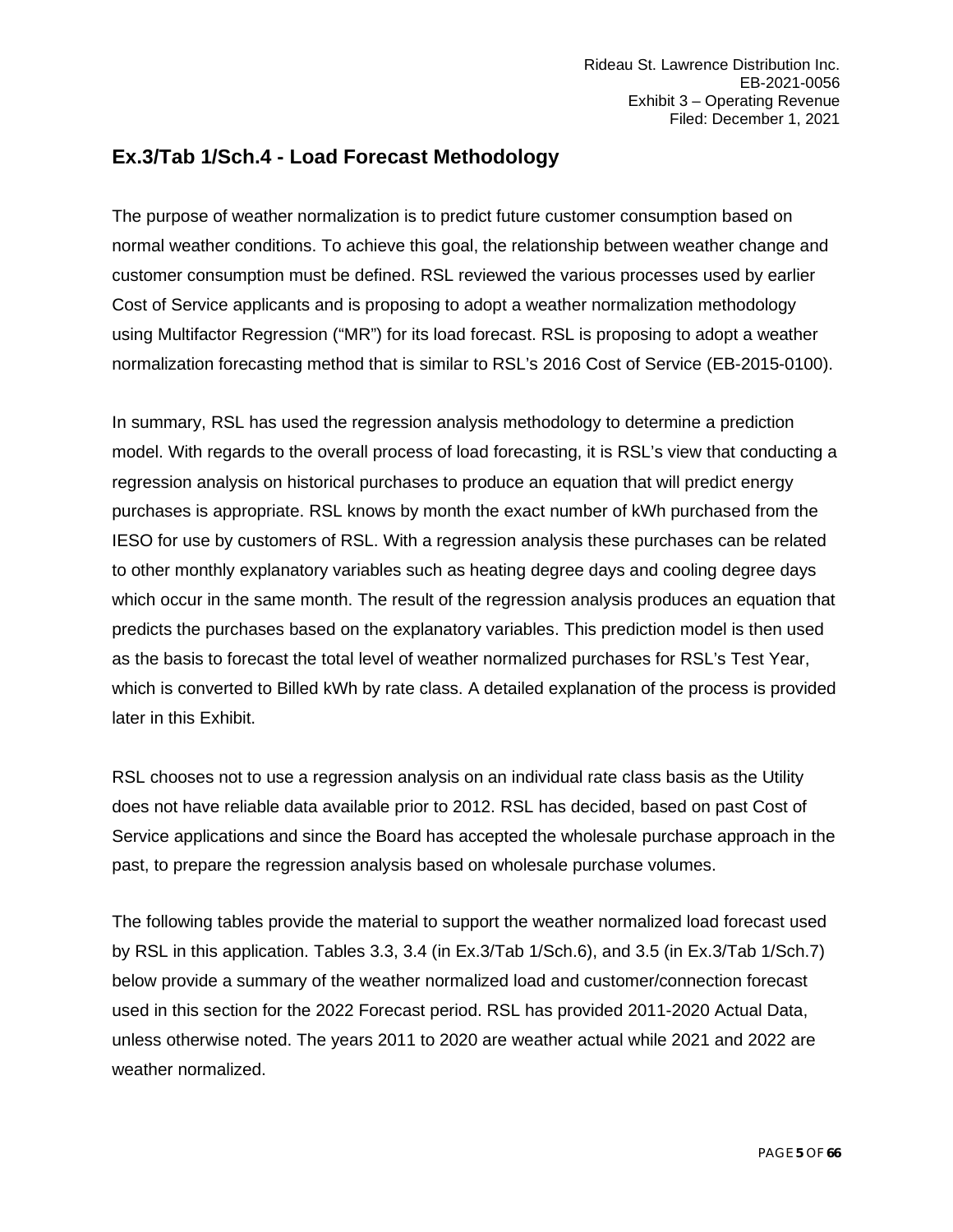The total weather normalized purchase forecast is then converted to the forecast of billed energy by rate class on weather normalized basis. Weather normalized historical data is also provided for comparison purpose, as required in the filing requirements.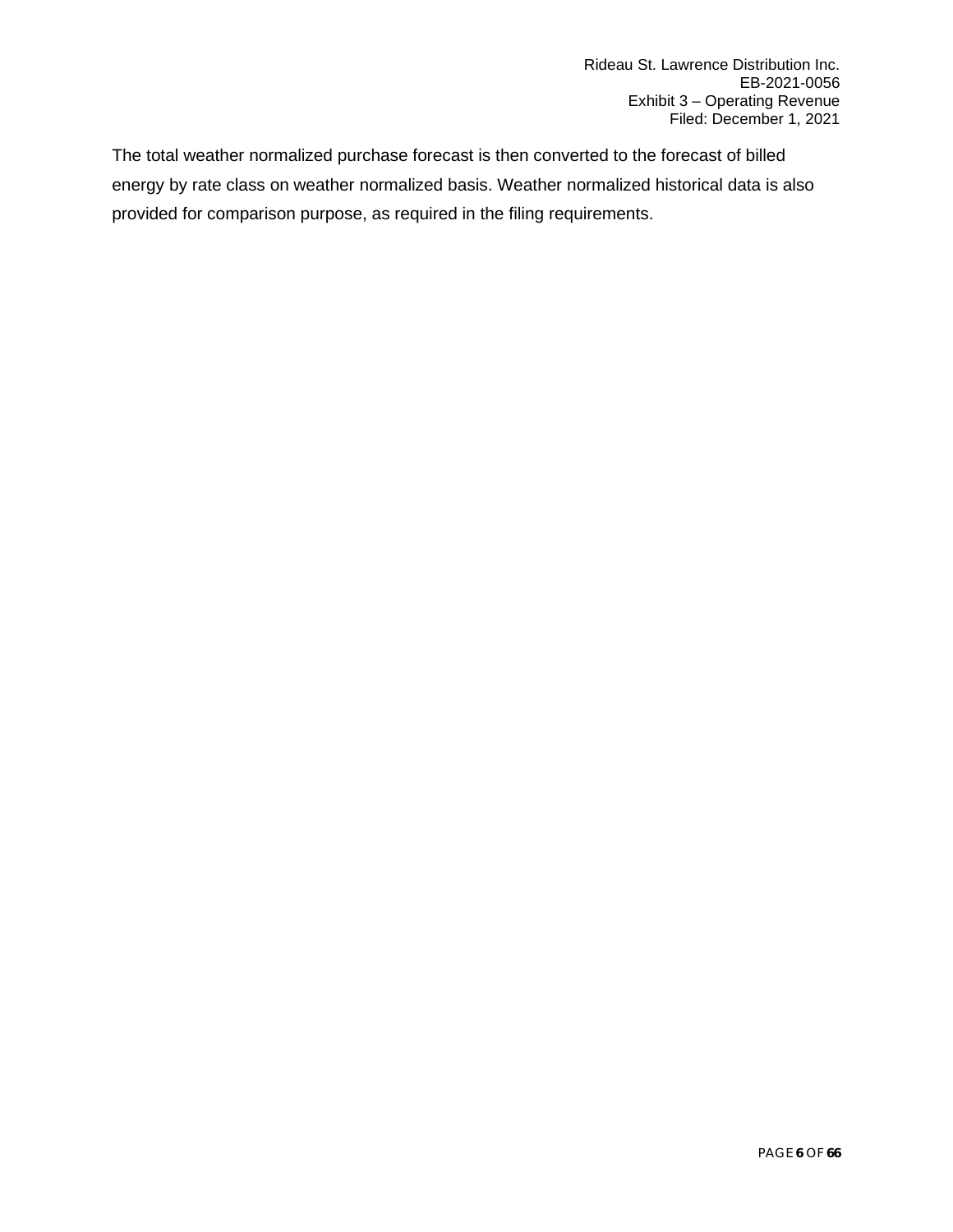### <span id="page-6-0"></span>**Ex.3/Tab 1/Sch.5 - Economic Overview**

Economic conditions in RSL's service territory remain relatively unchanged from past years. Population saw a smaller decrease (1%) over the 2011-2016 census period than the 2011-2006 census period (6%). Residential customers account for 86% of total RSL customers and over 40% of kWh consumption approximately since 2011.

The changes in RSL customer numbers have been small and inconsistent among customer classes over past years. While 2020 actual residential customer count is 2.1% higher than 2011 count, GS <50 kW and GS 50 to 4,999 kW rate classes for 2020 saw a decline of 4.9% and 7.6% respectively compared to 2011.

Residential customer number increased from 5,071 in the 2016 Board Approved number to 5,107 in 2020. GS < 50 kW customers decreased from 740 in the 2016 Board Approved number to 731 in 2020. GS 50 to 4,999 kW customers decreased from 64 in the 2016 Board Approved number to 61 in 2020. The changes in the customer numbers are reflective of the overall business climate in this region.

RSL is projecting a small increase in Residential customer number and a continued small decrease in the GS<50 kW rate class and GS 50 to 4,999 kW rate class. There is virtually no change in the other customer classes. Overall, the trend table (Table 3.12 and 3.13) shows the customer numbers remain stable.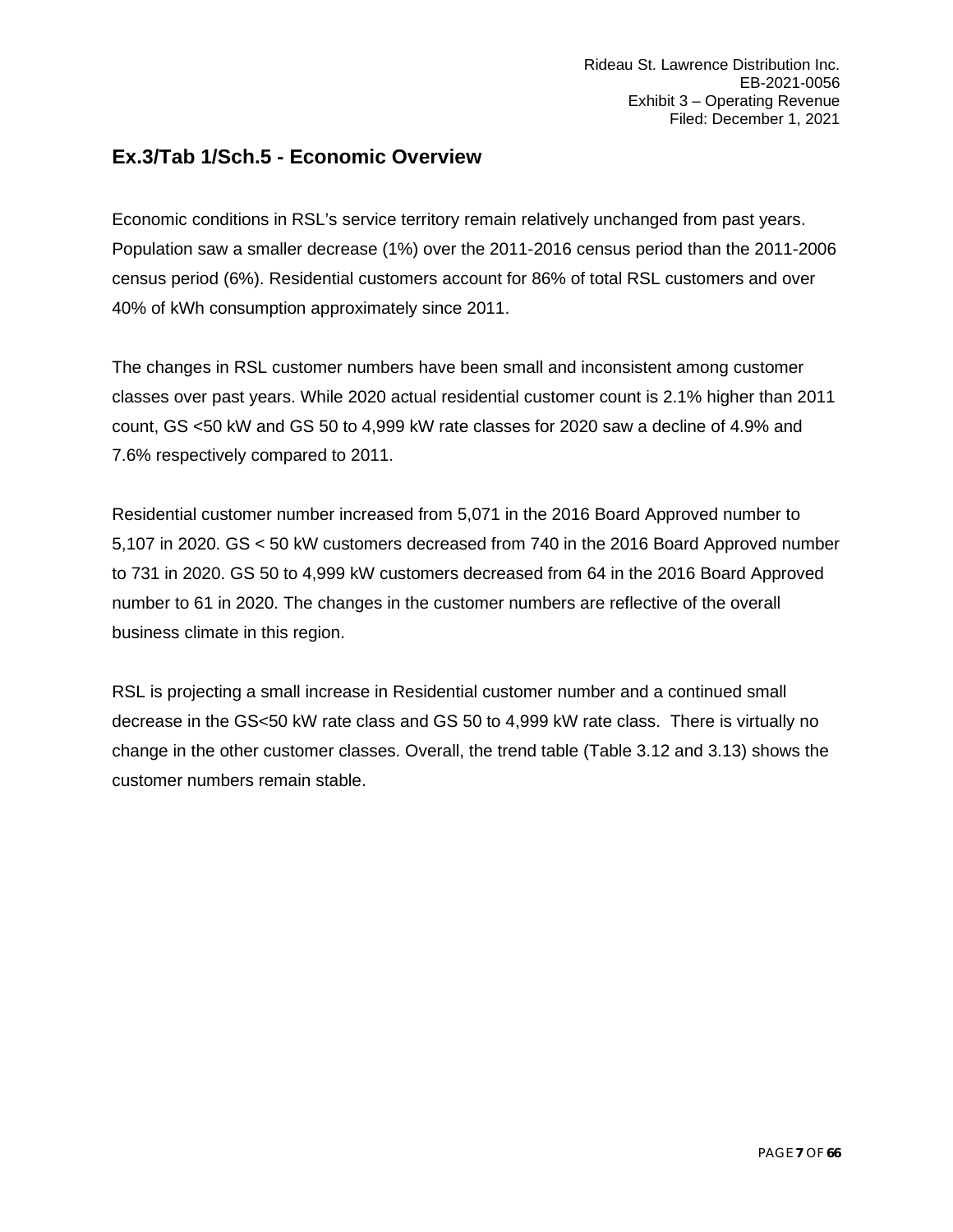### <span id="page-7-0"></span>**Ex.3/Tab 1/Sch.6 - Wholesale Purchases**

RSL purchases its power from the Independent Electricity System Operator ("IESO"). Table 3.3 outlines the unadjusted monthly wholesale purchases:

|           | 2011        | 2012        | 2013        | 2014        | 2015        | 2016        | 2017        | 2018        | 2019        | 2020        |
|-----------|-------------|-------------|-------------|-------------|-------------|-------------|-------------|-------------|-------------|-------------|
| January   | 12,132,585  | 11,698,538  | 11,999,817  | 12,521,267  | 12.178.875  | 10.989.034  | 10.464.420  | 11.412.898  | 11.356.602  | 10,475,746  |
| February  | 10.866.454  | 10.394.346  | 10.701.983  | 10.693.642  | 11.445.612  | 10.461.168  | 9,412,266   | 9.438.920   | 9.954.781   | 9.817.627   |
| March     | 11,067,608  | 9,868,346   | 10.574.475  | 11,270,883  | 10,922,675  | 9,905,017   | 10.449.490  | 9.778.013   | 10.085.138  | 9,509,806   |
| April     | 9.072.415   | 8.701.738   | 9.116.700   | 9,026,483   | 8.724.747   | 8.448.753   | 8.073.164   | 8.757.348   | 8.524.502   | 8,024,763   |
| May       | 8,656,277   | 8,473,818   | 8,204,917   | 8.278.885   | 8,214,246   | 7.971.052   | 7,836,699   | 7,670,323   | 7,801,649   | 7,939,253   |
| June      | 8,776,092   | 9,028,518   | 8,279,408   | 8,570,154   | 8,082,238   | 8,152,771   | 7,883,609   | 7.836.187   | 7.764.971   | 8,515,025   |
| July      | 9,998,192   | 9.776.500   | 9,591,758   | 9,070,654   | 8.969.560   | 9,080,665   | 8,447,553   | 9,698,694   | 9,557,985   | 10,333,884  |
| August    | 9,450,654   | 9,430,200   | 9,610,958   | 8,980,123   | 8,928,793   | 9.517.733   | 8,640,906   | 9,512,830   | 8,688,391   | 9,206,403   |
| September | 8,631,923   | 8,456,345   | 8,187,217   | 8,455,877   | 8,487,586   | 8,054,076   | 8,076,439   | 8,248,876   | 7,563,722   | 7,627,587   |
| October   | 8,921,515   | 8.663.345   | 8,725,825   | 8,663,323   | 8.442.808   | 8.074.621   | 7,983,759   | 8,273,205   | 7,908,177   | 8,195,562   |
| November  | 9,478,715   | 9,765,918   | 9,926,917   | 9,594,308   | 8,788,398   | 8,792,790   | 9,161,805   | 9,371,732   | 9,264,874   | 8,711,857   |
| December  | 10,916,892  | 10,958,364  | 11,614,675  | 10,753,031  | 9,419,775   | 10,206,407  | 10,688,479  | 10,215,218  | 10,207,018  | 10,055,028  |
| Total     | 117,969,322 | 115,215,976 | 116,534,650 | 115,878,630 | 112,605,314 | 109,654,088 | 107,118,589 | 110,214,244 | 108,677,811 | 108,412,540 |
| Change %  |             | 97.7%       | 101.1%      | 99.4%       | 97.2%       | 97.4%       | 97.7%       | 102.9%      | 98.6%       | 99.8%       |

| Table 3.3: Unadjusted Wholesale Purchases 2011-2020 |  |  |
|-----------------------------------------------------|--|--|
|                                                     |  |  |

The RSL load has been declining over the past 10 years, except for 2013 and 2018 during which lower temperature in winter or higher temperature in summer contributed to a higher consumption. The wholesale purchases dropped by 8.1% from 2011 to 2020. This decline is primarily a reflection of the effects of energy efficiency as a result of the implementation of conservation measures and conservation awareness

To better represent the trend in wholesale purchases, RSL adjusted its base wholesale purchases prior to running the regression analysis. The purpose of the adjustment was to normalize the data as much as possible. The following adjustment was made to the wholesale purchases:

• RSL adjusted the wholesale purchases to add back microFIT generation kWh data since 2011. This adjustment was made because the generated kWh volume is consumed within the utility's service territory. If there was no generation activity, RSL's wholesale purchases would have been higher in order to meet customer demand.

RSL's "Adjusted Wholesale Purchases" are summarized below in Table 3.4. The "Adjusted kWh Wholesale Purchases" represented in this table were used in RSL's regression analysis.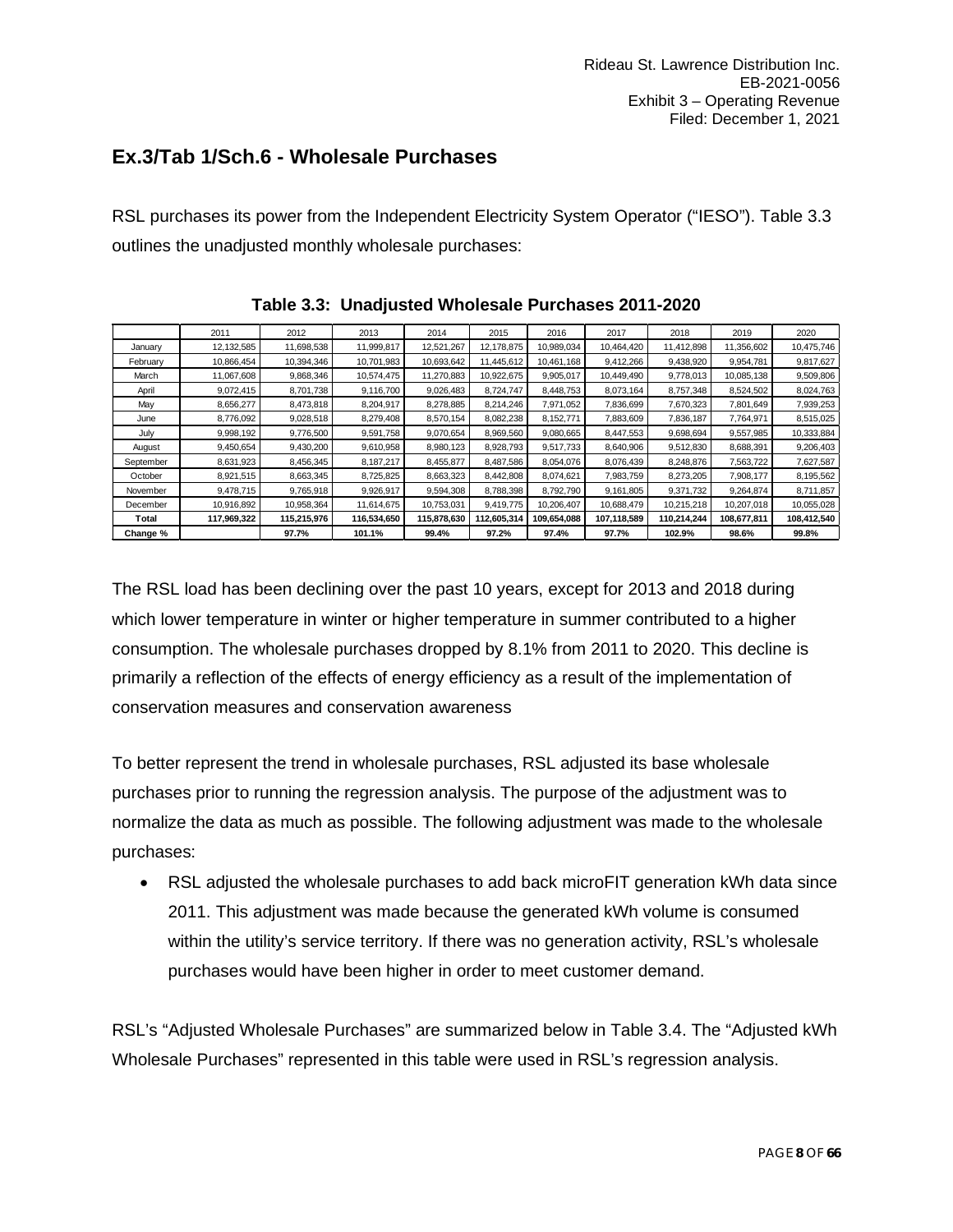|           | 2011        | 2012        | 2013        | 2014        | 2015        | 2016        | 2017        | 2018        | 2019        | 2020        |
|-----------|-------------|-------------|-------------|-------------|-------------|-------------|-------------|-------------|-------------|-------------|
| January   | 12,134,384  | 11,700,033  | 12,001,631  | 12,523,093  | 12,181,568  | 10,991,287  | 10,466,845  | 11,414,673  | 11,358,371  | 10,476,516  |
| February  | 10,867,487  | 10,398,024  | 10,704,529  | 10,696,289  | 11,447,914  | 10.463.596  | 9,415,533   | 9,441,551   | 9,958,176   | 9,819,257   |
| March     | 11,070,010  | 9,874,057   | 10,579,437  | 11,276,393  | 10,929,864  | 9,911,616   | 10,455,799  | 9,783,376   | 10,092,612  | 9,516,021   |
| April     | 9,075,017   | 8,708,404   | 9,123,026   | 9,034,518   | 8,733,624   | 8,458,651   | 8,080,526   | 8,763,985   | 8,531,518   | 8,032,449   |
| May       | 8,659,105   | 8,482,332   | 8,213,090   | 8,288,462   | 8,224,666   | 7,981,694   | 7,844,439   | 7,680,410   | 7,809,400   | 7,949,233   |
| June      | 8,779,481   | 9,036,890   | 8,286,351   | 8,579,621   | 8,091,482   | 8,163,034   | 7,891,979   | 7,845,956   | 7,774,207   | 8,525,132   |
| July      | 10.001.974  | 9.784.641   | 9,600,048   | 9,079,781   | 8.980.189   | 9.091.044   | 8.455.074   | 9.709.721   | 9,568,434   | 10,343,833  |
| August    | 9,453,692   | 9,437,648   | 9,618,514   | 8,988,796   | 8,937,908   | 9.527.175   | 8,648,638   | 9.521.412   | 8,698,039   | 9,215,375   |
| September | 8,637,539   | 8,462,407   | 8,193,461   | 8,463,316   | 8,495,280   | 8,062,338   | 8,083,641   | 8.256.576   | 7.571.102   | 7,634,417   |
| October   | 8,925,375   | 8.667.157   | 8,730,286   | 8,667,688   | 8,448,428   | 8.079.602   | 7,989,198   | 8.277.307   | 7,912,987   | 8,199,976   |
| November  | 9.481.486   | 9,769,298   | 9,929,183   | 9,596,696   | 8,792,027   | 8,796,258   | 9,164,555   | 9,373,459   | 9,266,907   | 8,714,890   |
| December  | 10,918,684  | 10.959.599  | 11,615,539  | 10,755,083  | 9.421.435   | 10.208.176  | 10.690.172  | 10,217,163  | 10,208,594  | 10,056,661  |
| Total     | 118,004,234 | 115,280,490 | 116,595,095 | 115,949,736 | 112,684,386 | 109,734,472 | 107,186,399 | 110,285,589 | 108,750,347 | 108,483,759 |
| Change %  |             | 97.7%       | 101.1%      | 99.4%       | 97.2%       | 97.4%       | 97.7%       | 102.9%      | 98.6%       | 99.8%       |

**Table 3.4: Adjusted Wholesale Purchases 2011 - 2020**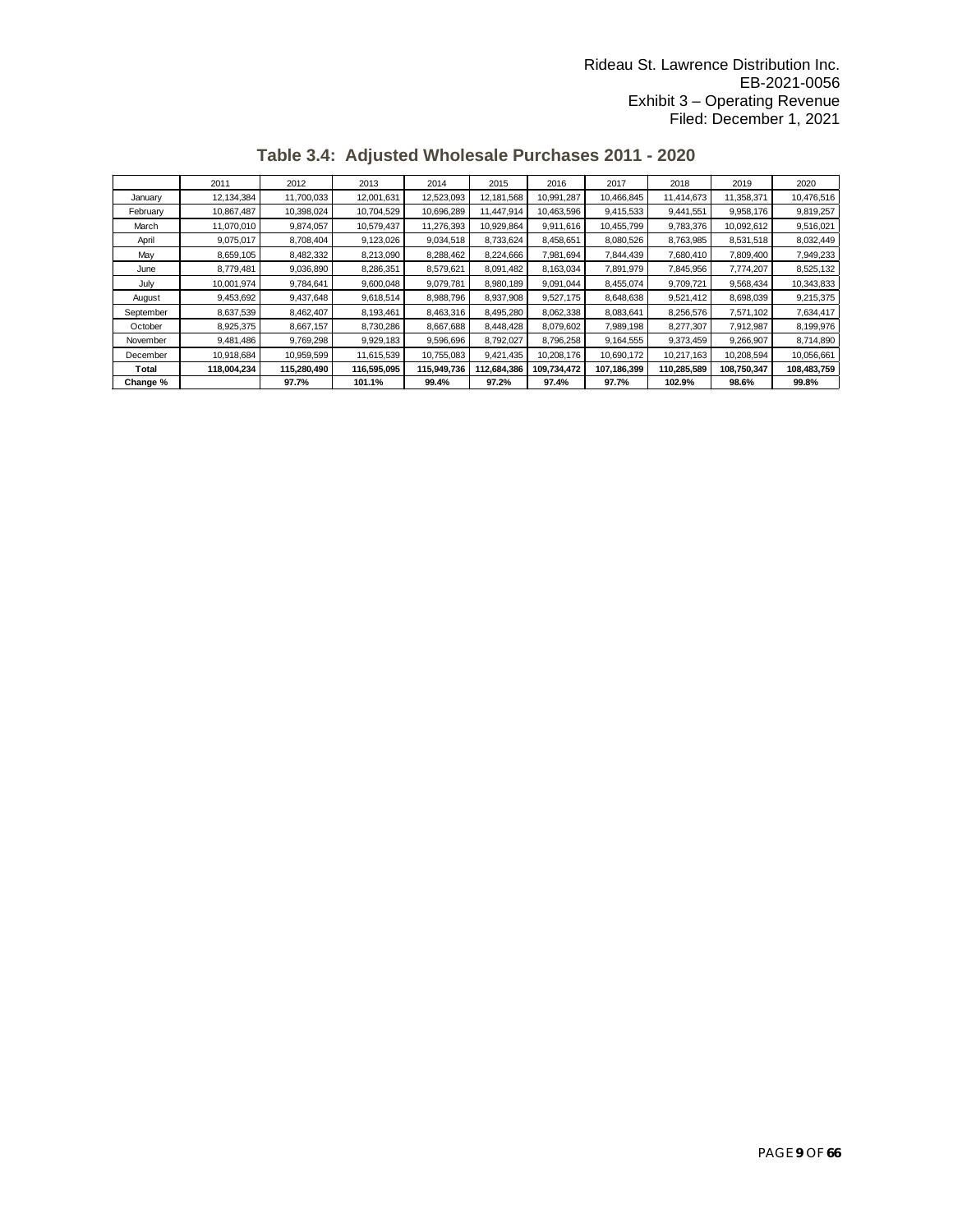### <span id="page-9-0"></span>**Ex.3/Tab 1/Sch.7 - Variables Used**

In RSL's case, the variation in monthly electricity consumption is influenced by seven main factors:

- Weather (e.g. heating and cooling), which is by far the most dominant effect for most systems;
- Number of days per month;
- Seasonality, in this case, winter/summer flag factor;
- Number of workdays in the month;
- Trend;
- August flag.

#### Heating and Cooling

In order to determine the relationship between observed weather and energy consumption, monthly weather observations describing the extent of heating or cooling required within the month are necessary. Environment Canada publishes monthly observations on heating degree days (HDD) and cooling degree days (CDD) for selected weather stations across Canada. Heating degree-days for a given day are the number of Celsius degrees that the mean temperature is below 18°C. Cooling degree-days for a given day are the number of Celsius degrees that the mean temperature is above 18°C. Consistent with RSL's 2016 Cost of Service Rate Application, the monthly HDD and CDD as reported at the Ottawa International Airport Weather Station were used in this application.

RSL has adopted the 10-year average from 2011 to 2020 as the definition of weather normal. Our view is that a 10-year average based on the most recent ten calendar years available is a reasonable compromise that likely reflects the "average" weather experienced in recent years. Many other LDCs have also adopted this definition for the purposes of cost-of-service rebasing. The following table outlines the monthly weather data used in the regression analysis.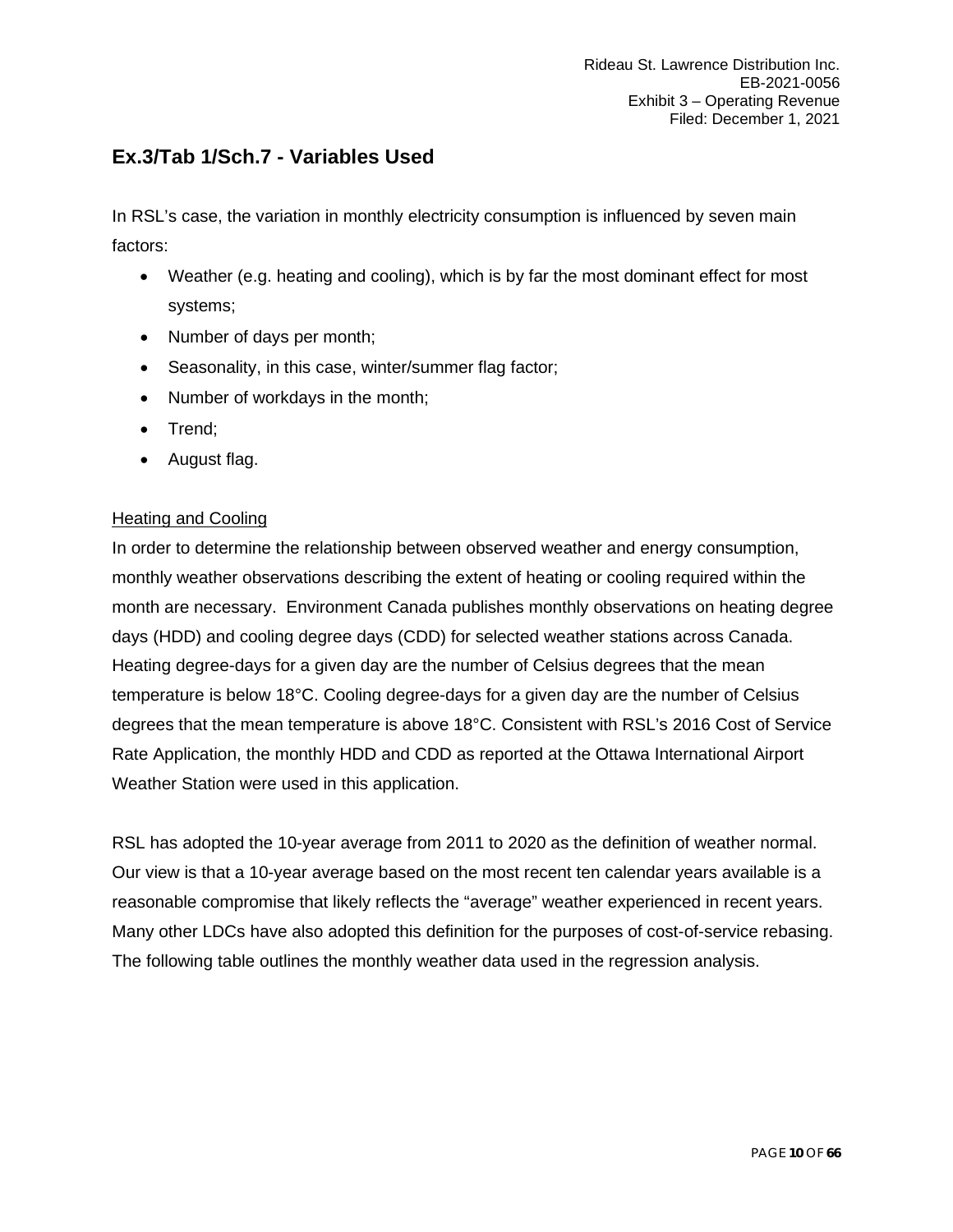| Table 3.5: HDD and CDD |  |
|------------------------|--|
|------------------------|--|

|              |                          |                |                          |                          |                          |                |                          |                          |                                  |                          | <b>Heating Degree Days (HDD)</b> |                          |                          |                          |                          |                          |                          |                |                          |                          |                         |
|--------------|--------------------------|----------------|--------------------------|--------------------------|--------------------------|----------------|--------------------------|--------------------------|----------------------------------|--------------------------|----------------------------------|--------------------------|--------------------------|--------------------------|--------------------------|--------------------------|--------------------------|----------------|--------------------------|--------------------------|-------------------------|
|              | 20 year                  |                |                          |                          |                          |                |                          |                          |                                  |                          | 10 year                          |                          |                          |                          |                          |                          |                          |                |                          |                          | <b>Use this</b>         |
| <b>Month</b> | 2001                     | 2002           | 2003                     | 2004                     | 2005                     | 2006           | 2007                     | 2008                     | 2009                             | 2010                     | 2011                             | 2012                     | 2013                     | 2014                     | 2015                     | 2016                     | 2017                     | 2018           | 2019                     |                          | 10 Year<br>2020 Average |
|              |                          |                |                          |                          |                          |                |                          |                          |                                  |                          |                                  |                          |                          |                          |                          |                          |                          |                |                          |                          |                         |
| January      | 848.2                    | 709.4          | 977.3                    | 1,045.3                  | 920.7                    | 733.5          | 797.1                    | 754.2                    | 979.5                            | 789.2                    | 888.7                            | 831.0                    | 839.9                    | 918.3                    | 968.2                    | 804.8                    | 732.5                    | 881.5          | 934.9                    | 755.6                    | 855.5                   |
| February     | 746.8                    | 668.8          | 841.5                    | 750.0                    | 700.6                    | 720.9          | 820.0                    | 774.3                    | 711.5                            | 655.8                    | 731.6                            | 671.4                    | 728.5                    | 793.2                    | 957.8                    | 756.3                    | 662.1                    | 644.6          | 762.2                    | 725.9                    | 743.4                   |
| March        | 652.3                    | 651.7          | 675.0                    | 559.2                    | 668.8                    | 600.4          | 643.0                    | 721.1                    | 598.3                            | 460.7                    | 634.6                            | 460.3                    | 612.9                    | 783.6                    | 718.6                    | 591.4                    | 731.7                    | 611.6          | 692.3                    | 561.7                    | 639.9                   |
| April        | 338.1                    | 358.8          | 424.6                    | 377.8                    | 324.8                    | 321.6          | 361.1                    | 299.6                    | 334.3                            | 258.1                    | 347.4                            | 363.3                    | 381.1                    | 384.2                    | 352.6                    | 433.8                    | 319.4                    | 454.4          | 398.8                    | 407.8                    | 384.3                   |
| Mav          | 109.6                    | 227.6          | 154.1                    | 166.2                    | 205.0                    | 128.2          | 157.3                    | 185.4                    | 181.6                            | 112.3                    | 142.8                            | 102.4                    | 121.2                    | 127.3                    | 94.2                     | 145.4                    | 190.4                    | 110.4          | 213.2                    | 200.2                    | 144.7                   |
| June         | 25.5                     | 61.7           | 38.9                     | 54.0                     | 16.1                     | 27.6           | 34.2                     | 22.4                     | 50.4                             | 37.6                     | 18.5                             | 31.4                     | 58.1                     | 20.3                     | 45.2                     | 36.3                     | 52.1                     | 39.0           | 55.1                     | 44.7                     | 40.1                    |
| July         | 21.6                     | 5.3            | 2.0                      | 1.8                      | 2.9                      | 0.3            | 11.8                     | 0.3                      | 13.1                             | 4.5                      | $\blacksquare$                   | $\blacksquare$           | 7.7                      | 8.8                      | 9.3                      | 3.4                      | 4.8                      | $\blacksquare$ | $\sim$                   | $\blacksquare$           | 3.4                     |
| August       | 4.7                      | 6.8            | 13.3                     | 29.8                     | 8.4                      | 18.2           | 20.1                     | 14.4                     | 26.1                             | 14.7                     | 2.3                              | 8.4                      | 13.4                     | 21.4                     | 5.6                      | 1.4                      | 26.9                     | 3.6            | 6.3                      | 25.5                     | 11.5                    |
| eptember     | 89.9                     | 56.9           | 60.4                     | 66.8                     | 59.2                     | 121.0          | 76.0                     | 95.4                     | 106.5                            | 112.0                    | 55.4                             | 127.3                    | 133.2                    | 110.3                    | 48.4                     | 75.1                     | 69.8                     | 96.8           | 104.0                    | 138.5                    | 95.9                    |
| October      | 266.0                    | 370.0          | 336.6                    | 287.0                    | 269.7                    | 335.7          | 227.5                    | 321.8                    | 355.5                            | 311.0                    | 259.1                            | 259.9                    | 265.2                    | 257.9                    | 337.3                    | 291.1                    | 197.3                    | 359.1          | 286.8                    | 327.4                    | 284.1                   |
| November     | 410.1                    | 535.2          | 468.8                    | 484.3                    | 484.2                    | 417.3          | 517.0                    | 502.8                    | 417.4                            | 491.6                    | 392.9                            | 541.7                    | 560.8                    | 510.6                    | 429.0                    | 449.5                    | 540.8                    | 599.5          | 611.0                    | 429.9                    | 506.6                   |
| December     | 602.2                    | 728.3          | 722.2                    | 814.9                    | 762.0                    | 610.0          | 787.7                    | 796.7                    | 759.4                            | 731.4                    | 672.2                            | 719.1                    | 858.2                    | 696.4                    | 519.9                    | 733.4                    | 871.3                    | 766.6          | 717.2                    | 673.1                    | 722.7                   |
|              |                          |                |                          |                          |                          |                |                          |                          |                                  |                          |                                  |                          |                          |                          |                          |                          |                          |                |                          |                          |                         |
|              |                          |                |                          |                          |                          |                |                          |                          |                                  |                          |                                  |                          |                          |                          |                          |                          |                          |                |                          |                          |                         |
|              |                          |                |                          |                          |                          |                |                          |                          | <b>Cooling Degree Days (CDD)</b> |                          |                                  |                          |                          |                          |                          |                          |                          |                |                          |                          |                         |
|              |                          |                |                          |                          |                          |                |                          |                          |                                  |                          |                                  |                          |                          |                          |                          |                          |                          |                |                          |                          | 10 Year                 |
| <b>Month</b> | 2001                     | 2002           | 2003                     | 2004                     | 2005                     | 2006           | 2007                     | 2008                     | 2009                             | 2010                     | 2011                             | 2012                     | 2013                     | 2014                     | 2015                     | 2016                     | 2017                     | 2018           | 2019                     |                          | 2020 Average            |
| January      | $\blacksquare$           |                |                          |                          |                          |                |                          |                          | $\overline{a}$                   |                          |                                  |                          |                          |                          |                          |                          |                          |                |                          |                          |                         |
| February     | $\overline{\phantom{a}}$ | $\blacksquare$ | $\overline{\phantom{0}}$ | $\overline{\phantom{a}}$ | $\overline{\phantom{0}}$ | $\blacksquare$ | $\overline{\phantom{a}}$ | $\blacksquare$           | $\blacksquare$                   | $\overline{\phantom{a}}$ | $\overline{\phantom{a}}$         | $\blacksquare$           | $\overline{\phantom{a}}$ |                          |                          | $\blacksquare$           | $\overline{\phantom{a}}$ |                | $\overline{\phantom{a}}$ | $\blacksquare$           | $\blacksquare$          |
| March        | $\blacksquare$           | $\overline{a}$ |                          | $\blacksquare$           |                          | $\blacksquare$ | $\overline{\phantom{a}}$ | $\overline{\phantom{m}}$ | $\blacksquare$                   | $\overline{\phantom{a}}$ | $\overline{\phantom{a}}$         | $\overline{\phantom{0}}$ |                          | $\overline{\phantom{a}}$ |                          | $\overline{\phantom{a}}$ | $\overline{\phantom{a}}$ |                |                          | $\overline{\phantom{a}}$ |                         |
| April        | $\overline{\phantom{a}}$ | 10.3           | $\overline{\phantom{a}}$ | 1.9                      | $\sim$                   | $\overline{a}$ | $\overline{\phantom{a}}$ | $\overline{a}$           | 2.5                              | 1.6                      | $\overline{a}$                   | 3.2                      | $\overline{\phantom{a}}$ | $\overline{a}$           | $\overline{\phantom{a}}$ | $\sim$                   | 1.2                      | $\overline{a}$ | $\overline{\phantom{0}}$ | $\overline{a}$           | 0.4                     |
| May          | 13.7                     | 6.5            | 0.1                      | 4.0                      | 1.9                      | 16.9           | 17.3                     | $\blacksquare$           | 3.2                              | 38.2                     | 16.7                             | 21.0                     | 15.3                     | 8.8                      | 25.3                     | 28.7                     | 9.1                      | 15.7           | $\blacksquare$           | 25.7                     | 16.6                    |
| June         | 75.9                     | 39.5           | 54.8                     | 27.1                     | 111.6                    | 48.2           | 66.9                     | 60.5                     | 44.9                             | 33.4                     | 59.1                             | 70.4                     | 39.4                     | 54.9                     | 20.3                     | 52.0                     | 45.0                     | 36.2           | 32.0                     | 70.4                     | 48.0                    |
| July         | 78.4                     | 121.0          | 90.1                     | 86.5                     | 128.6                    | 130.6          | 65.1                     | 78.9                     | 42.9                             | 150.8                    | 137.5                            | 142.2                    | 114.9                    | 62.8                     | 100.0                    | 112.6                    | 63.8                     | 156.9          | 133.1                    | 185.8                    | 121.0                   |
| August       | 127.5                    | 106.5          | 106.2                    | 47.5                     | 115.4                    | 68.1           | 79.3                     | 49.5                     | 82.1                             | 93.0                     | 82.3                             | 97.6                     | 57.2                     | 55.8                     | 67.4                     | 124.6                    | 51.0                     | 115.4          | 54.8                     | 70.4                     | 77.7                    |
| eptember     | 25.9                     | 51.4           | 23.7                     | 11.1                     | 33.1                     | 5.3            | 25.7                     | 25.0                     | 5.0                              | 26.2                     | 32.9                             | 20.6                     | 10.1                     | 21.6                     | 46.5                     | 24.9                     | 52.0                     | 49.5           | 9.1                      | 9.0                      | 27.6                    |
| October      | $\overline{\phantom{a}}$ | 4.1            |                          | $\blacksquare$           | 6.4                      | $\blacksquare$ | 1.9                      | $\overline{a}$           | $\blacksquare$                   | $\blacksquare$           | 1.4                              | $\overline{\phantom{a}}$ | 0.7                      | 3.1                      | $\blacksquare$           | $\overline{\phantom{a}}$ | 0.4                      | 0.7            | $\blacksquare$           | $\overline{a}$           | 0.6                     |
| November     | $\blacksquare$           | $\blacksquare$ |                          | $\blacksquare$           |                          | $\blacksquare$ |                          | $\overline{a}$           | $\overline{\phantom{0}}$         | $\blacksquare$           | $\overline{\phantom{a}}$         | $\blacksquare$           |                          |                          | $\blacksquare$           | $\blacksquare$           | $\blacksquare$           |                | $\blacksquare$           | $\overline{\phantom{a}}$ | $\blacksquare$          |
| December     | $\overline{\phantom{a}}$ |                |                          |                          |                          |                |                          |                          |                                  |                          |                                  |                          |                          |                          |                          |                          |                          |                |                          |                          | ٠                       |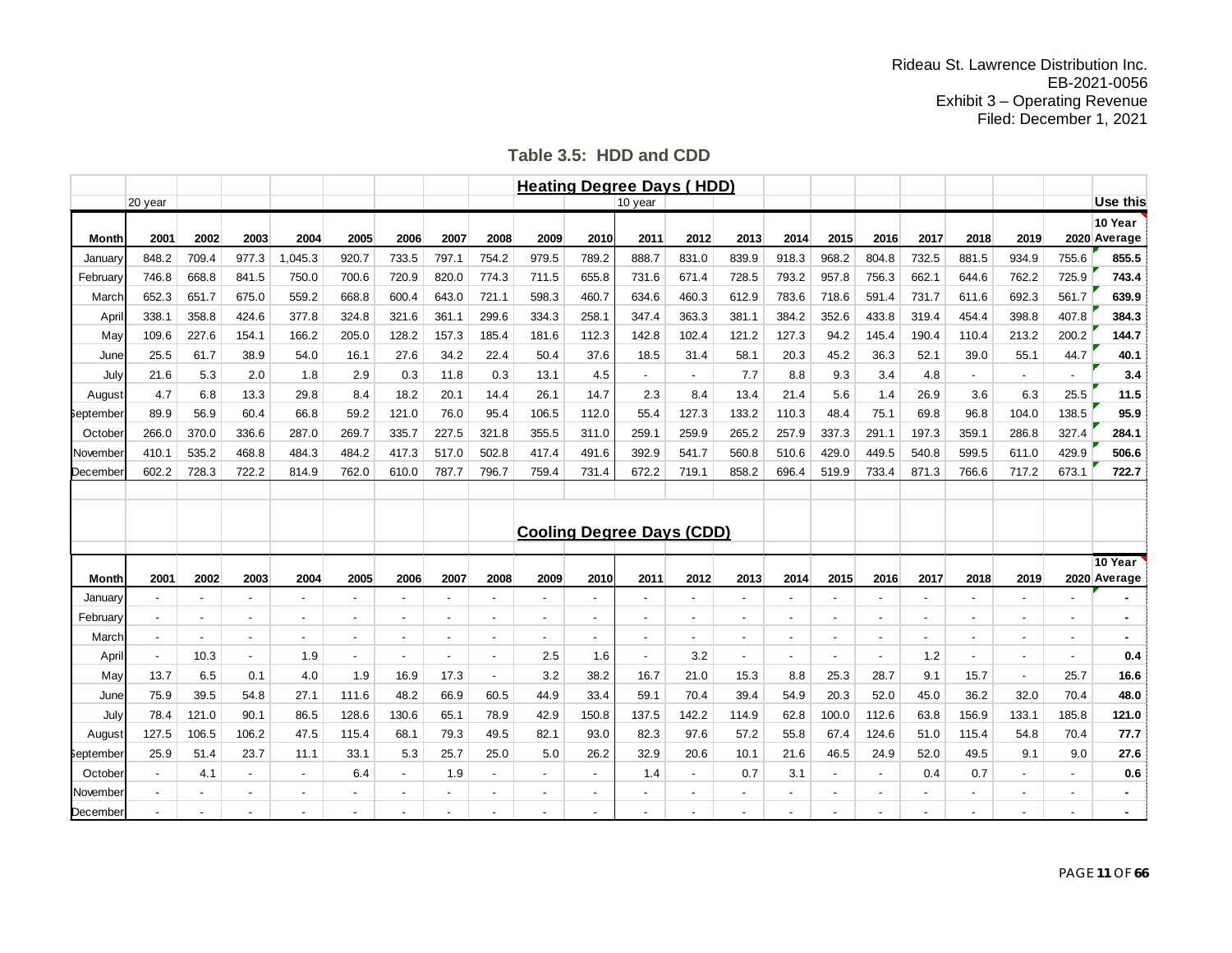#### Number of Days per Month

RSL used a "Days per month" variable because it identifies less/more days in calendar months.

#### Winter and Summer Flag

RSL used a winter and summer flag. This utility-specific flag was created following the analysis of the Wholesale purchases which showed higher purchases during the winter and summer seasons. The assumption is that with the same temperature in winter and summer as in spring or fall consumers are using more electricity to heat or cool their homes in winter or summer, and as such would have an impact on the wholesale purchases. The variable applies to the months of January - March, June – September, and December.

#### Number of Workdays in Month

RSL used a variable of "Number of Workdays in Month" to identify high usage months due to workdays. The assumption is that while residential customers consume less electricity on workdays industrial and commercial customers consume more energy as they are fully open on workdays.

#### Trend

A Trend variable was used, indicating 1 in January 2011, and increasing by one each month, reaching 120 in the last month of the regression, December 2020. The time trend reflects a gradual decline in consumption that is not explained by the other variables. A number of the potential factors may be related to the trend, including conservation activities from and outside of the CFF, improved building efficiency, and an increase in the proportion of customers living in apartments, etc. A Trend variable has been used in the COS of ENWIN Utilities Ltd.'s (EB-2019-0032) and the COS of Greater Sudbury Hydro Inc.'s (EB-2019-0037).

#### August Flag

An August Flag variable was used to improve the regression model. A positive coefficient for this variable indicates a higher consumption in August that is not explained by temperature, season, or other variables. The higher consumptions in August may be related to peak tourism taking place in August in our service territories, as shown in the below chart. Similar month variables were used in the COS of ENWIN Utilities Ltd.'s (EB-2019-0032).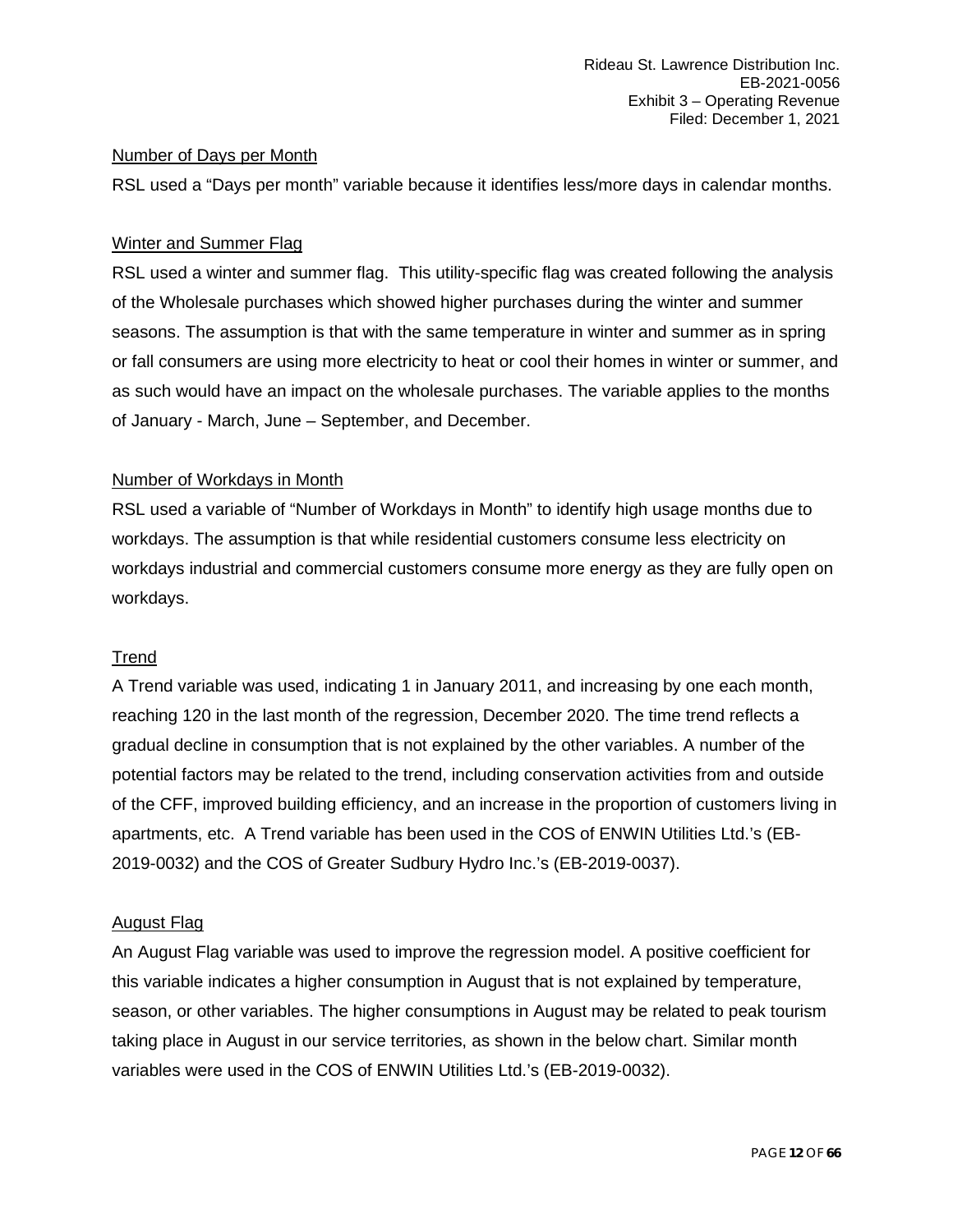

### **Most Popular Months to Visit in Prescott, ON**

Similar charts for Morrisburg and Iroquois show peak tourism in August *From Champion Traveler (https://championtraveler.com/dates/best-time-to-visit-prescott-on-ca/)*

With a combination of wholesale purchases and the variables listed above, a multiple regression analysis was used to develop an equation describing the relationship between monthly actual wholesale kWh and the explanatory variables.

To project the adjusted wholesale purchases for the test year, the model uses the simple average of the last 10 years of historical data for HDD, CDD. Actual was used for Winter/Summer Flag, Days in the Month, Number of Workdays in the Month, and August Flag. For Trend variable, numbers from 1 to 120 were assigned to each month in ascending order with 1 in January 2011, and 120 in the last month of the regression, December 2020.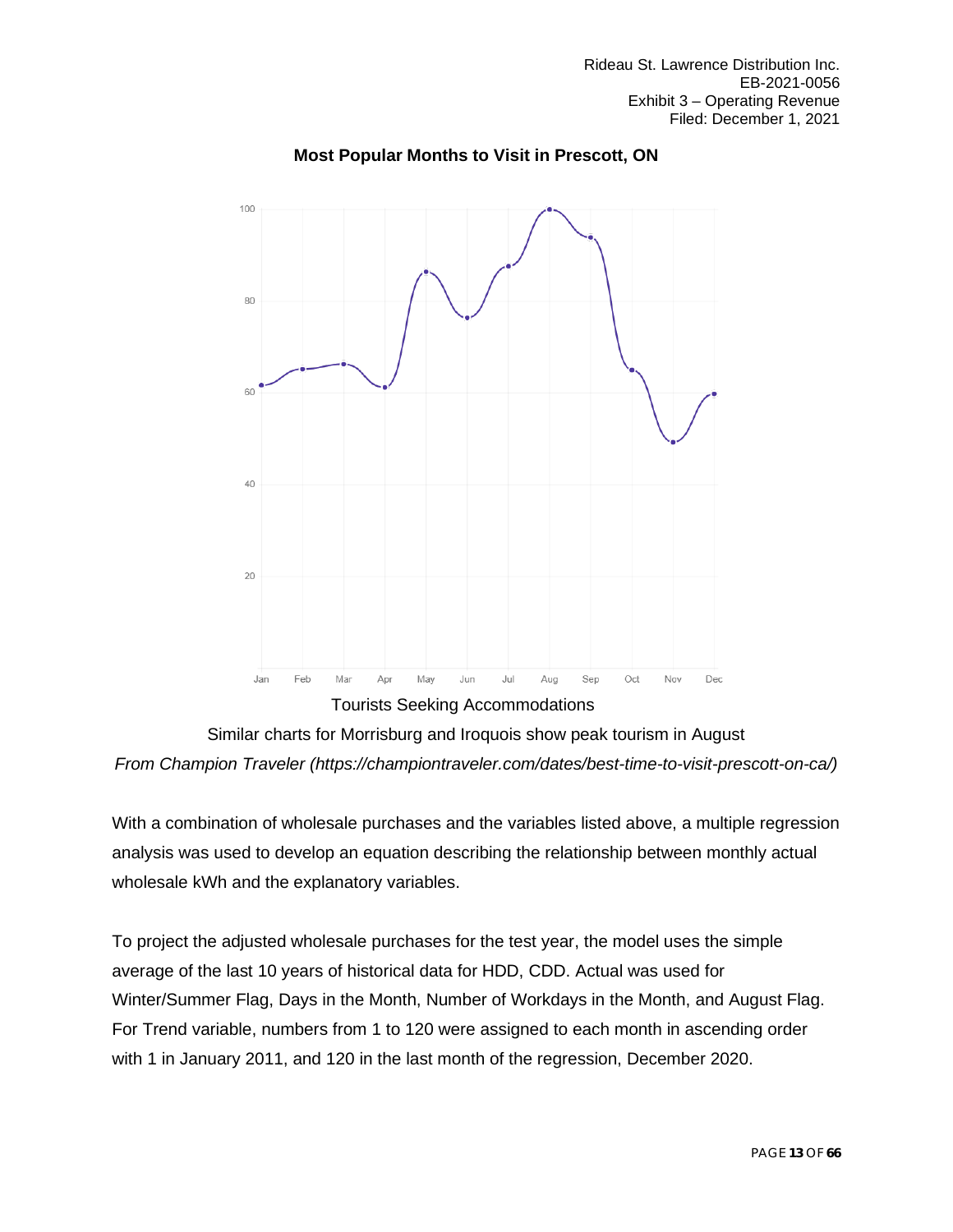### **Origin of Variables**

|           | HDD:                        | Environment Canada, weather station of OTTAWA   |
|-----------|-----------------------------|-------------------------------------------------|
|           |                             | MACDONALD-CARTIER INT'L A: 2001-2011            |
|           |                             | Weather station of OTTAWA INTL A (same location |
|           |                             | with a changed name): 2012-2020                 |
|           | HDD:                        | Environment Canada, weather station of OTTAWA   |
|           |                             | MACDONALD-CARTIER INT'L A: 2001-2011,           |
|           |                             | Weather station of OTTAWA INTL A (same location |
|           |                             | with a changed name): 2012-2020                 |
| $\bullet$ | Winter/Summer Flag:         | Computed by RSL                                 |
|           | Day per Month:              | Computed by RSL                                 |
| $\bullet$ | Number of Workdays in Month | Computed by RSL                                 |
|           | Trend                       | Computed by RSL                                 |
|           | August Flag                 | Computed by RSL                                 |
|           |                             |                                                 |

In preparing its Load Forecast, RSL also considered but rejected the following variables:

- 1) Customer Count (residential + commercial + industrial) this was excluded because the variable yielded a negative coefficient, which is unintuitive.
- 2) GDP this was also excluded because the variable yielded a negative coefficient, which is unintuitive.

Four scenarios tested by RSL can be found in Appendix 3.2 - "Regression Scenarios Performed."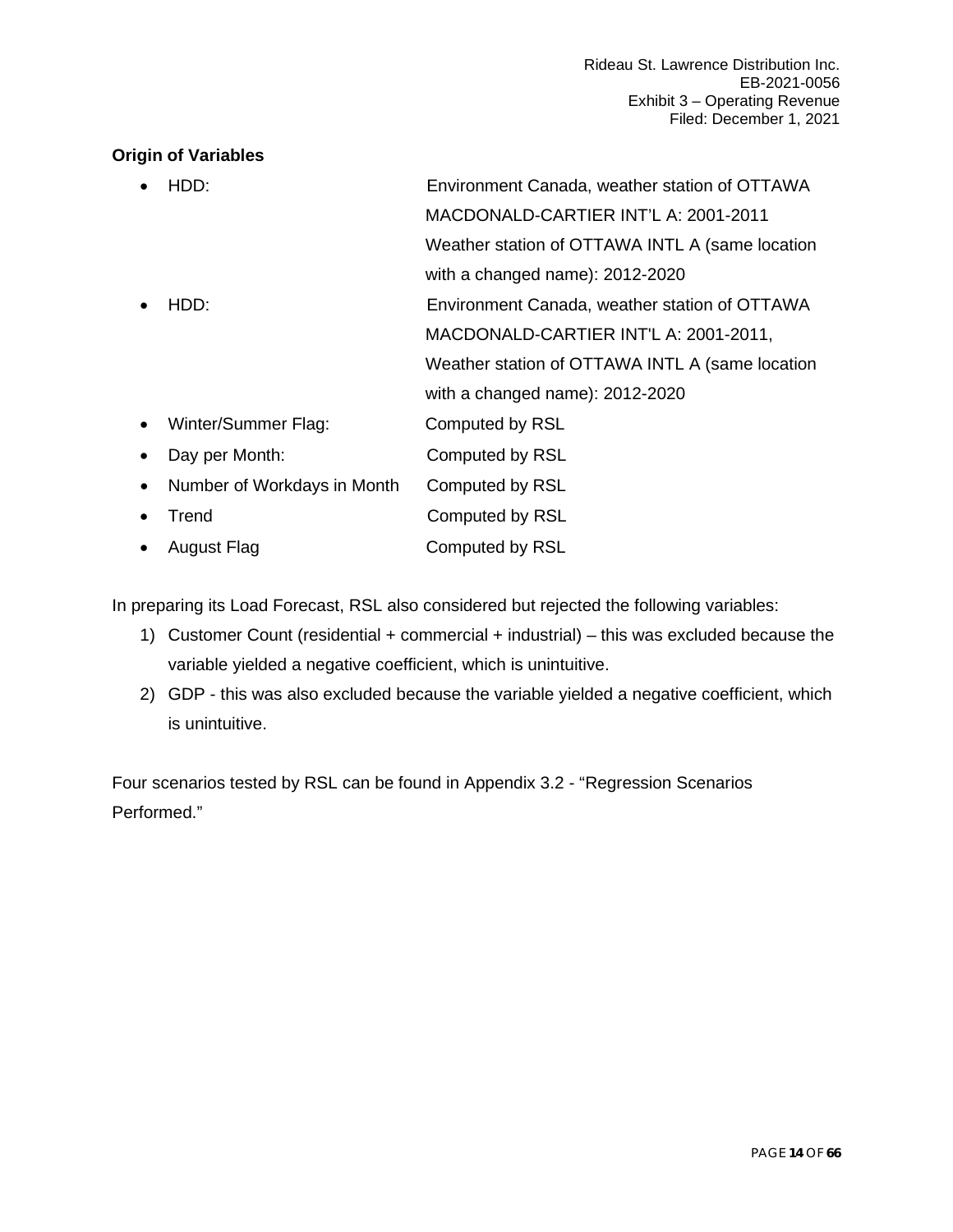### <span id="page-14-0"></span>**Ex.3/Tab 1/Sch.8 - Regression Results**

Table 3.6 below presents the regression results used to determine the load forecast Monthly data used in the regression analysis is from 2011 to 2020.

| <b>SUMMARY OUTPUT</b>        |                |                       |              |             |                |              |              |              |
|------------------------------|----------------|-----------------------|--------------|-------------|----------------|--------------|--------------|--------------|
|                              |                |                       |              |             |                |              |              |              |
| <b>Regression Statistics</b> |                |                       |              |             |                |              |              |              |
| Multiple R                   | 0.983719412    |                       |              |             |                |              |              |              |
| R Square                     | 0.967703882    |                       |              |             |                |              |              |              |
| Adjusted R Square            | 0.965685374    |                       |              |             |                |              |              |              |
| <b>Standard Error</b>        | 215570.5034    |                       |              |             |                |              |              |              |
| Observations                 | 120            |                       |              |             |                |              |              |              |
|                              |                |                       |              |             |                |              |              |              |
| <b>ANOVA</b>                 |                |                       |              |             |                |              |              |              |
|                              | df             | SS                    | <b>MS</b>    | F           | Significance F |              |              |              |
| Regression                   | $\overline{7}$ | 1.55951E+14           | 2.22787E+13  | 479.4155752 | 2.28898E-80    |              |              |              |
| Residual                     | 112            | 5.20471E+12           | 46470641941  |             |                |              |              |              |
| Total                        | 119            | 1.61156E+14           |              |             |                |              |              |              |
|                              |                |                       |              |             |                |              |              |              |
|                              | Coefficients   | <b>Standard Error</b> | t Stat       | P-value     | Lower 95%      | Upper 95%    | Lower 95.0%  | Upper 95.0%  |
| Intercept                    | 1822632.67     | 784550.9886           | 2.323153876  | 0.021976387 | 268145.4536    | 3377119.886  | 268145.4536  | 3377119.886  |
| HDD                          | 4457.413749    | 99.7690347            | 44.67732661  | 3.21163E-73 | 4259.734195    | 4655.093302  | 4259.734195  | 4655.093302  |
| CDD                          | 15778.80625    | 812.8384166           | 19.4119839   | 1.24553E-37 | 14168.27113    | 17389.34138  | 14168.27113  | 17389.34138  |
| Number of Days in Month      | 152445.4293    | 28655.74234           | 5.319891123  | 5.38005E-07 | 95667.74911    | 209223.1095  | 95667.74911  | 209223.1095  |
| Winter/Summer Flag           | 341350.9707    | 51918.50703           | 6.574745504  | 1.60914E-09 | 238481.1042    | 444220.8372  | 238481.1042  | 444220.8372  |
| Number of Workdays in Month  | 55839.53733    | 20963.49515           | 2.66365589   | 0.008869551 | 14303.05889    | 97376.01577  | 14303.05889  | 97376.01577  |
| Trend                        | -9285.500991   | 568.8073756           | -16.32450877 | 2.16846E-31 | $-10412.51989$ | -8158.482089 | -10412.51989 | -8158.482089 |
| August Flag                  | 430435.1952    | 80291.22335           | 5.36092461   | 4.49233E-07 | 271348.4283    | 589521.9621  | 271348.4283  | 589521.9621  |

**Table 3.6: Correlation/Regression Results**

The resulting regression equation yields an adjusted R-squared of 96.6%. When actual annual wholesale values are compared to annual values predicted by the regression equation, the mean absolute percentage error (MAPE) is 1.07%.

RSL then used the coefficients from the regression results to calculate predicted. The resulting equation is shown in Table 3.7.

| <b>RSL Monthly Predicted kWh Purchases</b> |                               |         |              |
|--------------------------------------------|-------------------------------|---------|--------------|
|                                            | $=$ Constant of               |         | 1,822,632.67 |
|                                            | $+$ Heating Degree            | $\ast$  | 4,457.41     |
|                                            | + Cooling Degree              | $\star$ | 15,778.81    |
|                                            | + Number of Days in Month     | $\star$ | 152,445.43   |
|                                            | + Winter/Summer Flag          | $\star$ | 341,350.97   |
|                                            | + Number of Workdays in Month | $\star$ | 55,839.54    |
|                                            | $+$ Trend                     | $\star$ | (9,285.50)   |
|                                            | $+$ August Flag               | $\star$ | 430,435.20   |

**Table 3.7: Regression Equation**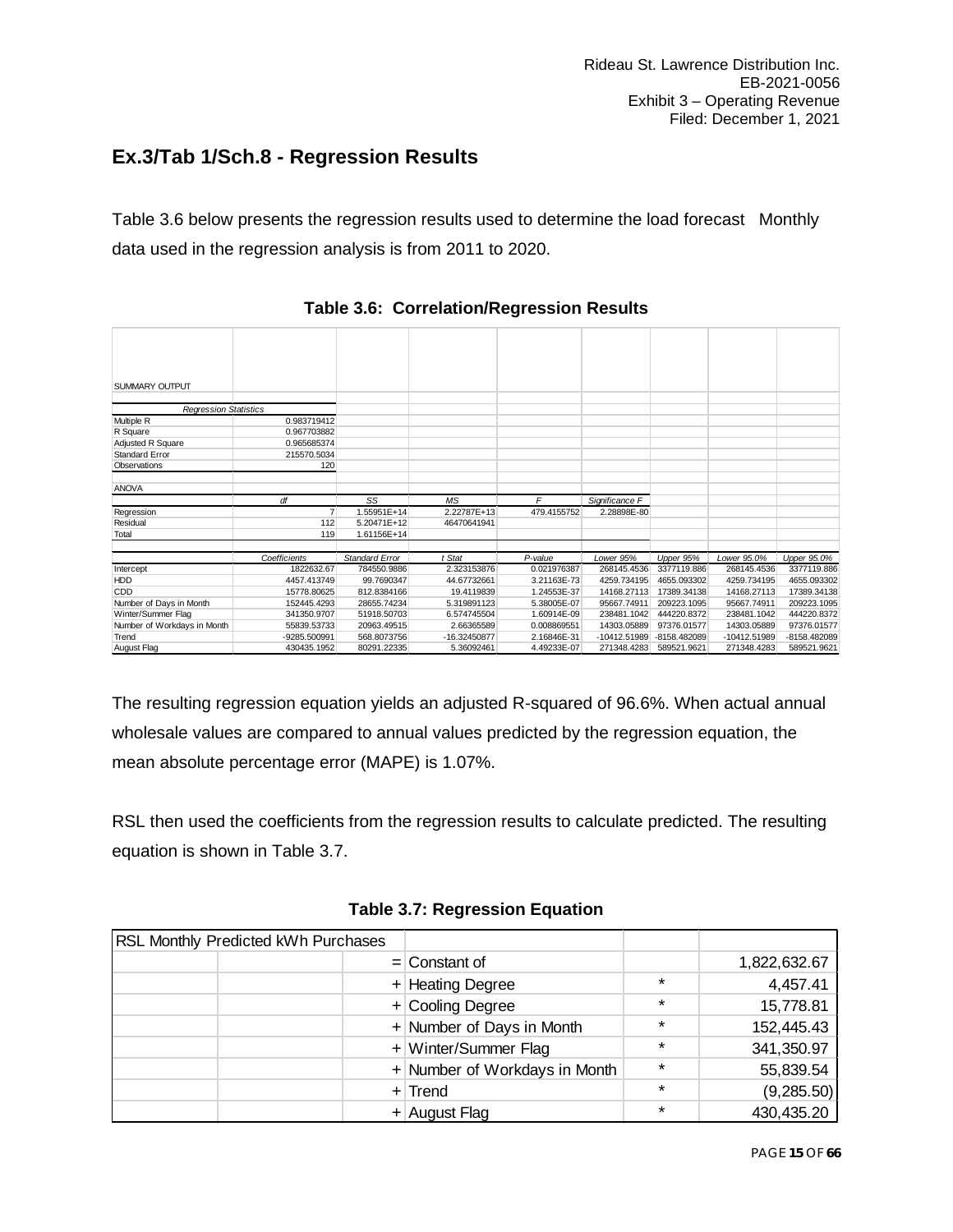Table 3.8 as seen below, demonstrates the actual and predicted wholesale purchases from January 1, 2011 – December 31, 2020. Table 3.9 provides a graph showing annual Predicted Purchases versus Actual Purchases.

| Year                         | <b>Predicted Purchase</b> | <b>Actual Purchase</b> | kWh Variance  | % Variance | % Variance Abs |
|------------------------------|---------------------------|------------------------|---------------|------------|----------------|
| 2011                         | 117,538,829               | 118,004,234            | (465, 405)    | $-0.39%$   | 0.39%          |
| 2012                         | 116,675,268               | 115,280,490            | 1,394,778     | 1.21%      | 1.21%          |
| 2013                         | 115,401,698               | 116,595,095            | (1, 193, 397) | $-1.02%$   | 1.02%          |
| 2014                         | 113,813,986               | 115,949,736            | (2, 135, 750) | $-1.84%$   | 1.84%          |
| 2015                         | 112,653,587               | 112,684,386            | (30, 799)     | $-0.03%$   | 0.03%          |
| 2016                         | 112,051,388               | 109,734,472            | 2,316,916     | 2.11%      | 2.11%          |
| 2017                         | 108,951,913               | 107,186,399            | 1,765,514     | 1.65%      | 1.65%          |
| 2018                         | 110,816,286               | 110,285,589            | 530,697       | 0.48%      | 0.48%          |
| 2019                         | 108,141,943               | 108,750,347            | (608, 405)    | $-0.56%$   | 0.56%          |
| 2020                         | 106,909,610               | 108,483,759            | (1,574,150)   | $-1.45%$   | 1.45%          |
| 2021                         | 104,901,184               |                        |               |            |                |
| 2022                         | 103,508,233               |                        |               |            |                |
| 2022 Normal -10 year average | 103,508,233               |                        |               |            |                |
| 2022 Normal -20 year trend   | 103,572,856               |                        |               |            |                |

**Table 3.8: Predicted Purchases vs Actual Purchased** 





In accordance with the Filing Requirements, RSL has also provided a 2022 forecast using 20 year normal weather conditions. The impact of using both a 10-year average as well as a 20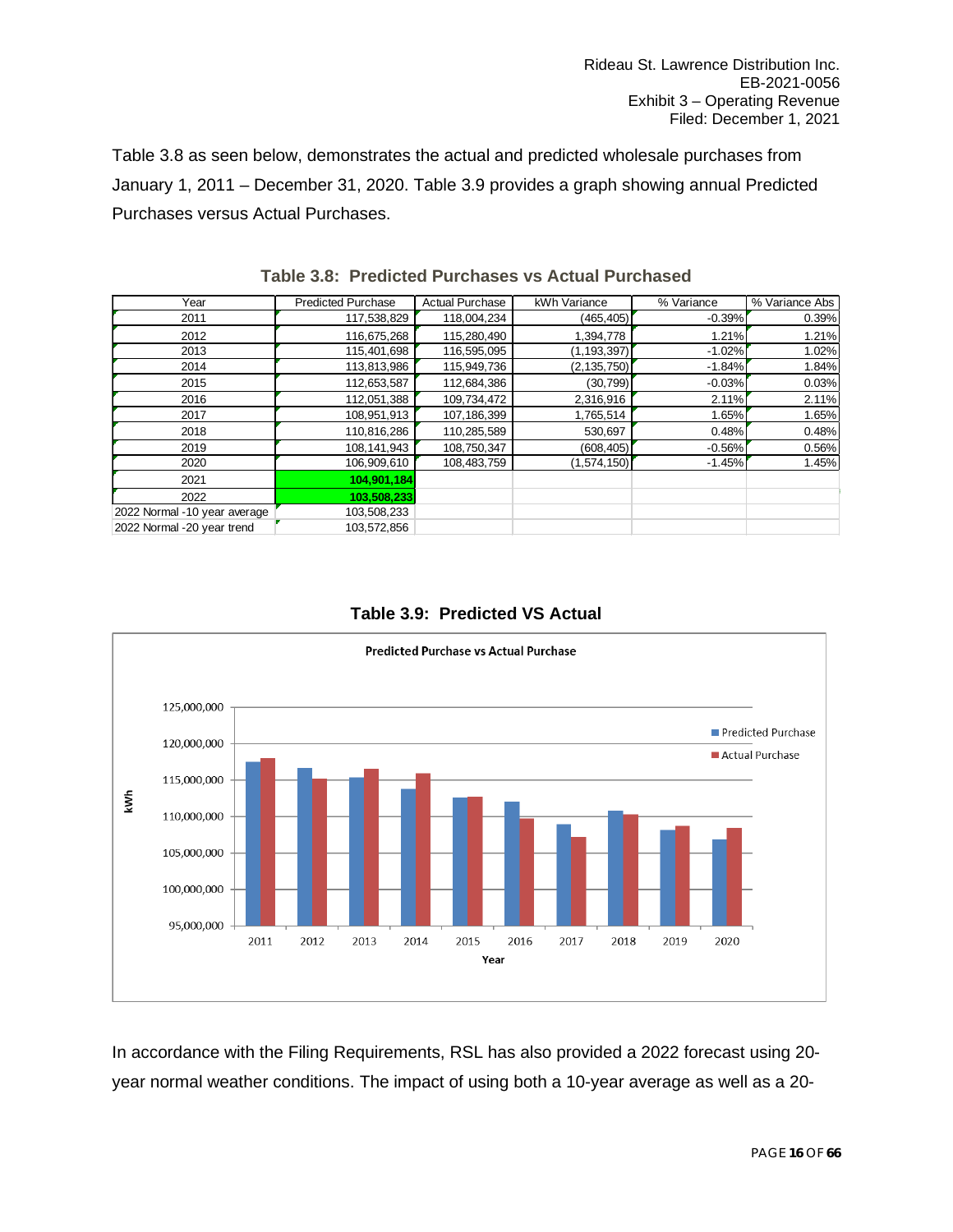year trend on weather normalized wholesale purchases is presented in Table 3.10 and Table 3.11 respectively.

|               | <b>HDD</b> | <b>CDD</b>               | Number of<br>Days in Month | <b>Winter/Summer</b><br>Flag | Number of<br>Workdays in<br>Month | <b>Trend</b> | <b>August</b><br>Flag | <b>Predicted</b><br><b>Purchases</b><br>(kWh) |
|---------------|------------|--------------------------|----------------------------|------------------------------|-----------------------------------|--------------|-----------------------|-----------------------------------------------|
| $Jan-22$      | 855.5      |                          | 31                         |                              | 20                                | 133          |                       | 10,585,107                                    |
| Feb-22        | 743.4      |                          | 28                         | 4                            | 19                                | 134          |                       | 9,562,613                                     |
| Mar-22        | 639.9      | $\overline{\phantom{0}}$ | 31                         | 1                            | 23                                | 135          |                       | 9,772,724                                     |
| Apr-22        | 384.3      | 0.4                      | 30                         | ۰                            | 19                                | 136          |                       | 7,913,956                                     |
| May-22        | 144.7      | 16.6                     | 31                         | ۰                            | 21                                | 137          |                       | 7,356,548                                     |
| <b>Jun-22</b> | 40.1       | 48.0                     | 30                         | 1                            | 22                                | 138          |                       | 7,619,935                                     |
| Jul-22        | 3.4        | 121.0                    | 31                         | и                            | 20                                | 139          |                       | 8,639,658                                     |
| Aug-22        | 11.5       | 77.7                     | 31                         | 1                            | 22                                | 140          |                       | 8,525,122                                     |
| Sep-22        | 95.9       | 27.6                     | 30                         |                              | 21                                | 141          |                       | 7,463,909                                     |
| Oct-22        | 284.1      | 0.6                      | 31                         | ۰                            | 20                                | 142          |                       | 7,623,009                                     |
| <b>Nov-22</b> | 506.6      | ٠.                       | 30                         | ٠.                           | 22                                | 143          |                       | 8,554,631                                     |
| $Dec-22$      | 722.7      | ۰                        | 31                         | 1                            | 20                                | 144          |                       | 9,891,022                                     |
| Total         |            |                          |                            |                              |                                   |              |                       | 103,508,233                                   |

**Table 3.10: Forecast Using a Ten-Year Average Weather Normalization**

**Table 3.11: Forecast Using a Twenty-Year Average Weather Normalization**

|               | <b>HDD</b> | <b>CDD</b> | Number of<br>Days in Month | Winter/Summer<br>Flag | Number of<br>Workdays in<br>Month | <b>Trend</b> | <b>August</b><br>Flag | <b>Predicted</b><br><b>Purchases</b><br>(kWh) |
|---------------|------------|------------|----------------------------|-----------------------|-----------------------------------|--------------|-----------------------|-----------------------------------------------|
| Jan-22        | 843.6      | ۰          | 31                         |                       | 20                                | 133          |                       | 10,532,000                                    |
| Feb-22        | 736.7      | ۰          | 28                         |                       | 19                                | 134          |                       | 9,533,143                                     |
| Mar-22        | 636.3      | ۰          | 31                         |                       | 23                                | 135          |                       | 9,756,754                                     |
| Apr-22        | 390.0      | 0.3        | 30                         | -                     | 19                                | 136          |                       | 7,937,071                                     |
| May-22        | 149.7      | 16.9       | 31                         | -                     | 21                                | 137          |                       | 7,382,378                                     |
| $Jun-22$      | 42.8       | 46.9       | 30                         |                       | 22                                | 138          |                       | 7,614,863                                     |
| Jul-22        | 1.8        | 121.3      | 31                         |                       | 20                                | 139          |                       | 8,638,242                                     |
| Aug-22        | 13.2       | 75.2       | 31                         |                       | 22                                | 140          |                       | 8,494,809                                     |
| Sep-22        | 106.3      | 25.9       | 30                         | 1                     | 21                                | 141          |                       | 7,483,059                                     |
| Oct-22        | 287.3      | 0.5        | 31                         |                       | 20                                | 142          |                       | 7,634,663                                     |
| <b>Nov-22</b> | 522.6      | ۰          | 30                         |                       | 22                                | 143          |                       | 8,626,070                                     |
| Dec-22        | 733.7      | ۰          | 31                         | 1                     | 20                                | 144          |                       | 9,939,805                                     |
| Total         |            |            |                            |                       |                                   |              |                       | 103,572,856                                   |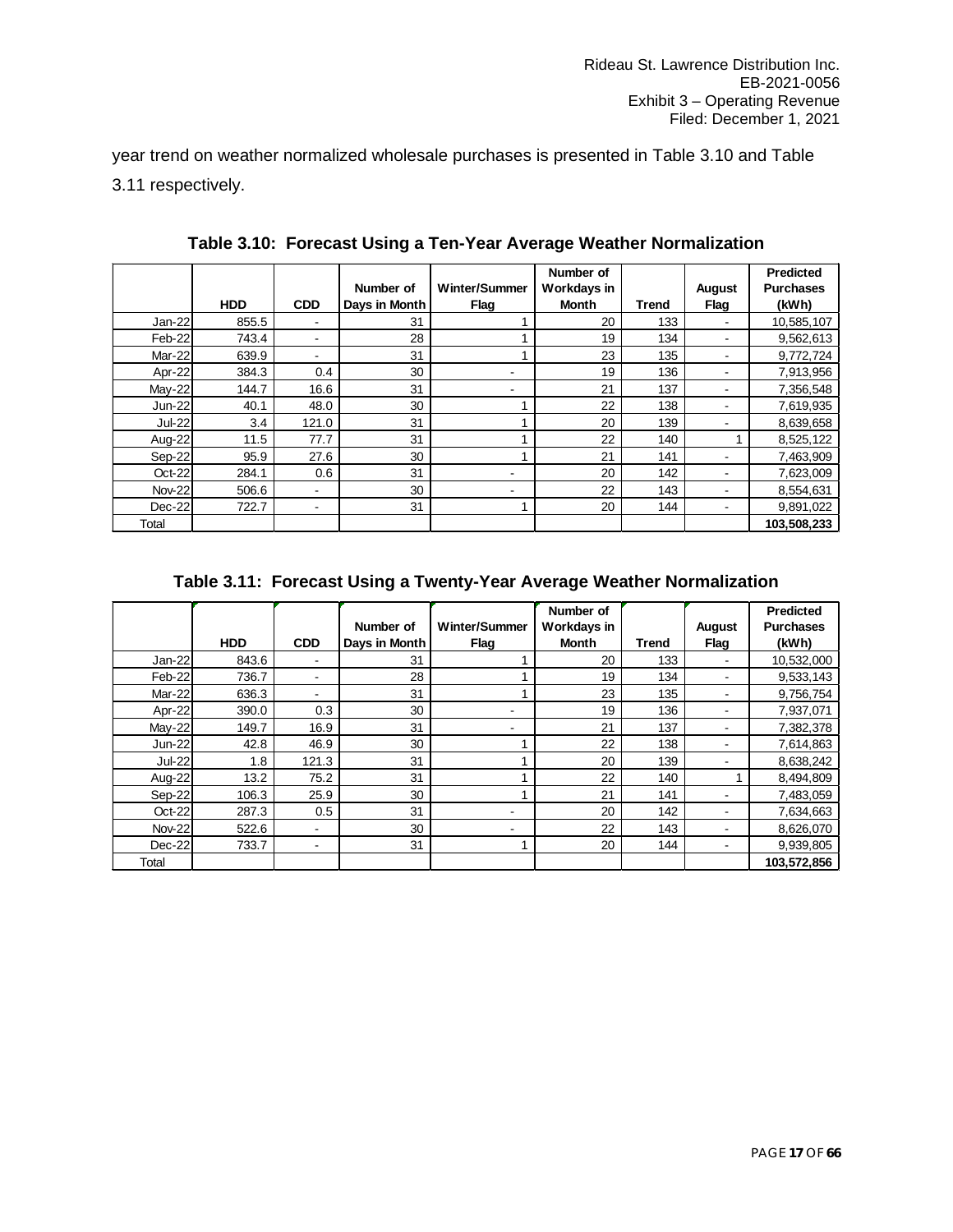### <span id="page-17-0"></span>**Ex.3/Tab 1/Sch.9 - Forecast of Customer Count**

RSL has used a geometric mean function to determine the forecasted customer number for the 2022 Test Year. The geometric mean results as shown in Table 3.13 were analyzed by RSL and then further adjusted for known particulars. Historical customer counts and projected customer counts for the 2022 Test Year are presented in Table 3.12 below. The Customer Counts are presented in year-end format, which is consistent with RSL's 2016 Cost of Service Application. RSL is not proposing any changes in definition or composition of class.

|      |             |           | General Service General Service 50 |                      |                        | Unmetered |       |
|------|-------------|-----------|------------------------------------|----------------------|------------------------|-----------|-------|
|      | Residential | $< 50$ kW | to 4,999 kW                        | <b>Street Lights</b> | <b>Sentinel Lights</b> | Loads     | Total |
|      |             |           |                                    |                      |                        |           |       |
| 2011 | 5,004       | 769       | 66                                 | 1,703                | 75                     | 59        | 7,676 |
| 2012 | 5,025       | 770       | 67                                 | 1,703                | 75                     | 60        | 7,700 |
| 2013 | 5,035       | 759       | 65                                 | 1,707                | 75                     | 61        | 7,702 |
| 2014 | 5.040       | 754       | 64                                 | 1,707                | 75                     | 61        | 7.701 |
| 2015 | 5.054       | 742       | 64                                 | 1,711                | 75                     | 59        | 7,705 |
| 2016 | 5,071       | 740       | 64                                 | 1,711                | 73                     | 58        | 7,717 |
| 2017 | 5,089       | 741       | 63                                 | 1,711                | 71                     | 57        | 7,732 |
| 2018 | 5,105       | 739       | 65                                 | 1,711                | 72                     | 57        | 7,749 |
| 2019 | 5,113       | 735       | 62                                 | 1,711                | 74                     | 57        | 7,752 |
| 2020 | 5.107       | 731       | 61                                 | 1.712                | 73                     | 57        | 7.741 |
| 2021 | 5,118       | 729       | 60                                 | 1,712                | 73                     | 57        | 7,749 |
| 2022 | 5,129       | 727       | 59                                 | 1,712                | 73                     | 57        | 7,757 |

**Table 3.12: Number of Customers/Connections**

| Table 3.13: Growth Rate in Customer Numbers |  |  |  |
|---------------------------------------------|--|--|--|
|---------------------------------------------|--|--|--|

|         |             | General Service | General Service 50 |                      |                        | Unmetered |
|---------|-------------|-----------------|--------------------|----------------------|------------------------|-----------|
|         | Residential | $< 50$ kW       | to 4.999 kW        | <b>Street Lights</b> | <b>Sentinel Lights</b> | Loads     |
| 2011    |             |                 |                    |                      |                        |           |
| 2012    | 1.0042      | 1.0013          | 1.0152             | 1.0000               | 1.0000                 | 1.0169    |
| 2013    | 1.0020      | 0.9857          | 0.9701             | 1.0023               | 1.0000                 | 1.0167    |
| 2014    | 1.0010      | 0.9934          | 0.9846             | 1.0000               | 1.0000                 | 1.0000    |
| 2015    | 1.0028      | 0.9841          | 1.0000             | 1.0023               | 1.0000                 | 0.9672    |
| 2016    | 1.0034      | 0.9973          | 1.0000             | 1.0000               | 0.9733                 | 0.9831    |
| 2017    | 1.0035      | 1.0014          | 0.9844             | 1.0000               | 0.9726                 | 0.9828    |
| 2018    | 1.0031      | 0.9973          | 1.0317             | 1.0000               | 1.0141                 | 1.0000    |
| 2019    | 1.0016      | 0.9946          | 0.9538             | 1.0000               | 1.0278                 | 1.0000    |
| 2020    | 0.9988      | 0.9946          | 0.9839             | 1.0006               | 0.9865                 | 1.0000    |
| 2021    | 1.0021      | 0.9970          | 0.9904             | 1.0000               | 0.9946                 | 1.0000    |
| 2022    | 1.0021      | 0.9970          | 0.9904             | 1.0000               | 0.9946                 | 1.0000    |
|         |             |                 |                    |                      |                        |           |
| Geomean | 1.0021      | 0.9970          | 0.9904             | 1.0001               | 0.9946                 | 0.9931    |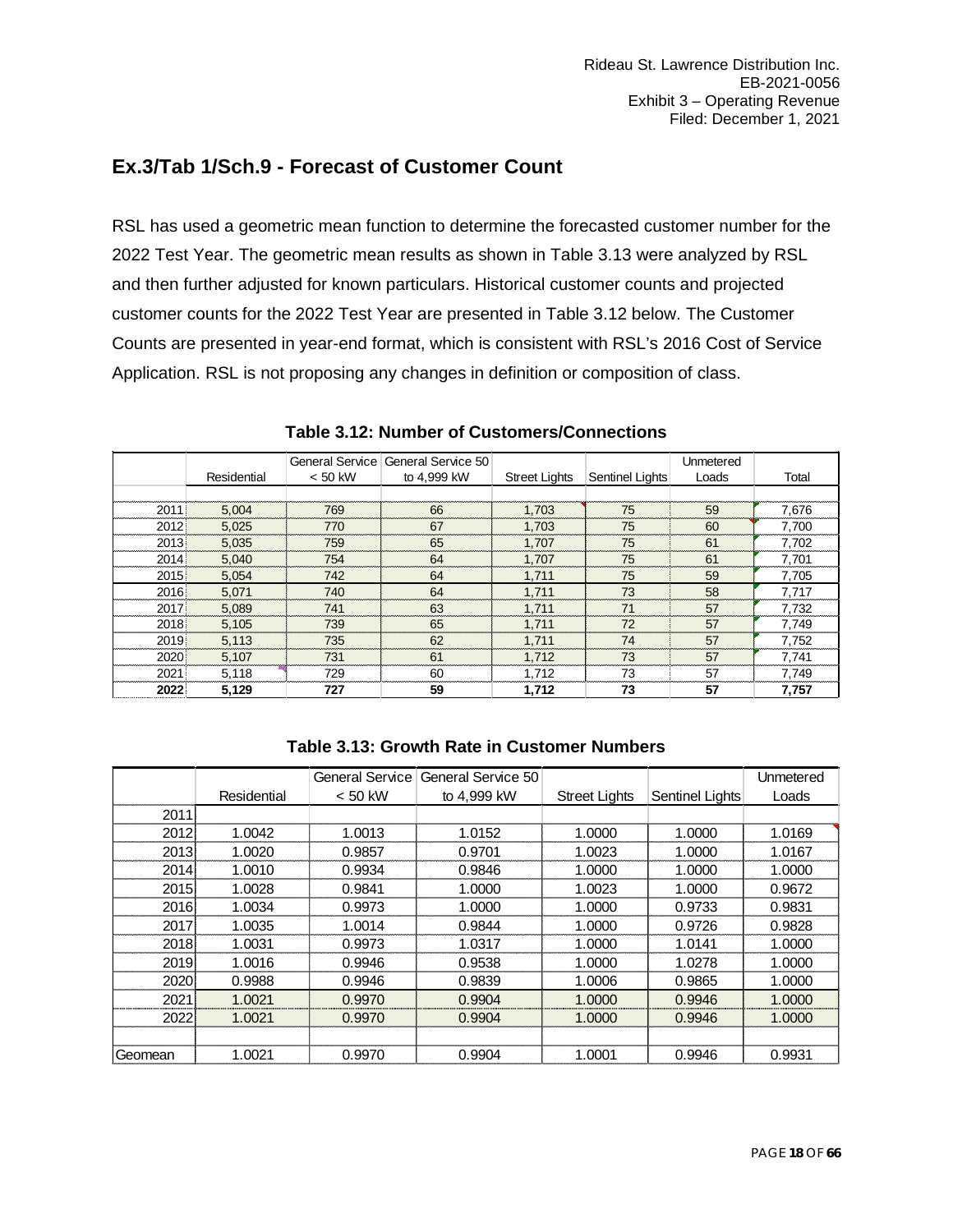### **Residential**

RSL has used a 5-year geometric mean of 1.0021 derived from the historical actuals (2016 to 2020) and proposed no revision to the customer growth projection shown in Table 3.13 above for this customer class. The Residential customer count in 2022 is projected to be 5,129, or 22 more than 2020 Actual.

### General Service <50kW

RSL has used a 5-year geometric mean of 0.9970 derived from the historical actuals (2016 to 2020) and proposed no revisions to the customer growth projection shown in Table 3.13 above for this customer class. The projection of GS<50kW for 2022 is 727, or decreased by 4 from 2020 Actual.

### General Service 50 to 4999kW

RSL has used a 5-year geometric mean of 0.9904 derived from the historical actuals (2016 to 2020) and proposed no revisions to the customer growth projection shown in Table 3.13 above for this customer class. The 2022 customer number is calculated to be 59, or 2 fewer than 2020 Actual.

### **Street Lights**

RSL has adjusted a 5-year geometric mean of 1.0001 derived from the historical year actuals (2016 to 2020) and proposed to use the 2020 Actual for the 2022 Test Year for this rate class. The connection number of Street Lights has been stable since 2015 with 1 addition in 2020. RSL does not expect changes in the number of Street Lights Connection for the 2022 Test Year.

### **Sentinel Lights**

RSL has used a 5-year geometric mean of 0.9946 derived from the historical actuals (2016 to 2020) and proposed no revisions to the customer growth projection shown in Table 3.13 above for this customer class. The 2022 customer number is calculated to be 73, the same as the 2020 Actual.

### Unmetered Scattered Loads

PAGE **19** OF **66** RSL has adjusted a 5-year geometric mean of 0.9931 derived from the historical year actuals (2016 to 2020) and proposed to use the 2020 Actual for the 2022 Test Year projection for this customer class. The connection number of Unmetered Scattered Loads has remained unchanged for the past 4 years and RSL is not aware of any potential change in the near future.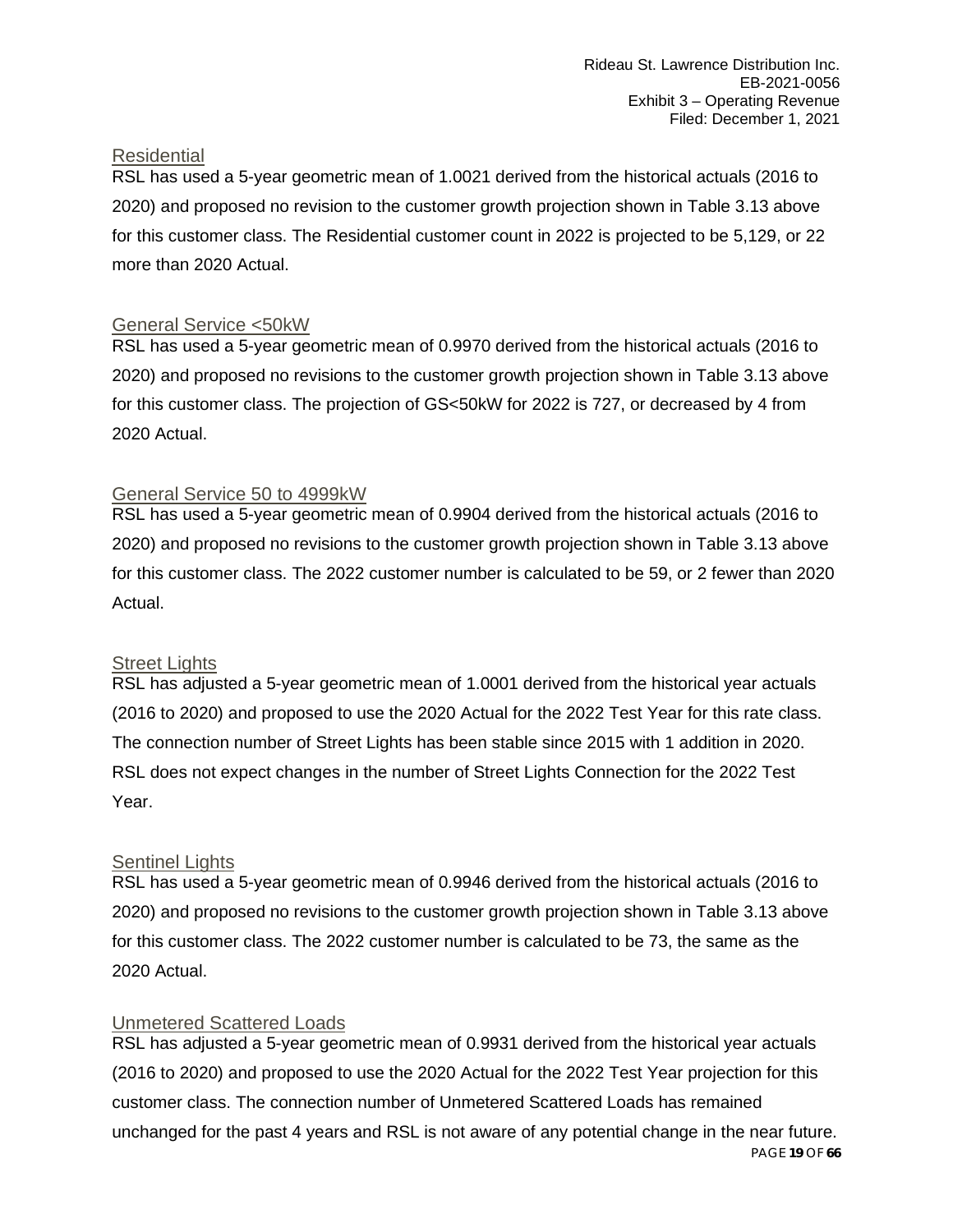### <span id="page-19-0"></span>**Ex.3/Tab 1/Sch.10 - Determination of Weather Normalized Forecast**

### **Total Weather Normalized Billed kWh**

To determine the total weather normalized energy billed forecast, the total system weather normalized purchases forecast as determined by the regression analysis and presented in Ex.3/Tab 1/Sch.8 is adjusted by the proposed loss factor of 8.35% as presented in Ex.8 /Tab 1/Sch.12. Total predicted/forecasted wholesale purchase calculated for the 2022 Test Year is 103,508,233 kWh. With the proposed loss factor applied, the total weather normalized billed energy will be 95,531,364 kWh for the 2022 Test Year.

### **Average Consumption per Rate Class**

The first step in the process is to review the historical customer/connection usage and to reflect this usage per customer in the forecast. Table 3.14 below provides the average annual usage per customer by rate class from 2011 to 2020.

RSL has applied a 5-year geometric growth rate of the average usage kWh per customer to determine the 2022 Test Year average forecasted consumption per customer prior to weather normalization.

For the rate classes of Residential, GS < 50 kW, GS 50 to 4,999 kW, and Sentinel, the geometric growth rate has been calculated based on the 5-year historical data from 2016-2020.

However, the 2020 Actual usage per customer/connection (i.e., growth rate of 1) has been applied to Unmetered Scattered Loads Class since the growth rate of 1 better reflects historical and most recent energy consumption trend for this rate class.

The 2022 Test Year average customer usage per rate class is equal to the growth rate adopted multiple 2020 class average customer usage for all rate classes except Street Lighting. The results are shown in Table 3.14.

PAGE **20** OF **66** 2020 Actual consumption for Street Lights with a small adjustment for a 28-day February in 2022 has been used for the 2022 Test Year energy forecast for this rate class. RSL believes this treatment is an appropriate forecast for Street Lights. The actual consumption and average consumption per connection for Street Lights have dropped significantly since 2015 as a result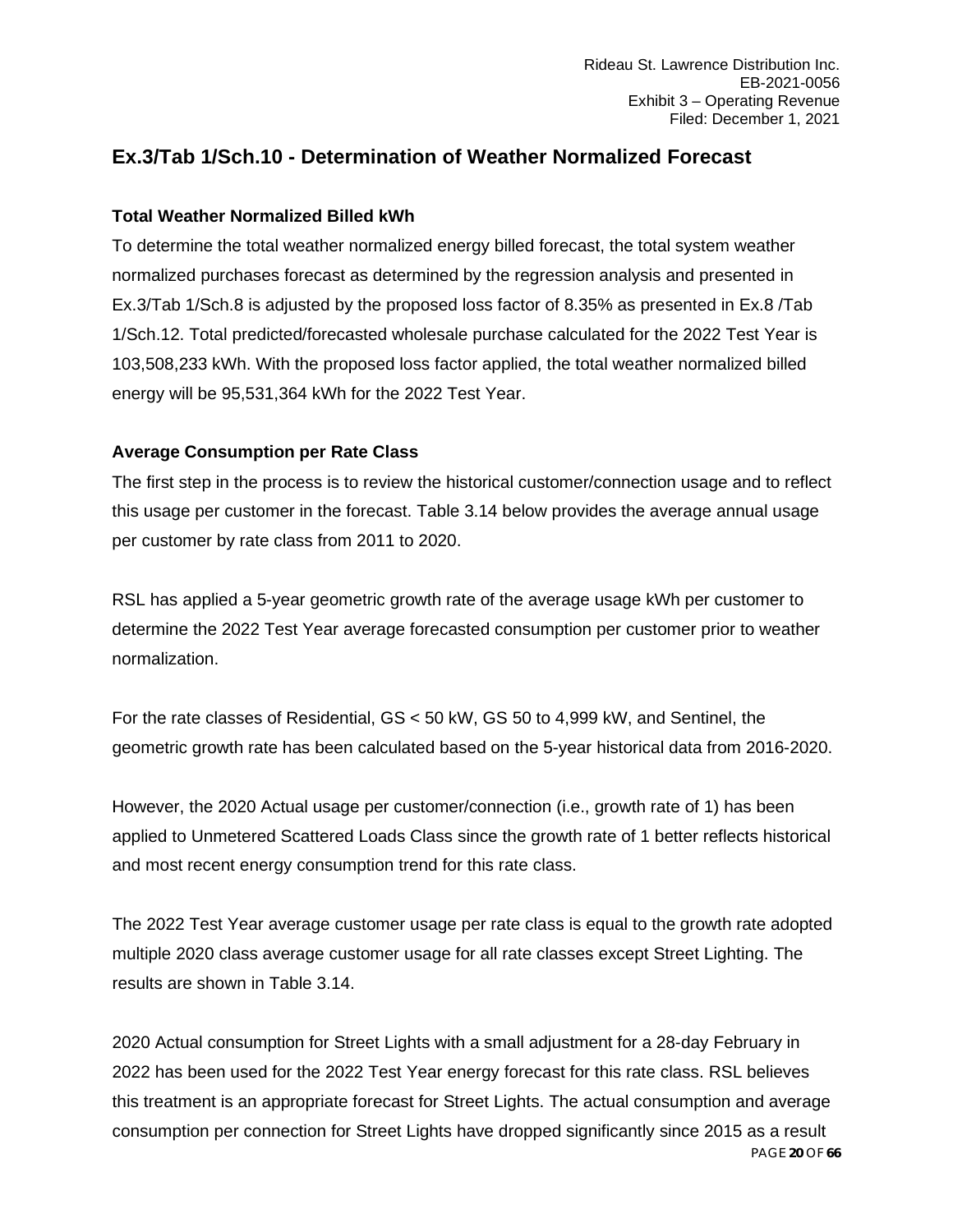of Streetlight LED conversion. By 2020 all the municipalities in RSL's service area had gone through LED conversion for their streetlights. The number 376 in Table 3.14 representing kWh usage per customer/connection for Street Lights, is a backward calculation which is the forecasted class consumption divided by forecasted customer/connection number.

|                            |                    | General        | General       |                      | <b>Sentinel</b> | Unmetered |
|----------------------------|--------------------|----------------|---------------|----------------------|-----------------|-----------|
|                            | <b>Residential</b> | Service $< 50$ | Service 50 to | <b>Street Lights</b> | <b>Lights</b>   | Loads     |
|                            |                    | <b>kW</b>      | 4.999 kW      |                      |                 |           |
| 2011                       | 8,651              | 26,573         | 651,988       | 854                  | 1,443           | 8,396     |
| 2012                       | 8,381              | 25,544         | 635,075       | 854                  | 1,444           | 8,321     |
| 2013                       | 8,494              | 26,475         | 649,946       | 848                  | 1,444           | 8,720     |
| 2014                       | 8,387              | 27,506         | 665,382       | 774                  | 1,457           | 9,275     |
| 2015                       | 8,100              | 27,834         | 639,345       | 615                  | 1,460           | 9,213     |
| 2016                       | 7,983              | 27,498         | 616,500       | 452                  | 1,463           | 9,420     |
| 2017                       | 7,738              | 26,743         | 607,725       | 419                  | 1,407           | 9,458     |
| 2018                       | 8,333              | 27,405         | 580,059       | 418                  | 1,353           | 9,502     |
| 2019                       | 8,250              | 26,803         | 596,839       | 404                  | 1,325           | 9,511     |
| 2020                       | 8,536              | 25,354         | 591,934       | 377                  | 1,324           | 9,392     |
| 2021                       | 8,626              | 24,885         | 582,882       | 376                  | 1,298           | 9,392     |
| 2022                       | 8,717              | 24,424         | 573,969       | 376                  | 1,273           | 9,392     |
|                            |                    |                |               |                      |                 |           |
| <b>Adopted Growth Rate</b> | 1.0105             | 0.9815         | 0.9847        | N/A                  | 0.9806          | 1.0000    |
| <b>Calculated Geomean</b>  | 1.0105             | 0.9815         | 0.9847        | 0.9065               | 0.9806          | 1.0038    |

### **Table 3.14: Annual kWh Usage per Customer/Connection**

### **Non-Weather Billed (Metered) kWh Consumption by Rate Class**

From Table 3.14, RSL used the Average kWh per customer for the 2022 Test Year and multiplied that by the forecasted average customer/connection number in that rate class for the 2022 Test Year (Ex. 3/Tab 1/Sch.9, Table 3.12). As discussed above, the 2020 Actual annual consumption for Street Lights with a small adjustment for a 28-day February is used for the 2022 Test Year forecast for this rate class. Please note that Street Lighting's consumption is not weather sensitive. The total Non-Normalized Weather Billed Consumption for all rate classes is 97,601,313 kWh, as shown in Table 3.16.

### **Normalized Billed (Metered) Consumption by Rate Class**

The difference between the non-normalized and normalized forecast is assumed to be the amount related to moving the forecast to a weather normal basis. This difference has been assigned to those rate classes that are weather sensitive. RSL used the weather normalization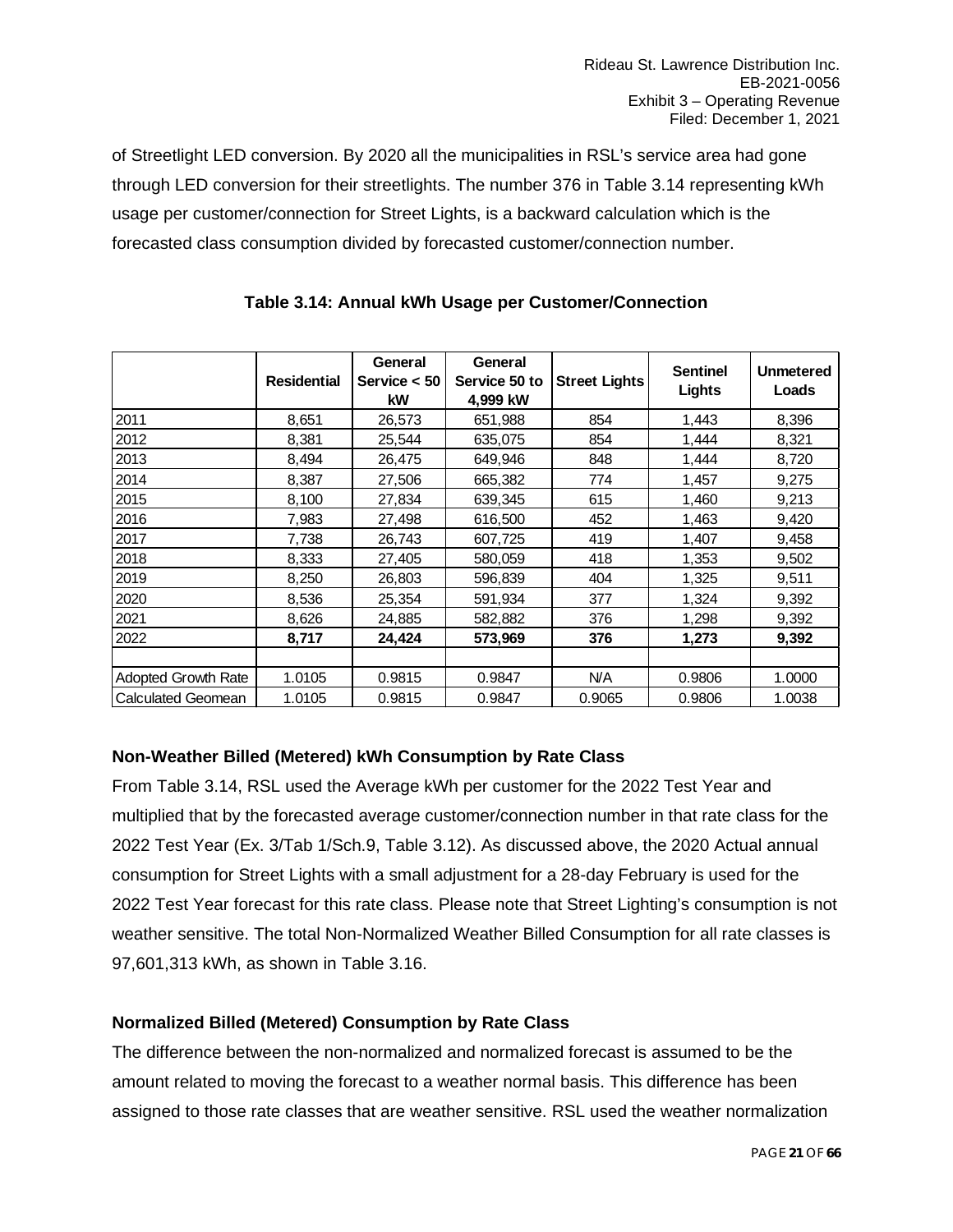work completed by Hydro One for RSL for its 2007 Cost Allocation Study as a starting point and has shown its weather sensitivity by rate class below in Table 3.15.

|     | General<br>General<br>Residential   Service < 50   Service 50   Street Lights  <br>to 4,999 kW<br>kW |     |    | <b>Sentinel</b><br>Lights | Unmetered<br>Loads |  |
|-----|------------------------------------------------------------------------------------------------------|-----|----|---------------------------|--------------------|--|
|     |                                                                                                      |     |    |                           |                    |  |
| 66% | 66%                                                                                                  | 32% | 0% | 0%                        | 0%                 |  |

**Table 3.15: Weather Sensitivity**

RSL has reviewed previous rate applications and has noted the concern of Interveners that the Residential and GS <50kW classes are not 100% weather sensitive. RSL has, thus, applied a weather sensitivity factor of 66%, which is the mid-point between the 100% HONI reported for these two classes and the GS 50 to 4,999 kW sensitivity factor of 32%. None of the other rate classes were assumed to be weather sensitive.

The difference of 2,069,949 kWh between the non-normalized and normalized forecasts for 2022 has been assigned on a pro rata basis to each rate class based on the level of weather sensitivity shown in the above Table 3.15. The Weather Normalized Billed Consumption is shown in Table 3.16.

|                                      |                    | Non-Normal Weather Billed Energy Forecast (kWh) |                                      |                      |                           |                           |              |  |  |  |  |
|--------------------------------------|--------------------|-------------------------------------------------|--------------------------------------|----------------------|---------------------------|---------------------------|--------------|--|--|--|--|
| Year                                 | Residential        | General<br>Service $< 50$<br>kW                 | General<br>Service 50<br>to 4,999 kW | <b>Street Lights</b> | <b>Sentinel</b><br>Lights | <b>Unmetered</b><br>Loads | Total        |  |  |  |  |
| Annual Usage Per Customer/Connection | 8,717              | 24,424                                          | 573,969                              | 376                  | 1,273                     | 9,392                     |              |  |  |  |  |
| Customer/Connection                  | 5,129              | 727                                             | 59                                   | 1,712                | 73                        | 57                        | 7,757        |  |  |  |  |
| 2022 Non-Normal Weather Billed kWh   | 44,709,375         | 17,756,591                                      | 33,864,163                           | 642,914              | 92,955                    | 535,316                   | 97,601,313   |  |  |  |  |
|                                      |                    |                                                 |                                      |                      |                           |                           |              |  |  |  |  |
| <b>Adjustment for Weather (kWh)</b>  |                    |                                                 |                                      |                      |                           |                           |              |  |  |  |  |
| Year                                 | Residential        | General<br>Service $< 50$<br>kW                 | General<br>Service 50<br>to 4,999 kW | <b>Street Lights</b> | <b>Sentinel</b><br>Lights | <b>Unmetered</b><br>Loads | <b>Total</b> |  |  |  |  |
| 2022                                 | (1, 173, 179)      | (465, 935)                                      | (430,836)                            |                      |                           |                           | (2,069,949)  |  |  |  |  |
|                                      |                    |                                                 |                                      |                      |                           |                           |              |  |  |  |  |
|                                      |                    | Weather Normalized Billed Energy Forecast (kWh) |                                      |                      |                           |                           |              |  |  |  |  |
| Year                                 | <b>Residential</b> | General<br>Service $< 50$<br>kW                 | General<br>Service 50<br>to 4,999 kW | <b>Street Lights</b> | <b>Sentinel</b><br>Lights | Unmetered<br>Loads        | Total        |  |  |  |  |
| 2022                                 | 43,536,196         | 17,290,656                                      | 33,433,327                           | 642,914              | 92,955                    | 535,316                   | 95,531,364   |  |  |  |  |

**Table 3.16: Adjustment for Weather**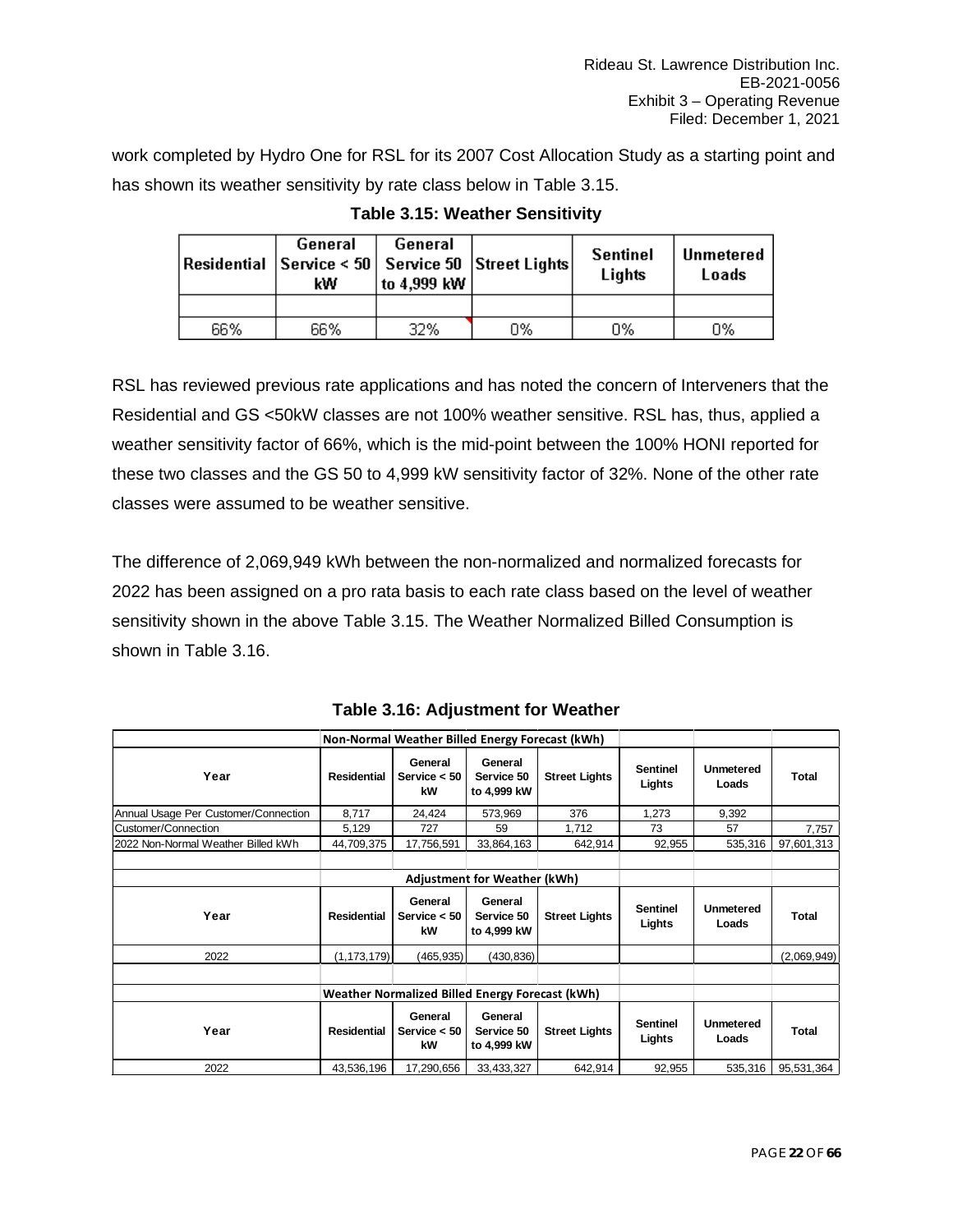### <span id="page-22-0"></span>**Ex.3/Tab 1/Sch.11 - CDM Adjustment**

In March 2019, the 2015-2020 Conservation First Framework was discontinued, and a new interim framework was put in place by the Ministry of Energy. RSL expected that new CDM programs will continue to be implemented in RSL's service areas in the Bridge Year (2021) or Test Year (2022) but the related information is beyond the Utility's control. Their impact on the Load Forecast, if there is any, would be captured by the Trend variable. Therefore, no CDM adjustment is required for the 2022 weather normalized forecast. Consistently, the weight factors for CDM adjustment in Table 3.18 are all 0, and the manual adjustment amount to the 2022 load forecast in Table 3.19 is left blank.

RSL's assigned CDM target for 2015-2020 is 5,020,494 kWh. RSL has achieved 5,114,047 kWh or 101.1% by 2020. The following Table 3.17 from Appendix 2-I outlines the actual savings from 2015-2020.

|                                      |              |              | Former CFF 6 Year (2015-2020) kWh Target* |              |              |              |              |                         |
|--------------------------------------|--------------|--------------|-------------------------------------------|--------------|--------------|--------------|--------------|-------------------------|
|                                      |              |              | 5,020,494                                 |              |              |              |              |                         |
|                                      | 2015         | 2016         | 2017                                      | 2018         | 2019         | 2020         | 2021 **      | <b>Total for 2022**</b> |
|                                      |              |              | %                                         |              |              |              |              |                         |
| 2015 CDM Programs                    |              |              |                                           |              |              | 28.34%       |              |                         |
| 2016 CDM Programs                    |              |              |                                           |              |              | 12.61%       |              |                         |
| 2017 CDM Programs                    |              |              |                                           |              |              | 33.85%       |              |                         |
| 2018 CDM Programs                    |              |              |                                           |              |              | 23.27%       |              |                         |
| 2019 CDM Programs                    |              |              |                                           |              |              | 0.08%        |              |                         |
| 2020 CDM Programs                    |              |              |                                           |              |              | 1.85%        |              |                         |
| <b>Total in Year</b>                 |              |              |                                           |              |              | 100.00%      |              |                         |
|                                      |              |              | kWh                                       |              |              |              |              |                         |
| 2015 CDM Programs                    | 1,471,773.00 | 1,468,799.00 | 1,468,724.00                              | 1,477,537.00 | 1,464,249.00 | 1,449,191    | 1,448,960.00 | 1,448,888.00            |
| 2016 CDM Programs                    |              | 650,336.00   | 650,337.00                                | 649,531.00   | 644,898.00   | 644,898      | 629,611.00   | 627,462.00              |
| 2017 CDM Programs                    |              |              | 1,919,195.44                              | 1,750,851.17 | 1,732,859.39 | 1,730,935    | 1,730,780.20 | 1,724,698.77            |
| 2018 CDM Programs                    |              |              |                                           | 1,216,917.50 | 1,209,610.50 | 1,190,247    | 1,190,246.55 | 1,190,246.55            |
| 2019 CDM Programs                    |              |              |                                           |              | 4,763.87     | 4,195        | 3,063.11     | 3,053.82                |
| 2020 CDM Programs                    |              |              |                                           |              |              | 94,582       | 94,582.08    | 94,582.08               |
| 2021 CDM Programs (if applicable)*** |              |              |                                           |              |              |              |              |                         |
| <b>Total in Year</b>                 | 1,471,773.00 | 2,119,135.00 | 4,038,256.44                              | 5,094,836.67 | 5,056,380.76 | 5,114,047.68 | 5,097,242.94 | 5,088,931.22            |

### **Table 3.17: 2019-2020 CDM Activities (Appendix 2-I)**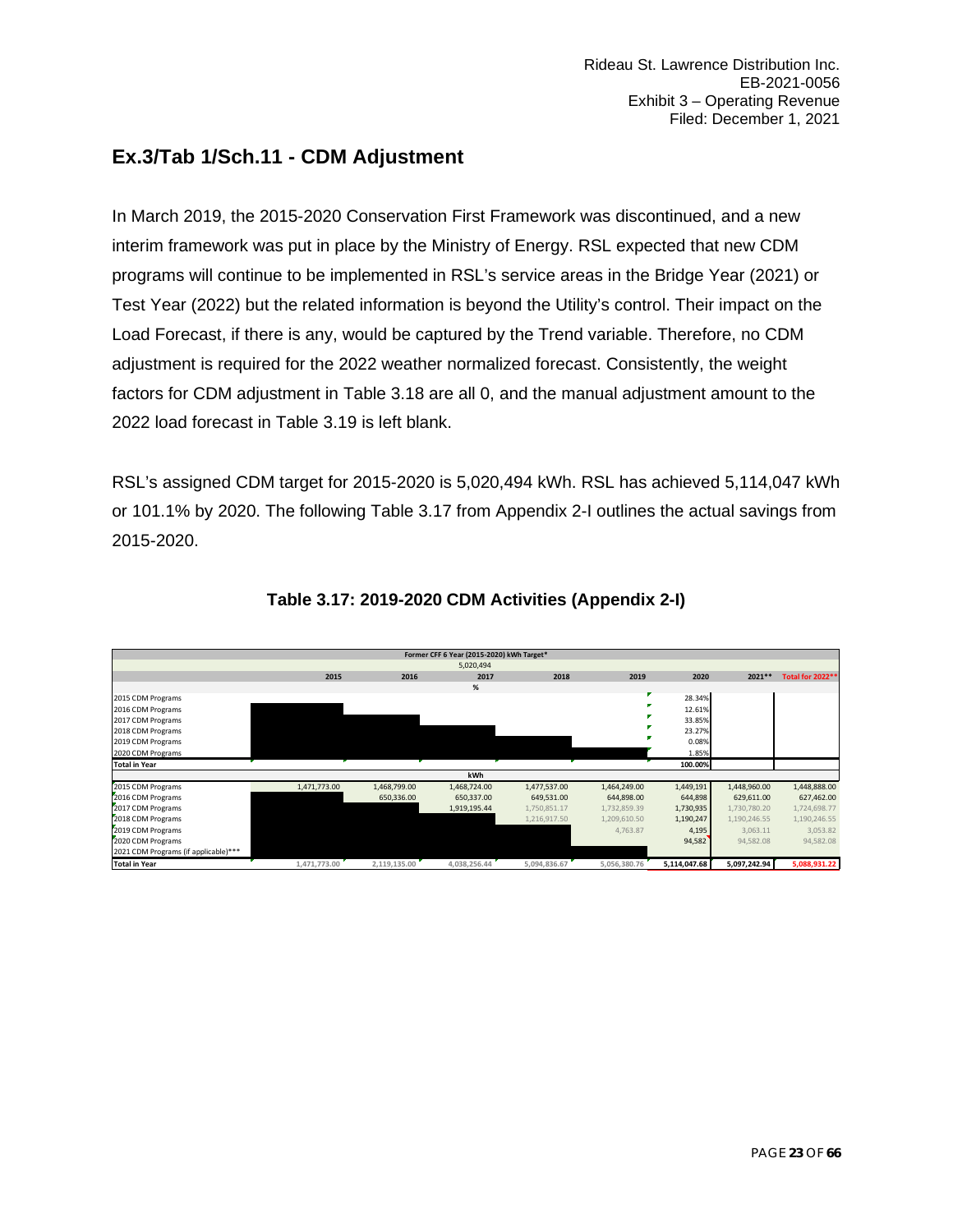### **Table 3.18: Weight Factor for Inclusion in CDM Adjustment to 2022 Load Forecast (Appendix 2-I)**

|                                                                           | 2015                       | 2016                    | 2017                    | 2018*                   | 2019**                  | 2020**          | 2021***         |                                                                         |
|---------------------------------------------------------------------------|----------------------------|-------------------------|-------------------------|-------------------------|-------------------------|-----------------|-----------------|-------------------------------------------------------------------------|
| Weight Factor for each year's CDM<br>program impact on 2022 load forecast | 0                          | $\Omega$                | 0                       | 0                       | $\mathbf{0}$            | $\mathbf{0}$    | $\mathbf{0}$    | Distributor can<br>select "0", "0.5", or<br>"1" from drop-<br>down list |
| Default Value selection rationale.                                        | Full year impact of 2015   | Full year impact of     | Full year impact of     | Default is 0. Full year | Default is 0. Full year | Default is 0.5. | Default is 1.   |                                                                         |
|                                                                           | CDM is assumed to be       | 2016 CDM is             | 2017 CDM is             | impact of 2018 CDM      | impact of 2019 CDM      | Adjust based on | Adjust based on |                                                                         |
|                                                                           | reflected in the base      | assumed to be           | assumed to be           | is assumed to be        | is assumed to be        | distributor's   | distributor's   |                                                                         |
|                                                                           | forecast, as the full year | reflected in the base   | reflected in the base   | reflected in the base   | reflected in the base   | circumstance    | circumstance    |                                                                         |
|                                                                           | persistence of 2015 CDM    | forecast, as the full   | forecast, as the full   | forecast.               | forecast. Adjust        |                 |                 |                                                                         |
|                                                                           | programs is in the 2018    | year persistence of     | year persistence of     |                         | based on distributor's  |                 |                 |                                                                         |
|                                                                           | historical actual data. No | 2016 CDM programs       | 2017 CDM programs       |                         | circumstance            |                 |                 |                                                                         |
|                                                                           | further impact is          | is in the 2018          | is in the 2018          |                         |                         |                 |                 |                                                                         |
|                                                                           | necessary for the manual   | historical actual data. | historical actual data. |                         |                         |                 |                 |                                                                         |
|                                                                           | adjustment to the load     | No further impact is    | No further impact is    |                         |                         |                 |                 |                                                                         |
|                                                                           | forecast.                  | necessary for the       | necessary for the       |                         |                         |                 |                 |                                                                         |
|                                                                           |                            | manual adjustment       | manual adjustment       |                         |                         |                 |                 |                                                                         |
|                                                                           |                            | to the load forecast.   | to the load forecast.   |                         |                         |                 |                 |                                                                         |
|                                                                           |                            |                         |                         |                         |                         |                 |                 |                                                                         |

### **Table 3.19: CDM Impact and LRAMVA Threshold (Appendix 2-I)**

|                                                           | 2015         | 2016          | 2017         | 2018         | 2019     | 2020      | 2021   | Total for 2022 |
|-----------------------------------------------------------|--------------|---------------|--------------|--------------|----------|-----------|--------|----------------|
|                                                           |              |               |              |              |          |           |        |                |
| Amount used for CDM threshold for<br><b>LRAMVA (2022)</b> | 1,448,960.00 | 629,611.00    | 1,730,780.20 | 1,190,246.55 | 3,063.11 | 94,582.08 | ٠      |                |
|                                                           |              |               |              |              |          |           |        |                |
| Manual Adjustment for 2022 Load                           |              |               |              |              | $\sim$   |           | $\sim$ |                |
| Forecast (billed basis)                                   |              |               |              |              |          |           |        |                |
| Manual Adjustment for 2022 LDC-only                       |              |               |              |              |          |           |        |                |
| CDM programs (billed basis)                               |              |               |              |              |          |           |        |                |
| <b>Total Manual Forecast to Load Forecast</b>             |              |               |              |              |          |           |        | $\sim$         |
|                                                           |              |               |              |              |          |           |        |                |
| Proposed Loss Factor (TLF)                                |              | Format: X.XX% | ٠            |              |          |           |        |                |
| Manual Adjustment for 2022 Load                           |              | ۰             | $\sim$       |              | $\sim$   |           |        | $\sim$         |
| Forecast (system purchased basis)                         |              |               |              |              |          |           |        |                |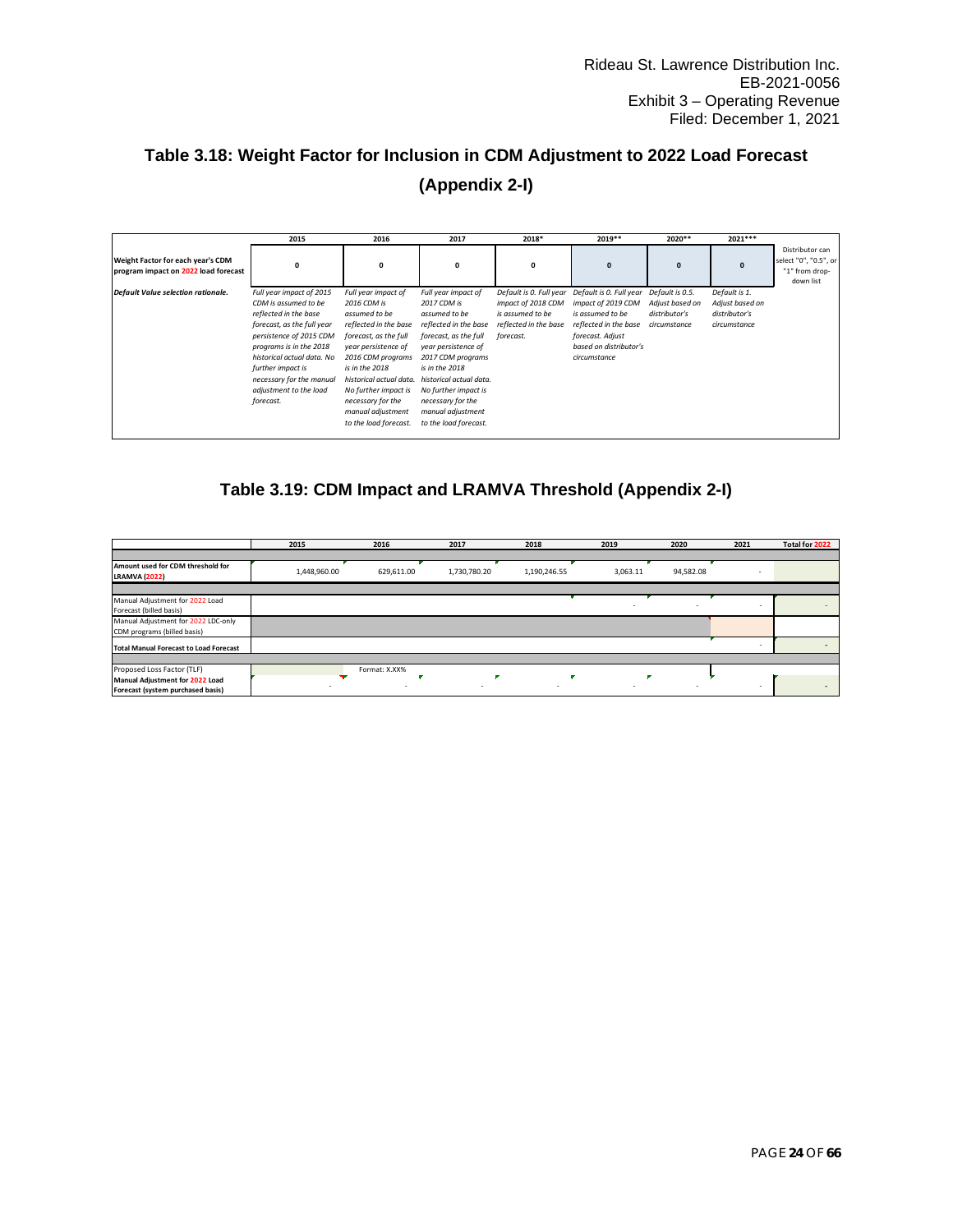### <span id="page-24-0"></span>**Ex.3/Tab 1/Sch.12 - Billed kW Load Forecast by Class**

There are three rate classes that charge volumetric distribution on a per kW basis. These include GS 50 - 4,999 kW, Street Lighting, and Sentinel Lighting. As a result, the energy forecast for these classes needs to be converted to a kW basis for rate setting purposes.

The forecast of kW for GS 50 - 4,999 kW and Sentinel Lighting is based on a review of the historical ratios of kW to kWh and applying the average ratio, if appropriately, to the forecasted kWh to produce the required kW. For GS 50 - 4,999 kW, the adopted ratio is a 5-year average (2016 - 2020). For Sentinel Lighting, the Actual 2020 kW/kWh ratio is used, as the monthly billed kWh for this rate class is based on its approved load profile. 2020 Actual billed demand for Street Lights is used for the 2022 Test Year demand forecast for this rate class. Similar to Sentinel Lighting, Street Lighting's monthly consumption is also based on its approved load profile. As Actual 2020 consumption is used for the Forecast for Street Lighting, using Actual 2020 demand for the Forecast is appropriate.

Table 3.20 outlines the annual demand units by applicable rate class.

| Year             | General<br>Service 50<br>to 4,999 kW | <b>Street Lights</b> | <b>Sentinel</b><br>Lights | <b>Total</b> |
|------------------|--------------------------------------|----------------------|---------------------------|--------------|
|                  |                                      |                      |                           |              |
| 2011             | 130,762                              | 3,941                | 300                       | 135,003      |
| 2012             | 125,469                              | 3,919                | 300                       | 129,688      |
| 2013             | 133,148                              | 3,920                | 300                       | 137,368      |
| 2014             | 131,947                              | 3,620                | 302                       | 135,869      |
| 2015             | 125,734                              | 2,862                | 302                       | 128,898      |
| 2016             | 115,477                              | 2,070                | 302                       | 117,849      |
| 2017             | 111,704                              | 1,945                | 276                       | 113,925      |
| 2018             | 112,493                              | 1,939                | 270                       | 114,702      |
| 2019             | 109,764                              | 1,887                | 272                       | 111,923      |
| 2020             | 109,147                              | 1,744                | 269                       | 111,159      |
| 2021 Bridge      | 102,549                              | 1,744                | 263                       | 104,556      |
| <b>2022 Test</b> | 99,076                               | 1,744                | 258                       | 101,078      |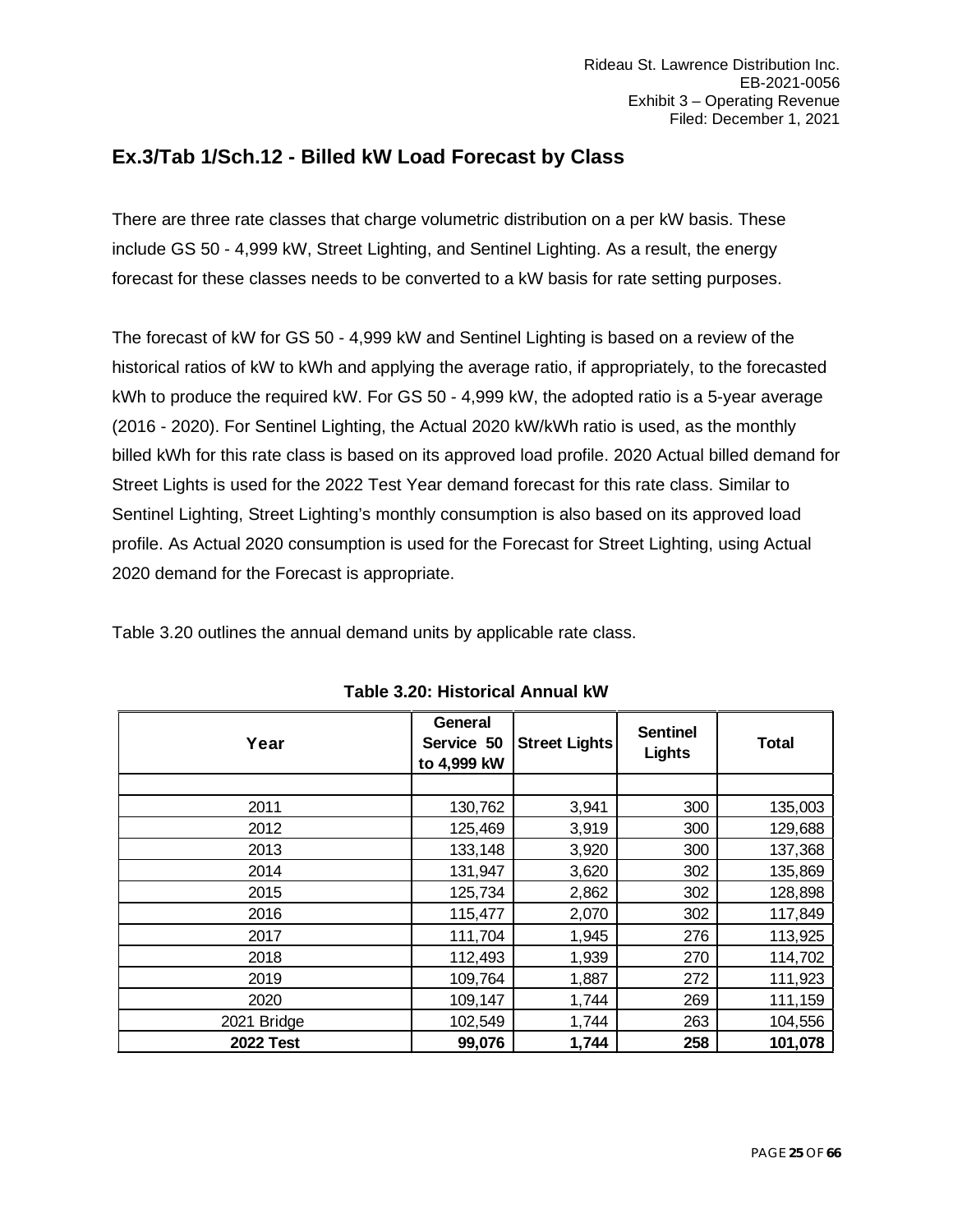The following Table 3.21 shows the historical ratios of kW/kWh as well as the average ratio used in calculating the forecasted kW demand for the 2022 Test Year.

| Year        | General<br>Service 50<br>to 4,999 kW | <b>Street lights</b> | <b>Sentinel</b><br>Lights |
|-------------|--------------------------------------|----------------------|---------------------------|
|             |                                      |                      |                           |
| 2011        | 0.3039%                              | 0.2711%              | 0.2771%                   |
| 2012        | 0.2949%                              | 0.2696%              | 0.2771%                   |
| 2013        | 0.3152%                              | 0.2708%              | 0.2771%                   |
| 2014        | 0.3098%                              | 0.2739%              | 0.2763%                   |
| 2015        | 0.3073%                              | 0.2718%              | 0.2758%                   |
| 2016        | 0.2927%                              | 0.2678%              | 0.2828%                   |
| 2017        | 0.2918%                              | 0.2713%              | 0.2760%                   |
| 2018        | 0.2984%                              | 0.2713%              | 0.2774%                   |
| 2019        | 0.2966%                              | 0.2727%              | 0.2777%                   |
| 2020        | 0.3023%                              | 0.2705%              | 0.2778%                   |
| 2021 Bridge | 0.2963%                              | 0.2712%              | 0.2778%                   |
| 2022 Test   | 0.2963%                              | 0.2712%              | 0.2778%                   |

**Table 3.21: kW/kWh Ratios**

The forecast of kW for the applicable rate classes for the 2022 Test Year is shown in the above Table 3.20.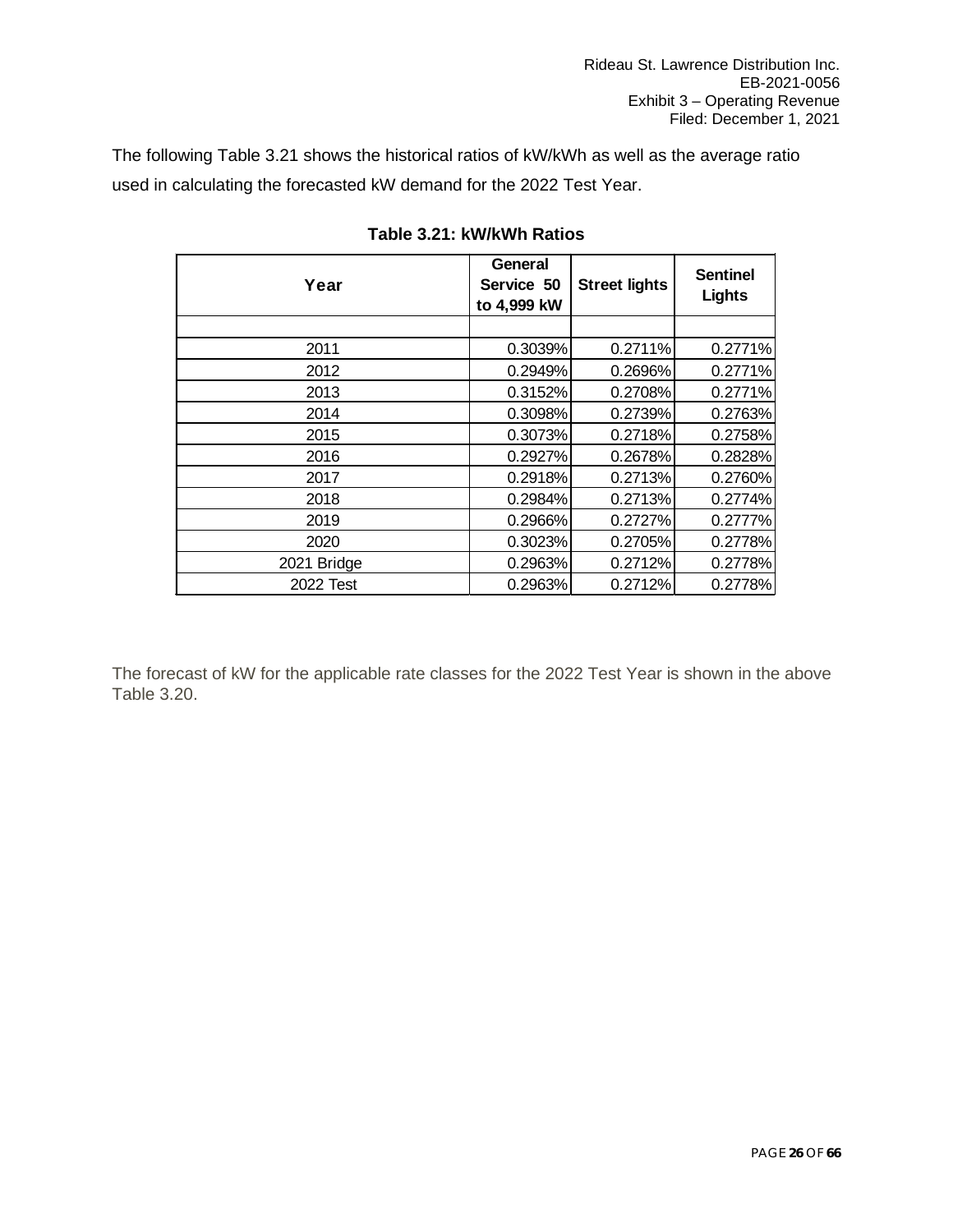### <span id="page-26-0"></span>**Ex.3/Tab 1/Sch.13 - Final Normalized Load Forecast**

A summary of the billing determinants by rate class that has been used to develop the proposed rates is provided in Table 3.22. The 2022 Test Year Load Forecast has also been entered in Tab 10. "Load Forecast" of RRWF Model.

|                                                                                                                                                                         |            |                                                                                                                         |            | Actual                  |            |                                    |            |            |                                    |            | Forecast   |                         |
|-------------------------------------------------------------------------------------------------------------------------------------------------------------------------|------------|-------------------------------------------------------------------------------------------------------------------------|------------|-------------------------|------------|------------------------------------|------------|------------|------------------------------------|------------|------------|-------------------------|
|                                                                                                                                                                         |            |                                                                                                                         |            |                         |            |                                    |            |            |                                    |            | 2021       | 2022                    |
|                                                                                                                                                                         |            |                                                                                                                         |            |                         |            |                                    |            |            |                                    |            | Weather    | Weather                 |
|                                                                                                                                                                         | 2011       | 2012                                                                                                                    | 2013       | 2014                    | 2015       | 2016                               | 2017       | 2018       | 2019                               | 2020       | Normal     | Normal                  |
| <b>Actual kWh Purchases</b>                                                                                                                                             |            | 118,004,234 115,280,490 116,595,095 115,949,736 112,684,386 109,734,472 107,186,399 110,285,589 108,750,347 108,483,759 |            |                         |            |                                    |            |            |                                    |            |            |                         |
| Predicted kWh Purchases 117,538,829 116,675,268 115,401,698 113,813,986 112,653,587 112,051,388 108,951,913 110,816,286 108,141,943 106,909,610 104,901,184 103,508,233 |            |                                                                                                                         |            |                         |            |                                    |            |            |                                    |            |            |                         |
| % Difference                                                                                                                                                            | $-0.4%$    | 1.2%                                                                                                                    | $-1.0%$    | $-1.8%$                 | 0.0%       | 2.1%                               | 1.6%       | 0.5%       | $-0.6%$                            | $-1.5%$    |            |                         |
| <b>CDM Purchase Adjustment</b>                                                                                                                                          |            |                                                                                                                         |            |                         |            |                                    |            |            |                                    |            |            |                         |
| Predicted kWh Purchases after CDM                                                                                                                                       |            |                                                                                                                         |            |                         |            |                                    |            |            |                                    |            |            | 104,901,184 103,508,233 |
|                                                                                                                                                                         |            |                                                                                                                         |            |                         |            |                                    |            |            |                                    |            |            |                         |
| <b>Billed kWh</b>                                                                                                                                                       |            | 108,810,680 106,397,501 107,193,012 107,593,001 104,215,272 101,711,018 98,838,309                                      |            |                         |            |                                    |            |            | 101,848,630 100,219,092 99,512,150 |            | 96,816,968 | 95.531.364              |
| <b>By Class</b>                                                                                                                                                         |            |                                                                                                                         |            |                         |            |                                    |            |            |                                    |            |            |                         |
| <b>Residential</b>                                                                                                                                                      |            |                                                                                                                         |            |                         |            |                                    |            |            |                                    |            |            |                         |
| Customers                                                                                                                                                               | 5.004      | 5.025                                                                                                                   | 5.035      | 5.040                   | 5.054      | 5.071                              | 5.089      | 5.105      | 5.113                              | 5.107      | 5.118      | 5.129                   |
| <b>kWh</b>                                                                                                                                                              | 43.287.278 | 42.116.982                                                                                                              | 42.764.838 | 42,272,228              | 40.938.311 | 40.480.043                         | 39.379.535 | 42.538.789 | 42.182.601                         | 43.593.897 | 43.191.009 | 43,536,196              |
| General Service < 50 kW                                                                                                                                                 |            |                                                                                                                         |            |                         |            |                                    |            |            |                                    |            |            |                         |
| Customers                                                                                                                                                               | 769        | 770                                                                                                                     | 759        | 754                     | 742        | 740                                | 741        | 739        | 735                                | 731        | 729        | 727                     |
| kWh                                                                                                                                                                     | 20.434.679 | 19.669.183                                                                                                              | 20,094,189 | 20,739,791              | 20,653,133 | 20,348,623                         | 19,816,423 | 20.252.449 | 19,700,297                         | 18,533,558 | 17.747.657 | 17,290,656              |
| General Service 50 to 4,999 kW                                                                                                                                          |            |                                                                                                                         |            |                         |            |                                    |            |            |                                    |            |            |                         |
| Customers                                                                                                                                                               | 66         | 67                                                                                                                      | 65         | 64                      | 64         | 64                                 | 63         | 65         | 62                                 | 61         | 60         | 59                      |
| <b>kWh</b>                                                                                                                                                              | 43,031,208 | 42,549,997                                                                                                              | 42,246,503 | 42,584,416              | 40,918,077 | 39,456,019                         | 38,286,678 | 37,703,866 | 37,004,001                         | 36,107,964 | 34,605,282 | 33,433,327              |
| kW                                                                                                                                                                      | 130,762    | 125,469                                                                                                                 | 133,148    | 131,947                 | 125,734    | 115,477                            | 111,704    | 112,493    | 109,764                            | 109,147    | 102,549    | 99,076                  |
| <b>Street Lights</b>                                                                                                                                                    |            |                                                                                                                         |            |                         |            |                                    |            |            |                                    |            |            |                         |
| Connections                                                                                                                                                             | 1,703      | 1,703                                                                                                                   | 1,707      | 1,707                   | 1,711      | 1,711                              | 1,711      | 1,711      | 1,711                              | 1,712      | 1,712      | 1,712                   |
| kWh                                                                                                                                                                     | 1,453,874  | 1,453,808                                                                                                               | 1,447,303  | 1,321,505               | 1,052,678  | 773,158                            | 716,670    | 714,489    | 691,963                            | 644,755    | 642,914    | 642,914                 |
| kW                                                                                                                                                                      | 3.941      | 3.919                                                                                                                   | 3.920      | 3.620                   | 2.862      | 2,070                              | 1.945      | 1.939      | 1.887                              | 1,744      | 1,744      | 1,744                   |
| <b>Sentinel Lights</b>                                                                                                                                                  |            |                                                                                                                         |            |                         |            |                                    |            |            |                                    |            |            |                         |
| Connections                                                                                                                                                             | 75         | 75                                                                                                                      | 75         | 75                      | 75         | 73                                 | 71         | 72         | 74                                 | 73         | 73         | 73                      |
| kWh                                                                                                                                                                     | 108.262    | 108.266                                                                                                                 | 108.281    | 109.302                 | 109.502    | 106.791                            | 99.906     | 97,401     | 98,084                             | 96.660     | 94.789     | 92,955                  |
| kW                                                                                                                                                                      | 300        | 300                                                                                                                     | 300        | 302                     | 302        | 302                                | 276        | 270        | 272                                | 269        | 263        | 258                     |
| <b>Unmetered Loads</b>                                                                                                                                                  |            |                                                                                                                         |            |                         |            |                                    |            |            |                                    |            |            |                         |
| Connections                                                                                                                                                             | 59         | 60                                                                                                                      | 61         | 61                      | 59         | 58                                 | 57         | 57         | 57                                 | 57         | 57         | 57                      |
| kWh                                                                                                                                                                     | 495.379    | 499.265                                                                                                                 | 531.898    | 565.759                 | 543.571    | 546.384                            | 539.097    | 541.637    | 542.146                            | 535.316    | 535.316    | 535,316                 |
| Total                                                                                                                                                                   |            |                                                                                                                         |            |                         |            |                                    |            |            |                                    |            |            |                         |
| Customer/Connections                                                                                                                                                    | 7.676      | 7.700                                                                                                                   | 7.702      | 7.701                   | 7.705      | 7.717                              | 7.732      | 7.749      | 7.752                              | 7.741      | 7.749      | 7.757                   |
| kWh                                                                                                                                                                     |            | 108,810,680 106,397,501                                                                                                 |            | 107,193,012 107,593,001 |            | 104,215,272 101,711,018 98,838,309 |            |            | 101,848,630 100,219,092            | 99,512,150 | 96,816,968 | 95,531,364              |
| kW from applicable classes                                                                                                                                              | 135,003    | 129,688                                                                                                                 | 137,368    | 135,869                 | 128,898    | 117,849                            | 113,925    | 114,702    | 111,923                            | 111,159    | 104,556    | 101,078                 |

### **Table 3.22: RSL Weather Normalized Load Forecast for 2022 Rate Application**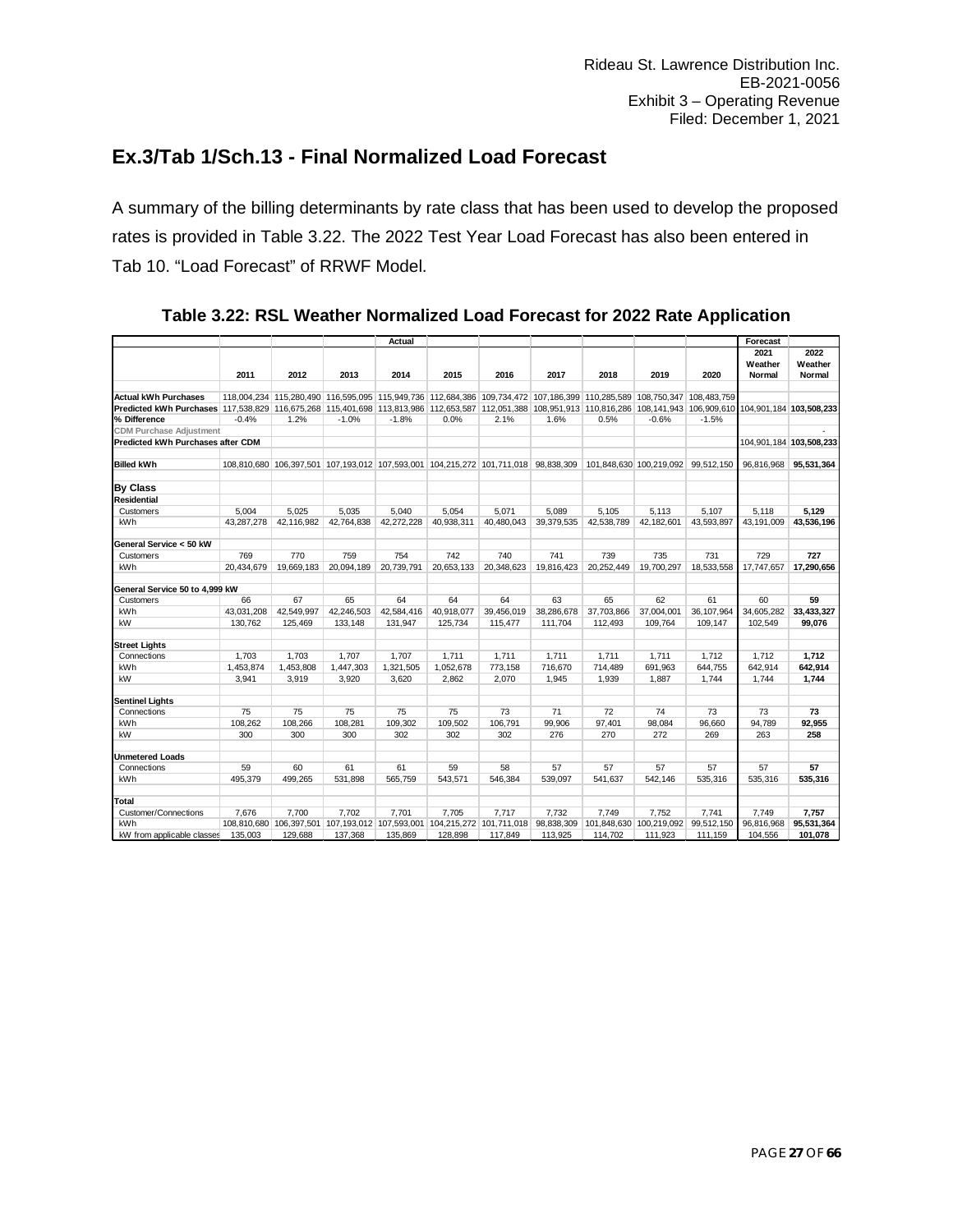# <span id="page-27-0"></span>Accuracy of Load Forecast and Variance Analysis

### <span id="page-27-1"></span>**Ex.3/Tab 2/Sch.1 - Overview**

As per section 2.3.2 of the OEB Filing Requirements Applicants must demonstrate the historical accuracy of the load forecast approach. In this section of the Application, RSL has provided calculation for Bridge Year and Test Year revenue, variance analysis for customer/connection count, consumption, and average annual consumption (on both weather actual and weather normalized actual basis) by rate class. "Appendix 2-IB Load Forecast Analysis" has been completed and included as Appendix 3.3 in this Exhibit. Determination of customer count and billed kWh / kW for 2022 is included in Ex.3/Tab 1/Sch. 9, Ex.3/Tab 1/Sch.10 and Ex.3/Tab 1/Sch. 12 respectively.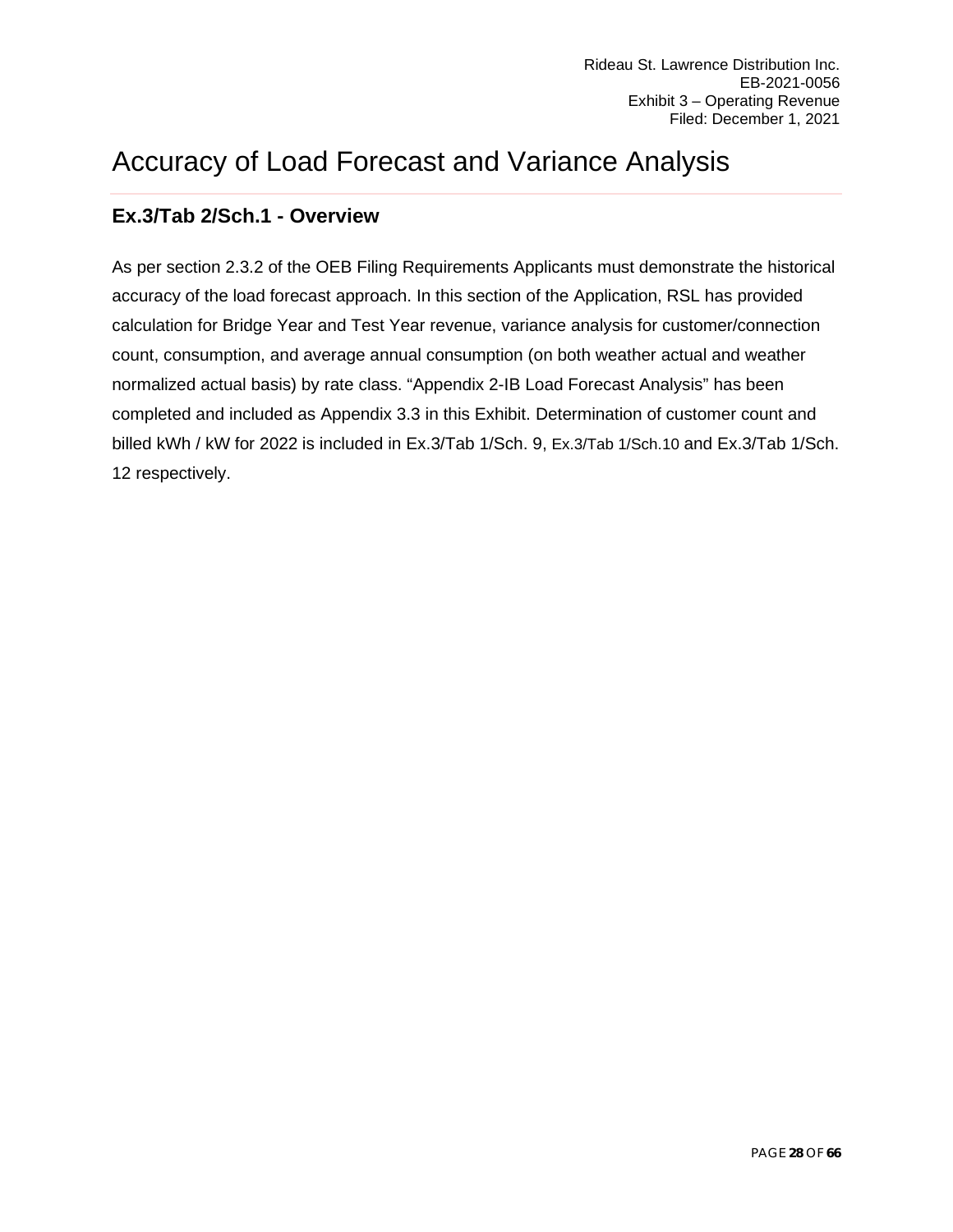### <span id="page-28-0"></span>**Ex.3/Tab 2/Sch.2 - Distribution Revenues**

The Table 3.23, 3.24 below show the 2022 Test Year Revenues at current rates and at proposed rates. The 2021 Bridge Year revenue at current rates is presented in Table 3.25.

| Class                    | Unit       | <b>Test Year</b><br>Volume | <b>Annualized</b><br>Customers/<br><b>Connections</b> | <b>Monthly</b><br><b>Service</b><br>Charge | Volumetric<br>Charge | <b>Fixed</b><br><b>Distribution</b><br>Revenue | Gross<br>Variable<br><b>Distribution</b><br>Revenue | <b>Transformer</b><br>Allowance | Net Dist. Rev. |
|--------------------------|------------|----------------------------|-------------------------------------------------------|--------------------------------------------|----------------------|------------------------------------------------|-----------------------------------------------------|---------------------------------|----------------|
|                          |            |                            |                                                       |                                            |                      |                                                |                                                     |                                 |                |
| Residential              | kWh        | 43,536,196                 | 61.548                                                | 26.59                                      |                      | .636.561                                       |                                                     |                                 | 1,636,561      |
| $ GS  < 50$ kW           | <b>kWh</b> | 17.290.656                 | 8.724                                                 | 32.29                                      | 0.0116               | 281.698                                        | 200,572                                             |                                 | 482,270        |
| <b>IGS 50 to 4999 kW</b> | kW         | 99.076                     | 708                                                   | 307.78                                     | 2.3698               | 217.908                                        | 234,790                                             | $-27,243$                       | 425,455        |
| <b>Street Lighting</b>   | kW         | 1.744                      | 20.544                                                | 3.54                                       | 13.4847              | 72,726                                         | 23,516                                              |                                 | 96,242         |
| <b>Sentinel Lighting</b> | kW         | 258                        | 876                                                   | 2.82                                       | 20.6153              | 2,470                                          | 5,323                                               |                                 | 7,793          |
| Unmetered Scattered Load | <b>kWh</b> | 535.316                    | 684                                                   | 4.55                                       | 0.0208               | 3.112                                          | 11.135                                              |                                 | 14,247         |
|                          |            |                            |                                                       |                                            |                      |                                                |                                                     |                                 |                |
| Total                    |            |                            |                                                       |                                            |                      | \$2,214,476                                    | \$475,336                                           | (\$27,243)                      | \$2,662,568    |

**Table 3.23: 2022 Test Year Revenue at Current Rates**

### **Table 3.24: 2022 Test Year Distribution Revenue at Proposed Rates**

| Class                           | Unit       | Test Year<br>Volume | Annualized<br>Customers/<br><b>Connections</b> | <b>Monthly</b><br>Service<br>Charge | <b>Volumetric</b><br>Charge | <b>Fixed</b><br><b>Distribution</b><br>Revenue | <b>Gross</b><br>Variable<br><b>Distribution</b><br>Revenue | <b>Transformer</b><br>Allowance | Net Dist. Rev. |
|---------------------------------|------------|---------------------|------------------------------------------------|-------------------------------------|-----------------------------|------------------------------------------------|------------------------------------------------------------|---------------------------------|----------------|
|                                 |            |                     |                                                |                                     |                             |                                                |                                                            |                                 |                |
| Residential                     | <b>kWh</b> | 43,536,196          | 61.548                                         | 33.67                               | 0.0000                      | 2,072,305                                      |                                                            |                                 | 2,072,305      |
| $GS < 50$ kW                    | <b>kWh</b> | 17,290,656          | 8.724                                          | 32.29                               | 0.0128                      | 281.698                                        | 220.728                                                    |                                 | 502,426        |
| <b>GS 50 to 4999 kW</b>         | kW         | 99.076              | 708                                            | 307.78                              | 2.5384                      | 217.908                                        | 251.495                                                    | $-27.243$                       | 442,161        |
| Street Lighting                 | kW         | .744                | 20.544                                         | 4.03                                | 15.3611                     | 82.846                                         | 26,788                                                     |                                 | 109,634        |
| <b>Sentinel Lighting</b>        | kW         | 258                 | 876                                            | 3.43                                | 25.0961                     | 3,007                                          | 6,480                                                      |                                 | 9,487          |
| <b>Unmetered Scattered Load</b> | kWh        | 535.316             | 684                                            | 5.26                                | 0.0241                      | 3,599                                          | 12.876                                                     |                                 | 16,474         |
|                                 |            |                     |                                                |                                     |                             |                                                |                                                            |                                 |                |
| <b>Total</b>                    |            |                     |                                                |                                     |                             | \$2,661,363                                    | \$518,367                                                  | (\$27,243)                      | \$3,152,487    |

|  |  | Table 3.25: 2021 Bridge Year Distribution Revenue at Current Rates |
|--|--|--------------------------------------------------------------------|
|--|--|--------------------------------------------------------------------|

| Class                    | Unit       | <b>Test Year</b><br>Volume | Annualized<br>Customers/<br><b>Connections</b> | Monthly<br><b>Service</b><br>Charge | Volumetric<br>Charge | <b>Fixed</b><br><b>Distribution</b><br>Revenue | Gross<br>Variable<br><b>Distribution</b><br>Revenue | <b>Transformer</b><br>Allowance | Net Dist. Rev. |
|--------------------------|------------|----------------------------|------------------------------------------------|-------------------------------------|----------------------|------------------------------------------------|-----------------------------------------------------|---------------------------------|----------------|
|                          |            |                            |                                                |                                     |                      |                                                |                                                     |                                 |                |
| <b>Residential</b>       | <b>kWh</b> | 43,191,009                 | 61.416                                         | 26.59                               |                      | 1,633,051                                      |                                                     |                                 | 1,633,051      |
| <b>IGS &lt; 50 kW</b>    | kWh        | 17,747,657                 | 8.748                                          | 32.29                               | 0.01                 | 282,473                                        | 205,873                                             |                                 | 488,346        |
| GS 50 to 4999 kW         | kW         | 102.549                    | 720                                            | 307.78                              | 2.37                 | 221,602                                        | 243,021                                             | $-28.198$                       | 436,424        |
| <b>Street Lighting</b>   | kW         | 1.744                      | 20.544                                         | 3.54                                | 13.48                | 72,726                                         | 23,516                                              |                                 | 96,242         |
| <b>Sentinel Lighting</b> | kW         | 263                        | 876                                            | 2.82                                | 20.62                | 2,470                                          | 5,428                                               |                                 | 7,898          |
| Unmetered Scattered Load | <b>kWh</b> | 535.316                    | 684                                            | 4.55                                | 0.02                 | 3.112                                          | 11.135                                              |                                 | 14.247         |
|                          |            |                            |                                                |                                     |                      |                                                |                                                     |                                 |                |
| <b>Total</b>             |            |                            |                                                |                                     |                      | \$2,215,434                                    | \$488,972                                           | ( \$28, 198)                    | \$2,676,208    |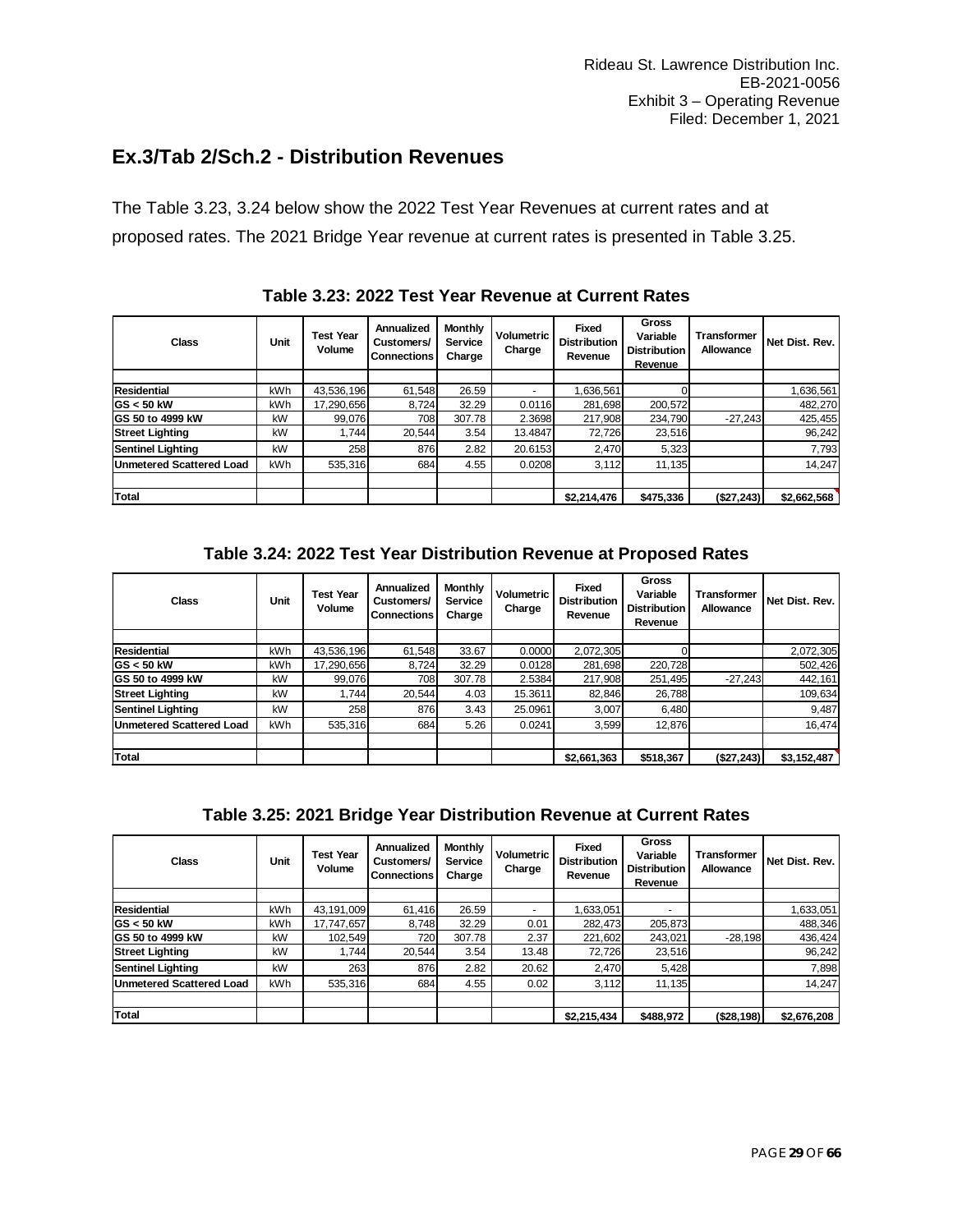### <span id="page-29-0"></span>**Ex.3/Tab 2/Sch.3 - Variance of Billing Determinants**

### Total Distribution System

The total actual consumption shows a steadily declining trend since 2016 with the exception in 2018. The average growth rate per year is -0.7%. The higher 2018 consumption is related to the above-warmer summer. The weather normalized consumption declined at an average rate of 1.6% per year. RSL's consumption is affected by several factors, such as weather, energy conservation, and the COVID -19 pandemic, etc. Table 3.26 from Appendix 2-IB. compares historical actual and weather normalized consumptions for total distribution system.

*Distribution System (Total)*

|                    | <b>Calendar Year</b>         | Consumption (kWh) <sup>(3)</sup> |                                            |                        |  |                        |  |  |
|--------------------|------------------------------|----------------------------------|--------------------------------------------|------------------------|--|------------------------|--|--|
|                    | (for 2022 Cost<br>of Service |                                  | Actual<br>(Weather<br>actual)              | Weather-<br>normalized |  | Weather-<br>normalized |  |  |
| <b>Historical</b>  | 2016                         | Actual                           | 101,711,018.28 103,645,080.82 OEB-approved |                        |  |                        |  |  |
| <b>Historical</b>  | 2017                         | Actual                           | 98,838,309.30 101,675,800.04               |                        |  |                        |  |  |
| <b>Historical</b>  | 2018                         | Actual                           | 101,848,630.36 100,645,711.79              |                        |  |                        |  |  |
| <b>Historical</b>  | 2019                         | Actual                           | 100,219,092.00 99,202,493.02               |                        |  |                        |  |  |
| <b>Historical</b>  | 2020                         | Actual                           | 99,512,150.00 97,707,592.03                |                        |  |                        |  |  |
| <b>Bridge Year</b> | 2021                         | Forecast                         |                                            | 96.816.967.58          |  |                        |  |  |
| <b>Test Year</b>   | 2022                         | Forecast                         |                                            | 95,531,363.82          |  |                        |  |  |
|                    |                              |                                  |                                            |                        |  |                        |  |  |

| <b>Variance Analysis</b> | Year              |         | Year-over-year | Versus OEB-<br>approved |
|--------------------------|-------------------|---------|----------------|-------------------------|
|                          | 2016              |         |                |                         |
|                          | 2017              | $-2.8%$ | $-1.9%$        |                         |
|                          | 2018              | 3.0%    | $-1.0%$        |                         |
|                          | 2019              | $-1.6%$ | $-1.4%$        |                         |
|                          | 2020              | $-0.7%$ | $-1.5%$        |                         |
|                          | 2021              |         | $-0.9%$        |                         |
|                          | 2022              |         | $-1.3%$        |                         |
|                          | Geometric<br>Mean | $-0.7%$ | $-1.6%$        |                         |

Note:

- 1) Weather normalized actual kWh:
	- Use the 10-year average weather condition in the regression equation (Table 3.7) for each historical year to calculate weather normalized purchased kWh.
	- Convert the purchased kWh to billed kWh for all rate classes after an adjustment for loss factor.
	- For rate class billed kWh, since Street Lighting, Sentinel Lighting, and Unmetered Loads are non-weather sensitive rate classes, their actual consumption is weather normalized consumption.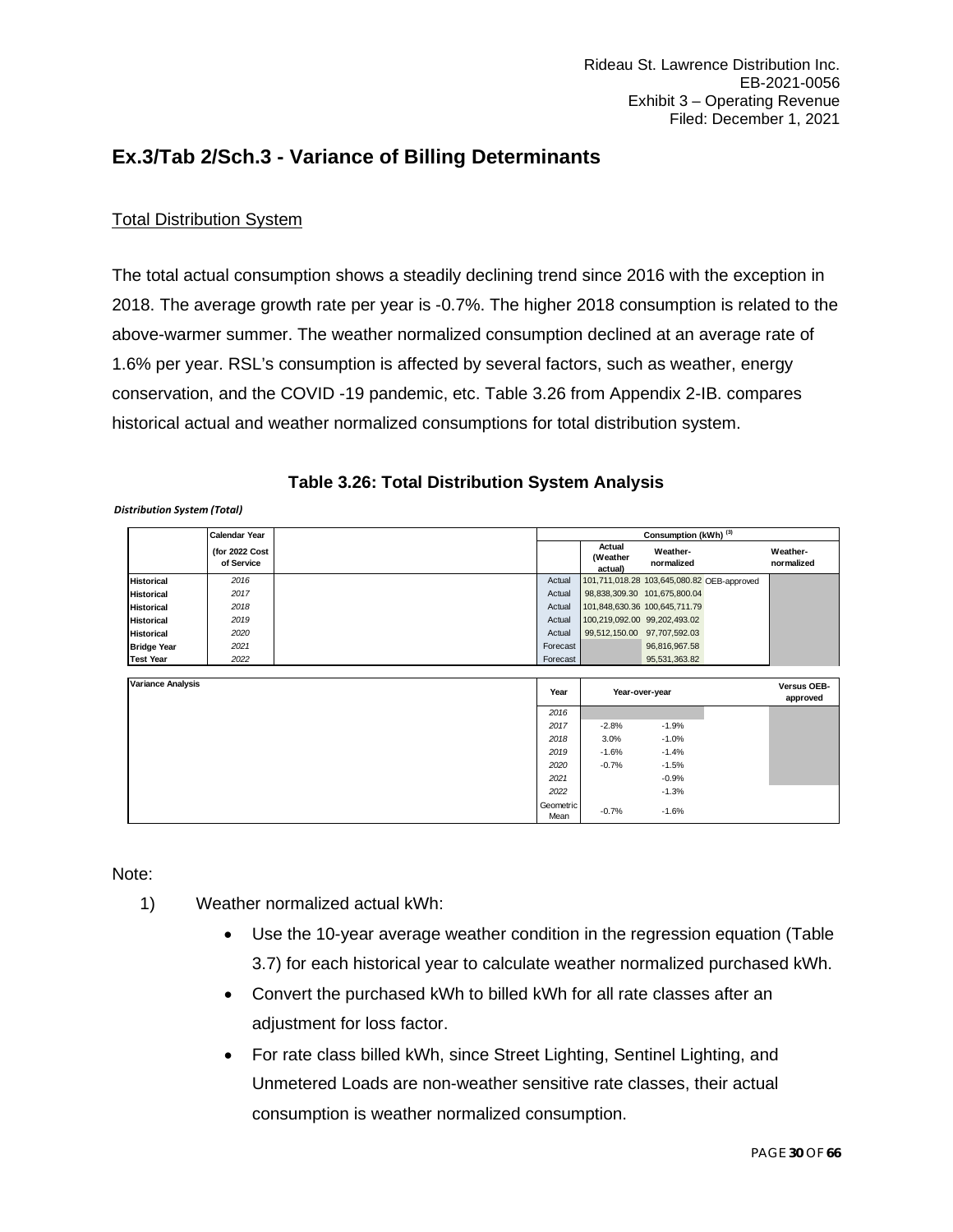- The difference between the total weather normalized billed kWh and the total actual billed kWh is allocated to Residential, GS < 50 kW and GS 50 to 4,999 kW by applying their weather sensitivity ratios.
- The actual billed kWh for each of these three rate classes is then adjusted for weather sensitive amount. The derivation of weather normalized actual kWh is similar to the forecast of billed kWh for the 2022 Test Year.

The following discussion provides a year over year variance analysis by rate class.

#### Residential

Geometric Mean 8.3%

Table 3.27 below shows the yearly change in customer count and consumption for the Residential class.



#### **Table 3.27: Residential Variance**

**The number of residential customers** has steadily increased at an average rate of 0.2% per year since 2016 with the exception in 2020. The 2020 count showed a small decrease that may be related to the housing market change during the COVID19 pandemic in 2020. A 5-year

 6.2% *2017 2017* 7.2% *2018 2018* 0.9% *2019 2019* 0.7% *2020 2020* -0.1% *2021 2021* 28.7% *2022 2022*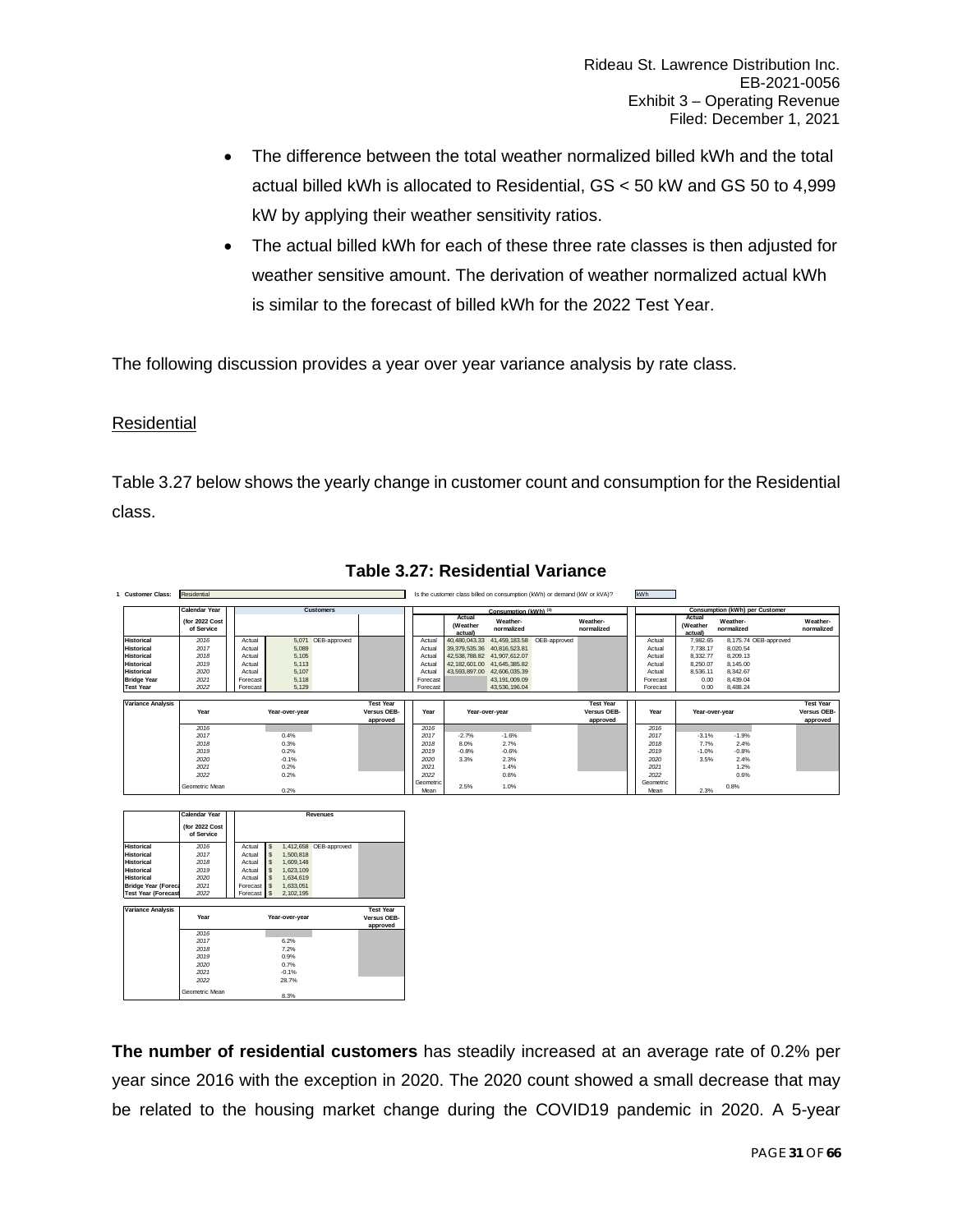geomean growth rate 1.0021 was applied to 2020 Actual count for the 2021 Bridge Year and then to the 2021 Bridge Year for the 2022 Test year forecast. The forecast for the 2021 Bridge Year and the 2022 Test Year is an increase of 11 customers over prior year, which is consistent with historical trend.

**The actual kWh consumption** has been fluctuated year over year primarily due to the weather impact and other factors at an average growth rate of 2.5% per year for the period 2016 – 2020. The mild winter and summer in 2017 resulted in a lower consumption (-2.7%) over 2016. The 2018 consumption saw a big jump (8.0%) over 2017, which can be attributed to above-warmer summer temperatures. The increase in 2020 is related to shut down policy during the COVID 19 pandemic and a warmer summer.

If the weather factor is eliminated, i.e. **weather normalized consumption**, the average change over 2016 – 2020 is 0.9%. With the 2021 Bridge Year and 2022 Test Year added, the average change is 1.0%. The 2021 Bridge Year and 2022 Test Year weather normalized Forecast kWh is 1.4% and 0.8% higher than prior year.

**The average consumption per customer** shows a small increasing trend in both actual and weather normalized consumption reflecting the combined changes in customer count and class consumption. The average change in actual consumption for 2016 – 2020 is 2.3%, and the change in weather normalized consumption for 2016 – 2022 is 0.8%.

### General Service < 50 kW

Table 3.28 below shows the yearly change in consumption for the General Service < 50 kW class.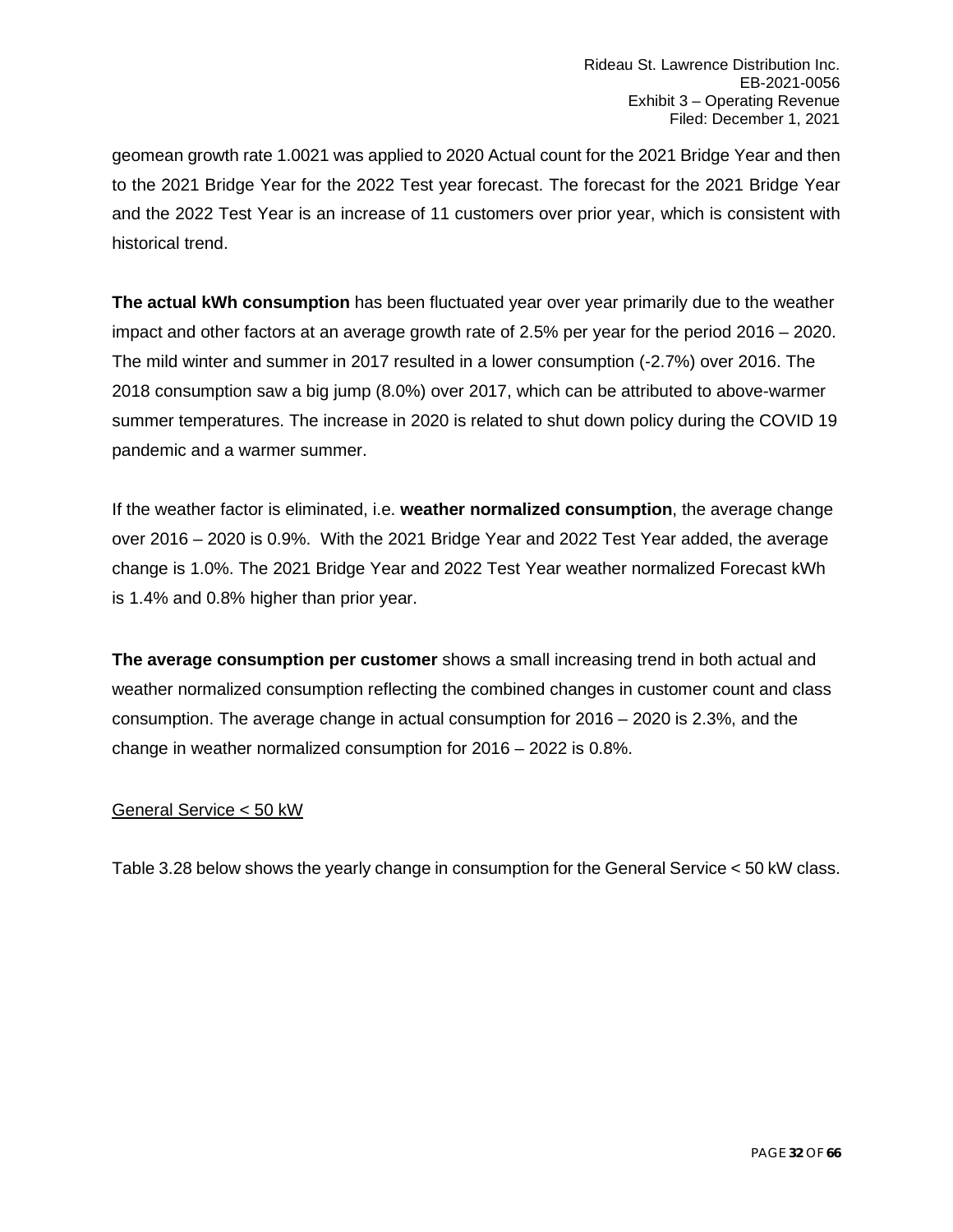| <b>Customer Class:</b>   | $GS < 50$ kW                 |          |                                             |  |                   |                               |                        | Is the customer class billed on consumption (kWh) or demand (kW or kVA)? |                                             | kWh                                   |                               |                        |                        |                                             |
|--------------------------|------------------------------|----------|---------------------------------------------|--|-------------------|-------------------------------|------------------------|--------------------------------------------------------------------------|---------------------------------------------|---------------------------------------|-------------------------------|------------------------|------------------------|---------------------------------------------|
|                          | <b>Calendar Year</b>         |          | <b>Customers</b>                            |  |                   |                               | Consumption (kWh) (3)  |                                                                          |                                             | <b>Consumption (kWh) per Customer</b> |                               |                        |                        |                                             |
|                          | (for 2022 Cost<br>of Service |          |                                             |  |                   | Actual<br>(Weather<br>actual) | Weather-<br>normalized |                                                                          | Weather-<br>normalized                      |                                       | Actual<br>(Weather<br>actual) | Weather-<br>normalized |                        | Weather-<br>normalized                      |
| <b>Historical</b>        | 2016                         | Actual   | 740 OEB-approved                            |  | Actual            | 20,348,622.96                 |                        | 20,840,819.95 OEB-approved                                               |                                             | Actual                                | 27,498.14                     |                        | 28,163.27 OEB-approved |                                             |
| <b>Historical</b>        | 2017                         | Actual   | 741                                         |  | Actual            | 19.816.422.94                 | 20.539.538.91          |                                                                          |                                             | Actual                                | 26.742.81                     | 27.718.68              |                        |                                             |
| <b>Historical</b>        | 2018                         | Actual   | 739                                         |  | Actual            | 20.252.448.66                 | 19,951,949.40          |                                                                          |                                             | Actual                                | 27.405.21                     | 26.998.58              |                        |                                             |
| <b>Historical</b>        | 2019                         | Actual   | 735                                         |  | Actual            | 19,700,297.00                 | 19,449,404.49          |                                                                          |                                             | Actual                                | 26,803.13                     | 26.461.77              |                        |                                             |
| <b>Historical</b>        | 2020                         | Actual   | 731                                         |  | Actual            | 18,533,558.00                 | 18.113.577.41          |                                                                          |                                             | Actual                                | 25,353.70                     | 24,779.18              |                        |                                             |
| <b>Bridge Year</b>       | 2021                         | Forecast | 729                                         |  | Forecast          |                               | 17.747.657.26          |                                                                          |                                             | Forecast                              | 0.00                          | 24,345.21              |                        |                                             |
| <b>Test Year</b>         | 2022                         | Forecast | 727                                         |  | Forecast          |                               | 17,290,656.16          |                                                                          |                                             | Forecast                              | 0.00                          | 23,783.57              |                        |                                             |
|                          |                              |          |                                             |  |                   |                               |                        |                                                                          |                                             |                                       |                               |                        |                        |                                             |
| <b>Variance Analysis</b> | Year<br>Year-over-year       |          | <b>Test Year</b><br>Versus OEB-<br>approved |  | Year              |                               | Year-over-vear         |                                                                          | <b>Test Year</b><br>Versus OEB-<br>approved | Year                                  |                               | Year-over-vear         |                        | <b>Test Year</b><br>Versus OEB-<br>approved |
|                          | 2016                         |          |                                             |  | 2016              |                               |                        |                                                                          |                                             | 2016                                  |                               |                        |                        |                                             |
|                          | 2017                         |          | 0.1%                                        |  | 2017              | $-2.6%$                       | $-1.4%$                |                                                                          |                                             | 2017                                  | $-2.7%$                       | $-1.6%$                |                        |                                             |
|                          | 2018                         |          | $-0.3%$                                     |  | 2018              | 2.2%                          | $-2.9%$                |                                                                          |                                             | 2018                                  | 2.5%                          | $-2.6%$                |                        |                                             |
|                          | 2019                         |          | $-0.5%$                                     |  | 2019              | $-2.7%$                       | $-2.5%$                |                                                                          |                                             | 2019                                  | $-2.2%$                       | $-2.0%$                |                        |                                             |
|                          | 2020                         |          | $-0.5%$                                     |  | 2020              | $-5.9%$                       | $-6.9%$                |                                                                          |                                             | 2020                                  | $-5.4%$                       | $-6.4%$                |                        |                                             |
|                          | 2021                         |          | $-0.3%$                                     |  | 2021              |                               | $-2.0%$                |                                                                          |                                             | 2021                                  |                               | $-1.8%$                |                        |                                             |
|                          | 2022                         |          | $-0.3%$                                     |  | 2022              |                               | $-2.6%$                |                                                                          |                                             | 2022                                  |                               | $-2.3%$                |                        |                                             |
|                          | Geometric Mean               |          | $-0.4%$                                     |  | Geometric<br>Mean | $-3.1%$                       | $-3.7%$                |                                                                          |                                             | Geometric<br>Mean                     | $-2.7%$                       | $-3.3%$                |                        |                                             |
|                          | <b>Calendar Year</b>         |          | Revenues                                    |  |                   |                               |                        |                                                                          |                                             |                                       |                               |                        |                        |                                             |

### **Table 3.28: General Service < 50 kW Variance**



**The number of GS < 50 kW customers** has steadily decreased since 2016 at an average rate of 0.4% per year. The trend can be attributed to a low growth in the local economy. A 5-year geomean growth rate was applied to 2020 Actual count for the 2021 Bridge Year and then to the 2021 Bridge Year for the 2022 Test year forecast. The forecast for the 2021 Bridge Year and the 2022 Test Year is a decrease of 2 customers over prior year, which is consistent with historical trend.

**The actual kWh consumption** has been decreasing since 2016 with the exception for 2018. Weather and pandemic are the major drivers to the changes in commercial consumption. The lower consumption in 2017 is related to the mild winter and summer. A very hot summer in 2018 pushed consumption higher. The shutdown policy during the COVID 19 pandemic has an opposite impact on commercial customers compared to residential in 2020. Business consumed 5.9% less energy despite a warmer summer in 2020. The average growth rate is -3.1% for the period 2016 - 2020.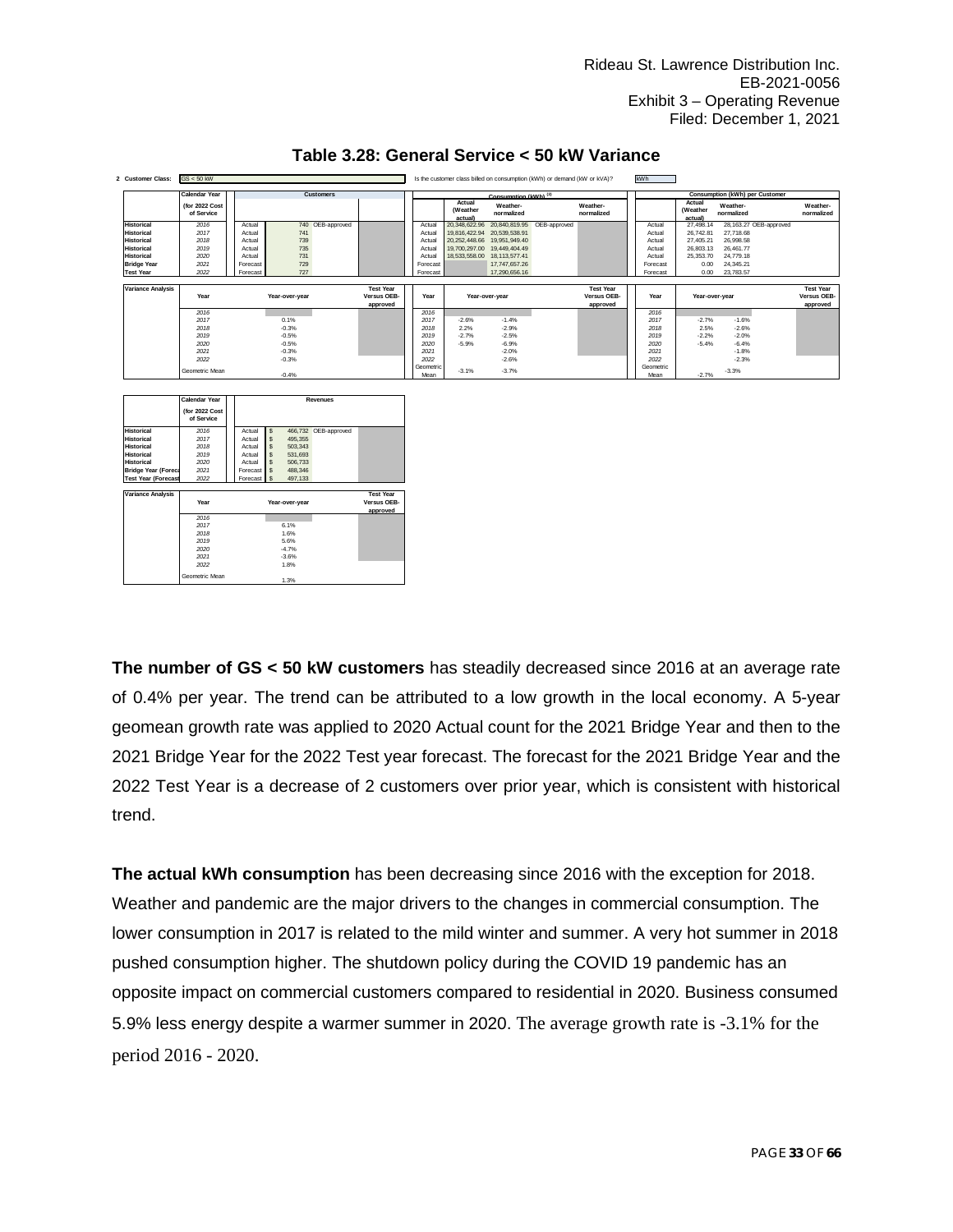If the weather factor is eliminated, i.e. **weather normalized consumption**, the average change over 2016 – 2020 is -4.6% per year. With the 2021 Bridge Year and 2022 Test Year added, the average change is -3.7% per year. The 2021 Bridge Year and 2022 Test Year weather normalized Forecast kWh is -2.0% and -2.6% lower than prior year.

**The average consumption per customer** shows a similar trend in both actual and weather normalized consumption which eliminates the impact of customer count changes. The average change in actual consumption for 2016 – 2020 is -2.7%, and the change in weather normalized consumption for period 2016 – 2022 is -3.3%.

### General Service 50 to 4,999 kW

Table 3.29 below shows the yearly change in customer count and consumption for the General Service 50 to 4,999 kW class.

| <b>Customer Class:</b>   | GS 50 to 4,999 kW            |          |                |                  |                  |                   |                               | Is the customer class billed on consumption (kWh) or demand (kW or kVA)? |                            | <b>kW</b>              |                   |                               |                                       |                         |                        |
|--------------------------|------------------------------|----------|----------------|------------------|------------------|-------------------|-------------------------------|--------------------------------------------------------------------------|----------------------------|------------------------|-------------------|-------------------------------|---------------------------------------|-------------------------|------------------------|
|                          | <b>Calendar Year</b>         |          |                | <b>Customers</b> |                  |                   |                               | Consumption (kWh) <sup>(3)</sup>                                         |                            |                        |                   |                               | <b>Consumption (kWh) per Customer</b> |                         |                        |
|                          | (for 2022 Cost<br>of Service |          |                |                  |                  |                   | Actual<br>(Weather<br>actual) | Weather-<br>normalized                                                   |                            | Weather-<br>normalized |                   | Actual<br>(Weather<br>actual) | Weather-<br>normalized                |                         | Weather-<br>normalized |
| <b>Historical</b>        | 2016                         | Actual   |                | 64 OEB-approved  |                  | Actual            | 39,456,019.00                 |                                                                          | 39,918,744.30 OEB-approved |                        | Actual            | 616,500.30                    |                                       | 623,730.38 OEB-approved |                        |
| <b>Historical</b>        | 2017                         | Actual   | 63             |                  |                  | Actual            | 38,286,678.00                 | 38.964.064.32                                                            |                            |                        | Actual            | 607.725.05                    | 618.477.21                            |                         |                        |
| <b>Historical</b>        | 2018                         | Actual   | 65             |                  |                  | Actual            | 37,703,866,30                 | 37, 432, 623.76                                                          |                            |                        | Actual            | 580.059.48                    | 575.886.52                            |                         |                        |
| <b>Historical</b>        | 2019                         | Actual   | 62             |                  |                  | Actual            | 37,004,001.00                 | 36,775,509.71                                                            |                            |                        | Actual            | 596,838.73                    | 593.153.38                            |                         |                        |
| <b>Historical</b>        | 2020                         | Actual   | 61             |                  |                  | Actual            | 36,107,964.00                 | 35.711.248.23                                                            |                            |                        | Actual            | 591.933.84                    | 585.430.30                            |                         |                        |
| <b>Bridge Year</b>       | 2021                         | Forecast | 60             |                  |                  | Forecast          |                               | 34,605,282.26                                                            |                            |                        | Forecast          | 0.00                          | 576,754.70                            |                         |                        |
| <b>Test Year</b>         | 2022                         | Forecast | 59             |                  |                  | Forecast          |                               | 33.433.327.13                                                            |                            |                        | Forecast          | 0.00                          | 566,666,56                            |                         |                        |
|                          |                              |          |                |                  |                  |                   |                               |                                                                          |                            |                        |                   |                               |                                       |                         |                        |
| <b>Variance Analysis</b> |                              |          |                |                  | <b>Test Year</b> |                   |                               |                                                                          |                            | <b>Test Year</b>       |                   |                               |                                       |                         | <b>Test Year</b>       |
|                          | Year                         |          | Year-over-year |                  | Versus OEB-      | Year              |                               | Year-over-year                                                           |                            | Versus OEB-            | Year              | Year-over-vear                |                                       |                         | Versus OEB-            |
|                          |                              |          |                |                  | approved         |                   |                               |                                                                          |                            | approved               |                   |                               |                                       |                         | approved               |
|                          | 2016                         |          |                |                  |                  | 2016              |                               |                                                                          |                            |                        | 2016              |                               |                                       |                         |                        |
|                          | 2017                         |          | $-1.6%$        |                  |                  | 2017              | $-3.0%$                       | $-2.4%$                                                                  |                            |                        | 2017              | $-1.4%$                       | $-0.8%$                               |                         |                        |
|                          | 2018                         |          | 3.2%           |                  |                  | 2018              | $-1.5%$                       | $-3.9%$                                                                  |                            |                        | 2018              | $-4.6%$                       | $-6.9%$                               |                         |                        |
|                          | 2019                         |          | $-4.6%$        |                  |                  | 2019              | $-1.9%$                       | $-1.8%$                                                                  |                            |                        | 2019              | 2.9%                          | 3.0%                                  |                         |                        |
|                          | 2020                         |          | $-1.6%$        |                  |                  | 2020              | $-2.4%$                       | $-2.9%$                                                                  |                            |                        | 2020              | $-0.8%$                       | $-1.3%$                               |                         |                        |
|                          | 2021                         |          | $-1.6%$        |                  |                  | 2021              |                               | $-3.1%$                                                                  |                            |                        | 2021              |                               | $-1.5%$                               |                         |                        |
|                          | 2022                         |          | $-1.7%$        |                  |                  | 2022              |                               | $-3.4%$                                                                  |                            |                        | 2022              |                               | $-1.7%$                               |                         |                        |
|                          | Geometric Mean               |          | $-1.6%$        |                  |                  | Geometric<br>Mean | $-2.9%$                       | $-3.5%$                                                                  |                            |                        | Geometric<br>Mean | $-1.3%$                       | $-1.9%$                               |                         |                        |

#### **Table 3.29: General Service 50 to 4,999 kW Variance**

|                            | <b>Calendar Year</b>         |            |              |                | Revenues             |                  |                   |                              | Demand (kW)            |              |                        | Demand (kW) per Customer |                   |                               |                        |                      |                        |
|----------------------------|------------------------------|------------|--------------|----------------|----------------------|------------------|-------------------|------------------------------|------------------------|--------------|------------------------|--------------------------|-------------------|-------------------------------|------------------------|----------------------|------------------------|
|                            | (for 2022 Cost<br>of Service |            |              |                |                      |                  |                   | Actual<br>(Weather<br>actual | Weather-<br>normalized |              | Weather-<br>normalized |                          |                   | Actual<br>(Weather<br>actual) | Weather-<br>normalized |                      | Weather-<br>normalized |
| <b>Historical</b>          | 2016                         | Actual     |              |                | 419,957 OEB-approved |                  | Actual            | 115,476.90                   | 116,831                | OEB-approved |                        |                          | Actual            | 1804.33                       |                        | 1825.49 OEB-approved |                        |
| <b>Historical</b>          | 2017                         | Actual     |              | 425,839        |                      |                  | Actual            | 111.704.20                   | 113,681                |              |                        |                          | Actual            | 1773.08                       | 1804.45                |                      |                        |
| <b>Historical</b>          | 2018                         | Actual     |              | 456,243        |                      |                  | Actual            | 112,493.40                   | 111.684                |              |                        |                          | Actual            | 1730.67                       | 1718.22                |                      |                        |
| <b>Historical</b>          | 2019                         | Actual     |              | 460,313        |                      |                  | Actual            | 109,763.60                   | 109,086                |              |                        |                          | Actual            | 1770.38                       | 1759.45                |                      |                        |
| <b>Historical</b>          | 2020                         | Actual     |              | 454,448        |                      |                  | Actual            | 109.147.00                   | 107.948                |              |                        |                          | Actual            | 1789.30                       | 1769.64                |                      |                        |
| <b>Bridge Year (Foreca</b> | 2021                         | Forecast   | $\mathbf{s}$ | 436.424        |                      |                  | Forecast          |                              | 102,549                |              |                        |                          | Forecast          |                               | 1709.15                |                      |                        |
| <b>Test Year (Forecast</b> | 2022                         | Forecast S |              | 416,354        |                      |                  | Forecast          |                              | 99.076                 |              |                        |                          | Forecast          |                               | 1679.26                |                      |                        |
|                            |                              |            |              |                |                      |                  |                   |                              |                        |              |                        |                          |                   |                               |                        |                      |                        |
| <b>Variance Analysis</b>   |                              |            |              |                |                      | <b>Test Year</b> |                   |                              |                        |              | <b>Test Year</b>       |                          |                   |                               |                        |                      | <b>Test Year</b>       |
|                            | Year                         |            |              | Year-over-year |                      | Versus OEB-      | Year              | Year-over-year               |                        |              | Versus OEB-            |                          | Year              | Year-over-year                |                        |                      | Versus OEB-            |
|                            |                              |            |              |                |                      | approved         |                   |                              |                        |              | approved               |                          |                   |                               |                        |                      | approved               |
|                            | 2016                         |            |              |                |                      |                  | 2016              |                              |                        |              |                        |                          | 2016              |                               |                        |                      |                        |
|                            | 2017                         |            |              | 1.4%           |                      |                  | 2017              | $-3.3%$                      | $-2.7%$                |              |                        |                          | 2017              | $-1.7%$                       | $-1.2%$                |                      |                        |
|                            | 2018                         |            |              | 7.1%           |                      |                  | 2018              | 0.7%                         | $-1.8%$                |              |                        |                          | 2018              | $-2.4%$                       | $-4.8%$                |                      |                        |
|                            | 2019                         |            |              | 0.9%           |                      |                  | 2019              | $-2.4%$                      | $-2.3%$                |              |                        |                          | 2019              | 2.3%                          | 2.4%                   |                      |                        |
|                            | 2020                         |            |              | $-1.3%$        |                      |                  | 2020              | $-0.6%$                      | $-1.0%$                |              |                        |                          | 2020              | 1.1%                          | 0.6%                   |                      |                        |
|                            | 2021                         |            |              | $-4.0%$        |                      |                  | 2021              |                              | $-5.0%$                |              |                        |                          | 2021              |                               | $-3.4%$                |                      |                        |
|                            | 2022                         |            |              | $-4.6%$        |                      |                  | 2022              |                              | $-3.4%$                |              |                        |                          | 2022              |                               | $-1.7%$                |                      |                        |
|                            | Geometric Mean               |            |              | $-0.2%$        |                      |                  | Geometric<br>Mean | $-1.9%$                      | $-3.2%$                |              |                        |                          | Geometric<br>Mean | $-0.3%$                       | $-1.7%$                |                      |                        |

**The number of customers** in the GS 50 to 4,999 kW class has steadily decreased at an average rate of -1.6% per year since 2016. The region's manufacturing and retail footprint has struggled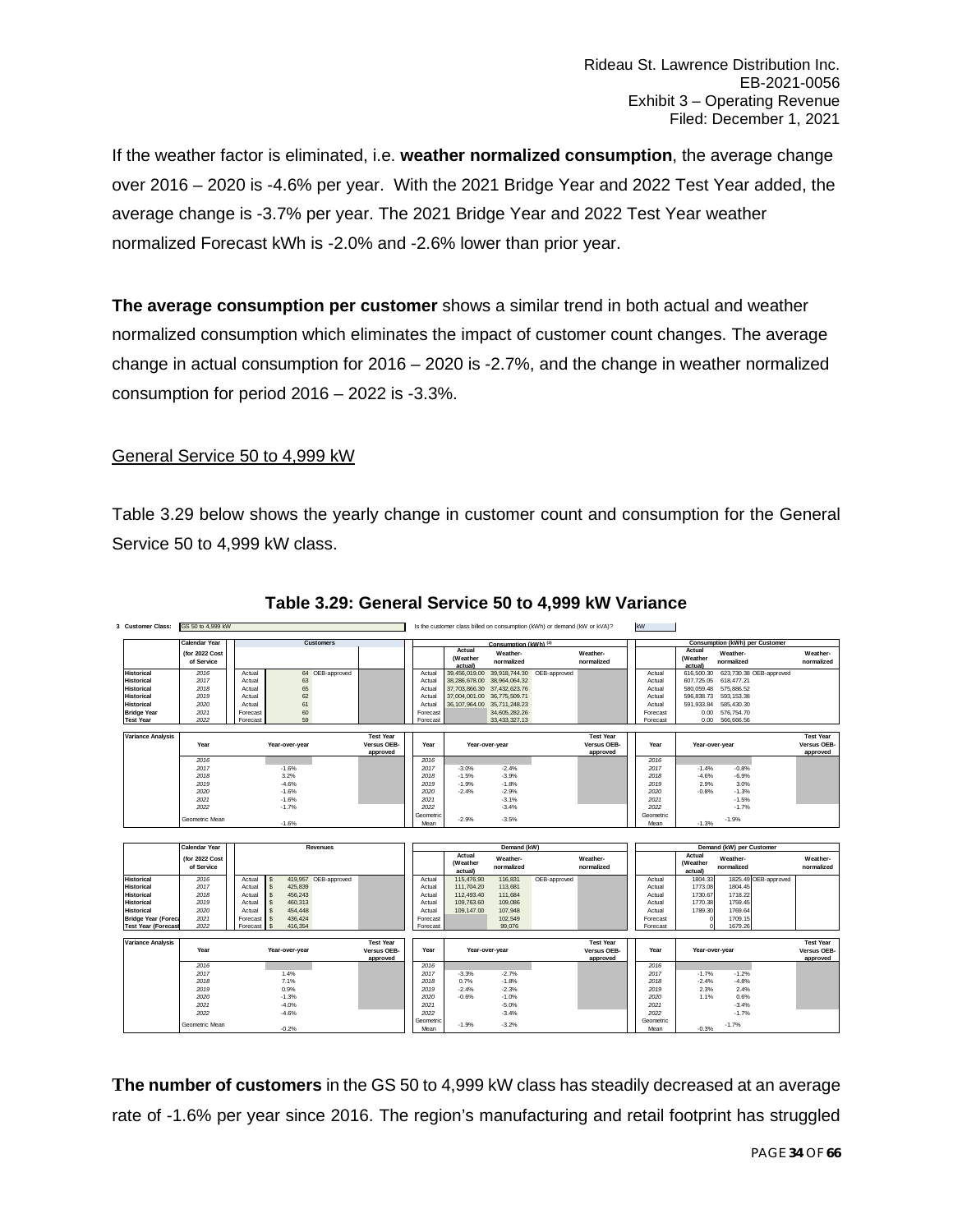over the past decade, reflecting the challenges faced in small towns in east Ontario with its' relatively narrow economic base and concentration in slow growing or declining industries. A 5 year geomean growth rate 0.9904 was applied to 2020 Actual count for the 2021 Bridge Year and then to the 2021 Bridge Year for the 2022 Test year forecast. The forecast for the 2021 Bridge Year and the 2022 Test Year is a decrease of 1 customer over prior year, which is consistent with historical trend.

**The actual kWh consumption and kW demand** has been declining since 2016 at an average rate of 2.9% and 1.9% respectively. Energy conservation, customer count and weather together affect industrial consumption and demand. The average growth rate for **weather normalized consumption and demand** is -3.5% and -3.2%. The 2021 Bridge Year and 2022 Test Year weather normalized Forecast kWh is -3.1% and -3.4% lower than prior year. The 2021 Bridge Year and 2022 Test Year weather normalized Forecast kW is -5.0% and -3.4% lower than prior year.

**The average actual kW demand per customer** showed a geomean decrease of 0.3% for period 2016 - 2020 and **weather normalized kW per customer** showed a geomean decrease of 1.7% for period 2016 - 2022.

#### Street Lights

Table 3.30 below illustrates the yearly change in consumption for the Street Lights class.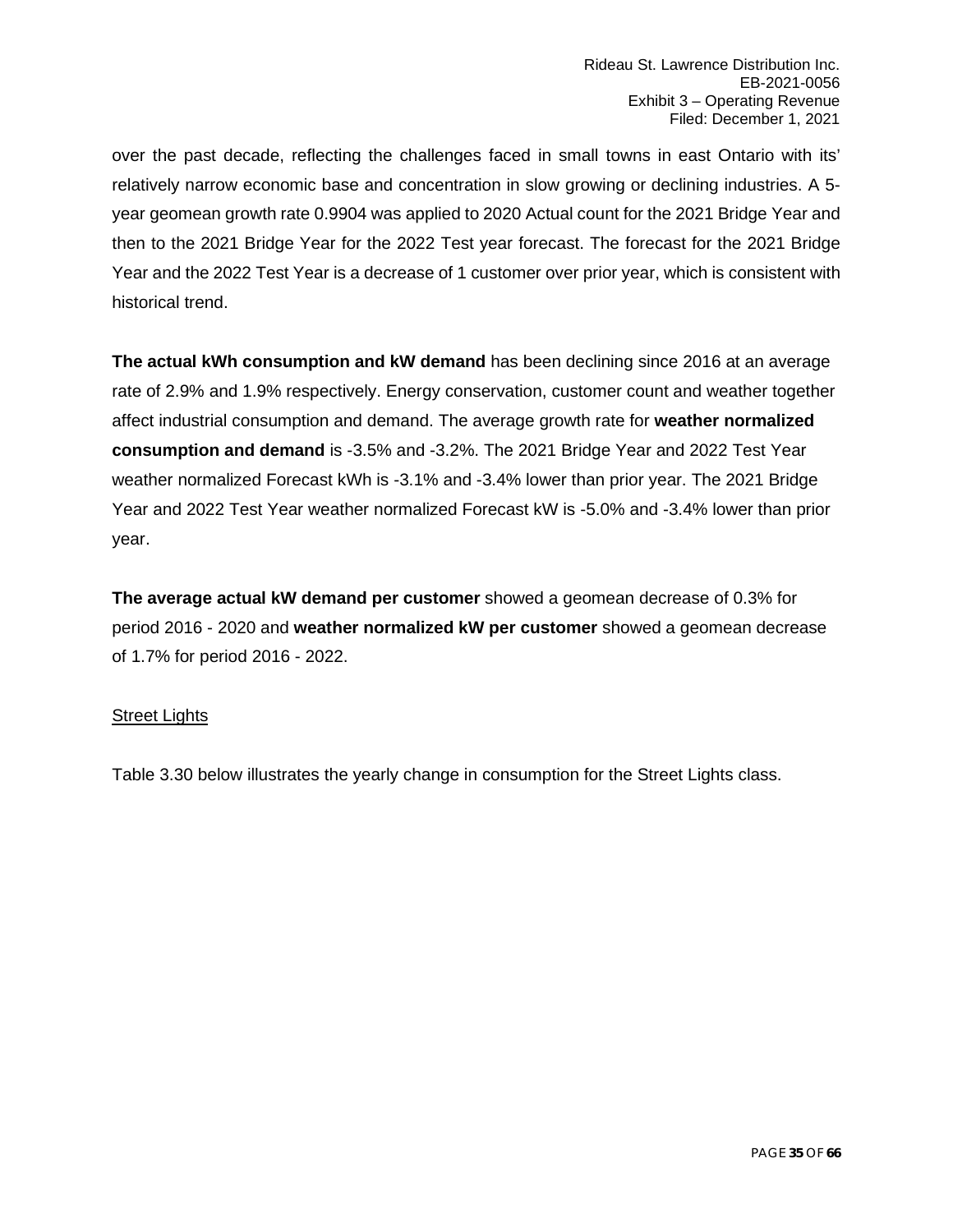| <b>Customer Class:</b><br>4 | <b>Street Lights</b>         |                                        |                                             |                  |                               |                        | Is the customer class billed on consumption (kWh) or demand (kW or kVA)? |                                             | kW                |                               |                                       |                   |                                             |
|-----------------------------|------------------------------|----------------------------------------|---------------------------------------------|------------------|-------------------------------|------------------------|--------------------------------------------------------------------------|---------------------------------------------|-------------------|-------------------------------|---------------------------------------|-------------------|---------------------------------------------|
|                             | <b>Calendar Year</b>         | <b>Customers</b>                       |                                             |                  |                               | Consumption (kWh) (3)  |                                                                          |                                             |                   |                               | <b>Consumption (kWh) per Customer</b> |                   |                                             |
|                             | (for 2022 Cost<br>of Service |                                        |                                             |                  | Actual<br>(Weather<br>actual) | Weather-<br>normalized |                                                                          | Weather-<br>normalized                      |                   | Actual<br>(Weather<br>actual) | Weather-<br>normalized                |                   | Weather-<br>normalized                      |
| <b>Historical</b>           | 2016                         | 1.711 OEB-approved<br>Actual           |                                             | Actual           | 773.158.00                    | 773,158,00             | OEB-approved                                                             |                                             | Actual            | 451.87                        | 451.87 OEB-approved                   |                   |                                             |
| <b>Historical</b>           | 2017                         | Actual<br>1,711                        |                                             | Actual           | 716,670.00                    | 716,670.00             |                                                                          |                                             | Actual            | 418.86                        | 418.86                                |                   |                                             |
| <b>Historical</b>           | 2018                         | 1.711<br>Actual                        |                                             | Actual           | 714,488.57                    | 714.488.57             |                                                                          |                                             | Actual            | 417.59                        | 417.59                                |                   |                                             |
| <b>Historical</b>           | 2019                         | 1.711<br>Actual                        |                                             | Actual           | 691.963.00                    | 691.963.00             |                                                                          |                                             | Actual            | 404.42                        | 404.42                                |                   |                                             |
| <b>Historical</b>           | 2020                         | 1,712<br>Actual                        |                                             | Actual           | 644,755.00                    | 644,755.00             |                                                                          |                                             | Actual            | 376.61                        | 376.61                                |                   |                                             |
| <b>Bridge Year</b>          | 2021                         | 1.712<br>Forecast                      |                                             | Forecast         |                               | 642.913.64             |                                                                          |                                             | Forecast          | 0.00                          | 375.53                                |                   |                                             |
| <b>Test Year</b>            | 2022                         | Forecast<br>1.712                      |                                             | Forecast         |                               | 642,913.64             |                                                                          |                                             | Forecast          | 0.00                          | 375.53                                |                   |                                             |
| <b>Variance Analysis</b>    | Year                         | Year-over-year                         | <b>Test Year</b><br>Versus OEB-<br>approved | Year             |                               | Year-over-year         |                                                                          | <b>Test Year</b><br>Versus OEB-<br>approved | Year              | Year-over-year                |                                       |                   | <b>Test Year</b><br>Versus OEB-<br>approved |
|                             | 2016                         |                                        |                                             | 2016             |                               |                        |                                                                          |                                             | 2016              |                               |                                       |                   |                                             |
|                             | 2017                         | 0.0%                                   |                                             | 2017             | $-7.3%$                       | $-7.3%$                |                                                                          |                                             | 2017              | $-7.3%$                       | $-7.3%$                               |                   |                                             |
|                             | 2018                         | 0.0%                                   |                                             | 2018             | $-0.3%$                       | $-0.3%$                |                                                                          |                                             | 2018              | $-0.3%$                       | $-0.3%$                               |                   |                                             |
|                             | 2019                         | 0.0%                                   |                                             | 2019             | $-3.2%$                       | $-3.2%$                |                                                                          |                                             | 2019              | $-3.2%$                       | $-3.2%$                               |                   |                                             |
|                             | 2020                         | 0.1%                                   |                                             | 2020             | $-6.8%$                       | $-6.8%$                |                                                                          |                                             | 2020              | $-6.9%$                       | $-6.9%$                               |                   |                                             |
|                             | 2021                         | 0.0%                                   |                                             | 2021             |                               | $-0.3%$                |                                                                          |                                             | 2021              |                               | $-0.3%$                               |                   |                                             |
|                             | 2022                         | 0.0%                                   |                                             | 2022             |                               | 0.0%                   |                                                                          |                                             | 2022              |                               | 0.0%                                  |                   |                                             |
|                             | Geometric Mean               | 0.0%                                   |                                             | Geometri<br>Mean | $-5.9%$                       | $-3.6%$                |                                                                          |                                             | Geometric<br>Mean | $-5.9%$                       | $-3.6%$                               |                   |                                             |
|                             | Calendar Year                | Revenues                               |                                             |                  |                               | Demand (kW)            |                                                                          |                                             |                   |                               | Demand (kW) per Customer              |                   |                                             |
|                             |                              |                                        |                                             |                  | Actual                        |                        |                                                                          |                                             |                   | Actual                        |                                       |                   |                                             |
|                             | (for 2022 Cost<br>of Service |                                        |                                             |                  | (Weather<br>actual)           | Weather-<br>normalized |                                                                          | Weather-<br>normalized                      |                   | (Weather<br>actual)           | Weather-<br>normalized                |                   | Weather-<br>normalized                      |
| <b>Historical</b>           | 2016                         | 98,403 OEB-approved<br>Actual          |                                             | Actual           | 2070.32                       | 2.070                  | OEB-approved                                                             |                                             | Actual            | 1.21                          |                                       | 1.21 OEB-approved |                                             |
| <b>Historical</b>           | 2017                         | 127,247<br>Actual<br>s                 |                                             | Actual           | 1944.62                       | 1,945                  |                                                                          |                                             | Actual            | 1.14                          | 1.14                                  |                   |                                             |
| <b>Historical</b>           | 2018                         | 101.590<br>Actual<br><sub>\$</sub>     |                                             | Actual           | 1938.5                        | 1.939                  |                                                                          |                                             | Actual            | 1.13                          | 1.13                                  |                   |                                             |
| <b>Historical</b>           | 2019                         | s.<br>97.216<br>Actual                 |                                             | Actual           | 1886.9                        | 1.887                  |                                                                          |                                             | Actual            | 1.10                          | 1.10                                  |                   |                                             |
| <b>Historical</b>           | 2020                         | $\mathbf{\hat{s}}$<br>99.153<br>Actual |                                             | Actual           | 1743.9                        | 1.744                  |                                                                          |                                             | Actual            | 1.02                          | 1.02                                  |                   |                                             |
| <b>Bridge Year (Foreca</b>  | 2021                         | Forecast<br>96.242<br><sup>\$</sup>    |                                             | Forecast         |                               | 1.744                  |                                                                          |                                             | Forecast          |                               | 1.02                                  |                   |                                             |
| <b>Test Year (Forecast</b>  | 2022                         | Forecast<br>109,617                    |                                             | Forecast         |                               | 1.744                  |                                                                          |                                             | Forecast          |                               | 1.02                                  |                   |                                             |
| Variance Analysis           | Year                         | Year-over-year                         | <b>Test Year</b><br>Versus OEB-<br>approved | Year             |                               | Year-over-year         |                                                                          | <b>Test Year</b><br>Versus OEB-<br>approved | Year              | Year-over-year                |                                       |                   | <b>Test Year</b><br>Versus OEB-<br>approved |
|                             | 2016                         |                                        |                                             | 2016             |                               |                        |                                                                          |                                             | 2016              |                               |                                       |                   |                                             |
|                             | 2017                         | 29.3%                                  |                                             | 2017             | $-6.1%$                       | $-6.1%$                |                                                                          |                                             | 2017              | $-6.1%$                       | $-6.1%$                               |                   |                                             |
|                             | 2018                         | $-20.2%$                               |                                             | 2018             | $-0.3%$                       | $-0.3%$                |                                                                          |                                             | 2018              | $-0.3%$                       | $-0.3%$                               |                   |                                             |
|                             | 2019                         | $-4.3%$                                |                                             | 2019             | $-2.7%$                       | $-2.7%$                |                                                                          |                                             | 2019              | $-2.7%$                       | $-2.7%$                               |                   |                                             |
|                             | 2020                         | 2.0%                                   |                                             | 2020             | $-7.6%$                       | $-7.6%$                |                                                                          |                                             | 2020              | $-7.6%$                       | $-7.6%$                               |                   |                                             |
|                             | 2021                         | $-2.9%$                                |                                             | 2021             |                               | 0.0%                   |                                                                          |                                             | 2021              |                               | 0.0%                                  |                   |                                             |
|                             |                              |                                        |                                             | 2022             |                               |                        |                                                                          |                                             |                   |                               | 0.0%                                  |                   |                                             |
|                             | 2022                         | 13.9%                                  |                                             |                  |                               | 0.0%                   |                                                                          |                                             | 2022              |                               |                                       |                   |                                             |
|                             | Geometric Mean               |                                        |                                             | Geometrio        | $-5.6%$                       | $-3.4%$                |                                                                          |                                             | Geometric         |                               | $-3.4%$                               |                   |                                             |

### **Table 3.30: Street Lights Variance**

**The connection count** has been consistent since 2015 with 1 addition in 2020. The 2020 Actual connection has been used for the forecast for the 2021 Bridge Year and the 2022 Test Year.

LED conversion CDM programs for Street Lights implemented in 2016 and 2019 have reduced kWh **consumption** and kW demand by 5.9% and 5.6% on average in this rate class. Street Lights **consumption /demand** is not weather sensitive. For its Load Forecast, RSL is proposing to use 2020 Actual kWh with an adjustment for a 28-day February and 2022 Actual kW for the 2022 Test Year Forecast.

#### Sentinel Lights

Table 3.31 below illustrates the yearly change in consumption for the Sentinel Lights class.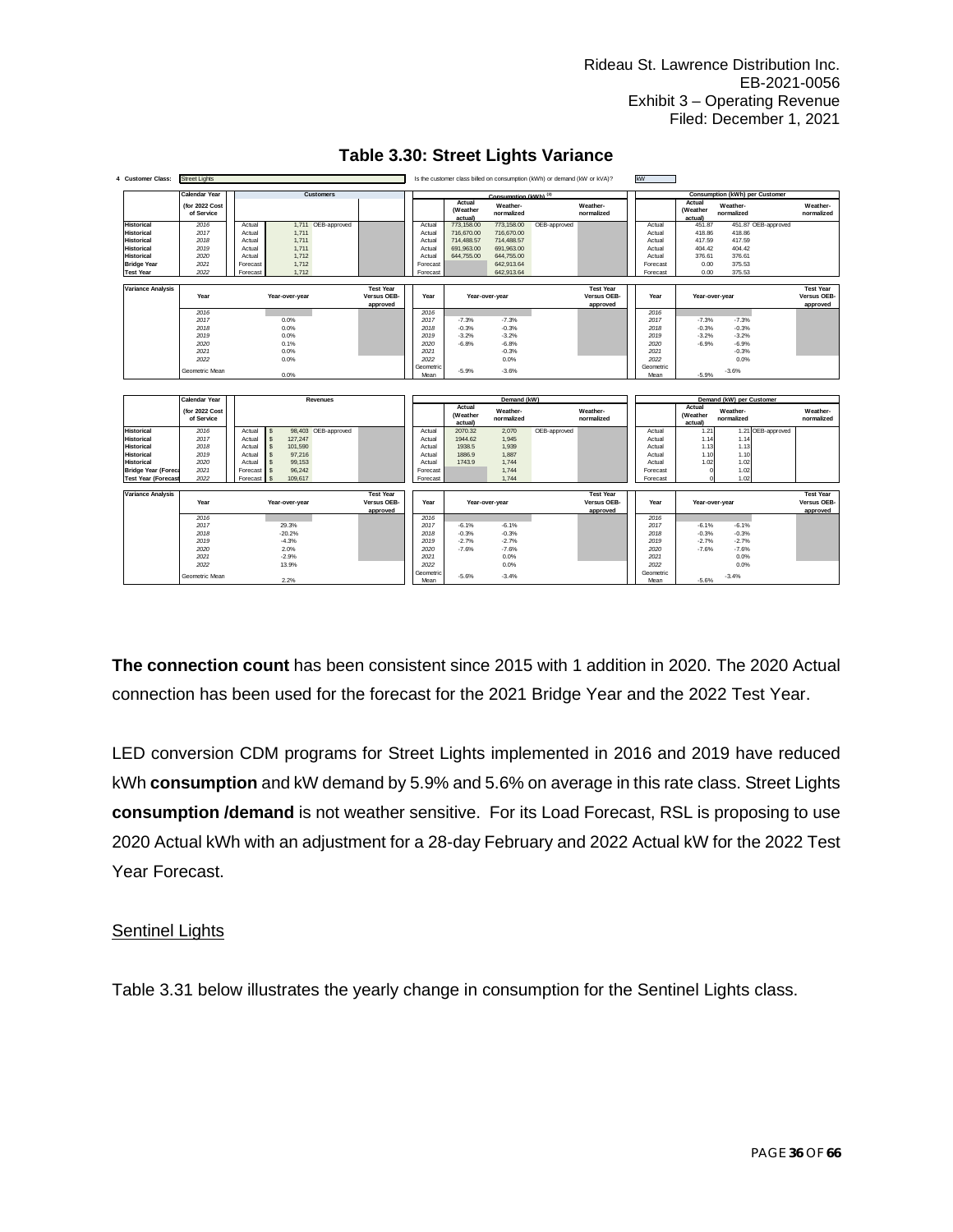| 5.<br><b>Customer Class:</b>                                                                                                                                      | <b>Sentinel Lights</b>                                                 |                                                                        |                                                                                                                                          |                                             |                                                                           |                                                                |                                                                                          | Is the customer class billed on consumption (kWh) or demand (kW or kVA)? |                                             | kW                                                                        |                                                                          |                                                                           |                       |                                             |
|-------------------------------------------------------------------------------------------------------------------------------------------------------------------|------------------------------------------------------------------------|------------------------------------------------------------------------|------------------------------------------------------------------------------------------------------------------------------------------|---------------------------------------------|---------------------------------------------------------------------------|----------------------------------------------------------------|------------------------------------------------------------------------------------------|--------------------------------------------------------------------------|---------------------------------------------|---------------------------------------------------------------------------|--------------------------------------------------------------------------|---------------------------------------------------------------------------|-----------------------|---------------------------------------------|
|                                                                                                                                                                   | <b>Calendar Year</b>                                                   |                                                                        | <b>Customers</b>                                                                                                                         |                                             |                                                                           |                                                                | Consumption (kWh) (3)                                                                    |                                                                          |                                             |                                                                           |                                                                          | <b>Consumption (kWh) per Customer</b>                                     |                       |                                             |
|                                                                                                                                                                   | (for 2022 Cost<br>of Service                                           |                                                                        |                                                                                                                                          |                                             |                                                                           | Actual<br>(Weather<br>actual)                                  | Weather-<br>normalized                                                                   |                                                                          | Weather-<br>normalized                      |                                                                           | Actual<br>(Weather<br>actual)                                            | Weather-<br>normalized                                                    |                       | Weather-<br>normalized                      |
| <b>Historical</b><br><b>Historical</b><br><b>Historical</b><br><b>Historical</b><br><b>Historical</b><br><b>Bridge Year</b><br><b>Test Year</b>                   | 2016<br>2017<br>2018<br>2019<br>2020<br>2021<br>2022                   | Actual<br>Actual<br>Actual<br>Actual<br>Actual<br>Forecast<br>Forecast | 73 OEB-approved<br>71<br>72<br>74<br>73<br>73<br>73                                                                                      |                                             | Actual<br>Actual<br>Actual<br>Actual<br>Actual<br>Forecast<br>Forecast    | 106,791.00<br>99,906.00<br>97,401.00<br>98.084.00<br>96,660.00 | 106,791.00<br>99,906.00<br>97,401.00<br>98,084.00<br>96,660.00<br>94,789.32<br>92,954.85 | OEB-approved                                                             |                                             | Actual<br>Actual<br>Actual<br>Actual<br>Actual<br>Forecast<br>Forecast    | 1,462.89<br>1,407.13<br>1,352.79<br>1.325.46<br>1,324.11<br>0.00<br>0.00 | 1,407.13<br>1.352.79<br>1.325.46<br>1,324.11<br>1.298.48<br>1,273.35      | 1,462.89 OEB-approved |                                             |
| <b>Variance Analysis</b>                                                                                                                                          | Year                                                                   |                                                                        | Year-over-year                                                                                                                           | <b>Test Year</b><br>Versus OEB-<br>approved | Year                                                                      |                                                                | Year-over-year                                                                           |                                                                          | <b>Test Year</b><br>Versus OEB-<br>approved | Year                                                                      |                                                                          | Year-over-year                                                            |                       | <b>Test Year</b><br>Versus OEB-<br>approved |
|                                                                                                                                                                   | 2016<br>2017<br>2018<br>2019<br>2020<br>2021<br>2022<br>Geometric Mean |                                                                        | $-2.7%$<br>1.4%<br>2.8%<br>$-1.4%$<br>0.0%<br>0.0%<br>0.0%                                                                               |                                             | 2016<br>2017<br>2018<br>2019<br>2020<br>2021<br>2022<br>Geometrio<br>Mean | $-6.4%$<br>$-2.5%$<br>0.7%<br>$-1.5%$<br>$-3.3%$               | $-6.4%$<br>$-2.5%$<br>0.7%<br>$-1.5%$<br>$-1.9%$<br>$-1.9%$<br>$-2.7%$                   |                                                                          |                                             | 2016<br>2017<br>2018<br>2019<br>2020<br>2021<br>2022<br>Geometric<br>Mean | $-3.8%$<br>$-3.9%$<br>$-2.0%$<br>$-0.1%$<br>$-3.3%$                      | $-3.8%$<br>$-3.9%$<br>$-2.0%$<br>$-0.1%$<br>$-1.9%$<br>$-1.9%$<br>$-2.7%$ |                       |                                             |
|                                                                                                                                                                   |                                                                        |                                                                        |                                                                                                                                          |                                             |                                                                           |                                                                |                                                                                          |                                                                          |                                             |                                                                           |                                                                          |                                                                           |                       |                                             |
|                                                                                                                                                                   | <b>Calendar Year</b>                                                   |                                                                        | Revenues                                                                                                                                 |                                             |                                                                           | Actual                                                         | Demand (kW)                                                                              |                                                                          |                                             |                                                                           | Actual                                                                   | Demand (kW) per Customer                                                  |                       |                                             |
|                                                                                                                                                                   | (for 2022 Cost<br>of Service                                           |                                                                        |                                                                                                                                          |                                             |                                                                           | (Weather<br>actual)                                            | Weather-<br>normalized                                                                   |                                                                          | Weather-<br>normalized                      |                                                                           | (Weather<br>actual)                                                      | Weather-<br>normalized                                                    |                       | Weather-<br>normalized                      |
| <b>Historical</b><br><b>Historical</b><br><b>Historical</b><br><b>Historical</b><br><b>Historical</b><br><b>Bridge Year (Foreca</b><br><b>Test Year (Forecast</b> | 2016<br>2017<br>2018<br>2019<br>2020<br>2021<br>2022                   | Actual<br>Actual<br>Actual<br>Actual<br>Actual<br>Forecast<br>Forecast | 6,474 OEB-approved<br>s<br>$\mathsf{s}$<br>7.064<br>$\mathsf{s}$<br>7,499<br>s<br>7,970<br>7,969<br>s<br>$\mathsf{s}$<br>7,898<br>10.077 |                                             | Actual<br>Actual<br>Actual<br>Actual<br>Actual<br>Forecast<br>Forecast    | 302<br>275.7<br>270.2<br>272.4<br>268.5                        | 302<br>276<br>270<br>272<br>269<br>263<br>258                                            | OEB-approved                                                             |                                             | Actual<br>Actual<br>Actual<br>Actual<br>Actual<br>Forecast<br>Forecast    | 4.14<br>3.88<br>3.75<br>3.68<br>3.68                                     | 3.88<br>3.75<br>3.68<br>3.68<br>3.61<br>3.54                              | 4.14 OEB-approved     |                                             |
| <b>Variance Analysis</b>                                                                                                                                          | Year                                                                   |                                                                        | Year-over-year                                                                                                                           | <b>Test Year</b><br>Versus OEB-<br>approved | Year                                                                      |                                                                | Year-over-year                                                                           |                                                                          | <b>Test Year</b><br>Versus OEB-<br>approved | Year                                                                      | Year-over-year                                                           |                                                                           |                       | <b>Test Year</b><br>Versus OEB-<br>approved |
|                                                                                                                                                                   | 2016<br>2017<br>2018<br>2019<br>2020<br>2021<br>2022                   |                                                                        | 9.1%<br>6.2%<br>6.3%<br>0.0%<br>$-0.9%$<br>27.6%                                                                                         |                                             | 2016<br>2017<br>2018<br>2019<br>2020<br>2021<br>2022                      | $-8.7%$<br>$-2.0%$<br>0.8%<br>$-1.4%$                          | $-8.7%$<br>$-2.0%$<br>0.8%<br>$-1.4%$<br>$-1.9%$<br>$-1.9%$                              |                                                                          |                                             | 2016<br>2017<br>2018<br>2019<br>2020<br>2021<br>2022                      | $-6.1%$<br>$-3.4%$<br>$-1.9%$<br>$-0.1%$                                 | $-6.1%$<br>$-3.4%$<br>$-1.9%$<br>$-0.1%$<br>$-1.9%$<br>$-1.9%$            |                       |                                             |

### **Table 3.31: Sentinel Lights Variance**

**The connection count** for the Sentinel Lights has been stable since 2016. The forecast for the 2021 Bridge Year and the 2022 Test Year remains unchanged from the 2020 Actual.

The consumption kWh and demand kW has declined at an average rate of 3.3% and 3.8% for the past 5 years. Sentinel Lights **consumption /demand** are not weather sensitive. RSL is proposing to use 2020 connection count and average consumption kWh to calculate consumption and demand for the 2022 Test Year forecast for this rate class.

### Unmetered Loads

Table 3.32 below illustrates the yearly change in consumption for the Unmetered Loads class.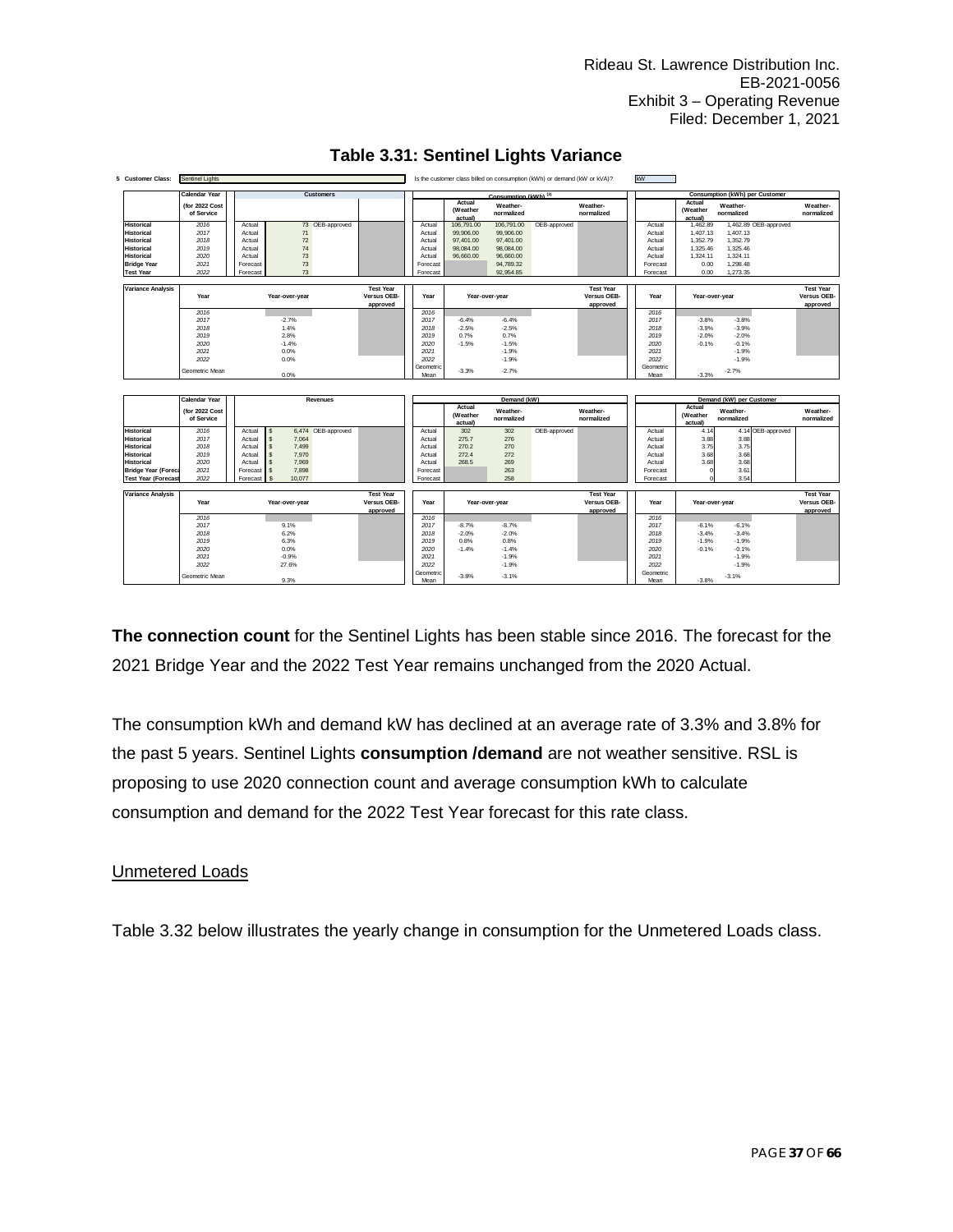| 6 Customer Class:        | <b>Unmetered Loads</b>       |          |                |                  |                  |           |                               |                        | Is the customer class billed on consumption (kWh) or demand (kW or kVA)? |                        | <b>kWh</b> |                               |                        |                                       |                        |
|--------------------------|------------------------------|----------|----------------|------------------|------------------|-----------|-------------------------------|------------------------|--------------------------------------------------------------------------|------------------------|------------|-------------------------------|------------------------|---------------------------------------|------------------------|
|                          | <b>Calendar Year</b>         |          |                | <b>Customers</b> |                  |           |                               | Consumption (kWh) (3)  |                                                                          |                        |            |                               |                        | <b>Consumption (kWh) per Customer</b> |                        |
|                          | (for 2022 Cost<br>of Service |          |                |                  |                  |           | Actual<br>(Weather<br>actual) | Weather-<br>normalized |                                                                          | Weather-<br>normalized |            | Actual<br>(Weather<br>actual) | Weather-<br>normalized |                                       | Weather-<br>normalized |
| <b>Historical</b>        | 2016                         | Actual   |                | 58 OEB-approved  |                  | Actual    | 546,384.00                    | 546,384.00             | OEB-approved                                                             |                        | Actual     | 9.420.41                      |                        | 9,420.41 OEB-approved                 |                        |
| <b>Historical</b>        | 2017                         | Actual   | 57             |                  |                  | Actual    | 539,097.00                    | 539,097.00             |                                                                          |                        | Actual     | 9.457.84                      | 9.457.84               |                                       |                        |
| <b>Historical</b>        | 2018                         | Actual   | 57             |                  |                  | Actual    | 541.637.00                    | 541,637.00             |                                                                          |                        | Actual     | 9.502.40                      | 9.502.40               |                                       |                        |
| <b>Historical</b>        | 2019                         | Actual   | 57             |                  |                  | Actual    | 542.146.00                    | 542.146.00             |                                                                          |                        | Actual     | 9.511.33                      | 9.511.33               |                                       |                        |
| <b>Historical</b>        | 2020                         | Actual   | 57             |                  |                  | Actual    | 535,316.00                    | 535,316.00             |                                                                          |                        | Actual     | 9.391.51                      | 9.391.51               |                                       |                        |
| <b>Bridge Year</b>       | 2021                         | Forecast | 57             |                  |                  | Forecast  |                               | 535,316.00             |                                                                          |                        | Forecast   | 0.00                          | 9.391.51               |                                       |                        |
| <b>Test Year</b>         | 2022                         | Forecast | 57             |                  |                  | Forecast  |                               | 535,316.00             |                                                                          |                        | Forecast   | 0.00                          | 9.391.51               |                                       |                        |
|                          |                              |          |                |                  |                  |           |                               |                        |                                                                          |                        |            |                               |                        |                                       |                        |
| <b>Variance Analysis</b> |                              |          |                |                  | <b>Test Year</b> |           |                               |                        |                                                                          | <b>Test Year</b>       |            |                               |                        |                                       | <b>Test Year</b>       |
|                          | Year                         |          | Year-over-vear |                  | Versus OEB-      | Year      |                               | Year-over-vear         |                                                                          | Versus OEB-            | Year       | Year-over-vear                |                        |                                       | Versus OEB-            |
|                          | 2016                         |          |                |                  | approved         | 2016      |                               |                        |                                                                          | approved               | 2016       |                               |                        |                                       | approved               |
|                          | 2017                         |          | $-1.7%$        |                  |                  | 2017      | $-1.3%$                       | $-1.3%$                |                                                                          |                        | 2017       | 0.4%                          | 0.4%                   |                                       |                        |
|                          | 2018                         |          | 0.0%           |                  |                  | 2018      | 0.5%                          | 0.5%                   |                                                                          |                        | 2018       | 0.5%                          | 0.5%                   |                                       |                        |
|                          | 2019                         |          | 0.0%           |                  |                  | 2019      | 0.1%                          | 0.1%                   |                                                                          |                        | 2019       | 0.1%                          | 0.1%                   |                                       |                        |
|                          | 2020                         |          | 0.0%           |                  |                  | 2020      | $-1.3%$                       | $-1.3%$                |                                                                          |                        | 2020       | $-1.3%$                       | $-1.3%$                |                                       |                        |
|                          | 2021                         |          | 0.0%           |                  |                  | 2021      |                               | 0.0%                   |                                                                          |                        | 2021       |                               | 0.0%                   |                                       |                        |
|                          | 2022                         |          | 0.0%           |                  |                  | 2022      |                               | 0.0%                   |                                                                          |                        | 2022       |                               | 0.0%                   |                                       |                        |
|                          |                              |          |                |                  |                  | Geometric |                               |                        |                                                                          |                        | Geometric  |                               |                        |                                       |                        |
|                          | Geometric Mean               |          | $-0.3%$        |                  |                  | Mean      | $-0.7%$                       | $-0.4%$                |                                                                          |                        | Mean       | $-0.1%$                       | $-0.1%$                |                                       |                        |
|                          |                              |          |                |                  |                  |           |                               |                        |                                                                          |                        |            |                               |                        |                                       |                        |
|                          |                              |          |                |                  |                  |           |                               |                        |                                                                          |                        |            |                               |                        |                                       |                        |
|                          | <b>Calendar Year</b>         |          |                | Revenues         |                  |           |                               |                        |                                                                          |                        |            |                               |                        |                                       |                        |
|                          | (for 2022 Cost               |          |                |                  |                  |           |                               |                        |                                                                          |                        |            |                               |                        |                                       |                        |

### **Table 3.32: Unmetered Loads Variance**

|                            | <b>Calendar Year</b> |             |               |                | Revenues            |                  |
|----------------------------|----------------------|-------------|---------------|----------------|---------------------|------------------|
|                            | (for 2022 Cost       |             |               |                |                     |                  |
|                            | of Service           |             |               |                |                     |                  |
| <b>Historical</b>          | 2016                 | Actual      | $\sim$        |                | 12,979 OEB-approved |                  |
| <b>Historical</b>          | 2017                 | Actual      | s             | 13,087         |                     |                  |
| <b>Historical</b>          | 2018                 | Actual      | $\mathsf{\$}$ | 13,921         |                     |                  |
| <b>Historical</b>          | 2019                 | Actual      | $\sqrt{3}$    | 14,140         |                     |                  |
| <b>Historical</b>          | 2020                 | Actual      | $\mathbf{s}$  | 13,949         |                     |                  |
| <b>Bridge Year (Foreca</b> | 2021                 | Forecast \$ |               | 14,247         |                     |                  |
| <b>Test Year (Forecast</b> | 2022                 | Forecast \$ |               | 16,308         |                     |                  |
|                            |                      |             |               |                |                     |                  |
|                            |                      |             |               |                |                     | <b>Test Year</b> |
| <b>Variance Analysis</b>   |                      |             |               |                |                     |                  |
|                            | Year                 |             |               | Year-over-year |                     | Versus OEB-      |
|                            |                      |             |               |                |                     | approved         |
|                            | 2016                 |             |               |                |                     |                  |
|                            | 2017                 |             |               | 0.8%           |                     |                  |
|                            | 2018                 |             |               | 6.4%           |                     |                  |
|                            | 2019                 |             |               | 1.6%           |                     |                  |
|                            | 2020                 |             |               | $-1.3%$        |                     |                  |
|                            | 2021                 |             |               | 2.1%           |                     |                  |
|                            | 2022                 |             |               | 14.5%          |                     |                  |

**The connection count** of the Unmetered Loads has been consistent since 2016. The 2020 Actual has been used for the forecast for the 2021 Bridge Year and the 2022 Test Year.

The **consumption** shows a slight decrease of 0.7% on average per year. The forecast consumption for 2022 remains unchanged from 2020 Actual.

### 2016 Actual vs 2016 Board Approved

According to the OEB's Decision on RSL's 2016 COS, 2016 Actual consumption (kWh and kW) and customer / connection counts were used as the Test Year Forecast to determine distribution rates and rate riders. Therefore in the following table, the billing determinants for 2016 Actual and 2016 Board Approved are identical.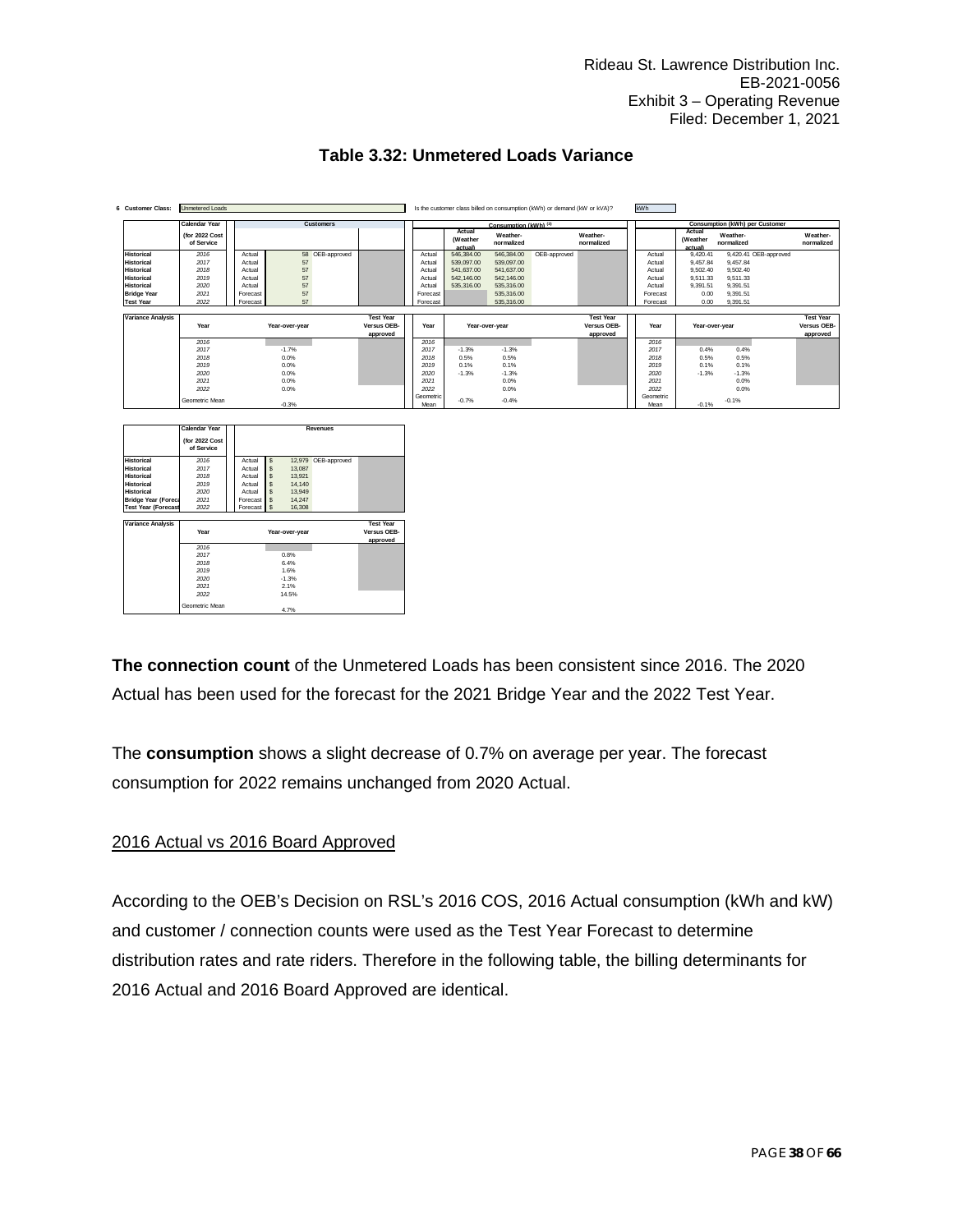|                                        | 2016 Board<br><b>Approved</b> | 2016 Actual |                  | Variance |  |  |  |
|----------------------------------------|-------------------------------|-------------|------------------|----------|--|--|--|
|                                        |                               |             |                  | %        |  |  |  |
| <b>Residential</b>                     |                               |             |                  |          |  |  |  |
| # of Customers                         | 5,071                         | 5,071       | 0                | 0.0%     |  |  |  |
| kWh - actual                           | 40,480,043                    | 40,480,043  | 0                | 0.0%     |  |  |  |
| kWh - weather normalized               | 40,480,043                    | 40,480,043  | 0                | 0.0%     |  |  |  |
|                                        |                               |             |                  |          |  |  |  |
| General Service < 50 kW                |                               |             |                  |          |  |  |  |
| # of Customers                         | 740                           | 740         | 0                | 0.0%     |  |  |  |
| kWh - actual                           | 20,348,623                    | 20,348,623  | -0               | 0.0%     |  |  |  |
| kWh - weather normalized               | 20,348,623                    | 20,348,623  | $\Omega$         | 0.0%     |  |  |  |
| General Service 50 to 4,999 kW         |                               |             |                  |          |  |  |  |
| # of Customers                         | 64                            | 64          | 0                | 0.0%     |  |  |  |
| kWh - actual                           | 39,456,019                    | 39,456,019  | 0                | 0.0%     |  |  |  |
| kWh - weather normalized               | 39,456,019                    | 39,456,019  | 0                | 0.0%     |  |  |  |
| kW - actual                            | 115,477                       | 115,477     | -0               | 0.0%     |  |  |  |
| kW - weather normalized                | 115,477                       | 115,477     | $\Omega$         | 0.0%     |  |  |  |
|                                        |                               |             |                  |          |  |  |  |
| <b>Street Lights</b><br># of Customers | 1,711                         | 1,711       | 0                | 0.0%     |  |  |  |
| kWh - actual                           | 773,158                       | 773,158     | $\mathbf 0$      | 0.0%     |  |  |  |
| kWh - weather normalized               | 773,158                       | 773,158     | 0                | 0.0%     |  |  |  |
| kW - actual                            | 2,070                         | 2,070       | 0                | 0.0%     |  |  |  |
| kW - weather normalized                | 2,070                         | 2,070       | 0                | 0.0%     |  |  |  |
|                                        |                               |             |                  |          |  |  |  |
| <b>Sentinel Lights</b>                 |                               |             |                  |          |  |  |  |
| # of Customers                         | 73                            | 73          | 0                | 0.0%     |  |  |  |
| kWh - actual                           | 106,791                       | 106,791     | $\mathbf 0$      | 0.0%     |  |  |  |
| kWh - weather normalized               | 106,791                       | 106,791     | $\mathbf 0$      | 0.0%     |  |  |  |
| kW - actual                            | 302                           | 302         | 0                | 0.0%     |  |  |  |
| kW - weather normalized                | 302                           | 302         | $\Omega$         | 0.0%     |  |  |  |
| <b>Unmetered Loads</b>                 |                               |             |                  |          |  |  |  |
| # of Customers                         | 58                            | 58          | $\boldsymbol{0}$ | 0.0%     |  |  |  |
| kWh - actual                           | 546,384                       | 546,384     | 0                | 0.0%     |  |  |  |
| kWh - weather normalized               | 546,384                       | 546,384     | $\overline{0}$   | 0.0%     |  |  |  |
|                                        |                               |             |                  |          |  |  |  |
| <b>Total</b>                           |                               |             |                  |          |  |  |  |
| # of Customers                         | 7,717                         | 7,717       | $\overline{0}$   | 0.0%     |  |  |  |
| kWh - actual                           | 101,711,018                   | 101,711,018 | $\mathbf 0$      | 0.0%     |  |  |  |
| kWh - weather normalized               | 101,711,018                   | 101,711,018 | $\overline{0}$   | 0.0%     |  |  |  |
| kW - actual                            | 117,849                       | 117,849     | 0                | 0.0%     |  |  |  |
| kW - weather normalized                | 117,849                       | 117,849     | $\overline{0}$   | 0.0%     |  |  |  |

### **Table 3.33: 2016 Actual vs 2016 Board Approved**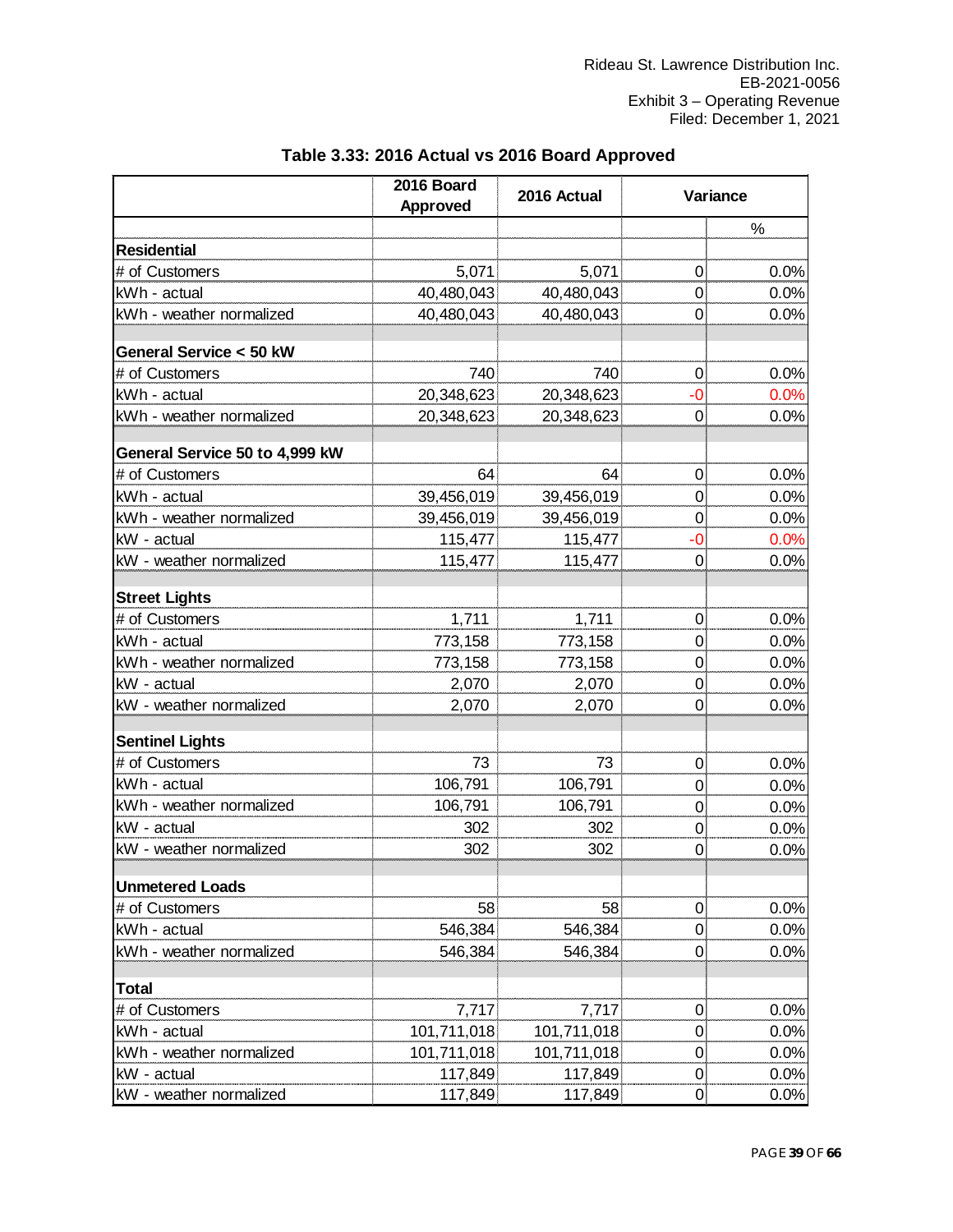### 2022 Test Year vs 2021 Bridge Year

Table 3.24 below provides details of the variances by rate class between the 2021 Bridge Year and 2022 Test Year (Weather Normalized).

|                                | <b>Forecast</b>     |                          |                |
|--------------------------------|---------------------|--------------------------|----------------|
|                                | 2021 Bridge<br>Year | <b>2022 Test</b><br>Year | Variance       |
| <b>By Class</b>                |                     |                          |                |
| <b>Residential</b>             |                     |                          |                |
| Customers                      | 5,118               | 5,129                    | 11             |
| kWh                            | 43,191,009          | 43,536,196               | 345,187        |
|                                |                     |                          |                |
| General Service < 50 kW        |                     |                          |                |
| Customers                      | 729                 | 727                      | -2             |
| kWh                            | 17,747,657          | 17,290,656               | $-457,001$     |
|                                |                     |                          |                |
| General Service 50 to 4,999 kW |                     |                          |                |
| Customers                      | 60                  | 59                       | -1             |
| kWh                            | 34,605,282          | 33,433,327               | $-1, 171, 955$ |
| kW                             | 102,549             | 99,076                   | $-3,473$       |
|                                |                     |                          |                |
| <b>Street Lights</b>           |                     |                          |                |
| Connections                    | 1,712               | 1,712                    | 0              |
| kWh                            | 642,914             | 642,914                  | 0              |
| kW                             | 1,744               | 1,744                    | 0              |
| <b>Sentinel Lights</b>         |                     |                          |                |
| Connections                    | 73                  | 73                       | 0              |
| kWh                            | 94,789              | 92,955                   | $-1,834$       |
| kW                             | 263                 | 258                      | -5             |
|                                |                     |                          |                |
| <b>Unmetered Loads</b>         |                     |                          |                |
| Connections                    | 57                  | 57                       | 0              |
| kWh                            | 535,316             | 535,316                  | 0              |
|                                |                     |                          |                |
| <b>Total</b>                   |                     |                          |                |
| <b>Customer/Connections</b>    | 7,749               | 7,757                    | 8              |
| kWh                            | 96,816,968          | 95,531,364               | $-1,285,604$   |
| kW from applicable classes     | 104,556             | 101,078                  | $-3,478$       |

| Table 3.34: 2022 Test Year vs 2021 Bridge Year |  |
|------------------------------------------------|--|
|------------------------------------------------|--|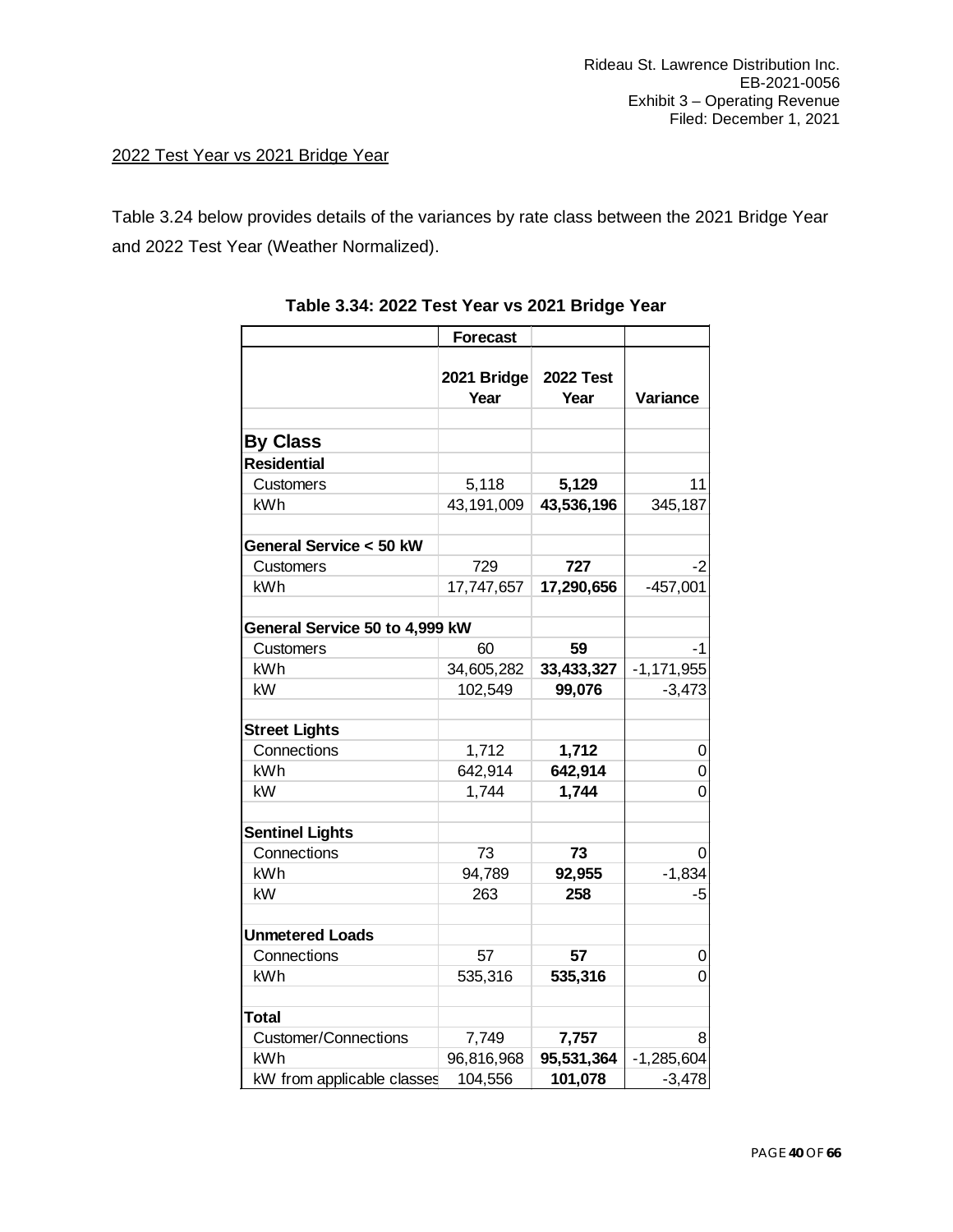RSL has completed worksheet "Appendix 2-IB Load Forecast Analysis" and included it in Appendix 3.3 of this Exhibit.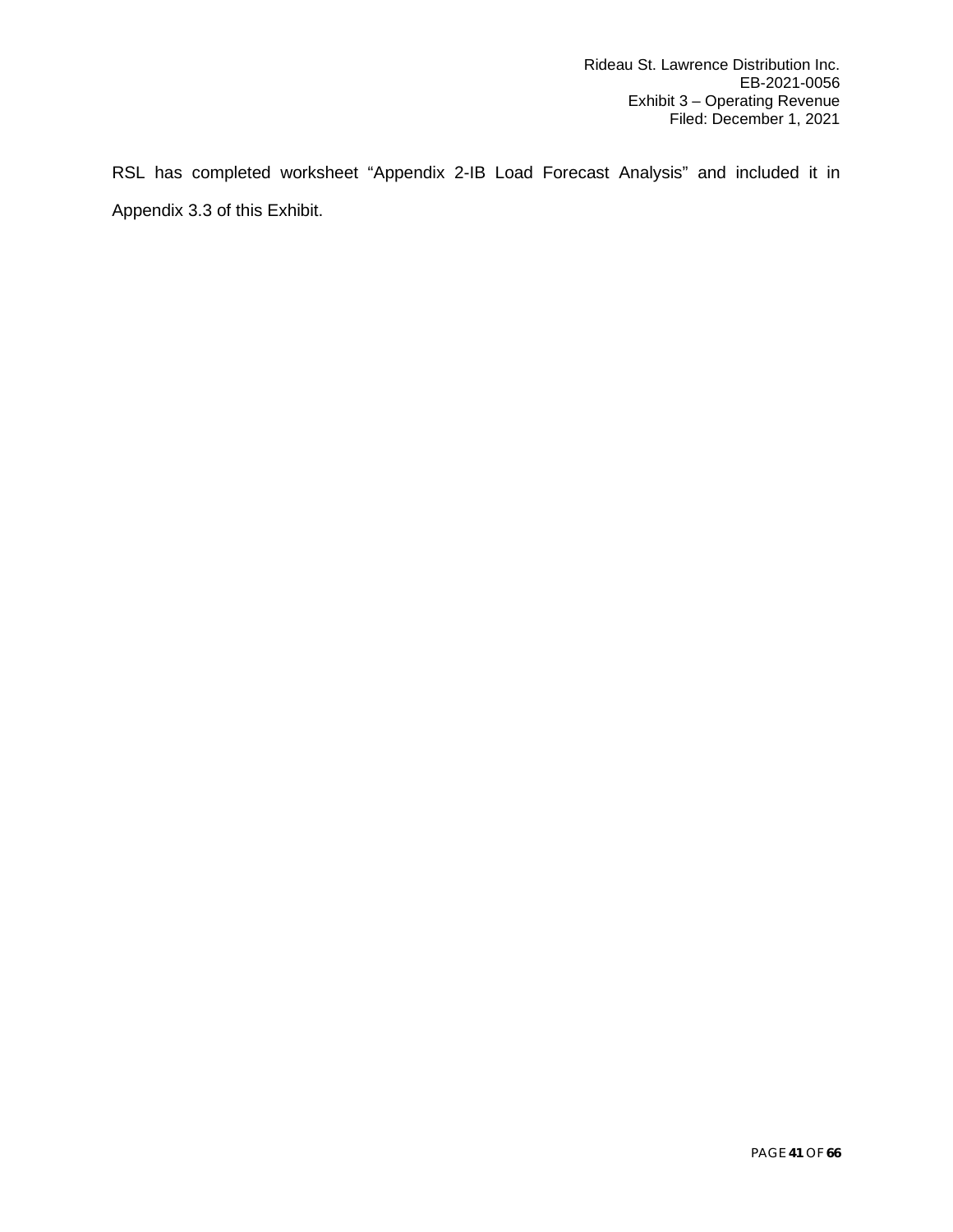# <span id="page-41-0"></span>Other Revenues

### <span id="page-41-1"></span>**Ex.3/Tab 3/Sch. 1 - Overview of Other Revenue**

Other Distribution Revenues are revenues that are distribution related but are sourced from means other than distribution rates. For this reason, other revenues are deducted from RSL's proposed revenue requirement. Further details on the derivation of the Revenue Requirement are presented in Exhibit 6.

Other Distribution Revenues includes items such as:

- Specific Service Charges
- Late Payment Charges
- Other Distribution Revenues
- Other Income and Expenses

A detailed breakdown by USoA account is shown in Table 3.35 - Appendix 2-H.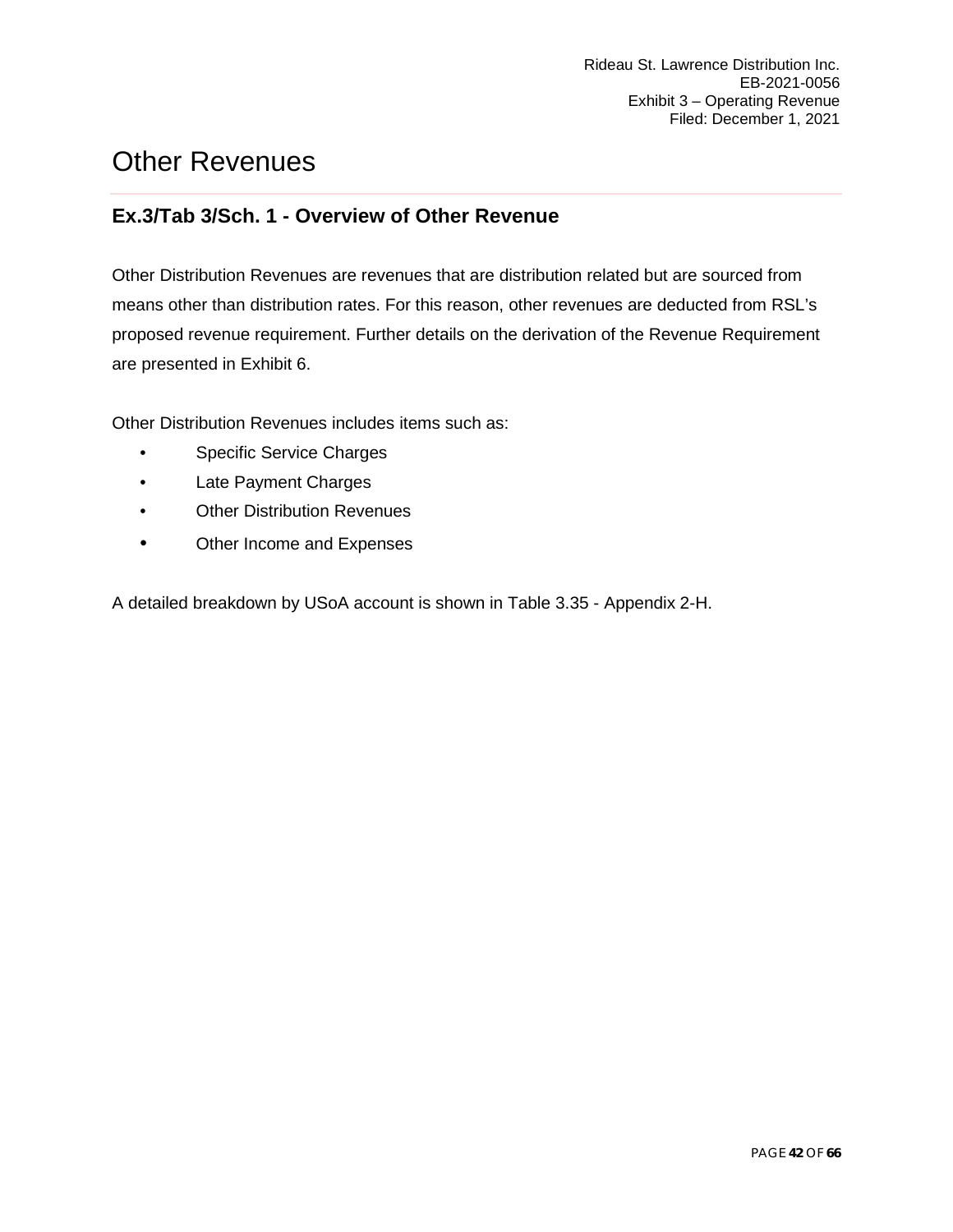### **Table 3.35: Appendix 2-H Other Operating Revenue**

### **Appendix 2-H**

|  |  |  |  |  | Other Operating Revenue |
|--|--|--|--|--|-------------------------|
|--|--|--|--|--|-------------------------|

| 2017<br>2018<br>2019<br>2020<br>2016<br>2021<br><b>MIFRS</b><br><b>MIFRS</b><br><b>MIFRS</b><br><b>MIFRS</b><br><b>MIFRS</b><br><b>MIFRS</b><br><b>Reporting Basis</b><br>4082<br>-\$<br>-\$<br>7,045<br>$-5$<br><b>Retail Services Revenues</b><br>-S<br>6,756<br>-\$<br>6,492<br>6,160<br>-\$<br>7,152<br>Service Transaction Requests (STR) Revenues<br>$28 - $$<br>-\$<br>-\$<br>$34 - $$<br>4084<br>-\$<br>45<br>-\$<br>31<br>36 | 2022<br><b>MIFRS</b><br>-\$<br>7,260<br>9,300<br>-\$<br>40<br>40 |
|---------------------------------------------------------------------------------------------------------------------------------------------------------------------------------------------------------------------------------------------------------------------------------------------------------------------------------------------------------------------------------------------------------------------------------------|------------------------------------------------------------------|
|                                                                                                                                                                                                                                                                                                                                                                                                                                       |                                                                  |
|                                                                                                                                                                                                                                                                                                                                                                                                                                       |                                                                  |
|                                                                                                                                                                                                                                                                                                                                                                                                                                       |                                                                  |
|                                                                                                                                                                                                                                                                                                                                                                                                                                       |                                                                  |
| -\$<br>21,243<br>22,043<br>-\$<br>21,942<br>-S<br>21,856<br>21,748<br>4086<br><b>SSS Administration Revenue</b><br>-S<br>-S<br>S.                                                                                                                                                                                                                                                                                                     | 21,000<br>-\$<br>21.000                                          |
| \$<br>S<br>4090<br>S<br>\$<br>\$<br><b>Electric Services Incidental to Energy Sales</b><br>٠<br>٠<br>٠<br>٠<br>٠                                                                                                                                                                                                                                                                                                                      |                                                                  |
| \$<br>\$<br>\$<br>\$<br>\$<br>4205<br><b>Interdepartmental Rents</b><br>ä,                                                                                                                                                                                                                                                                                                                                                            |                                                                  |
| -S<br>4210<br><b>Rent from Electric Property</b><br>43,739<br>-\$<br>43,739<br>-\$<br>42,402<br>-\$<br>44,208<br>-\$<br>44,409<br>S.                                                                                                                                                                                                                                                                                                  | 44,410<br>-\$<br>88,903                                          |
| \$<br>\$<br>\$<br>4215<br>Other Utility Operating Income<br>\$<br>\$<br>٠<br>٠<br>×<br>٠                                                                                                                                                                                                                                                                                                                                              |                                                                  |
| -\$<br>4220<br><b>Other Electric Revenues</b><br>2,234<br>-\$<br>3,954<br>-\$<br>7,284<br>-\$<br>7,688<br>-\$<br>11,968<br>$-5$                                                                                                                                                                                                                                                                                                       | 9,000<br>$-\$$<br>9,000                                          |
| 4225<br>-\$<br>$-$ \$<br>58,515<br>-\$<br>55,106<br>69,107<br>-\$<br>Late Payment Charges<br>75,314<br>-\$<br>70,390<br>-\$                                                                                                                                                                                                                                                                                                           | $-5$<br>60,000<br>60,000                                         |
| $\boldsymbol{\mathsf{s}}$<br>S<br>$\mathbf{\hat{s}}$<br>4230<br>\$<br>\$<br>Sales of Water and Water Power<br>÷.<br>ä,<br>ä,                                                                                                                                                                                                                                                                                                          |                                                                  |
| -\$<br>116,376<br>-S<br>97,264<br>$-$ \$<br>81,167<br>-\$<br>78,315<br>106,104<br>4235<br>-\$<br>-\$<br>Miscellaneous Service Revenues                                                                                                                                                                                                                                                                                                | 107,197<br>$-\$$<br>23,875                                       |
| \$<br>4240<br><b>Provision for Rate Refunds</b><br>\$<br>\$<br>\$<br>\$<br>$\overline{\phantom{a}}$<br>$\overline{\phantom{a}}$<br>$\sim$<br>$\overline{\phantom{a}}$<br>٠                                                                                                                                                                                                                                                            |                                                                  |
| \$<br>\$<br>\$<br>4245<br>Government and Other Assistance Directly Credited to Income<br>$\mathcal{L}$<br>S<br>$\mathcal{L}$<br>\$<br>÷.<br>÷.<br>÷.                                                                                                                                                                                                                                                                                  |                                                                  |
| \$<br>\$<br>\$<br>\$<br>\$<br>4305<br><b>Regulatory Debits</b><br>÷<br>$\overline{\phantom{a}}$<br>÷,<br>$\overline{\phantom{a}}$<br>$\overline{\phantom{a}}$                                                                                                                                                                                                                                                                         |                                                                  |
| \$<br>\$<br>$\mathbf{\hat{s}}$<br>4310<br><b>Regulatory Credits</b><br>\$<br>\$<br>÷,<br>÷.<br>J.<br>×,<br>ä,                                                                                                                                                                                                                                                                                                                         |                                                                  |
| \$<br>\$<br>\$<br>4315<br>\$<br>\$<br>Revenues from Electric Plant Leased to Others<br>÷.<br>$\sim$<br>$\tilde{\phantom{a}}$<br>$\overline{\phantom{a}}$<br>$\overline{\phantom{a}}$                                                                                                                                                                                                                                                  |                                                                  |
| s<br>\$<br>\$<br>\$<br>\$<br>4320<br><b>Expenses of Electric Plant Leased to Others</b><br>ä,<br>$\overline{\phantom{a}}$<br>$\overline{\phantom{a}}$<br>$\overline{\phantom{a}}$<br>$\overline{\phantom{a}}$                                                                                                                                                                                                                         |                                                                  |
| S<br>4325<br><b>Revenues from Merchandise</b><br>à.<br>S<br>\$<br>\$<br>\$<br>$\epsilon$<br>$\epsilon$<br>$\overline{\phantom{a}}$<br>$\overline{\phantom{a}}$                                                                                                                                                                                                                                                                        |                                                                  |
| S<br>4330<br><b>Costs and Expenses of Merchandising</b><br>\$<br>\$<br>\$<br>\$<br>$\overline{\phantom{a}}$<br>$\sim$<br>$\overline{\phantom{a}}$<br>$\overline{\phantom{a}}$<br>×,                                                                                                                                                                                                                                                   |                                                                  |
| \$<br>S<br>\$<br>\$<br>\$<br>4335<br>Profits and Losses from Financial Instrument Hedges<br>ä,<br>×,<br>Ĭ.<br>ä,                                                                                                                                                                                                                                                                                                                      |                                                                  |
| \$<br>\$<br>\$<br>4340<br>à,<br>\$<br>\$<br>Profits and Losses from Financial Instrument Investments<br>$\mathcal{L}_{\mathcal{A}}$<br>$\overline{\phantom{a}}$<br>$\overline{\phantom{a}}$<br>÷.                                                                                                                                                                                                                                     |                                                                  |
| \$<br>$\mathfrak{s}$<br>Gains from Disposition of Future Use Utility Plant<br>\$<br>\$<br>\$<br>4345<br>÷,<br>$\overline{\phantom{a}}$<br>$\overline{\phantom{a}}$<br>$\overline{\phantom{a}}$<br>$\overline{\phantom{a}}$                                                                                                                                                                                                            |                                                                  |
| \$<br>$\mathfrak{s}$<br>\$<br>\$<br>4350<br>Losses from Disposition of Future Use Utility Plant<br>$\overline{\phantom{a}}$<br>$\overline{\phantom{a}}$<br>$\overline{\phantom{a}}$<br>\$<br>$\overline{\phantom{a}}$<br>$\sim$                                                                                                                                                                                                       |                                                                  |
| -\$<br>3,285<br>5,008<br>4355<br>Gain on Disposition of Utility and Other Property<br>.\$<br>\$<br>\$<br>\$<br>$\overline{\phantom{a}}$<br>$\overline{\phantom{a}}$<br>$\overline{\phantom{a}}$                                                                                                                                                                                                                                       |                                                                  |
| \$<br>\$<br>\$<br>4357<br>Gain from Retirement of Utility and Other Property<br>\$<br>\$                                                                                                                                                                                                                                                                                                                                              |                                                                  |
| S<br>\$<br>\$<br>\$<br>\$<br>4360<br>Loss on Disposition of Utility and Other Property<br>8,790<br>5,278<br>8,614<br>7,731<br>4.076<br>\$                                                                                                                                                                                                                                                                                             | 6,000<br>$\mathfrak{s}$<br>8,000                                 |
| \$<br>\$<br>\$<br>\$<br>4362<br>Loss from Retirement of Utility and Other Property<br>\$<br>$\overline{\phantom{a}}$<br>$\overline{\phantom{a}}$<br>÷<br>$\overline{\phantom{a}}$<br>$\overline{\phantom{a}}$                                                                                                                                                                                                                         |                                                                  |
| $\mathsf{S}$<br>\$<br>\$<br>\$<br>\$<br>4365<br>Gains from Disposition of Allowances for Emission<br>÷,<br>$\overline{\phantom{a}}$<br>$\sim$<br>$\overline{\phantom{a}}$<br>÷.                                                                                                                                                                                                                                                       |                                                                  |
| 4370<br>Losses from Disposition of Allowances for Emission<br>\$<br>\$<br>\$<br>\$<br>\$<br>$\overline{\phantom{a}}$<br>$\overline{\phantom{a}}$<br>×.<br>$\sim$                                                                                                                                                                                                                                                                      |                                                                  |
| 4375<br>-\$<br>6,799<br>-\$<br>39,529<br>-\$<br>5,064<br>\$<br>Revenues from Non Rate-Regulated Utility Operations<br>$\mathbf{r}$<br>\$<br>$\mathcal{L}_{\mathcal{A}}$<br>$\mathfrak{L}$                                                                                                                                                                                                                                             | ÷.<br>\$<br>÷.                                                   |
| \$<br>\$<br>\$<br>\$<br>\$<br>4380<br><b>Expenses of Non Rate-Regulated Utility Operations</b><br>$\overline{\phantom{a}}$<br>$\overline{\phantom{a}}$<br>$\overline{\phantom{a}}$<br>٠<br>$\overline{\phantom{a}}$                                                                                                                                                                                                                   |                                                                  |
| \$<br>\$<br>\$<br>\$<br>\$<br>4385<br>Non Rate-Regulated Utility Rental Income<br>$\overline{\phantom{a}}$<br>$\overline{\phantom{a}}$<br>$\sim$<br>$\overline{\phantom{a}}$<br>÷.                                                                                                                                                                                                                                                    |                                                                  |
| $\mathsf{S}$<br>\$<br>\$<br>\$<br>\$<br>4390<br>Miscellaneous Non-Operating Income<br>$\overline{\phantom{a}}$<br>$\epsilon$<br>$\sim$<br>$\sim$<br>$\sim$                                                                                                                                                                                                                                                                            |                                                                  |
| \$<br>4395<br>Rate-Payer Benefit Including Interest<br>\$<br>\$<br>\$<br>\$<br>÷,<br>$\mathcal{L}$<br>$\epsilon$<br>ä,<br>$\sim$                                                                                                                                                                                                                                                                                                      |                                                                  |
| 4398<br>Foreign Exchange Gains and Losses, Including Amortization<br>\$<br>\$<br>\$<br>÷.<br>\$<br>$\sim$<br>\$<br>ä,<br>$\sim$<br>÷.                                                                                                                                                                                                                                                                                                 |                                                                  |
| <b>Interest and Dividend Income</b><br>-\$<br>17,300<br>-\$<br>17,347<br>-\$<br>17,945<br>-\$<br>20,164<br>-\$<br>10,282<br>4405<br>$\cdot$ \$                                                                                                                                                                                                                                                                                        | 3,500<br>3,500<br>-S                                             |
| \$<br>\$<br>\$<br>4410<br>\$<br>\$<br>Lessor's Net Investment in Finance Lease<br>×,<br>×,                                                                                                                                                                                                                                                                                                                                            |                                                                  |
| $\mathsf{S}$<br>4415<br>\$<br>\$<br>\$<br>\$<br><b>Equity in Earnings of Subsidiary Companies</b><br>÷,<br>$\overline{\phantom{a}}$<br>$\epsilon$<br>$\epsilon$<br>$\overline{\phantom{a}}$                                                                                                                                                                                                                                           |                                                                  |
| \$<br>\$<br>\$<br>\$<br>4420<br>Share of Profit or Loss of Joint Venture<br>\$<br>ä,<br>ä,<br>$\sim$                                                                                                                                                                                                                                                                                                                                  |                                                                  |
|                                                                                                                                                                                                                                                                                                                                                                                                                                       |                                                                  |
|                                                                                                                                                                                                                                                                                                                                                                                                                                       |                                                                  |
|                                                                                                                                                                                                                                                                                                                                                                                                                                       |                                                                  |
|                                                                                                                                                                                                                                                                                                                                                                                                                                       |                                                                  |
|                                                                                                                                                                                                                                                                                                                                                                                                                                       |                                                                  |
|                                                                                                                                                                                                                                                                                                                                                                                                                                       |                                                                  |
|                                                                                                                                                                                                                                                                                                                                                                                                                                       |                                                                  |
|                                                                                                                                                                                                                                                                                                                                                                                                                                       |                                                                  |
|                                                                                                                                                                                                                                                                                                                                                                                                                                       |                                                                  |
|                                                                                                                                                                                                                                                                                                                                                                                                                                       |                                                                  |
| $81,167$ -\$<br><b>Miscellaneous Service Revenues</b><br>-\$<br>116,376<br>-\$<br>$97,264$ -\$<br>78,315 -\$<br>$106, 104$ -\$                                                                                                                                                                                                                                                                                                        | $107,197$ -\$<br>23,875                                          |
| $58,515$ -\$<br><b>Late Payment Charges</b><br>-\$<br>75,314<br>-\$<br>$70,390$ -\$<br>55,106<br>$-$<br>$69,107$ -\$                                                                                                                                                                                                                                                                                                                  | 60,000<br>-\$<br>60,000                                          |
| -\$<br>$77,820$ -\$<br><b>Other Operating Revenues</b><br>74,016<br>$-$ \$<br>$76,254$ -\$<br>$80,833$ $-$ \$<br>$85,311$ -\$                                                                                                                                                                                                                                                                                                         | $81,710$ -\$<br>128,243                                          |
| Other Income or Deductions<br>-\$<br>18,594<br>-\$<br>$56,605$ $-$ \$<br>14,394<br>$-\$$<br>12,433<br>$-\$$<br>6,207<br>$\mathfrak{s}$                                                                                                                                                                                                                                                                                                | 2,500<br>$\mathfrak{s}$<br>4,500                                 |
| -\$<br>284.299<br>$-5$<br>$300,513$ -\$<br>l-\$<br>226,687 -\$<br>266,728 -\$<br>231,896<br>Total                                                                                                                                                                                                                                                                                                                                     | 246,407<br>-\$<br>207,618                                        |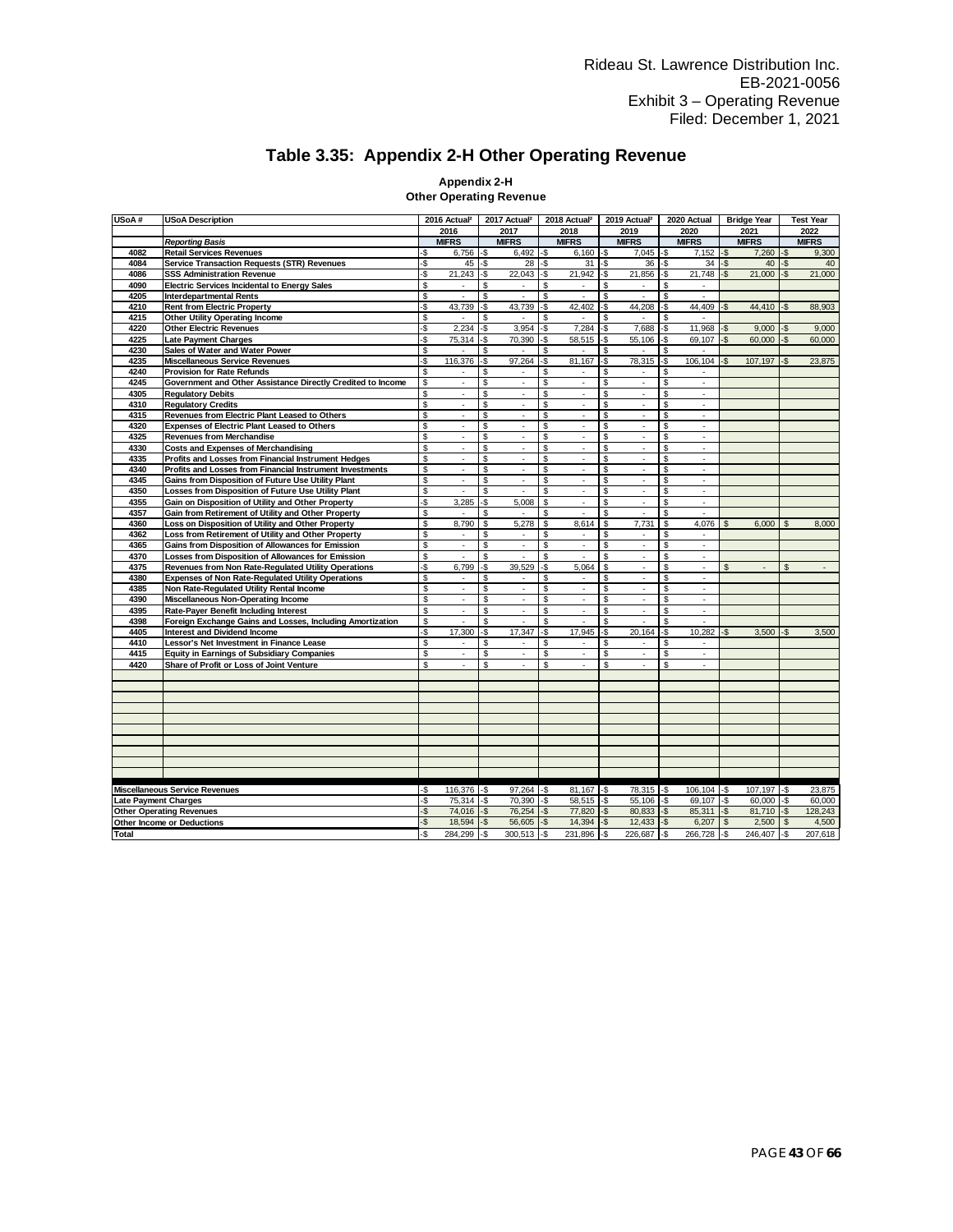| Account 4082 - Retail Services Revenues                |            |                          |              |                          |                |                          |                          |                          |                |                |                 |                    |                |                             |
|--------------------------------------------------------|------------|--------------------------|--------------|--------------------------|----------------|--------------------------|--------------------------|--------------------------|----------------|----------------|-----------------|--------------------|----------------|-----------------------------|
|                                                        |            | 2016 Actual <sup>2</sup> |              | 2017 Actual <sup>2</sup> |                | 2018 Actual <sup>2</sup> |                          | 2019 Actual <sup>2</sup> |                | 2020 Actual    |                 | <b>Bridge Year</b> |                | <b>Test Year</b>            |
|                                                        |            | 2016                     |              | 2017                     |                | 2018                     |                          | 2019                     |                | 2020           |                 | 2021               |                | 2022                        |
| <b>Reporting Basis</b>                                 |            | <b>MIFRS</b>             |              | <b>MIFRS</b>             |                | <b>MIFRS</b>             |                          | <b>MIFRS</b>             |                | <b>MIFRS</b>   |                 | <b>MIFRS</b>       |                | <b>MIFRS</b>                |
| Misc Bill Ready Charges (BRC)                          | ۰\$        | 826                      | -\$          | 839                      | -\$            | 720                      | -\$                      | 775                      | -\$            | 872            | $-$ \$          | 781                | -\$            | 1,000                       |
| <b>Fixed Charges</b>                                   | -\$        | 4.076                    | -\$          | 4.047                    | $-5$           | 4.039                    | -\$                      | 4,665                    | -\$            | 4.481          | $\overline{-S}$ | 4.918              | -\$            | 6,300                       |
| Variable charges                                       | -\$        | 1,853                    | -\$          | 1,605                    | -\$            | 1,401                    | -\$                      | 1,573                    | -\$            | 1,789          | -\$             | 1,561              | -\$            | 2,000                       |
| Notice of Switch Letter                                | \$         |                          | \$           |                          |                |                          | -\$                      | 32                       | -\$            | 10             | $\mathfrak{s}$  |                    | \$             |                             |
|                                                        |            |                          |              |                          |                |                          |                          |                          |                |                |                 |                    |                |                             |
|                                                        |            |                          |              |                          |                |                          |                          |                          |                |                |                 |                    |                |                             |
|                                                        |            |                          |              |                          |                |                          |                          |                          |                |                |                 |                    |                |                             |
|                                                        |            |                          |              |                          |                |                          |                          |                          |                |                |                 |                    |                |                             |
| <b>Total</b>                                           | -Ŝ         | 6,755                    | -S           | 6.492                    | -S             | 6.160                    | -\$                      | 7.045                    | $-5$           | 7,152          | $-5$            | 7,260              | $-5$           | 9,300                       |
|                                                        |            |                          |              |                          |                |                          |                          |                          |                |                |                 |                    |                |                             |
| Account 4084 - Service Transaction Requests (STR)      |            |                          |              |                          |                |                          |                          |                          |                |                |                 |                    |                |                             |
|                                                        |            | 2016 Actual <sup>2</sup> |              | 2017 Actual <sup>2</sup> |                | 2018 Actual <sup>2</sup> |                          | 2019 Actual <sup>2</sup> |                | 2020 Actual    |                 | <b>Bridge Year</b> |                | <b>Test Year</b>            |
|                                                        |            | 2016                     |              | 2017                     |                | 2018                     |                          | 2019                     |                | 2020           |                 | 2021               |                | 2022                        |
| <b>Reporting Basis</b>                                 |            | <b>MIFRS</b>             |              | <b>MIFRS</b>             |                | <b>MIFRS</b>             |                          | <b>MIFRS</b>             |                | <b>MIFRS</b>   |                 | <b>MIFRS</b>       |                | <b>MIFRS</b>                |
| <b>STR Processed</b>                                   | ٠S         | 14                       | -\$          | 12                       | ٠S             | 10                       | ٠\$                      | 23                       | -\$            | 13             | -\$             | 15                 | -\$            | 15                          |
| <b>STR Request</b>                                     | ۰\$        | 33                       | $-5$         | 15                       | -S             | 21                       | $-\frac{3}{2}$           | 13                       | $-5$           | 21             | -\$             | 25                 | -\$            | 25                          |
|                                                        |            |                          |              |                          |                |                          |                          |                          |                |                |                 |                    |                |                             |
|                                                        |            |                          |              |                          |                |                          |                          |                          |                |                |                 |                    |                |                             |
|                                                        |            |                          |              |                          |                |                          |                          |                          |                |                |                 |                    |                |                             |
|                                                        |            |                          |              |                          |                |                          |                          |                          |                |                |                 |                    |                |                             |
|                                                        |            |                          |              |                          |                |                          |                          |                          |                |                |                 |                    |                |                             |
|                                                        |            |                          |              |                          |                |                          |                          |                          |                |                |                 |                    |                |                             |
| Total                                                  | -\$        | 47                       | -S           | $27 - $$                 |                | $31 - $$                 |                          | 36                       | $-5$           | 34             | l-s             | $40$ -S            |                | 40                          |
|                                                        |            |                          |              |                          |                |                          |                          |                          |                |                |                 |                    |                |                             |
| Account 4210 - Rent from Electric Property             |            |                          |              |                          |                |                          |                          |                          |                |                |                 |                    |                |                             |
|                                                        |            | 2016 Actual <sup>2</sup> |              | 2017 Actual <sup>2</sup> |                | 2018 Actual <sup>2</sup> |                          | 2019 Actual <sup>2</sup> |                | 2020 Actual    |                 | <b>Bridge Year</b> |                | <b>Test Year</b>            |
|                                                        |            | 2016                     |              | 2017                     |                | 2018                     |                          | 2019                     |                | 2020           |                 | 2021               |                | 2022                        |
| <b>Reporting Basis</b>                                 |            | <b>MIFRS</b>             |              | <b>MIFRS</b>             |                | <b>MIFRS</b>             |                          | <b>MIFRS</b>             |                | <b>MIFRS</b>   |                 | <b>MIFRS</b>       |                | <b>MIFRS</b>                |
| Joint Use - Be Joint Use - Bell Canada                 | ۰\$        | 17,768                   | -\$          | 17,768                   | -\$            | 17,969                   | -\$                      | 17,969                   | -\$            | 18,011         | $-\$$           | 18,011             | -\$            | 36,056                      |
| Joint Use - W Joint Use - WTC Communications           | -\$        | 3,643                    | -\$          | 3,643                    | -\$            | 3,955                    | -\$                      | 3,911                    | -\$            | 3,703          | -\$             | 3,703              | -\$            | 7,414                       |
| Joint Use - CaJoint Use - Cable Companies              | S.         | 22.328                   | $-5$         | 22,328                   | $-5$           | 20.478                   | $\overline{\mathcal{S}}$ | 22.329                   | $-5$           | 22,695         | $-5$            | 22,695             | $-5$           | 45,433                      |
|                                                        |            |                          |              |                          |                |                          |                          |                          |                |                |                 |                    |                |                             |
|                                                        |            |                          |              |                          |                |                          |                          |                          |                |                |                 |                    |                |                             |
|                                                        |            |                          |              |                          |                |                          |                          |                          |                |                |                 |                    |                |                             |
|                                                        |            |                          |              |                          |                |                          |                          |                          |                |                |                 |                    |                |                             |
|                                                        |            |                          |              |                          |                |                          |                          |                          |                |                |                 |                    |                |                             |
| <b>Total</b>                                           | -\$        | 43,739                   | -\$          | 43,739                   | ۰\$            | 42,402                   | -\$                      | 44,209                   | -\$            | 44,409         | -\$             | $44,410$ -\$       |                | 88,903                      |
|                                                        |            |                          |              |                          |                |                          |                          |                          |                |                |                 |                    |                |                             |
| Account 4235 - Specific Service Charges                |            |                          |              |                          |                |                          |                          |                          |                |                |                 |                    |                |                             |
|                                                        |            | 2016 Actual <sup>2</sup> |              | 2017 Actual <sup>2</sup> |                | 2018 Actual <sup>2</sup> |                          | 2019 Actual <sup>2</sup> |                | 2020 Actual    |                 | <b>Bridge Year</b> |                | <b>Test Year</b>            |
|                                                        |            | 2016                     |              | 2017                     |                | 2018                     |                          | 2019                     |                | 2020           |                 | 2021               |                | 2022                        |
| <b>Reporting Basis</b>                                 |            | <b>MIFRS</b>             |              | <b>MIFRS</b>             |                | <b>MIFRS</b>             |                          | <b>MIFRS</b>             |                | <b>MIFRS</b>   |                 | <b>MIFRS</b>       |                | <b>MIFRS</b>                |
| <b>Collection Chi Collection Charges</b>               |            | 83,067                   | -\$          | 63,650                   | -\$            | 46,617                   | -\$                      | 50,251                   | -\$            | 82,887         | $-\$$           | 83,067             | $\sqrt{2}$     |                             |
| Account Histo Account History Charges                  | -\$<br>-\$ | 45                       | -\$          | 15                       | -\$            | 30                       | -\$                      | 45                       | $-5$           | 60             | -\$             | 45                 | -\$            | 30                          |
| Occupancy COccupancy Charges                           | -\$        | 25,980                   | -\$          | 27,608                   | -\$            | 27,496                   | -\$                      | 23,715                   | $-5$           | 20,958         | $-5$            | 21,280             | -\$            | 21,000                      |
| Returned Che Returned Cheque Charges (NSF)             | -\$        | 1,140                    | -\$          | 1,050                    | -\$            | 1,245                    | -\$                      | 1,245                    | -\$            | 735            | -\$             | 725                | -\$            | 700                         |
| Disconnect/R <sub>I</sub> Disconnect/Reconnect Charges | -\$        | 5,690                    |              | 4,075                    | -\$            | 4,335                    | -\$                      | 1,615                    | -\$            | 260            | -\$             | 695                | -\$            | 700                         |
| Micro-Fit ServMicro-Fit Service Charges                | -\$        | 454                      | -\$<br>-\$   | 867                      | $-$ \$         | 1,444                    | -\$                      | 1,445                    | -\$            | 1,444          | $-5$            | 1,445              | -\$            | 1,445                       |
| Miscellaneous Miscellaneous Charges                    | \$         | $\sim$                   | $\mathbf{s}$ | $\sim$                   | $\mathfrak{S}$ | $\overline{a}$           |                          | $\overline{\phantom{a}}$ | $\mathfrak{S}$ | 240            | $\mathbf{s}$    |                    | $\mathfrak{S}$ | $\mathcal{L}_{\mathcal{A}}$ |
|                                                        |            |                          |              |                          |                |                          | \$                       |                          |                |                |                 | 60                 |                |                             |
| <b>Total</b>                                           |            |                          |              |                          |                |                          |                          |                          |                |                |                 |                    |                |                             |
|                                                        | -\$        | 116,376                  | -\$          | 97,264                   | $-$ \$         | 81,167                   | -\$                      | 78,315                   | -\$            | $106, 104$ -\$ |                 | $107,197$ -\$      |                | 23,875                      |
|                                                        |            |                          |              |                          |                |                          |                          |                          |                |                |                 |                    |                |                             |
| Account 4405 - Interest and Dividend Income            |            |                          |              |                          |                |                          |                          |                          |                |                |                 |                    |                |                             |
|                                                        |            | 2016 Actual <sup>2</sup> |              | 2017 Actual <sup>2</sup> |                | 2018 Actual <sup>2</sup> |                          | 2019 Actual <sup>2</sup> |                | 2020 Actual    |                 | <b>Bridge Year</b> |                | <b>Test Year</b>            |
|                                                        |            | 2016                     |              | 2017                     |                | 2018                     |                          | 2019                     |                | 2020           |                 | 2021               |                | 2022                        |
| <b>Reporting Basis</b>                                 |            | <b>MIFRS</b>             |              | <b>MIFRS</b>             |                | <b>MIFRS</b>             |                          | <b>MIFRS</b>             |                | <b>MIFRS</b>   |                 | <b>MIFRS</b>       |                | <b>MIFRS</b>                |
| Short-term Investment Interest                         |            |                          |              |                          |                |                          |                          |                          |                |                |                 |                    |                |                             |
| <b>Bank Deposit Interest</b>                           | -\$        | 5,388                    | -\$          | 6,824                    | $\mathsf{L}$   | 9,427                    | -\$                      | 11,272                   | -\$            | $2,311$ -\$    |                 | 500                | -\$            | 500                         |
| Regulatory Interest Income                             | -\$        | 11,912                   | $-\$$        | $10,523$ -\$             |                | $8,518$ -\$              |                          | 8,893                    | $-5$           | $7,971$ -\$    |                 | 3,000              | -\$            | 3,000                       |
|                                                        |            |                          |              |                          |                |                          |                          |                          |                |                |                 |                    |                |                             |
|                                                        |            |                          |              |                          |                |                          |                          |                          |                |                |                 |                    |                |                             |
|                                                        |            |                          |              |                          |                |                          |                          |                          |                |                |                 |                    |                |                             |
|                                                        |            |                          |              |                          |                |                          |                          |                          |                |                |                 |                    |                |                             |
|                                                        |            |                          |              |                          |                |                          |                          |                          |                |                |                 |                    |                |                             |
| Total                                                  | ۰\$        | 17,300                   | -\$          | 17,347                   | -\$            | 17,945                   | -\$                      | 20,164                   | -\$            | 10,282         | l-\$            | 3,500              | -\$            | 3,500                       |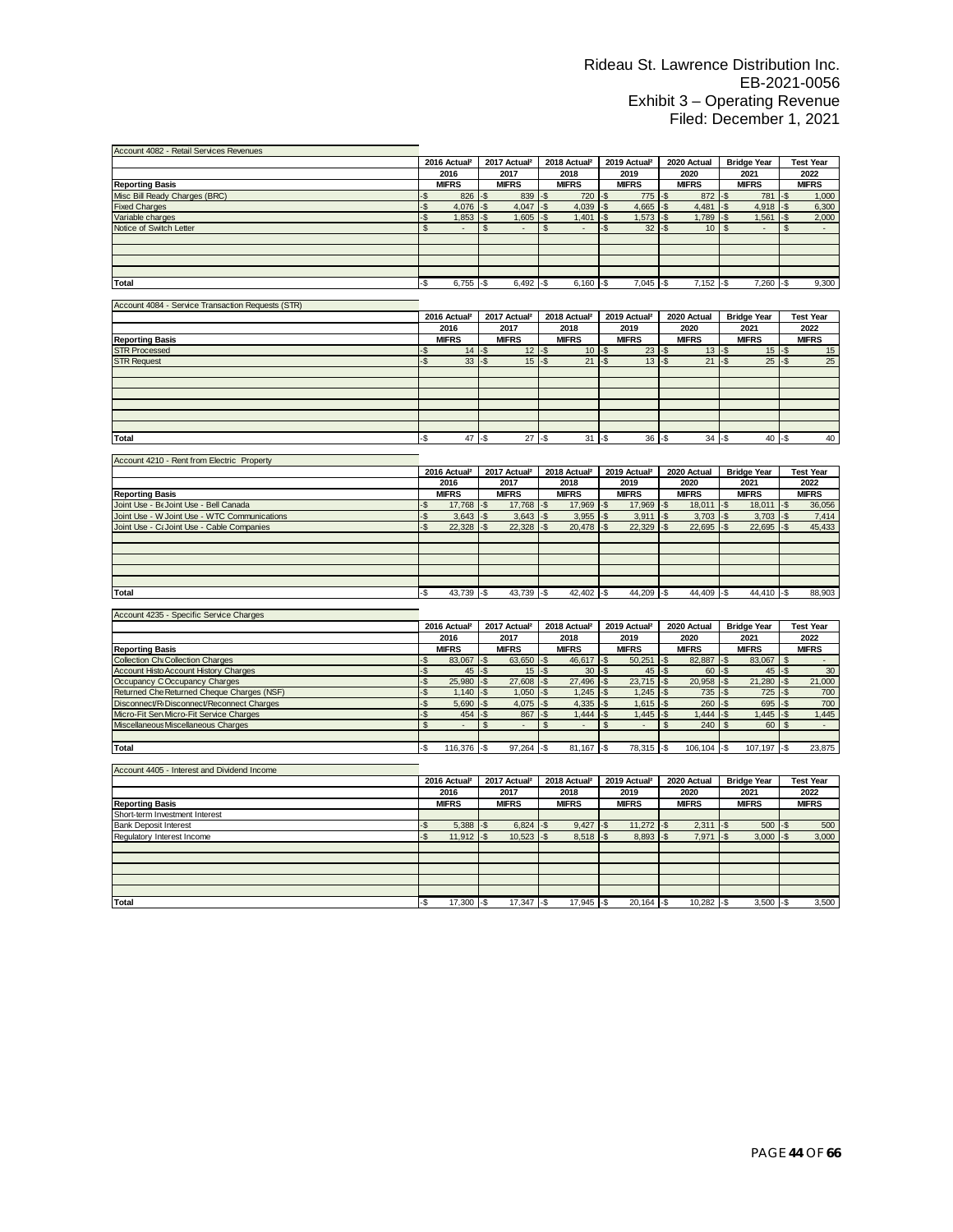### <span id="page-44-0"></span>**Ex.3/Tab 3/Sch. 2 - Other Revenue Variance Analysis**

### 2016 Actual vs 2016 Board Approved

In the 2016 COS, our unaudited 2016 Actual was used for the Test Year. The only difference between the Actual and Board Approved is Account 4405 interest and dividend income, as well as a small variance in Gain/Loss on Disposition. Table 3.36 displays the details.

| USoA# | <b>USoA Description</b>              | 2016 Board Approved | 2016 Actual | Variance    | Variance |
|-------|--------------------------------------|---------------------|-------------|-------------|----------|
|       |                                      |                     |             |             |          |
|       | Reporting Basis                      |                     |             | \$          | %        |
| 4235  | <b>Specific Service Charges</b>      | 116,376.00          | 116,376.00  | 0.00        | $0\%$    |
| 4225  | Late Payment Charges                 | 75,314.00           | 75,314.00   | 0.00        | 0%       |
| 4082  | <b>Retail Services Revenues</b>      | 7,011.00            | 6,755.64    | $-255.36$   | $-4%$    |
| 4084  | <b>Service Transaction Requests</b>  | 45.00               | 45.00       | 0.00        | 0%       |
| 4086  | <b>SSS Administration Revenue</b>    | 21,243.00           | 21,243.00   | 0.00        | 0%       |
| 4210  | Rent from Electric Property          | 43,739.00           | 43,739.00   | 0.00        | 0%       |
| 4220  | Other Electric revenues              |                     | 2,234.00    |             |          |
| 4355  | Gain on Disposition                  |                     | 3,285.00    | 3,285.00    |          |
| 4360  | Loss on Disposition                  | $-5,505.00$         | $-8,789.80$ | $-3,284.80$ | 60%      |
| 4375  | Revenues from Non-Utility Operations | 6,799.00            | 6,799.00    | 0.00        | 0%       |
| 4380  | Expenses of Non-Utility Operations   |                     |             |             |          |
| 4390  | Miscellaneous Non-Operating Income   |                     |             |             |          |
| 4405  | Interest and Dividend Income         | 5,232.00            | 17,299.69   | 12,067.69   | 231%     |
|       |                                      |                     |             |             |          |
|       | Specific Service Charges             | 116,376.00          | 116,376.00  | 0.00        | $0\%$    |
|       | Late Payment Charges                 | 75,314.00           | 75,314.00   | 0.00        | 0%       |
|       | Other Operating Revenues             | 72,038.00           | 74,016.64   | $-255.36$   | 0%       |
|       | Other Income or Deductions           | 6,526.00            | 18,593.89   | 12,067.89   | 185%     |
| Total |                                      | 270,254.00          | 284,300.53  | 11,812.53   | 4%       |

### **Table 3.36: 2016 Actual vs 2016 Board Approved**

### 2017 Actual vs 2016 Actual

2017 Actual is greater than 2016 by \$16,214 or 6%. Table 3.37 displays the details.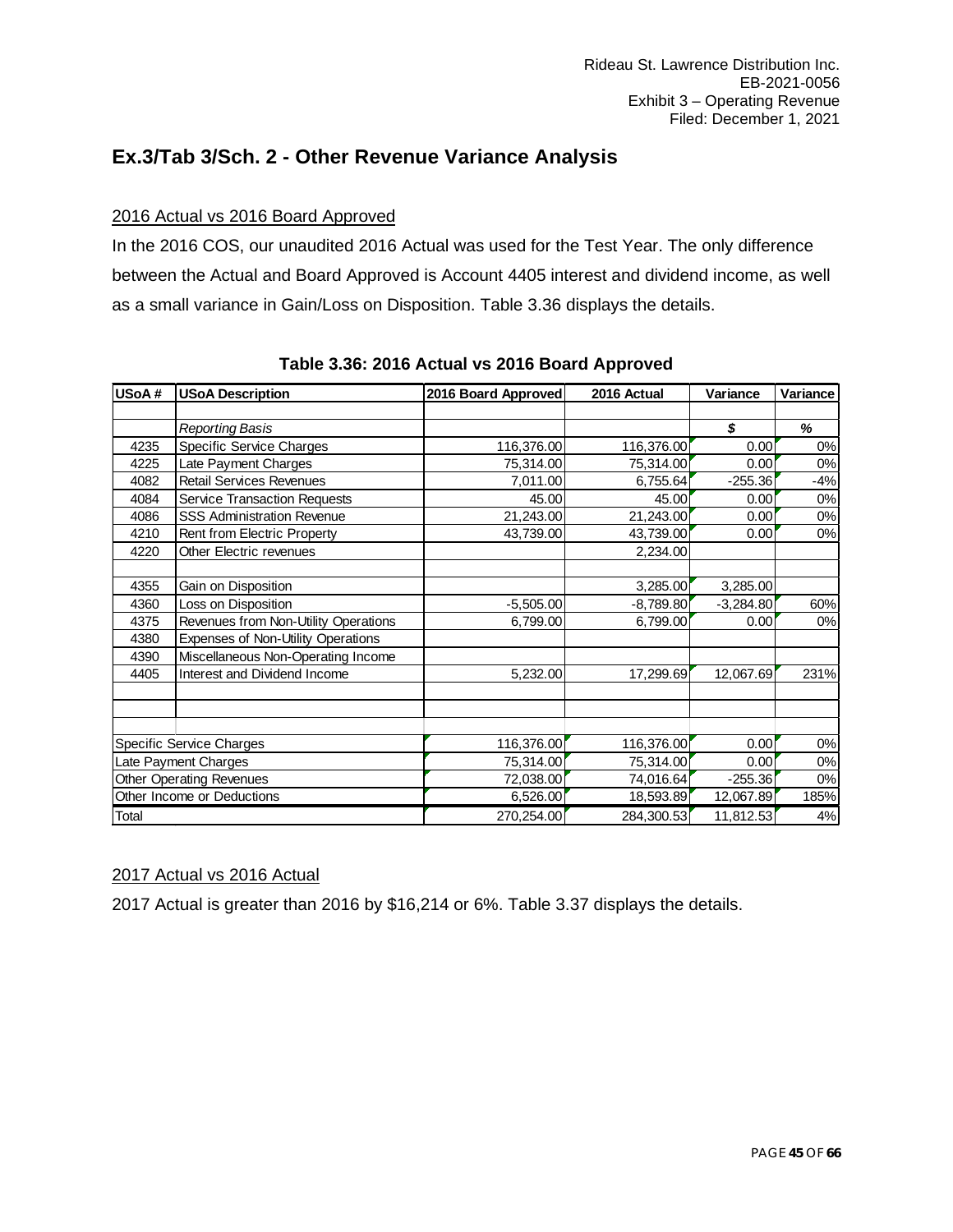| USoA# | <b>USoA Description</b>              | 2016 Actual              | 2017 Actual | Variance       | Variance |  |
|-------|--------------------------------------|--------------------------|-------------|----------------|----------|--|
|       |                                      |                          |             |                |          |  |
|       | Reporting Basis                      |                          |             | \$             | %        |  |
| 4235  | Specific Service Charges             | 116,376                  | 97,264      | (19, 112)      | $-16%$   |  |
| 4225  | Late Payment Charges                 | 75,314                   | 70,390      | (4, 924)       | $-7%$    |  |
| 4082  | <b>Retail Services Revenues</b>      | 6,756                    | 6,492       | (264)          | $-4%$    |  |
| 4084  | <b>Service Transaction Requests</b>  | 45                       | 27          | (18)           | $-40%$   |  |
| 4086  | <b>SSS Administration Revenue</b>    | 21,243                   | 22,043      | 800            | 4%       |  |
| 4210  | Rent from Electric Property          | 43,739                   | 43,739      |                | 0%       |  |
| 4220  | Other Electric revenues              | 2,234                    | 3,954       | 1,720          | 77%      |  |
|       |                                      |                          |             |                |          |  |
| 4355  | Gain on Disposition                  | 3,285                    | 5,008       | 1,723          |          |  |
| 4360  | Loss on Disposition                  | (8,790)                  | (5,278)     | 3,512          | $-40%$   |  |
| 4375  | Revenues from Non-Utility Operations | 6,799                    | 39,529      | 32,730         | 481%     |  |
| 4380  | Expenses of Non-Utility Operations   |                          |             |                |          |  |
| 4390  | Miscellaneous Non-Operating Income   | $\overline{\phantom{0}}$ |             | $\overline{a}$ |          |  |
| 4405  | Interest and Dividend Income         | 17,300                   | 17,347      | 47             | 0%       |  |
|       |                                      |                          |             |                |          |  |
|       |                                      |                          |             |                |          |  |
|       | Specific Service Charges             | 116,376                  | 97,264      | (19, 112)      | $-16%$   |  |
|       | Late Payment Charges                 | 75,314                   | 70,390      | (4, 924)       | $-7%$    |  |
|       | Other Income or Deductions           | 74,016.64                | 76,254.55   | 2,237.91       | 3%       |  |
|       | <b>Other Operating Revenues</b>      | 18,594                   | 56,606      | 38,012         | 204%     |  |
| Total |                                      | 284,301                  | 300,514     | 16,214         | 6%       |  |

### **Table 3.37: 2017 Actual vs 2016 Actual**

### 2018 Actual vs 2017 Actual

2018 Actual is lower than 2017 by \$68,618 or 23%. CDM incentive and lost revenue for Collection of Account Charge are the major drivers for the decline. RSL received a CDM incentive of \$39,529 from the IESO in 2017. The CDM incentive in 2018 is \$34,465 lower than 2017. RSL could not collect collection of account charge for the whole winter in 2018 because of the disconnection ban issued in EB-2017-0318 on November 2, 2017. The lost revenue for collection of account charge in 2018 is \$17,000. Table 3.38 displays the details.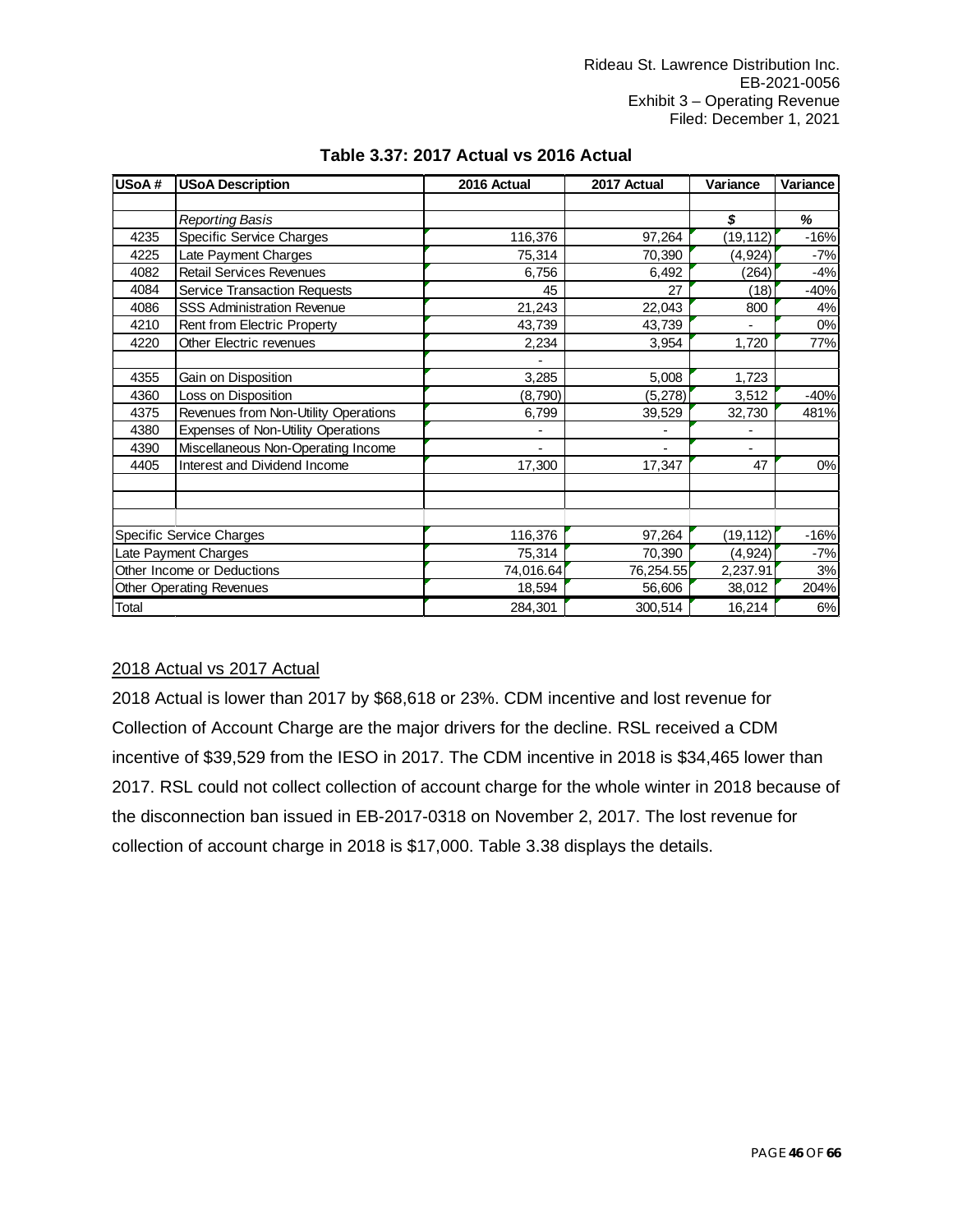| USoA# | <b>USoA Description</b>              | 2017 Actual | 2018 Actual              | Variance  | Variance |  |
|-------|--------------------------------------|-------------|--------------------------|-----------|----------|--|
|       |                                      |             |                          |           |          |  |
|       | Reporting Basis                      |             |                          | \$        | %        |  |
| 4235  | Specific Service Charges             | 97,264      | 81,167                   | (16, 097) | $-17%$   |  |
| 4225  | Late Payment Charges                 | 70,390      | 58,515                   | (11, 875) | $-17%$   |  |
| 4082  | <b>Retail Services Revenues</b>      | 6,492       | 6,160                    | (331)     | $-5%$    |  |
| 4084  | <b>Service Transaction Requests</b>  | 27          | 31                       |           | 16%      |  |
| 4086  | <b>SSS Administration Revenue</b>    | 22,043      | 21,942                   | (101)     | 0%       |  |
| 4210  | Rent from Electric Property          | 43,739      | 42,402                   | (1, 337)  | $-3%$    |  |
| 4220  | Other Electric revenues              | 3,954       | 7,284                    | 3,330     | 84%      |  |
|       |                                      |             |                          |           |          |  |
| 4355  | Gain on Disposition                  | 5,008       | $\overline{\phantom{0}}$ | (5,008)   |          |  |
| 4360  | Loss on Disposition                  | (5,278)     | (8, 614)                 | (3, 336)  | 63%      |  |
| 4375  | Revenues from Non-Utility Operations | 39,529      | 5,064                    | (34, 465) | $-87%$   |  |
| 4380  | Expenses of Non-Utility Operations   |             |                          |           |          |  |
| 4390  | Miscellaneous Non-Operating Income   | -           |                          |           |          |  |
| 4405  | Interest and Dividend Income         | 17,347      | 17,945                   | 598       | 3%       |  |
|       |                                      |             |                          |           |          |  |
|       |                                      |             |                          |           |          |  |
|       |                                      |             |                          |           |          |  |
|       | Specific Service Charges             | 97,264      | 81,167                   | (16,097)  | $-17%$   |  |
|       | Late Payment Charges                 | 70,390      | 58,515                   | (11, 875) | $-17%$   |  |
|       | Other Income or Deductions           | 76,254.55   | 77,819.23                | 1,564.68  | 2%       |  |
|       | <b>Other Operating Revenues</b>      | 56,606      | 14,395                   | (42, 211) | $-75%$   |  |
| Total |                                      | 300,514     | 231,896                  | (68, 618) | $-23%$   |  |

### **Table 3.38: 2018 Actual vs 2017 Actual**

### 2019 Actual vs 2018 Actual

2019 Actual is slightly lower than 2018 by \$5,209, or 2%. Table 3.39 displays the details.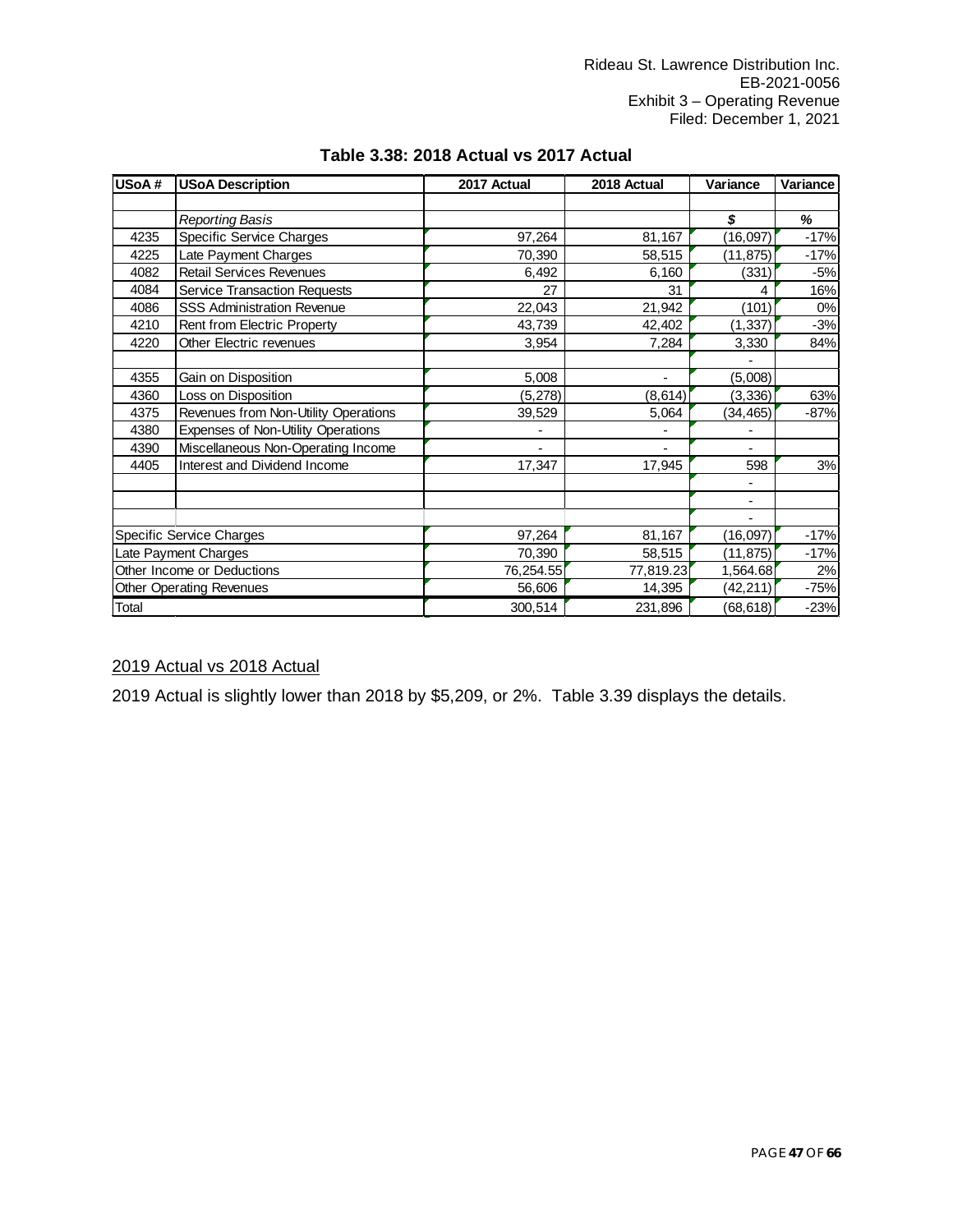| USoA# | <b>USoA Description</b>              | 2018 Actual              | 2019 Actual              | Variance       | Variance |
|-------|--------------------------------------|--------------------------|--------------------------|----------------|----------|
|       |                                      |                          |                          |                |          |
|       | Reporting Basis                      |                          |                          | \$             | %        |
| 4235  | Specific Service Charges             | 81,167                   | 78,315                   | (2, 852)       | $-4%$    |
| 4225  | Late Payment Charges                 | 58,515                   | 55,106                   | (3, 409)       | $-6%$    |
| 4082  | <b>Retail Services Revenues</b>      | 6,160                    | 7,045                    | 884            | 14%      |
| 4084  | <b>Service Transaction Requests</b>  | 31                       | 36                       | 5              | 15%      |
| 4086  | <b>SSS Administration Revenue</b>    | 21,942                   | 21,856                   | (86)           | 0%       |
| 4210  | Rent from Electric Property          | 42,402                   | 44,209                   | 1,807          | 4%       |
| 4220  | Other Electric revenues              | 7,284                    | 7,688                    | 404            | 6%       |
|       |                                      |                          |                          |                |          |
| 4355  | Gain on Disposition                  | $\overline{\phantom{a}}$ | $\overline{\phantom{0}}$ | -              |          |
| 4360  | Loss on Disposition                  | (8, 614)                 | (7, 731)                 | 883            | $-10%$   |
| 4375  | Revenues from Non-Utility Operations | 5,064                    |                          | (5,064)        | $-100%$  |
| 4380  | Expenses of Non-Utility Operations   |                          | ٠                        |                |          |
| 4390  | Miscellaneous Non-Operating Income   | $\overline{\phantom{0}}$ |                          | $\overline{a}$ |          |
| 4405  | Interest and Dividend Income         | 17,945                   | 20,164                   | 2,220          | 12%      |
|       |                                      |                          |                          |                |          |
|       |                                      |                          |                          |                |          |
|       |                                      |                          |                          |                |          |
|       | Specific Service Charges             | 81,167                   | 78,315                   | (2, 852)       | $-4%$    |
|       | Late Payment Charges                 | 58,515.1                 | 55,105.6                 | $-3,409.5$     | $-6%$    |
|       | Other Income or Deductions           | 77,819.2                 | 80,833.6                 | 3,014.4        | 4%       |
|       | <b>Other Operating Revenues</b>      | 14,395                   | 12,433                   | (1, 962)       | $-14%$   |
| Total |                                      | 231,896                  | 226,688                  | (5, 209)       | $-2%$    |

### **Table 3.39: 2019 Actual vs 2018 Actual**

### 2020 Actual vs 2019 Actual

2020 Actual is greater than 2019 by \$40,041 or 19%. RSL was able to record the lost revenue for Collection of Account Charge in a 1508 variance account as per the OEB's decision for our 2019 IRM (EB-2018-0065). The establishment of the variance account has led to an increase of \$32,800 in collection of account charge over 2019. For more information, please see Ex.9/Tab 1/Sch.5. Table 3.40 displays the details.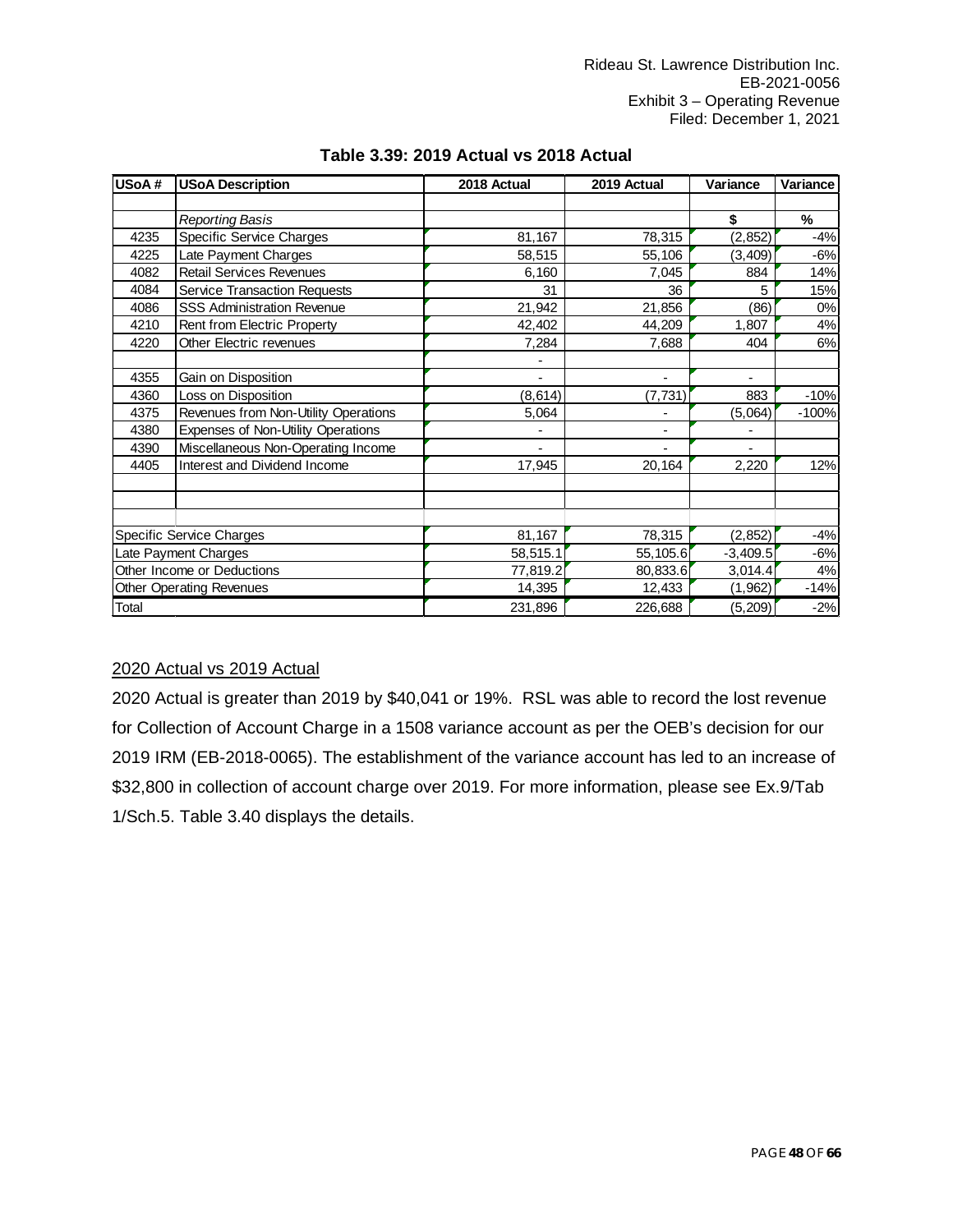| USoA# | <b>USoA Description</b>              | 2019 Actual              | 2020 Actual              | Variance       | Variance |  |
|-------|--------------------------------------|--------------------------|--------------------------|----------------|----------|--|
|       |                                      |                          |                          |                |          |  |
|       | Reporting Basis                      |                          |                          | \$             | %        |  |
| 4235  | Specific Service Charges             | 78,315                   | 106,104                  | 27,788         | 35%      |  |
| 4225  | Late Payment Charges                 | 55,106                   | 69,107                   | 14,001         | 25%      |  |
| 4082  | <b>Retail Services Revenues</b>      | 7,045                    | 7,152                    | 107            | 2%       |  |
| 4084  | <b>Service Transaction Requests</b>  | 36                       | 34                       | (2)            | $-6%$    |  |
| 4086  | <b>SSS Administration Revenue</b>    | 21,856                   | 21,748                   | (108)          | 0%       |  |
| 4210  | Rent from Electric Property          | 44,209                   | 44,409                   | 200            | $0\%$    |  |
| 4220  | Other Electric revenues              | 7,688                    | 11,968                   | 4,280          | 56%      |  |
|       |                                      |                          |                          |                |          |  |
| 4355  | Gain on Disposition                  | $\overline{\phantom{0}}$ | $\overline{\phantom{0}}$ | -              |          |  |
| 4360  | Loss on Disposition                  | (7, 731)                 | (4,076)                  | 3,656          | $-47%$   |  |
| 4375  | Revenues from Non-Utility Operations | -                        |                          |                |          |  |
| 4380  | Expenses of Non-Utility Operations   | -                        | ۰                        | ٠              |          |  |
| 4390  | Miscellaneous Non-Operating Income   | -                        |                          | $\blacksquare$ |          |  |
| 4405  | Interest and Dividend Income         | 20,164                   | 10,282                   | (9,882)        | $-49%$   |  |
|       |                                      |                          |                          |                |          |  |
|       |                                      |                          |                          |                |          |  |
|       |                                      |                          |                          |                |          |  |
|       | Specific Service Charges             | 78,315                   | 106,104                  | 27,788         | 35%      |  |
|       | Late Payment Charges                 | 55,106                   | 69,107                   | 14,001         | 25%      |  |
|       | <b>Other Operating Revenues</b>      | 80,833.60                | 85,311.15                | 4,477.55       | 6%       |  |
|       | Other Income or Deductions           | 12,433                   | 6,207                    | (6, 226)       | $-50%$   |  |
| Total |                                      | 226,688                  | 266,728                  | 40,041         | 18%      |  |

### **Table 3.40: 2020 Actual vs 2019 Actual**

### 2021 Bridge Forecast vs 2020 Actual

The forecast for 2021 Bridge Year is \$20,322 or 8% lower than 2020 Actual, primarily due to a lower forecast for late payment charge and interest income. Table 3.41 displays the details.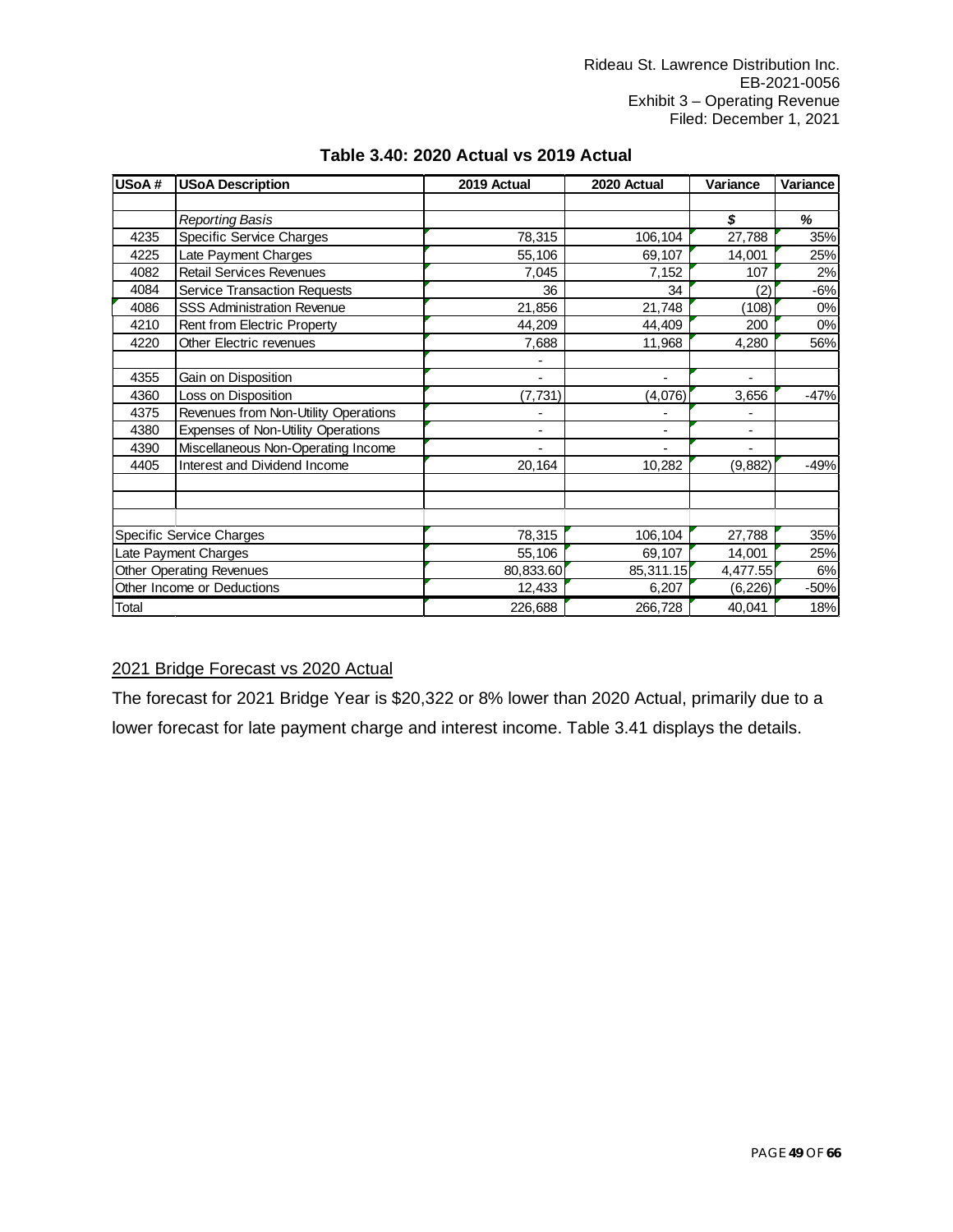| USoA# | <b>USoA Description</b>              | 2020 Actual | 2021 Bridge Year         | Variance  | Variance |  |
|-------|--------------------------------------|-------------|--------------------------|-----------|----------|--|
|       |                                      |             |                          |           |          |  |
|       | Reporting Basis                      |             |                          | \$        | %        |  |
| 4235  | Specific Service Charges             | 106,104     | 107,197                  | 1,093     | 1%       |  |
| 4225  | Late Payment Charges                 | 69,107      | 60,000                   | (9, 107)  | $-13%$   |  |
| 4082  | <b>Retail Services Revenues</b>      | 7,152       | 7,260                    | 108       | 2%       |  |
| 4084  | <b>Service Transaction Requests</b>  | 34          | 40                       | 6         | 18%      |  |
| 4086  | <b>SSS Administration Revenue</b>    | 21,748      | 21,000                   | (748)     | $-3%$    |  |
| 4210  | Rent from Electric Property          | 44,409      | 44,410                   | 0         | $0\%$    |  |
| 4220  | Rent from Electric Property          | 11,968      | 9,000                    | (2,968)   | $-25%$   |  |
|       |                                      | ٠           |                          |           |          |  |
| 4355  | Gain on Disposition                  | ٠           | $\overline{\phantom{a}}$ | ۰         |          |  |
| 4360  | Loss on Disposition                  | (4,076)     | (6,000)                  | (1, 924)  | 47%      |  |
| 4375  | Revenues from Non-Utility Operations | ٠           |                          |           |          |  |
| 4380  | Expenses of Non-Utility Operations   | ۰           | ۰                        | -         |          |  |
| 4390  | Miscellaneous Non-Operating Income   | ٠           |                          |           |          |  |
| 4405  | Interest and Dividend Income         | 10,282      | 3,500                    | (6, 782)  | $-66%$   |  |
|       |                                      |             |                          |           |          |  |
|       |                                      |             |                          |           |          |  |
|       |                                      |             |                          |           |          |  |
|       | Specific Service Charges             | 106,104     | 107,197                  | 1,093     | 1%       |  |
|       | Late Payment Charges                 | 69,107      | 60,000                   | (9, 107)  | $-13%$   |  |
|       | <b>Other Operating Revenues</b>      | 85,311      | 81,710                   | $-3,602$  | $-4%$    |  |
|       | Other Income or Deductions           | 6,207       | (2,500)                  | (8,707)   | $-140%$  |  |
| Total |                                      | 266,728     | 246,407                  | (20, 322) | $-8%$    |  |

### **Table 3.41: 2021 Bridge vs 2020 Actual**

### 2022 Test Forecast vs 2021 Bridge Forecast

The forecast for 2022 Test Year is \$38,789 or 16% lower than 2021 Bridge Year forecast for two reasons. The first one is Collection of Account Charge. The lost revenue for Collection of Account Charge has been recorded in 1508 lost revenue for account charge since the variance account was established in 2019, as mentioned in the discussion of 2019 V 2018. As the new distribution rates from this Application will reflect the discontinuation of Collection of Account Charge, there is no need for this 1508 variance account. Therefore the portion of Collection of Account Charge in Account 4235 will be null. Its forecast for 2021 Bridge is \$82,887.

Another factor is pole rental income. The increase in pole rental income over 2016 COS Board approved has been recorded in 1508 Pole Rental Revenue Variance since the variance account was created in 2018. However, pole rental revenue will be aligned with the new distribution rates through this COS application. Therefore the full pole rental revenue recorded in Account 4210 for 2022 will not be reduced by the variance account. In addition, an estimated inflation rate of 2.2% has been applied to the 2021 Bridge forecast for the 2022 Test Year forecast. As a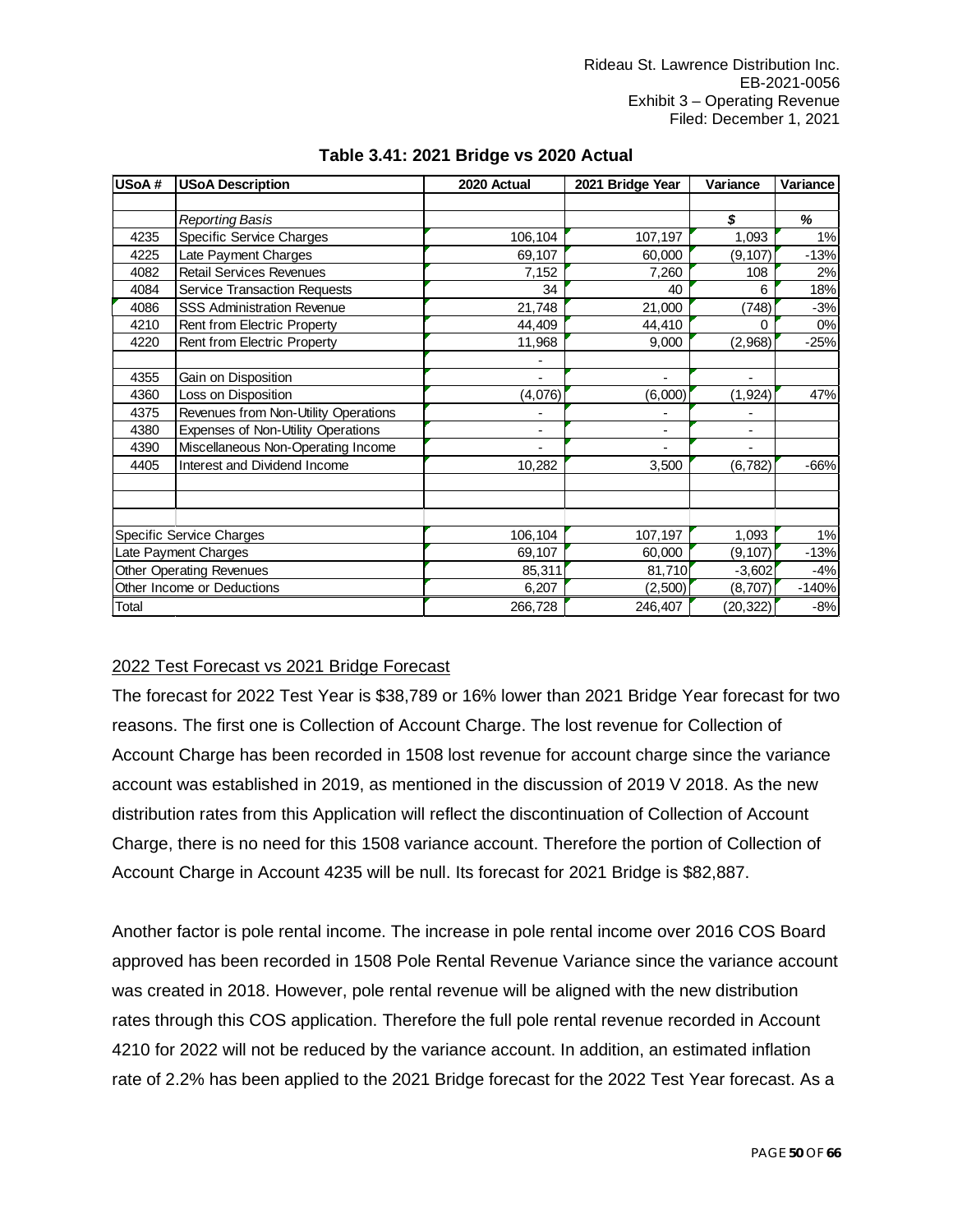result, the pole rental revenue for 2022 Test Year forecast is \$44,493 higher than 2021 Bridge Year. Table 3.42 displays the details.

| USoA# | <b>USoA Description</b>              | 2021 Bridge Year | 2022 Test ear | Variance                 | Variance |
|-------|--------------------------------------|------------------|---------------|--------------------------|----------|
|       |                                      |                  |               |                          |          |
|       | Reporting Basis                      |                  |               | \$                       | %        |
| 4235  | Specific Service Charges             | 107,197          | 23,875        | (83, 322)                | $-78%$   |
| 4225  | Late Payment Charges                 | 60,000           | 60,000        |                          | 0%       |
| 4082  | <b>Retail Services Revenues</b>      | 7,260            | 9,300         | 2,040                    | 28%      |
| 4084  | <b>Service Transaction Requests</b>  | 40               | 40            |                          | 0%       |
| 4086  | <b>SSS Administration Revenue</b>    | 21,000           | 21,000        | L,                       | 0%       |
| 4210  | Rent from Electric Property          | 44,410           | 88,903        | 44,493                   | 100%     |
| 4220  | Rent from Electric Property          | 9,000            | 9,000         | $\overline{a}$           | 0%       |
|       |                                      |                  |               |                          |          |
| 4355  | Gain on Disposition                  | -                | -             | $\overline{\phantom{m}}$ |          |
| 4360  | Loss on Disposition                  | (6,000)          | (8,000)       | (2,000)                  | 33%      |
| 4375  | Revenues from Non-Utility Operations |                  |               |                          |          |
| 4380  | Expenses of Non-Utility Operations   | ٠                | ۰             |                          |          |
| 4390  | Miscellaneous Non-Operating Income   |                  |               | $\overline{a}$           |          |
| 4405  | Interest and Dividend Income         | 3,500            | 3,500         | $\overline{a}$           | 0%       |
|       |                                      |                  |               |                          |          |
|       |                                      |                  |               |                          |          |
|       |                                      |                  |               |                          |          |
|       | <b>Specific Service Charges</b>      | 107,197          | 23,875        | (83, 322)                | $-78%$   |
|       | Late Payment Charges                 | 60,000           | 60,000        |                          | 0%       |
|       | <b>Other Operating Revenues</b>      | 81,710           | 128,243       | 46,533                   | 57%      |
|       | Other Income or Deductions           | (2,500)          | (4,500)       | (2,000)                  | 80%      |
| Total |                                      | 246,407          | 207,618       | (38, 789)                | $-16%$   |

**Table 3.42: 2022 Test Forecast vs 2021 Bridge Forecast**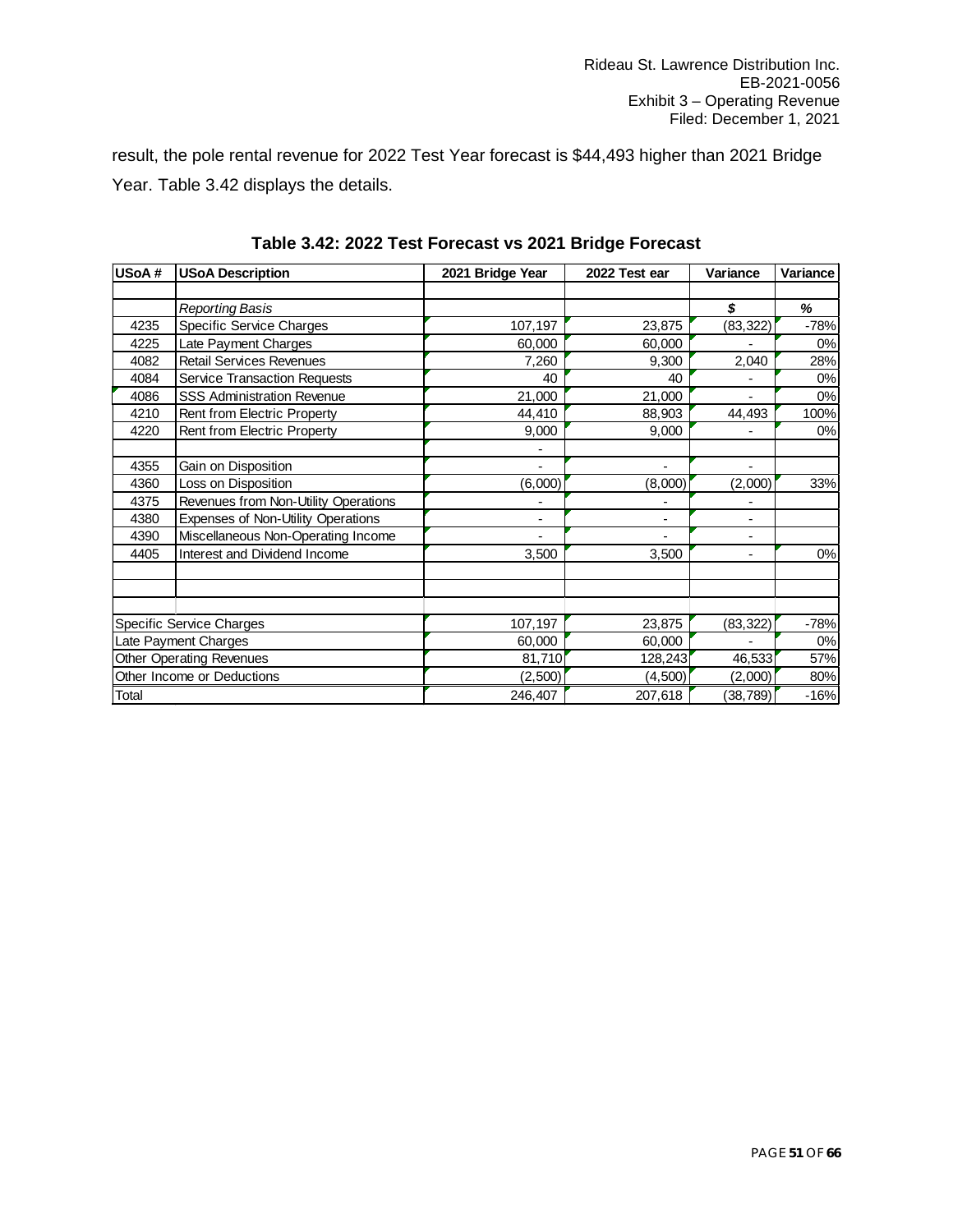### <span id="page-51-0"></span>**Ex.3/Tab 3/Sch. 3 - Proposed Specific Service Charges**

RSL is not proposing any changes to the current Specific Service Charges that have been approved by the OEB in previous applications, with the exception of "specific charge for access to power poles - \$/pole/year", known as wireline pole attachment charge.

RSL uses the provincial-wide **wireline pole attachment charge** as determined by the OEB and adjusted annually to account for inflation. The LDC acknowledges that for the wireline pole attachment charge, the OEB will issue a Decision and Rate Order declaring the annual inflation adjusted rate to be effective from January 1, 2022. In its' "Other Operating Revenue" projections for the Test Year 2022, RSL has used an estimated inflation rate of 2.2% above the Bridge Year (2021) that is embedded in Tab 3. 'Regulatory Charges" of the Tariff and Bill Impact Model.

RSL is proposing no change to its **microFIT Monthly Service Charge** - a non-provincial wide rate that was approved in the LDC's 2016 Cost of Service rate application (EB-2015-0100). RSL confirm that revenue related to microFIT charges has been recorded as a revenue offset in Account 4235 – Miscellaneous Service Revenue and not been included as part of the base distribution revenue requirement.

There are no classes or discrete customer groups that may be materially impacted by changes to other rates and charges.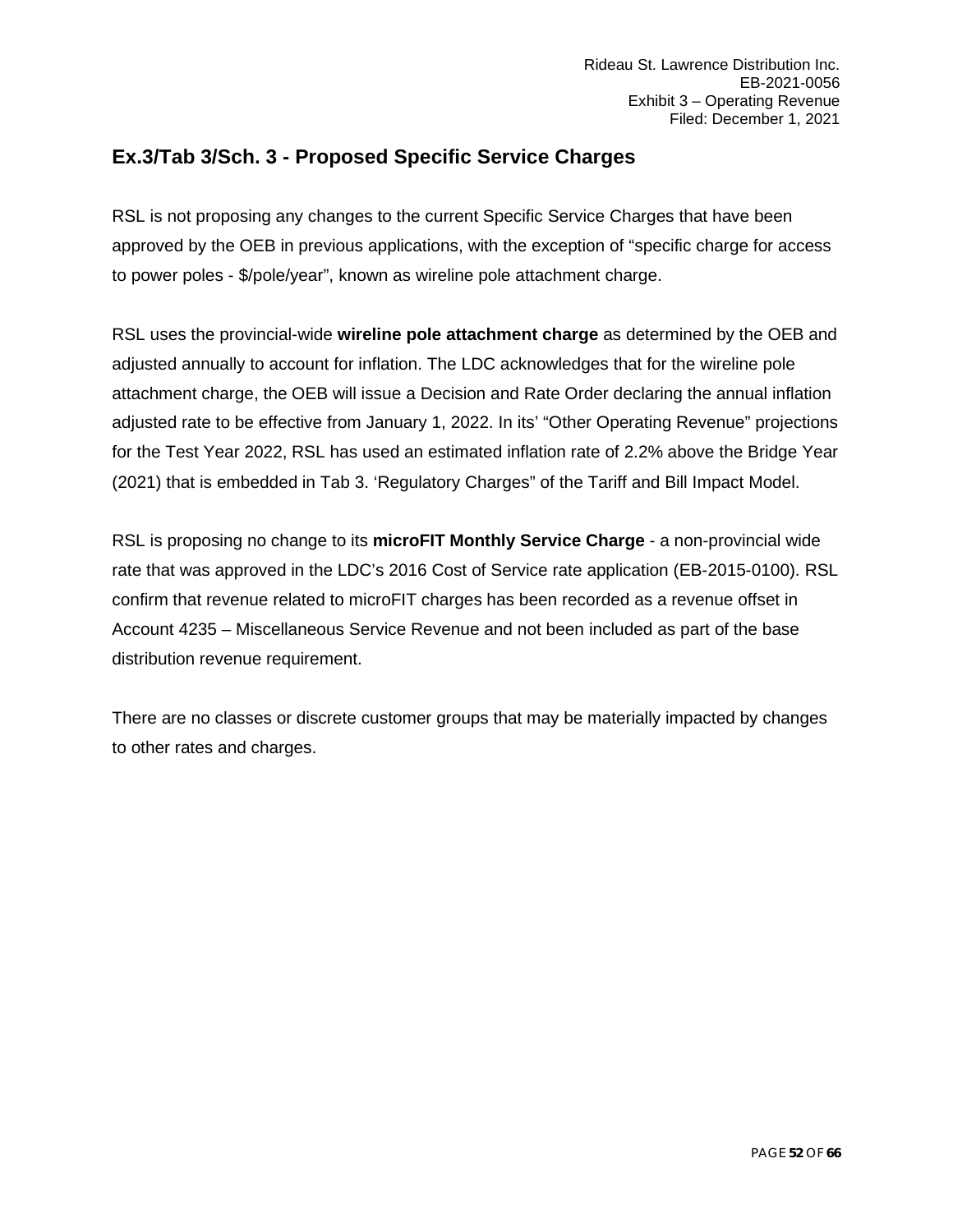# <span id="page-52-0"></span>**Ex.3/Tab 3/Sch. 4 - Revenue from Affiliate Companies**

RSL does not have any revenue from affiliate transactions, shared services, and corporate cost allocation.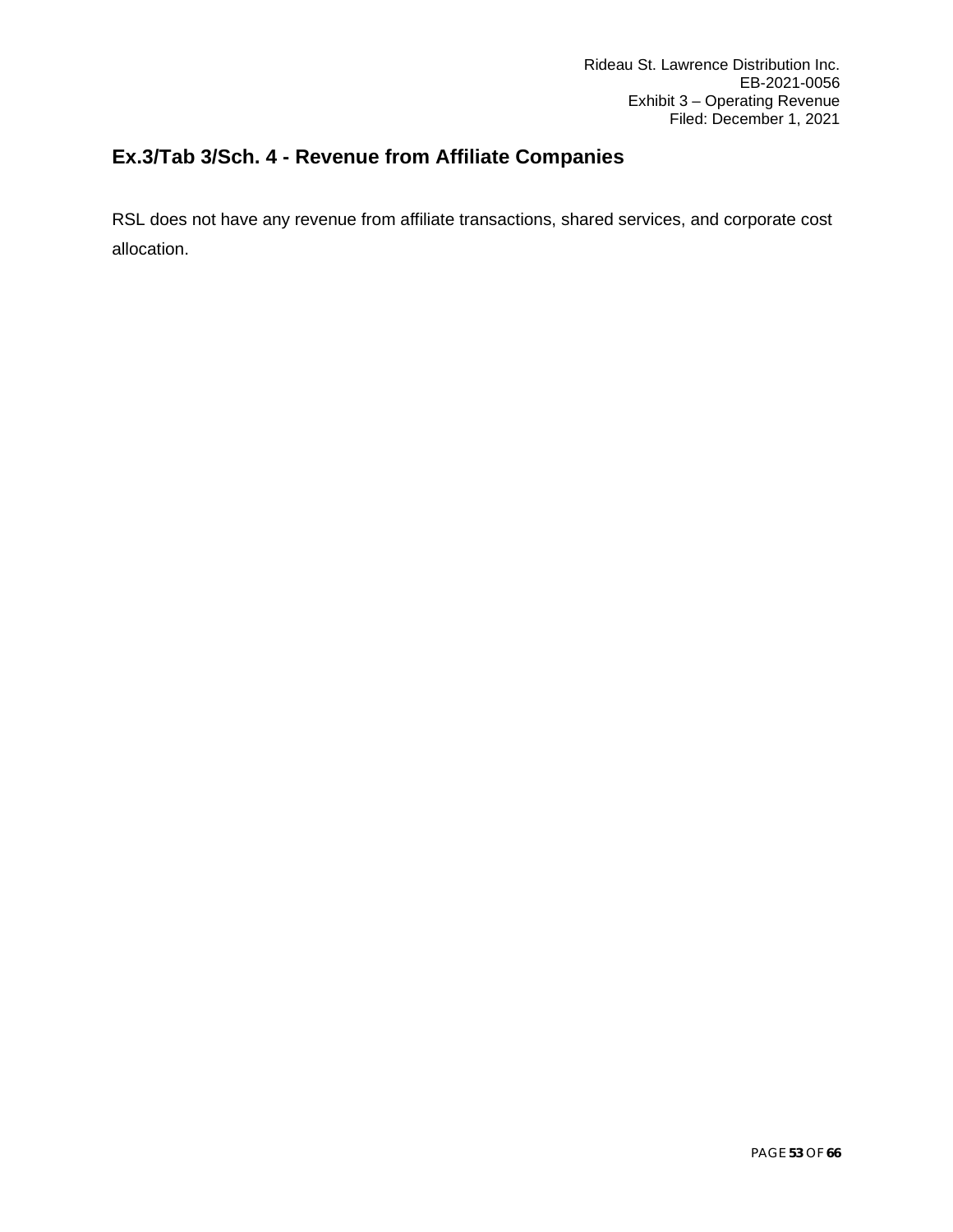# <span id="page-53-0"></span>Appendix

# List of Appendices:

| Appendix 3.1 | Monthly Data Used for Regression Analysis |
|--------------|-------------------------------------------|
| Appendix 3.2 | <b>Regression Scenarios Performed</b>     |
| Appendix 3.3 | Appendix 2-IB Load Forecast Analysis      |
|              |                                           |
|              |                                           |
|              |                                           |
|              |                                           |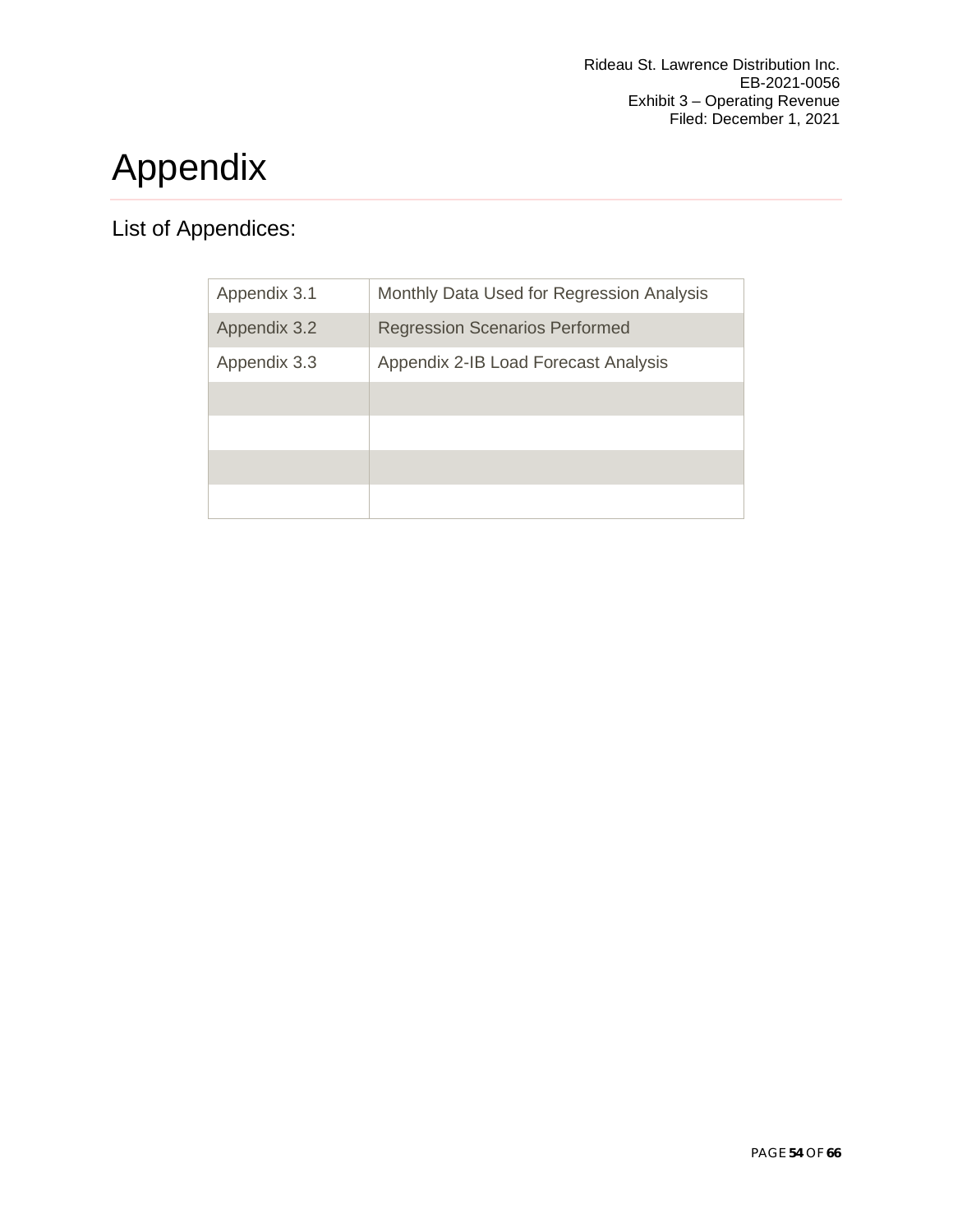# <span id="page-54-0"></span>**Appendix 3.1 - Monthly Data Used for Regression Analysis**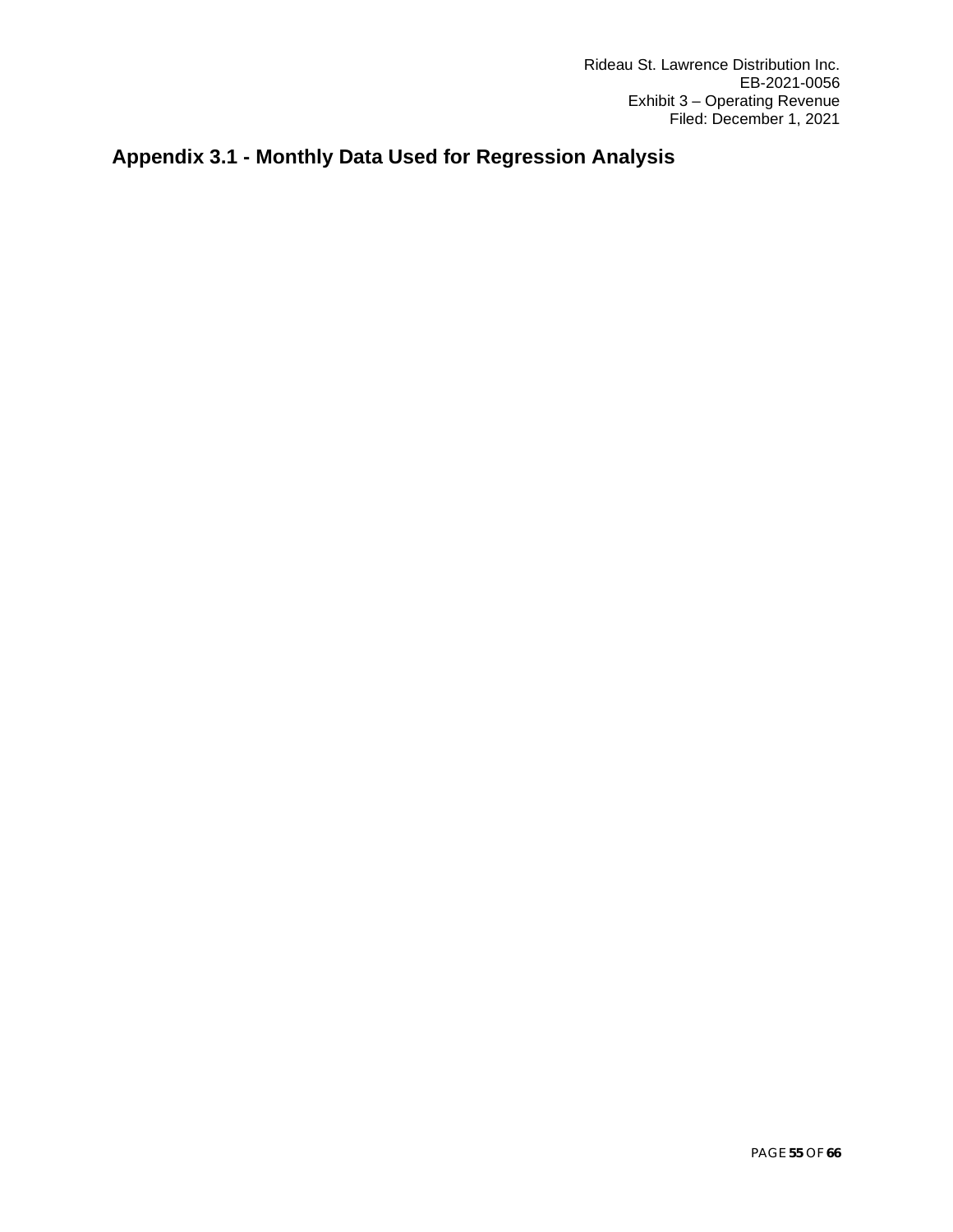|      |               | <b>IESO</b>      |                   |               |              |                          | Number of    |                | Number of   |                         |                          |
|------|---------------|------------------|-------------------|---------------|--------------|--------------------------|--------------|----------------|-------------|-------------------------|--------------------------|
|      |               | <b>Purchases</b> | <b>Adjustment</b> | Actual        |              |                          | Days in      | Winter/Summer  | Workdays in |                         | August                   |
| Year | <b>Month</b>  | kWh              | for Microfit      | Purchases kWh | <b>HDD</b>   | CDD                      | <b>Month</b> | Flag           | Month       | <b>Trend</b>            | Flag                     |
| 2011 | Jan-11        | 12, 132, 585     | 1,799             | 12.134.384    | 888.7        |                          | 31           |                | 20          | 1                       |                          |
| 2011 | Feb-11        | 10,866,454       | 1,033             | 10,867,487    | 731.6        | $\overline{\phantom{a}}$ | 28           | $\overline{1}$ | 19          | $\mathbf 2$             | Ξ                        |
| 2011 | Mar-11        | 11,067,608       | 2,402             | 11,070,010    | 634.6        | $\overline{\phantom{a}}$ | 31           | $\overline{1}$ | 23          | 3                       | $\overline{\phantom{a}}$ |
| 2011 | Apr-11        | 9,072,415        | 2,602             | 9,075,017     | 347.4        | $\overline{a}$           | 30           | $\Omega$       | 19          | $\overline{\mathbf{4}}$ | $\overline{\phantom{a}}$ |
| 2011 | May-11        | 8,656,277        | 2,828             | 8,659,105     | 142.8        | 16.7                     | 31           | $\overline{0}$ | 21          | 5                       | ä,                       |
|      | $Jun-11$      |                  |                   |               |              | 59.1                     |              | $\overline{1}$ | 22          |                         | ÷,                       |
| 2011 |               | 8,776,092        | 3,389             | 8,779,481     | 18.5         |                          | 30           | $\overline{1}$ |             | 6                       |                          |
| 2011 | $Jul-11$      | 9,998,192        | 3,782             | 10,001,974    | $\mathbf{0}$ | 137.5                    | 31           |                | 20          | $\overline{7}$          | ÷,                       |
| 2011 | Aug-11        | 9,450,654        | 3,038             | 9,453,692     | 2.3          | 82.3                     | 31           | $\overline{1}$ | 22          | 8                       | $\mathbf{1}$             |
| 2011 | Sep-11        | 8,631,923        | 5,616             | 8,637,539     | 55.4         | 32.9                     | 30           | $\overline{1}$ | 21          | 9                       | $\overline{\phantom{a}}$ |
| 2011 | Oct-11        | 8,921,515        | 3,860             | 8,925,375     | 259.1        | 1.4                      | 31           | $\overline{0}$ | 20          | 10                      | $\overline{a}$           |
| 2011 | Nov-11        | 9,478,715        | 2,771             | 9,481,486     | 392.9        | $\overline{\phantom{a}}$ | 30           | $\overline{0}$ | 22          | 11                      | $\overline{\phantom{a}}$ |
| 2011 | Dec-11        | 10,916,892       | 1,792             | 10,918,684    | 672.2        |                          | 31           | 1              | 20          | 12                      |                          |
| 2012 | $Jan-12$      | 11,698,538       | 1,495             | 11,700,033    | 831          | L.                       | 31           | $\mathbf{1}$   | 21          | 13                      | L.                       |
| 2012 | Feb-12        | 10,394,346       | 3,678             | 10,398,024    | 671.4        | $\Box$                   | 29           | $\overline{1}$ | 20          | 14                      | $\overline{a}$           |
| 2012 | Mar-12        | 9,868,346        | 5,711             | 9,874,057     | 460.3        | L.                       | 31           | $\overline{1}$ | 22          | 15                      | L.                       |
| 2012 | Apr-12        | 8,701,738        | 6,666             | 8,708,404     | 363.3        | 3.2                      | 30           | $\overline{0}$ | 19          | 16                      | $\overline{\phantom{a}}$ |
| 2012 | May-12        | 8,473,818        | 8,514             | 8,482,332     | 102.4        | 21.0                     | 31           | $\overline{0}$ | 22          | 17                      |                          |
| 2012 | Jun-12        | 9,028,518        | 8,372             | 9,036,890     | 31.4         | 70.4                     | 30           | $\overline{1}$ | 21          | 18                      | ÷,                       |
| 2012 | Jul-12        | 9,776,500        | 8,141             | 9,784,641     | $\mathbf{0}$ | 142.2                    | 31           |                | 21          | 19                      |                          |
| 2012 | Aug-12        | 9,430,200        | 7,448             | 9,437,648     | 8.4          | 97.6                     | 31           | $\overline{1}$ | 22          | 20                      | $\mathbf{1}$             |
| 2012 | Sep-12        | 8,456,345        | 6,062             | 8,462,407     | 127.3        | 20.6                     | 30           | $\mathbf{1}$   | 19          | 21                      | L.                       |
| 2012 | Oct-12        | 8,663,345        | 3,812             | 8,667,157     | 259.9        | $\Box$                   | 31           | $\mathbf 0$    | 22          | 22                      |                          |
| 2012 | <b>Nov-12</b> | 9,765,918        | 3,380             | 9,769,298     | 541.7        | $\overline{\phantom{a}}$ | 30           | $\overline{0}$ | 22          | 23                      | $\blacksquare$           |
|      |               |                  |                   |               |              |                          |              |                |             |                         |                          |
| 2012 | Dec-12        | 10,958,364       | 1,235             | 10,959,599    | 719.1        | $\overline{a}$           | 31           | $\overline{1}$ | 19          | 24                      |                          |
| 2013 | $Jan-13$      | 11,999,817       | 1,814             | 12,001,631    | 839.9        | $\blacksquare$           | 31           | $\overline{1}$ | 22          | 25                      | Ξ                        |
| 2013 | Feb-13        | 10,701,983       | 2,546             | 10,704,529    | 728.5        | $\overline{a}$           | 28           |                | 19          | 26                      |                          |
| 2013 | Mar-13        | 10,574,475       | 4,962             | 10,579,437    | 612.9        |                          | 31           | $\overline{1}$ | 20          | 27                      |                          |
| 2013 | Apr-13        | 9.116.700        | 6,326             | 9,123,026     | 381.1        | $\mathbf{r}$             | 30           | $\overline{0}$ | 21          | 28                      | L.                       |
| 2013 | $May-13$      | 8,204,917        | 8,173             | 8,213,090     | 121.2        | 15.3                     | 31           | $\mathbf 0$    | 22          | 29                      | $\overline{a}$           |
| 2013 | $Jun-13$      | 8,279,408        | 6,943             | 8,286,351     | 58.1         | 39.4                     | 30           | $\overline{1}$ | 20          | 30                      | $\overline{\phantom{a}}$ |
| 2013 | $Jul-13$      | 9,591,758        | 8,290             | 9,600,048     | 7.7          | 114.9                    | 31           | $\overline{1}$ | 22          | 31                      | $\overline{\phantom{a}}$ |
| 2013 | Aug-13        | 9,610,958        | 7,556             | 9,618,514     | 13.4         | 57.2                     | 31           | $\overline{1}$ | 21          | 32                      | $\mathbf{1}$             |
| 2013 | Sep-13        | 8,187,217        | 6,244             | 8,193,461     | 133.2        | 10.1                     | 30           | 1              | 20          | 33                      |                          |
| 2013 | Oct-13        | 8,725,825        | 4,461             | 8,730,286     | 265.2        | 0.7                      | 31           | $\mathbf{0}$   | 22          | 34                      | $\overline{\phantom{a}}$ |
| 2013 | <b>Nov-13</b> | 9,926,917        | 2,266             | 9,929,183     | 560.8        | $\blacksquare$           | 30           | $\overline{0}$ | 21          | 35                      | $\overline{\phantom{a}}$ |
| 2013 | Dec-13        | 11,614,675       | 864               | 11,615,539    | 858.2        | $\overline{\phantom{a}}$ | 31           | $\overline{1}$ | 20          | 36                      | ÷,                       |
| 2014 | $Jan-14$      | 12,521,267       | 1,826             | 12,523,093    | 918.3        | ÷,                       | 31           | $\overline{1}$ | 22          | 37                      |                          |
| 2014 | Feb-14        | 10,693,642       | 2,647             | 10,696,289    | 793.2        | $\overline{\phantom{a}}$ | 28           | $\overline{1}$ | 19          | 38                      | Ξ                        |
| 2014 | Mar-14        | 11,270,883       | 5,510             | 11,276,393    | 783.6        | $\overline{a}$           | 31           |                | 21          | 39                      |                          |
| 2014 | Apr-14        | 9,026,483        | 8,035             | 9,034,518     | 384.2        | L,                       | 30           | $\overline{0}$ | 20          | 40                      | ÷,                       |
| 2014 | May-14        | 8,278,885        | 9,577             | 8,288,462     | 127.3        | 8.8                      | 31           | $\overline{0}$ | 21          | 41                      | ٠                        |
| 2014 | Jun-14        | 8,570,154        | 9,467             |               | 20.3         | 54.9                     | 30           |                | 21          | 42                      | ÷,                       |
|      |               |                  |                   | 8,579,621     |              |                          |              |                |             |                         |                          |
| 2014 | Jul-14        | 9,070,654        | 9,127             | 9,079,781     | 8.8          | 62.8                     | 31           | $\overline{1}$ | 22          | 43                      |                          |
| 2014 | Aug-14        | 8,980,123        | 8,673             | 8,988,796     | 21.4         | 55.8                     | 31           | $\overline{1}$ | 20          | 44                      | $\mathbf{1}$             |
| 2014 | Sep-14        | 8,455,877        | 7,439             | 8,463,316     | 110.3        | 21.6                     | 30           | $\overline{1}$ | 21          | 45                      | ٠                        |
| 2014 | Oct-14        | 8,663,323        | 4,365             | 8,667,688     | 257.9        | 3.1                      | 31           | $\overline{0}$ | 22          | 46                      |                          |
| 2014 | <b>Nov-14</b> | 9,594,308        | 2,388             | 9,596,696     | 510.6        | L,                       | 30           | $\overline{0}$ | 20          | 47                      |                          |
| 2014 | Dec-14        | 10,753,031       | 2,052             | 10,755,083    | 696.4        | $\overline{a}$           | 31           | $\mathbf{1}$   | 21          | 48                      | ÷,                       |
| 2015 | $Jan-15$      | 12,178,875       | 2,693             | 12, 181, 568  | 968.2        |                          | 31           |                | 21          | 49                      |                          |
| 2015 | Feb-15        | 11,445,612       | 2,302             | 11,447,914    | 957.8        |                          | 28           | $\overline{1}$ | 19          | 50                      |                          |
| 2015 | Mar-15        | 10,922,675       | 7,189             | 10,929,864    | 718.6        | $\blacksquare$           | 31           | $\overline{1}$ | 22          | 51                      | $\blacksquare$           |
| 2015 | Apr-15        | 8,724,747        | 8,877             | 8,733,624     | 352.6        |                          | 30           | $\mathbf{0}$   | 20          | 52                      | $\overline{\phantom{a}}$ |
| 2015 | May-15        | 8,214,246        | 10,420            | 8,224,666     | 94.2         | 25.3                     | 31           | $\overline{0}$ | 20          | 53                      |                          |
| 2015 | Jun-15        | 8,082,238        | 9,244             | 8,091,482     | 45.2         | 20.3                     | 30           | $\mathbf{1}$   | 22          | 54                      | $\overline{\phantom{a}}$ |
| 2015 | Jul-15        | 8,969,560        | 10,629            | 8,980,189     | 9.3          | 100.0                    | 31           | $\mathbf{1}$   | 22          | 55                      |                          |
| 2015 | Aug-15        | 8,928,793        | 9,115             | 8,937,908     | 5.6          | 67.4                     | 31           | $\overline{1}$ | 20          | 56                      | $\mathbf{1}$             |
| 2015 | Sep-15        | 8,487,586        | 7,694             | 8,495,280     | 48.4         | 46.5                     | 30           | $\overline{1}$ | 21          | 57                      | $\overline{\phantom{a}}$ |
| 2015 | Oct-15        | 8,442,808        | 5,620             | 8,448,428     | 337.3        | $\overline{\phantom{a}}$ | 31           | $\mathbf{0}$   | 21          | 58                      | Ξ                        |
| 2015 | <b>Nov-15</b> | 8,788,398        | 3,629             | 8,792,027     | 429          | $\overline{\phantom{a}}$ | 30           | $\overline{0}$ | 21          | 59                      |                          |
| 2015 | Dec-15        | 9,419,775        | 1,660             | 9,421,435     | 519.9        | $\Box$                   | 31           | $\mathbf{1}$   | 21          | 60                      | $\blacksquare$           |
| 2016 | Jan-16        | 10,989,034       | 2,253             | 10,991,287    | 804.8        | $\overline{\phantom{a}}$ | 31           | $\overline{1}$ | 20          | 61                      | $\overline{a}$           |
| 2016 | Feb-16        | 10,461,168       | 2,428             | 10,463,596    | 756.3        | $\overline{\phantom{a}}$ | 29           | $\mathbf{1}$   | 20          | 62                      |                          |
| 2016 | Mar-16        | 9,905,017        | 6,599             | 9,911,616     | 591.4        | $\overline{\phantom{a}}$ | 31           | $\overline{1}$ | 21          | 63                      | $\overline{\phantom{a}}$ |
| 2016 | Apr-16        | 8,448,753        | 9,898             | 8,458,651     | 433.8        | $\blacksquare$           | 30           | $\mathbf 0$    | 21          | 64                      | $\overline{\phantom{a}}$ |
| 2016 | May-16        | 7,971,052        | 10,642            | 7,981,694     | 145.4        | 28.7                     | 31           | $\mathbf{0}$   | 21          | 65                      | $\overline{\phantom{a}}$ |
| 2016 | Jun-16        | 8,152,771        | 10,263            | 8,163,034     | 36.3         | 52.0                     | 30           | $\overline{1}$ | 22          | 66                      | $\blacksquare$           |
| 2016 | Jul-16        | 9,080,665        | 10,379            | 9,091,044     | 3.4          | 112.6                    | 31           | $\overline{1}$ | 20          | 67                      | $\overline{a}$           |
| 2016 | Aug-16        | 9,517,733        | 9,442             | 9,527,175     | 1.4          | 124.6                    | 31           | $\mathbf{1}$   | 22          | 68                      | $\mathbf{1}$             |
| 2016 | Sep-16        | 8,054,076        | 8,262             | 8,062,338     | 75.1         | 24.9                     | 30           | $\overline{1}$ | 21          | 69                      | $\overline{\phantom{a}}$ |
| 2016 | $Oct-16$      | 8,074,621        | 4,981             | 8,079,602     | 291.1        | $\blacksquare$           | 31           | $\mathbf{0}$   | 20          | 70                      | $\blacksquare$           |
| 2016 | Nov-16        | 8,792,790        | 3,468             | 8,796,258     | 449.5        | $\overline{\phantom{a}}$ | 30           | $\mathbf{0}$   | 22          | 71                      |                          |
| 2016 | Dec-16        | 10,206,407       | 1,769             | 10,208,176    | 733.4        | $\overline{\phantom{a}}$ | 31           | $\mathbf{1}$   | 20          | 72                      |                          |
|      |               |                  |                   |               |              |                          |              |                |             |                         | <del>rauc bo ur oo</del> |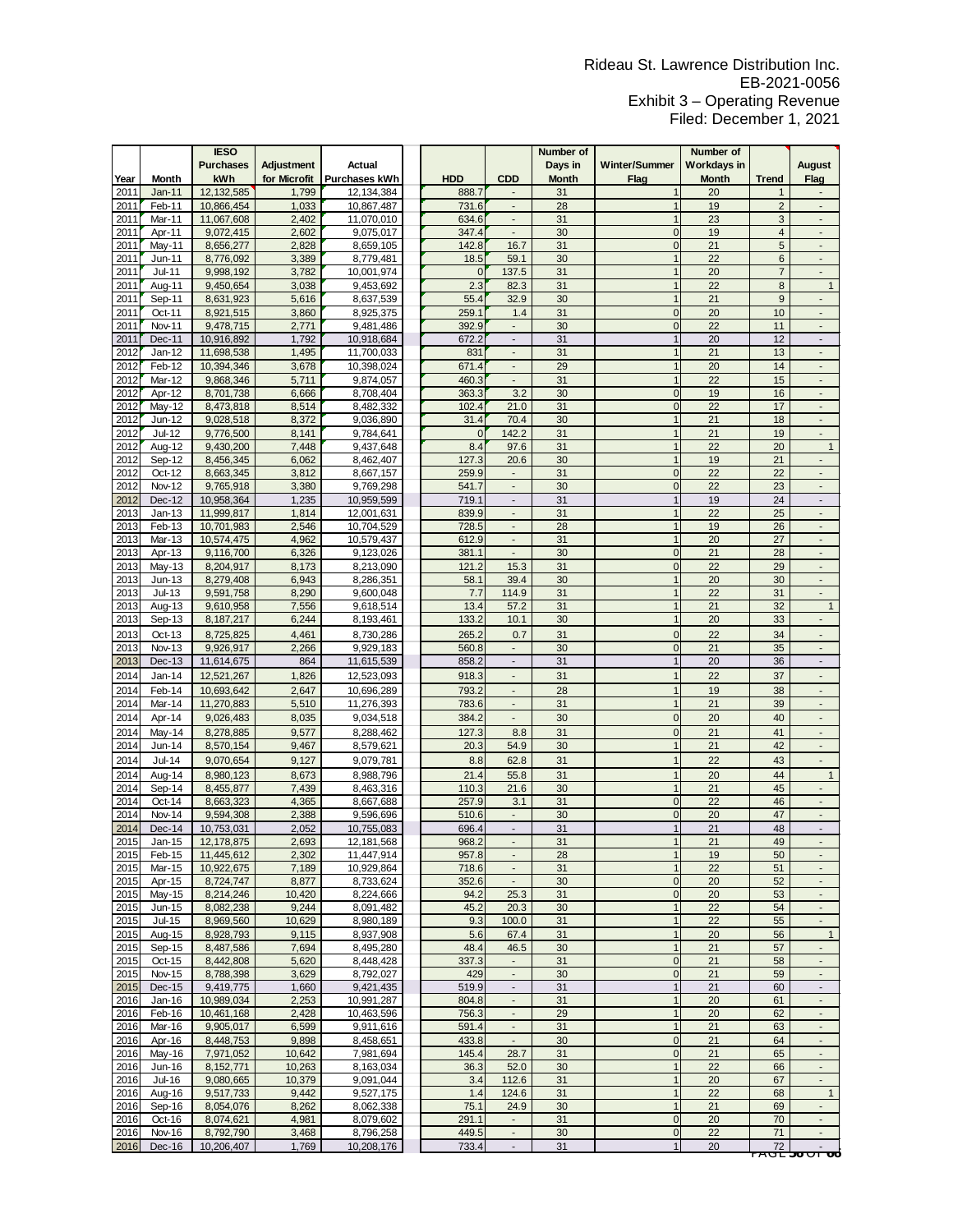|      |               | <b>IESO</b>      |              |                          |              |                             | Number of    |                | Number of          |              |                                   |
|------|---------------|------------------|--------------|--------------------------|--------------|-----------------------------|--------------|----------------|--------------------|--------------|-----------------------------------|
|      |               | <b>Purchases</b> | Adjustment   | Actual                   |              |                             | Days in      | Winter/Summer  | <b>Workdays in</b> |              | <b>August</b>                     |
| Year | <b>Month</b>  | kWh              | for Microfit | Purchases kWh            | <b>HDD</b>   | <b>CDD</b>                  | <b>Month</b> | Flag           | <b>Month</b>       | <b>Trend</b> | Flag                              |
| 2017 | Jan-17        | 10,464,420       | 2,425        | 10,466,845               | 732.5        |                             | 31           |                | 21                 | 73           |                                   |
| 2017 | Feb-17        | 9,412,266        | 3,267        | 9,415,533                | 662.1        | $\overline{\phantom{a}}$    | 28           | $\mathbf{1}$   | 19                 | 74           | $\blacksquare$                    |
|      | Mar-17        | 10,449,490       | 6,309        |                          | 731.7        | $\overline{\phantom{a}}$    | 31           |                | 23                 | 75           |                                   |
| 2017 |               | 8,073,164        |              | 10,455,799               | 319.4        | 1.2                         | 30           | $\mathbf{0}$   | 18                 | 76           | ٠<br>Ξ                            |
| 2017 | Apr-17        |                  | 7,362        | 8,080,526                |              |                             |              |                |                    |              |                                   |
| 2017 | Mav-17        | 7,836,699        | 7,740        | 7,844,439                | 190.4        | 9.1                         | 31           | $\mathbf{0}$   | 22                 | 77           | ä,                                |
| 2017 | Jun-17        | 7,883,609        | 8,370        | 7,891,979                | 52.1         | 45.0                        | 30           | $\mathbf{1}$   | 22                 | 78           | $\blacksquare$                    |
| 2017 | Jul-17        | 8,447,553        | 7,521        | 8,455,074                | 4.8          | 63.8                        | 31           | $\mathbf{1}$   | 20                 | 79           | ÷.                                |
| 2017 | Aug-17        | 8,640,906        | 7,732        | 8,648,638                | 26.9         | 51.0                        | 31           | 1              | 22                 | 80           | $\mathbf{1}$                      |
| 2017 | Sep-17        | 8,076,439        | 7,202        | 8,083,641                | 69.8         | 52.0                        | 30           |                | 20                 | 81           | ÷,                                |
| 2017 | Oct-17        | 7,983,759        | 5,439        | 7,989,198                | 197.3        | 0.4                         | 31           | $\mathbf{0}$   | 21                 | 82           |                                   |
| 2017 | Nov-17        | 9,161,805        | 2,750        | 9,164,555                | 540.8        | ä,                          | 30           | $\mathbf{0}$   | 22                 | 83           | ÷,                                |
| 2017 | Dec-17        | 10,688,479       | 1,693        | 10,690,172               | 871.3        | $\overline{\phantom{a}}$    | 31           | $\mathbf{1}$   | 19                 | 84           | ÷.                                |
| 2018 | Jan-18        | 11,412,898       | 1,775        | 11,414,673               | 881.5        | $\overline{\phantom{a}}$    | 31           | $\mathbf{1}$   | 22                 | 85           | $\overline{a}$                    |
| 2018 | Feb-18        | 9,438,920        | 2,631        | 9,441,551                | 644.6        | $\blacksquare$              | 28           | $\mathbf{1}$   | 19                 | 86           | $\blacksquare$                    |
| 2018 | Mar-18        | 9,778,013        | 5,363        | 9,783,376                | 611.6        | ä,                          | 31           |                | 21                 | 87           | ÷,                                |
| 2018 | Apr-18        | 8,757,348        | 6,637        | 8,763,985                | 454.4        |                             | 30           | $\mathbf{0}$   | 20                 | 88           |                                   |
| 2018 | May-18        | 7,670,323        | 10,087       | 7,680,410                | 110.4        | 15.7                        | 31           | $\mathbf{0}$   | 22                 | 89           | ÷.                                |
| 2018 | Jun-18        | 7,836,187        | 9,769        | 7,845,956                | 39           | 36.2                        | 30           | $\mathbf{1}$   | 21                 | 90           | L.                                |
| 2018 | Jul-18        | 9,698,694        | 11,027       | 9,709,721                | $\mathbf{0}$ | 156.9                       | 31           | $\mathbf{1}$   | 21                 | 91           | ٠                                 |
| 2018 | Aug-18        | 9,512,830        | 8,582        | 9,521,412                | 3.6          | 115.4                       | 31           | $\mathbf{1}$   | 22                 | 92           | $\mathbf{1}$                      |
|      | Sep-18        |                  |              |                          |              |                             | 30           | $\mathbf{1}$   |                    |              |                                   |
| 2018 |               | 8,248,876        | 7,700        | 8,256,576                | 96.8         | 49.5                        |              |                | 19                 | 93           | $\overline{\phantom{a}}$          |
| 2018 | Oct-18        | 8,273,205        | 4,102        | 8,277,307                | 359.1        | 0.7                         | 31           | $\mathbf{0}$   | 22                 | 94           |                                   |
| 2018 | <b>Nov-18</b> | 9,371,732        | 1,727        | 9,373,459                | 599.5        | L.<br>$\mathcal{L}$         | 30           | $\overline{0}$ | 22                 | 95           | ä,<br>$\mathcal{L}_{\mathcal{A}}$ |
| 2018 | Dec-18        | 10,215,218       | 1,945        | 10,217,163               | 766.6        |                             | 31           | $\mathbf{1}$   | 19                 | 96           |                                   |
| 2019 | Jan-19        | 11,356,602       | 1,769        | 11,358,371               | 934.9        | $\blacksquare$              | 31           | $\mathbf{1}$   | 22                 | 97           | $\blacksquare$                    |
| 2019 | Feb-19        | 9,954,781        | 3,395        | 9,958,176                | 762.2        | $\overline{\phantom{a}}$    | 28           | $\mathbf{1}$   | 19                 | 98           | $\blacksquare$                    |
| 2019 | Mar-19        | 10,085,138       | 7,474        | 10,092,612               | 692.3        | $\sim$                      | 31           |                | 21                 | 99           | $\overline{\phantom{a}}$          |
| 2019 | Apr-19        | 8,524,502        | 7,016        | 8,531,518                | 398.8        | $\overline{\phantom{a}}$    | 30           | $\overline{0}$ | 20                 | 100          | $\overline{\phantom{a}}$          |
| 2019 | May-19        | 7,801,649        | 7,751        | 7,809,400                | 213.2        | $\omega$                    | 31           | $\mathbf{0}$   | 22                 | 101          | $\blacksquare$                    |
| 2019 | Jun-19        | 7,764,971        | 9,236        | 7,774,207                | 55.1         | 32.0                        | 30           | $\mathbf{1}$   | 20                 | 102          | ÷,                                |
| 2019 | Jul-19        | 9,557,985        | 10,449       | 9,568,434                | $\Omega$     | 133.1                       | 31           | $\mathbf{1}$   | 22                 | 103          | $\overline{a}$                    |
| 2019 | Aug-19        | 8,688,391        | 9,648        | 8,698,039                | 6.3          | 54.8                        | 31           | $\mathbf{1}$   | 21                 | 104          | $\mathbf{1}$                      |
| 2019 | Sep-19        | 7,563,722        | 7,380        | 7,571,102                | 104          | 9.1                         | 30           | $\mathbf{1}$   | 20                 | 105          | $\overline{\phantom{a}}$          |
| 2019 | Oct-19        | 7,908,177        | 4,810        | 7,912,987                | 286.8        | $\overline{\phantom{a}}$    | 31           | $\mathbf{0}$   | 22                 | 106          | ٠                                 |
| 2019 | <b>Nov-19</b> | 9,264,874        | 2,033        | 9,266,907                | 611          | L.                          | 30           | $\overline{0}$ | 21                 | 107          | ÷,                                |
| 2019 | Dec-19        | 10,207,018       | 1,576        | 10,208,594               | 717.2        | $\blacksquare$              | 31           | $\mathbf{1}$   | 20                 | 108          | ÷,                                |
| 2020 | $Jan-20$      | 10,475,746       | 770          | 10,476,516               | 755.6        | $\sim$                      | 31           | $\mathbf{1}$   | 22                 | 109          | ÷,                                |
| 2020 | Feb-20        | 9,817,627        | 1,630        | 9,819,257                | 725.9        | $\overline{\phantom{a}}$    | 29           | $\mathbf{1}$   | 19                 | 110          | $\blacksquare$                    |
| 2020 | Mar-20        | 9,509,806        | 6,215        | 9,516,021                | 561.7        | $\blacksquare$              | 31           | 1              | 22                 | 111          | ٠                                 |
| 2020 | Apr-20        | 8,024,763        | 7,686        | 8,032,449                | 407.8        | $\blacksquare$              | 30           | $\overline{0}$ | 20                 | 112          | $\blacksquare$                    |
| 2020 | May-20        | 7,939,253        | 9,980        | 7,949,233                | 200.15       | 25.7                        | 31           | $\mathbf{0}$   | 20                 | 113          |                                   |
| 2020 | <b>Jun-20</b> | 8,515,025        | 10,108       | 8,525,132                | 44.7         | 70.4                        | 30           | $\mathbf{1}$   | 22                 | 114          | ä,                                |
| 2020 | Jul-20        | 10,333,884       | 9,949        | 10,343,833               | $\Omega$     | 185.8                       | 31           | $\mathbf{1}$   | 22                 | 115          | ä,                                |
| 2020 | Aug-20        | 9,206,403        | 8,972        | 9,215,375                | 25.5         | 70.4                        | 31           | $\mathbf{1}$   | 20                 | 116          | $\mathbf{1}$                      |
| 2020 | Sep-20        | 7,627,587        | 6,830        | 7,634,417                | 138.5        | 9.0                         | 30           | $\mathbf{1}$   | 21                 | 117          | $\overline{\phantom{a}}$          |
| 2020 | Oct-20        | 8,195,562        | 4,414        | 8,199,976                | 327.4        | $\overline{\phantom{m}}$    | 31           | $\mathbf{0}$   | 21                 | 118          | $\blacksquare$                    |
| 2020 | <b>Nov-20</b> | 8,711,857        | 3,033        | 8,714,890                | 429.9        | $\overline{a}$              | 30           | $\overline{0}$ | 21                 | 119          | $\blacksquare$                    |
| 2020 | <b>Dec-20</b> | 10,055,028       | 1,633        | 10,056,661               | 673.1        | L,                          | 31           |                | 21                 | 120          | ÷,                                |
| 2021 | $Jan-21$      |                  |              |                          | 855.5        | ÷.                          | 31           | $\mathbf{1}$   | 20                 | 121          | $\overline{a}$                    |
| 2021 | Feb-21        |                  |              |                          | 743.4        |                             | 28           |                | 19                 | 122          |                                   |
| 2021 | Mar-21        |                  |              |                          | 639.9        | ٠                           | 31           | $\mathbf{1}$   | 23                 | 123          |                                   |
| 2021 | Apr-21        |                  |              | $\mathcal{L}$            | 384.3        | 0.4                         | 30           | $\overline{0}$ | 20                 | 124          | $\blacksquare$                    |
| 2021 | May-21        |                  |              | $\blacksquare$           | 144.7        | 16.6                        | 31           | $\mathbf 0$    | 20                 | 125          | ٠                                 |
| 2021 | $Jun-21$      |                  |              | $\frac{1}{2}$            | 40.1         | 48.0                        | 30           | $\mathbf{1}$   | 22                 | 126          | ٠                                 |
| 2021 | $Jul-21$      |                  |              | $\mathbf{r}$             | 3.4          | 121.0                       | 31           | $\mathbf{1}$   | 21                 | 127          | $\mathcal{L}_{\mathcal{A}}$       |
| 2021 | Aug-21        |                  |              | $\blacksquare$           | 11.5         | 77.7                        | 31           | $\mathbf{1}$   | 21                 | 128          | $\mathbf{1}$                      |
| 2021 | Sep-21        |                  |              | $\blacksquare$           | 95.9         | 27.6                        | 30           | 1              | 21                 | 129          | $\blacksquare$                    |
| 2021 | Oct-21        |                  |              | $\mathbf{r}$             | 284.1        | 0.6                         | 31           | $\mathbf 0$    | 20                 | 130          | $\overline{\phantom{a}}$          |
| 2021 | <b>Nov-21</b> |                  |              | $\blacksquare$           | 506.6        | $\blacksquare$              | 30           | $\mathbf 0$    | 22                 | 131          | $\blacksquare$                    |
| 2021 | Dec-21        |                  |              | $\overline{\phantom{a}}$ | 722.7        | $\overline{\phantom{a}}$    | 31           | $\mathbf{1}$   | 21                 | 132          | $\qquad \qquad \blacksquare$      |
| 2022 | Jan-22        |                  |              | $\overline{\phantom{a}}$ | 855.5        | $\blacksquare$              | 31           | 1              | 20                 | 133          | $\blacksquare$                    |
| 2022 | Feb-22        |                  |              | $\blacksquare$           | 743.4        | $\mathcal{L}_{\mathcal{A}}$ | 28           | 1              | 19                 | 134          | $\blacksquare$                    |
| 2022 | Mar-22        |                  |              | $\overline{\phantom{a}}$ | 639.9        | $\blacksquare$              | 31           | 1              | 23                 | 135          | $\overline{\phantom{a}}$          |
| 2022 | Apr-22        |                  |              | $\blacksquare$           | 384.3        | 0.4                         | 30           | $\mathbf 0$    | 19                 | 136          | $\overline{\phantom{a}}$          |
| 2022 | May-22        |                  |              | $\blacksquare$           | 144.7        | 16.6                        | 31           | $\mathbf 0$    | 21                 | 137          | $\overline{\phantom{a}}$          |
| 2022 | Jun-22        |                  |              | ٠                        | 40.1         | 48.0                        | 30           | $\mathbf{1}$   | 22                 | 138          | ٠                                 |
| 2022 | <b>Jul-22</b> |                  |              | $\blacksquare$           | 3.4          | 121.0                       | 31           | $\mathbf{1}$   | 20                 | 139          | $\blacksquare$                    |
| 2022 | Aug-22        |                  |              | ÷                        | 11.5         | 77.7                        | 31           | $\mathbf{1}$   | 22                 | 140          | $\mathbf{1}$                      |
| 2022 | Sep-22        |                  |              | $\blacksquare$           | 95.9         | 27.6                        | 30           | $\mathbf{1}$   | 21                 | 141          | $\mathbf{r}$                      |
| 2022 | $Oct-22$      |                  |              | $\blacksquare$           | 284.1        | 0.6                         | 31           | $\mathbf 0$    | 20                 | 142          | $\overline{\phantom{a}}$          |
| 2022 | <b>Nov-22</b> |                  |              | $\blacksquare$           | 506.6        | $\sim$                      | 30           | $\mathbf 0$    | 22                 | 143          | $\overline{\phantom{a}}$          |
| 2022 | Dec-22        |                  |              |                          | 722.7        | $\sim$                      | 31           | 1              | 20                 | 144          | $\blacksquare$                    |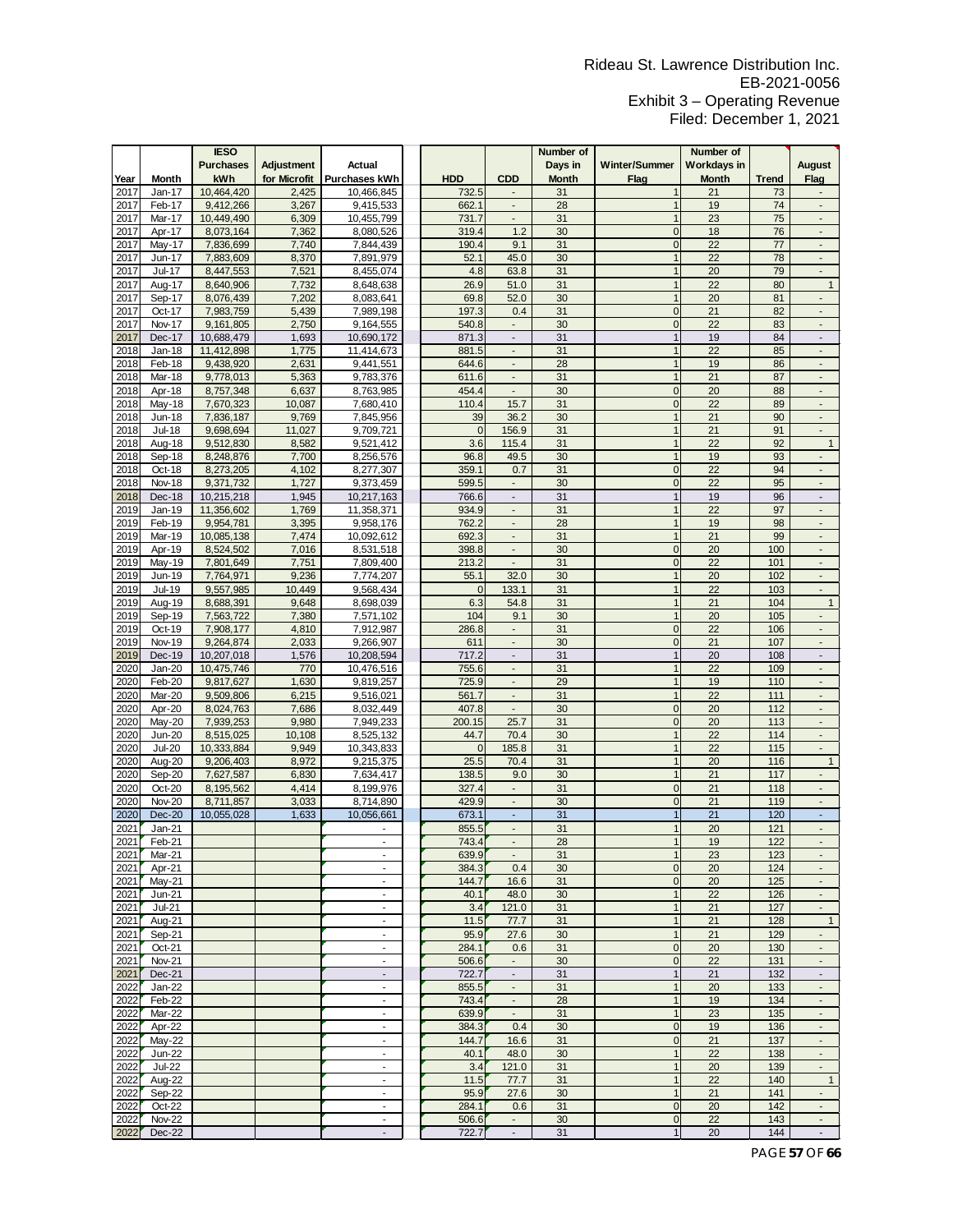# <span id="page-57-0"></span>**Appendix 3.2 - Regression Scenarios Performed**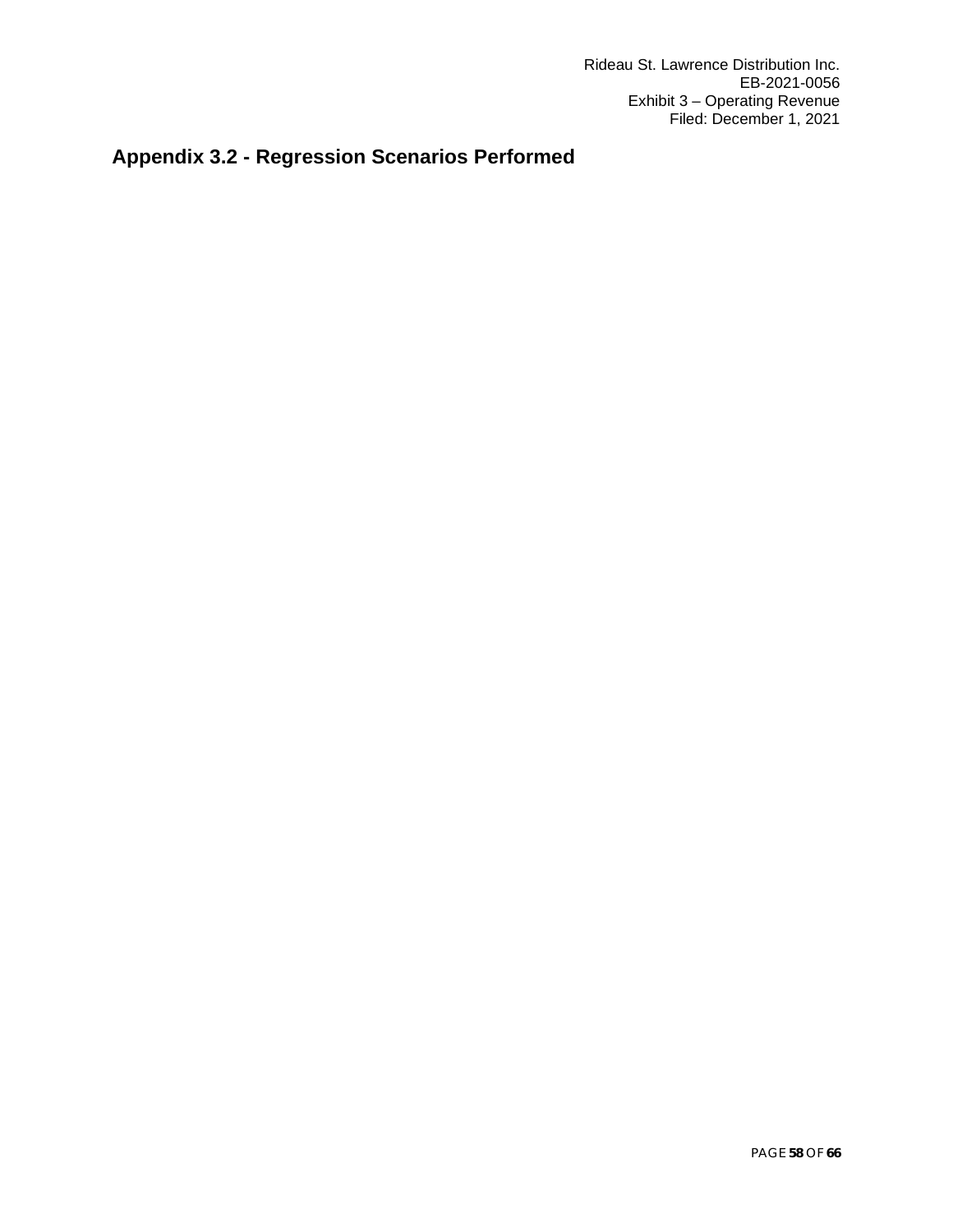| SUMMARY OUTPUT                                |                             |                                      |                                                                     |                      |                                                   |                                     |                                 |                        |
|-----------------------------------------------|-----------------------------|--------------------------------------|---------------------------------------------------------------------|----------------------|---------------------------------------------------|-------------------------------------|---------------------------------|------------------------|
| <b>Regression Statistics</b>                  | 0.979870437                 |                                      |                                                                     |                      |                                                   |                                     |                                 |                        |
| Multiple R<br>R Square                        | 0.960146074                 |                                      |                                                                     |                      |                                                   |                                     |                                 |                        |
| Adjusted R Square                             | 0.957655203                 |                                      |                                                                     |                      |                                                   |                                     |                                 |                        |
| <b>Standard Error</b>                         | 239469.2367                 |                                      |                                                                     |                      |                                                   |                                     |                                 |                        |
| Observations                                  | 120                         |                                      |                                                                     |                      |                                                   |                                     |                                 |                        |
| <b>ANOVA</b>                                  |                             |                                      |                                                                     |                      |                                                   |                                     |                                 |                        |
|                                               | df                          | SS                                   | МS                                                                  | F                    | <i>ignificance</i> F                              |                                     |                                 |                        |
| Regression                                    | 7                           | 1.54733E+14                          | 2.2105E+13                                                          | 385.4661             | 2.92E-75                                          |                                     |                                 |                        |
| Residual<br>Total                             | 112<br>119                  | 6.4227E+12<br>1.61156E+14            | 5.7346E+10                                                          |                      |                                                   |                                     |                                 |                        |
|                                               |                             |                                      |                                                                     |                      |                                                   |                                     |                                 |                        |
|                                               | Coefficients                | Standard Error                       | t Stat                                                              | P-value              | Lower 95%Upper 95%ower 95.0%pper 95.0%            |                                     |                                 |                        |
| Intercept                                     | 72408288.7                  | 5153341.713                          | 14.0507447                                                          |                      | 1.81E-26 62197603 82618975 62197603 82618975      |                                     |                                 |                        |
| HDD                                           | 4476.259466<br>15871.44818  | 110.8785824<br>903.2367154           | 40.3708216                                                          | 1.42E-68             | 4256.568                                          | 4695.951                            | 4256.568                        | 4695.951               |
| CDD<br>Number of Days in Month                | 149894.7469                 | 31830.87449                          | 17.5717483<br>4.70909924                                            | 5.65E-34<br>7.18E-06 | 14081.8<br>86825.95                               | 17661.1<br>212963.5                 | 14081.8<br>86825.95             | 17661.1<br>212963.5    |
| Winter/Summer Flag                            | 338582.7385                 | 57685.48226                          | 5.86946187                                                          | 4.53E-08             | 224286.3                                          | 452879.1                            | 224286.3                        | 452879.1               |
| Number of Workdays in Month                   | 55832.10152                 | 23287.70813                          | 2.39749233                                                          | 0.018162             | 9690.493                                          | 101973.7                            | 9690.493                        | 101973.7               |
| August Flag<br>Customer Count (R+C+I)         | 433140.2684<br>-12103.01431 | 89195.27885<br>867.3518596           | 4.85608963                                                          | 3.91E-06             | 256411.3<br>$-13821.6$                            | 609869.3                            | 256411.3                        | 609869.3<br>$-10384.5$ |
|                                               |                             |                                      | -13.953984                                                          | 2.96E-26             |                                                   | $-10384.5$                          | $-13821.6$                      |                        |
| SUMMARY OUTPUT                                |                             |                                      |                                                                     |                      |                                                   |                                     |                                 |                        |
|                                               |                             |                                      |                                                                     |                      |                                                   |                                     |                                 |                        |
| <b>Regression Statistics</b><br>Multiple R    | 0.985383169                 |                                      |                                                                     |                      |                                                   |                                     |                                 |                        |
| R Square                                      | 0.97097999                  |                                      |                                                                     |                      |                                                   |                                     |                                 |                        |
| Adjusted R Square                             | 0.969166239                 |                                      |                                                                     |                      |                                                   |                                     |                                 |                        |
| Standard Error<br>Observations                | 204344.5001<br>120          |                                      |                                                                     |                      |                                                   |                                     |                                 |                        |
|                                               |                             |                                      |                                                                     |                      |                                                   |                                     |                                 |                        |
| <b>ANOVA</b>                                  |                             |                                      |                                                                     |                      |                                                   |                                     |                                 |                        |
| Regression                                    | df<br>7                     | SS.<br>1.56479E+14                   | MS<br>2.2354E+13                                                    | F<br>535.3437        | <i>ignificance</i> F<br>5.78E-83                  |                                     |                                 |                        |
| Residual                                      | 112                         | 4.67675E+12                          | 4.1757E+10                                                          |                      |                                                   |                                     |                                 |                        |
| Total                                         | 119                         | 1.61156E+14                          |                                                                     |                      |                                                   |                                     |                                 |                        |
|                                               | Coefficients                | <b>Standard Error</b>                | t Stat                                                              | P-value              | Lower 95%L                                        |                                     | Ipper 95% ower 95.0% pper 95.0% |                        |
| Intercept                                     | 6990331.733                 | 805657.4824                          | 8.67655534                                                          | 3.67E-14             | 5394025                                           | 8586639                             | 5394025                         | 8586639                |
| HDD                                           | 4467.543905                 | 94.58849083                          | 47.2313689                                                          | 8.67E-76             | 4280.129                                          | 4654.959                            | 4280.129                        | 4654.959               |
| CDD                                           | 15776.92342                 | 770.4912236                          | 20.4764479                                                          | 1.16E-39             | 14250.29                                          | 17303.55                            | 14250.29                        | 17303.55               |
| Number of Days in Month<br>Winter/Summer Flag | 150348.2227<br>345476.6921  | 27162.08835<br>49206.34487           | 5.53522324<br>7.02097856                                            | 2.07E-07<br>1.8E-10  | 96530.03<br>247980.6                              | 204166.4<br>442972.8                | 96530.03<br>247980.6            | 204166.4<br>442972.8   |
| Number of Workdays in Month                   | 55449.25115                 | 19871.53414                          | 2.79038602                                                          | 0.00619              | 16076.35                                          | 94822.15                            | 16076.35                        | 94822.15               |
| August Flag                                   | 429120.2379                 | 76109.13907                          | 5.63822221                                                          | 1.3E-07              | 278319.7                                          | 579920.7                            | 278319.7                        | 579920.7               |
| <b>Ontario Real GDP</b>                       | -49737.9954                 | 2828.499101                          | $-17.584589$                                                        | 5.32E-34             | -55342.3                                          | $-44133.7$                          | $-55342.3$                      | $-44133.7$             |
| SUMMARY OUTPUT                                |                             |                                      |                                                                     |                      |                                                   |                                     |                                 |                        |
|                                               |                             |                                      |                                                                     |                      |                                                   |                                     |                                 |                        |
| <b>Regression Statistics</b><br>Multiple R    | 0.983720692                 |                                      |                                                                     |                      |                                                   |                                     |                                 |                        |
| R Square                                      | 0.967706401                 |                                      |                                                                     |                      |                                                   |                                     |                                 |                        |
| Adjusted R Square                             | 0.965378934                 |                                      |                                                                     |                      |                                                   |                                     |                                 |                        |
| Standard Error                                | 216530.9198                 |                                      |                                                                     |                      |                                                   |                                     |                                 |                        |
| Observations                                  | 120                         |                                      |                                                                     |                      |                                                   |                                     |                                 |                        |
| <b>ANOVA</b>                                  |                             |                                      |                                                                     |                      |                                                   |                                     |                                 |                        |
|                                               | df                          | SS.                                  | M <sub>S</sub>                                                      |                      | ignificance F                                     |                                     |                                 |                        |
| Regression<br>Residual                        | 8<br>111                    | 1.55952E+14<br>5.20431E+12           | 1.9494E+13<br>4.6886E+10                                            | 415.7767             | 5.18E-79                                          |                                     |                                 |                        |
| Total                                         | 119                         | 1.61156E+14                          |                                                                     |                      |                                                   |                                     |                                 |                        |
|                                               |                             |                                      |                                                                     |                      |                                                   |                                     |                                 |                        |
| Intercept                                     | Coefficients<br>441246.3145 | <b>Standard Error</b><br>14866702.43 | t Stat<br>0.02968017                                                | P-value<br>0.976375  | Lower 95% Upper 95% ower 95.0% pper 95.0%         | $-2.9E+07$ 29900610                 |                                 | $-2.9E+07$ 29900610    |
| HDD                                           | 4456.965708                 | 100.3291415                          | 44.4234411                                                          | 1.59E-72             | 4258.157                                          | 4655.775                            | 4258.157                        | 4655.775               |
| CDD                                           | 15776.22504                 | 816.9309242                          | 19.3115777                                                          |                      | 2.78E-37 14157.42                                 | 17395.03                            | 14157.42                        | 17395.03               |
| Number of Days in Month                       | 152483.6024                 |                                      | 28786.33376 5.29708311                                              |                      | 6.02E-07 95441.56 209525.6 95441.56 209525.6      |                                     |                                 |                        |
| Winter/Summer Flag                            | 341459.8823                 |                                      | 52162.94971 6.54602326                                              | 1.9E-09              |                                                   | 238095.5 444824.2 238095.5 444824.2 | 14106.78                        |                        |
| Number of Workdays in Month<br>August Flag    | 55832.67608<br>430357.3805  |                                      | 21057.02148 2.65149922 0.009186 14106.78<br>80653.27502 5.33589467  |                      | 5.08E-07 270537.5                                 | 97558.57<br>590177.2                | 270537.5                        | 97558.57<br>590177.2   |
| Trend                                         | -9449.588569                | 1853.699547                          | -5.0976916 1.43E-06                                                 |                      | $-13122.8$                                        | $-5776.36$                          | $-13122.8$                      | $-5776.36$             |
| Customer Count (R+C+I)                        | 236.7666641                 | 2544.538607                          | 0.09304896                                                          | 0.926032             | $-4805.41$                                        | 5278.94                             | $-4805.41$                      | 5278.94                |
|                                               |                             |                                      |                                                                     |                      |                                                   |                                     |                                 |                        |
| <b>SUMMARY OUTPUT</b>                         |                             |                                      |                                                                     |                      |                                                   |                                     |                                 |                        |
| <b>Regression Statistics</b>                  |                             |                                      |                                                                     |                      |                                                   |                                     |                                 |                        |
| Multiple R<br>R Square                        | 0.943853497<br>0.890859425  |                                      |                                                                     |                      |                                                   |                                     |                                 |                        |
| <b>Adjusted R Square</b>                      | 0.88506435                  |                                      |                                                                     |                      |                                                   |                                     |                                 |                        |
| Standard Error                                | 394527.3195                 |                                      |                                                                     |                      |                                                   |                                     |                                 |                        |
| Observations                                  | 120                         |                                      |                                                                     |                      |                                                   |                                     |                                 |                        |
| ANOVA                                         | df                          | SS.                                  | MS                                                                  | F                    | ignificance F                                     |                                     |                                 |                        |
| Regression                                    | 6                           | 1.43567E+14                          | 2.3928E+13                                                          |                      | 153.727 5.94E-52                                  |                                     |                                 |                        |
| Residual                                      | 113                         | 1.75887E+13 1.5565E+11               |                                                                     |                      |                                                   |                                     |                                 |                        |
| Total                                         | 119                         | 1.61156E+14                          |                                                                     |                      |                                                   |                                     |                                 |                        |
|                                               | Coefficients                | Standard Error                       | $t$ Stat                                                            |                      | P-value Lower 95% Upper 95% ower 95.0% pper 95.0% |                                     |                                 |                        |
| Intercept                                     | 1533922.313                 | 1435484.627                          | 1.06857453                                                          | 0.287539             | $-1310032$                                        |                                     | 4377876 -1310032                | 4377876                |
| HDD                                           | 4415.447077                 | 182.5321178                          | 24.1899734                                                          |                      | 1.69E-46 4053.818                                 |                                     | 4777.076 4053.818               | 4777.076               |
| CDD                                           | 15372.24956                 | 1486.921437                          | 10.3383065                                                          |                      | 4.93E-18 12426.39                                 | 18318.11                            | 12426.39                        | 18318.11               |
| Number of Days in Month<br>Winter/Summer Flag | 146245.8512<br>370304.2829  | 52439.82897<br>94963.42766           | 2.78883158 0.006209 42353.09                                        | 3.899441 0.000164    | 182164.6                                          | 558444                              | 250138.6 42353.09<br>182164.6   | 250138.6<br>558444     |
| Number of Workdays in Month                   | 52134.71907                 | 38364.18594                          | 1.3589424 0.176871                                                  |                      |                                                   | $-23871.7$ 128141.1                 | $-23871.7$                      | 128141.1               |
| August Flag                                   | 417271.1531                 |                                      | 146937.9296 2.83977836 0.005355 126160.6 708381.7 126160.6 708381.7 |                      |                                                   |                                     |                                 |                        |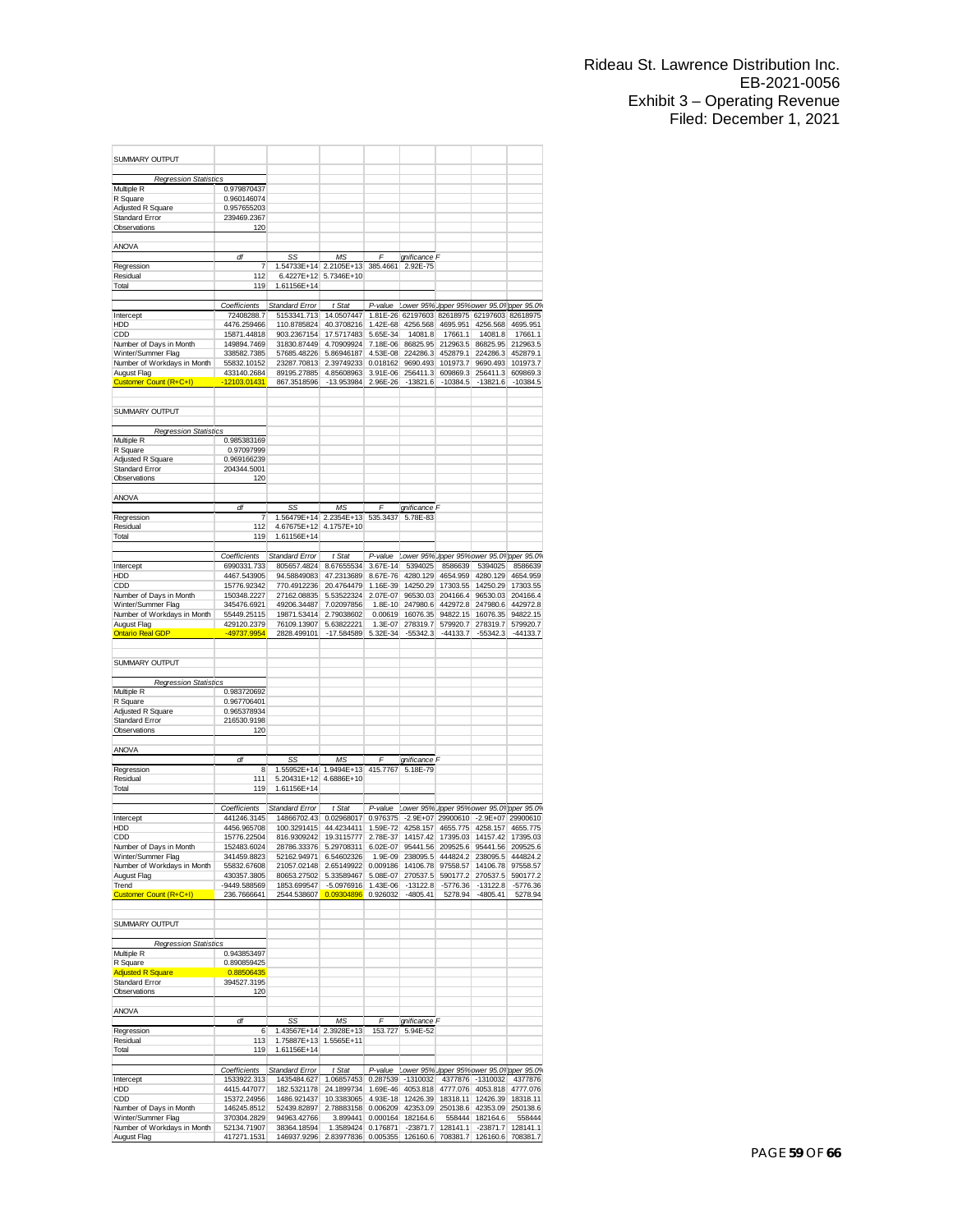### **Appendix 3.3 - Appendix 2-IB Load Forecast Analysis**

#### **Appendix 2-IB Customer, Connections, Load Forecast and Revenues Data and Analysis**

0

This sheet is to be filled in accordance with the instructions documented in section 2.3.2 of Chapter 2 of the Filing Requirements for Distribution Rate Applications, in terms of one set of tables per customer class.

|  | Color coding for Cells: |  |  |  |
|--|-------------------------|--|--|--|
|--|-------------------------|--|--|--|

| Data input             | Drop-down List            |
|------------------------|---------------------------|
| No data entry required | Blank or calculated value |

#### *Distribution System (Total)*

<span id="page-59-0"></span>

|                    | <b>Calendar Year</b>         |          |                                            | Consumption (kWh) <sup>(3)</sup> |                        |
|--------------------|------------------------------|----------|--------------------------------------------|----------------------------------|------------------------|
|                    | (for 2022 Cost<br>of Service |          | Actual<br>(Weather<br>actual)              | Weather-<br>normalized           | Weather-<br>normalized |
| <b>Historical</b>  | 2016                         | Actual   | 101,711,018.28 103,645,080.82 OEB-approved |                                  |                        |
| <b>Historical</b>  | 2017                         | Actual   |                                            | 98,838,309.30 101,675,800.04     |                        |
| <b>Historical</b>  | 2018                         | Actual   | 101,848,630.36 100,645,711.79              |                                  |                        |
| <b>Historical</b>  | 2019                         | Actual   | 100,219,092.00 99,202,493.02               |                                  |                        |
| <b>Historical</b>  | 2020                         | Actual   | 99,512,150.00                              | 97,707,592.03                    |                        |
| <b>Bridge Year</b> | 2021                         | Forecast |                                            | 96.816.967.58                    |                        |
| <b>Test Year</b>   | 2022                         | Forecast |                                            | 95.531.363.82                    |                        |

| <b>Variance Analysis</b> | Year              | Year-over-year |         | Versus OEB-<br>approved |
|--------------------------|-------------------|----------------|---------|-------------------------|
|                          | 2016              |                |         |                         |
|                          | 2017              | $-2.8%$        | $-1.9%$ |                         |
|                          | 2018              | 3.0%           | $-1.0%$ |                         |
|                          | 2019              | $-1.6%$        | $-1.4%$ |                         |
|                          | 2020              | $-0.7%$        | $-1.5%$ |                         |
|                          | 2021              |                | $-0.9%$ |                         |
|                          | 2022              |                | $-1.3%$ |                         |
|                          | Geometric<br>Mean | $-0.7%$        | $-1.6%$ |                         |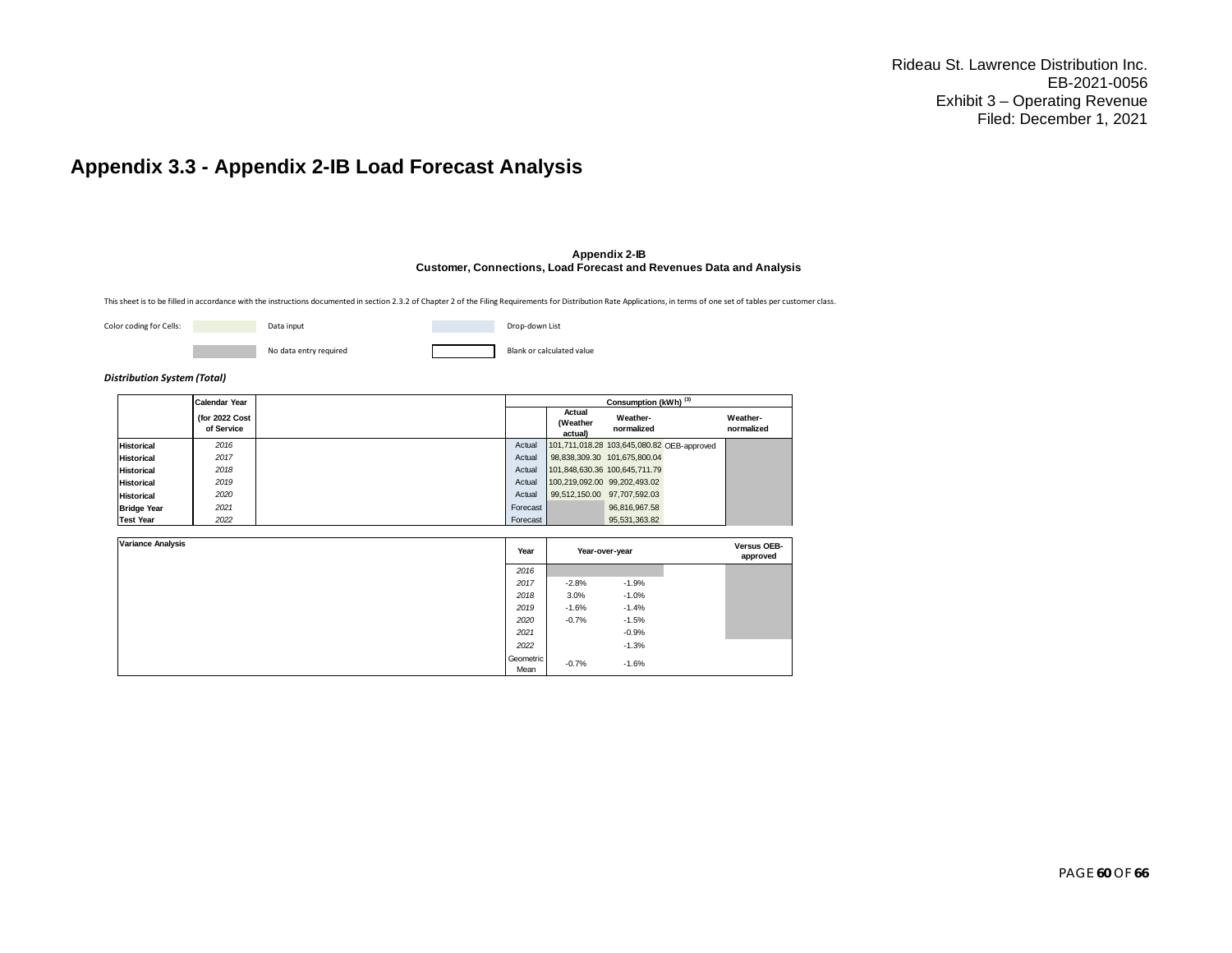#### *Customer Class Analysis (one for each Customer Class, excluding MicroFIT and Standby)*

| <b>Customer Class:</b>   | Residential                  |          |                    |                         |          |                               |                                  | Is the customer class billed on consumption (kWh) or demand (kW or kVA)? |                         | kWh      |                               |                                |                         |
|--------------------------|------------------------------|----------|--------------------|-------------------------|----------|-------------------------------|----------------------------------|--------------------------------------------------------------------------|-------------------------|----------|-------------------------------|--------------------------------|-------------------------|
|                          | <b>Calendar Year</b>         |          | <b>Customers</b>   |                         |          |                               | Consumption (kWh) <sup>(3)</sup> |                                                                          |                         |          |                               | Consumption (kWh) per Customer |                         |
|                          | (for 2022 Cost<br>of Service |          |                    |                         |          | Actual<br>(Weather<br>actual) | Weather-<br>normalized           |                                                                          | Weather-<br>normalized  |          | Actual<br>(Weather<br>actual) | Weather-<br>normalized         | Weather-<br>normalized  |
| <b>Historical</b>        | 2016                         | Actual   | 5,071 OEB-approved |                         | Actual   | 40,480,043.33                 |                                  | 41,459,183.58 OEB-approved                                               |                         | Actual   | 7,982.65                      | 8,175.74 OEB-approved          |                         |
| <b>Historical</b>        | 2017                         | Actual   | 5,089              |                         | Actual   |                               | 39,379,535.36 40,816,523.81      |                                                                          |                         | Actual   | 7,738.17                      | 8,020.54                       |                         |
| <b>Historical</b>        | 2018                         | Actual   | 5,105              |                         | Actual   |                               | 42,538,788.82 41,907,612.07      |                                                                          |                         | Actual   | 8,332.77                      | 8,209.13                       |                         |
| <b>Historical</b>        | 2019                         | Actual   | 5,113              |                         | Actual   |                               | 42,182,601.00 41,645,385.82      |                                                                          |                         | Actual   | 8,250.07                      | 8,145.00                       |                         |
| <b>Historical</b>        | 2020                         | Actual   | 5,107              |                         | Actual   | 43,593,897.00                 | 42,606,035.39                    |                                                                          |                         | Actual   | 8,536.11                      | 8,342.67                       |                         |
| <b>Bridge Year</b>       | 2021                         | Forecast | 5,118              |                         | Forecast |                               | 43, 191, 009.09                  |                                                                          |                         | Forecast | 0.00                          | 8,439.04                       |                         |
| <b>Test Year</b>         | 2022                         | Forecast | 5,129              |                         | Forecast |                               | 43,536,196.04                    |                                                                          |                         | Forecast | 0.00                          | 8,488.24                       |                         |
|                          |                              |          |                    |                         |          |                               |                                  |                                                                          |                         |          |                               |                                |                         |
| <b>Variance Analysis</b> |                              |          |                    | <b>Test Year</b>        |          |                               |                                  |                                                                          | <b>Test Year</b>        |          |                               |                                | <b>Test Year</b>        |
|                          | Year                         |          | Year-over-year     | Versus OEB-<br>approved | Year     |                               | Year-over-year                   |                                                                          | Versus OEB-<br>approved | Year     | Year-over-year                |                                | Versus OEB-<br>approved |
|                          | 2016                         |          |                    |                         | 2016     |                               |                                  |                                                                          |                         | 2016     |                               |                                |                         |
|                          | 2017                         |          | 0.4%               |                         | 2017     | $-2.7%$                       | $-1.6%$                          |                                                                          |                         | 2017     | $-3.1%$                       | $-1.9%$                        |                         |
|                          | 2018                         |          |                    |                         |          |                               |                                  |                                                                          |                         | 2018     |                               | 2.4%                           |                         |
|                          |                              |          | 0.3%               |                         | 2018     | 8.0%                          | 2.7%                             |                                                                          |                         |          | 7.7%                          |                                |                         |
|                          | 2019                         |          | 0.2%               |                         | 2019     | $-0.8%$                       | $-0.6%$                          |                                                                          |                         | 2019     | $-1.0%$                       | $-0.8%$                        |                         |
|                          | 2020                         |          | $-0.1%$            |                         | 2020     | 3.3%                          | 2.3%                             |                                                                          |                         | 2020     | 3.5%                          | 2.4%                           |                         |
|                          | 2021                         |          | 0.2%               |                         | 2021     |                               | 1.4%                             |                                                                          |                         | 2021     |                               | 1.2%                           |                         |
|                          | 2022                         |          | 0.2%               |                         | 2022     |                               | 0.8%                             |                                                                          |                         | 2022     |                               | 0.6%                           |                         |

|                            | <b>Calendar Year</b>         |             | Revenues |           |                        |  |  |
|----------------------------|------------------------------|-------------|----------|-----------|------------------------|--|--|
|                            | (for 2022 Cost<br>of Service |             |          |           |                        |  |  |
| <b>Historical</b>          | 2016                         | Actual      |          |           | 1,412,658 OEB-approved |  |  |
| <b>Historical</b>          | 2017                         | Actual      |          | 1,500,818 |                        |  |  |
| <b>Historical</b>          | 2018                         | Actual      |          | 1,609,148 |                        |  |  |
| <b>Historical</b>          | 2019                         | Actual      |          | 1,623,109 |                        |  |  |
| <b>Historical</b>          | 2020                         | Actual      |          | 1,634,619 |                        |  |  |
| <b>Bridge Year (Foreca</b> | 2021                         | Forecast \$ |          | 1,633,051 |                        |  |  |
| <b>Test Year (Forecast</b> | 2022                         | Forecast \$ |          | 2,102,195 |                        |  |  |

| <b>Variance Analysis</b> |                |                | <b>Test Year</b> |
|--------------------------|----------------|----------------|------------------|
|                          | Year           | Year-over-year | Versus OEB-      |
|                          |                |                | approved         |
|                          | 2016           |                |                  |
|                          | 2017           | 6.2%           |                  |
|                          | 2018           | 7.2%           |                  |
|                          | 2019           | 0.9%           |                  |
|                          | 2020           | 0.7%           |                  |
|                          | 2021           | $-0.1%$        |                  |
|                          | 2022           | 28.7%          |                  |
|                          |                |                |                  |
|                          | Geometric Mean | 8.3%           |                  |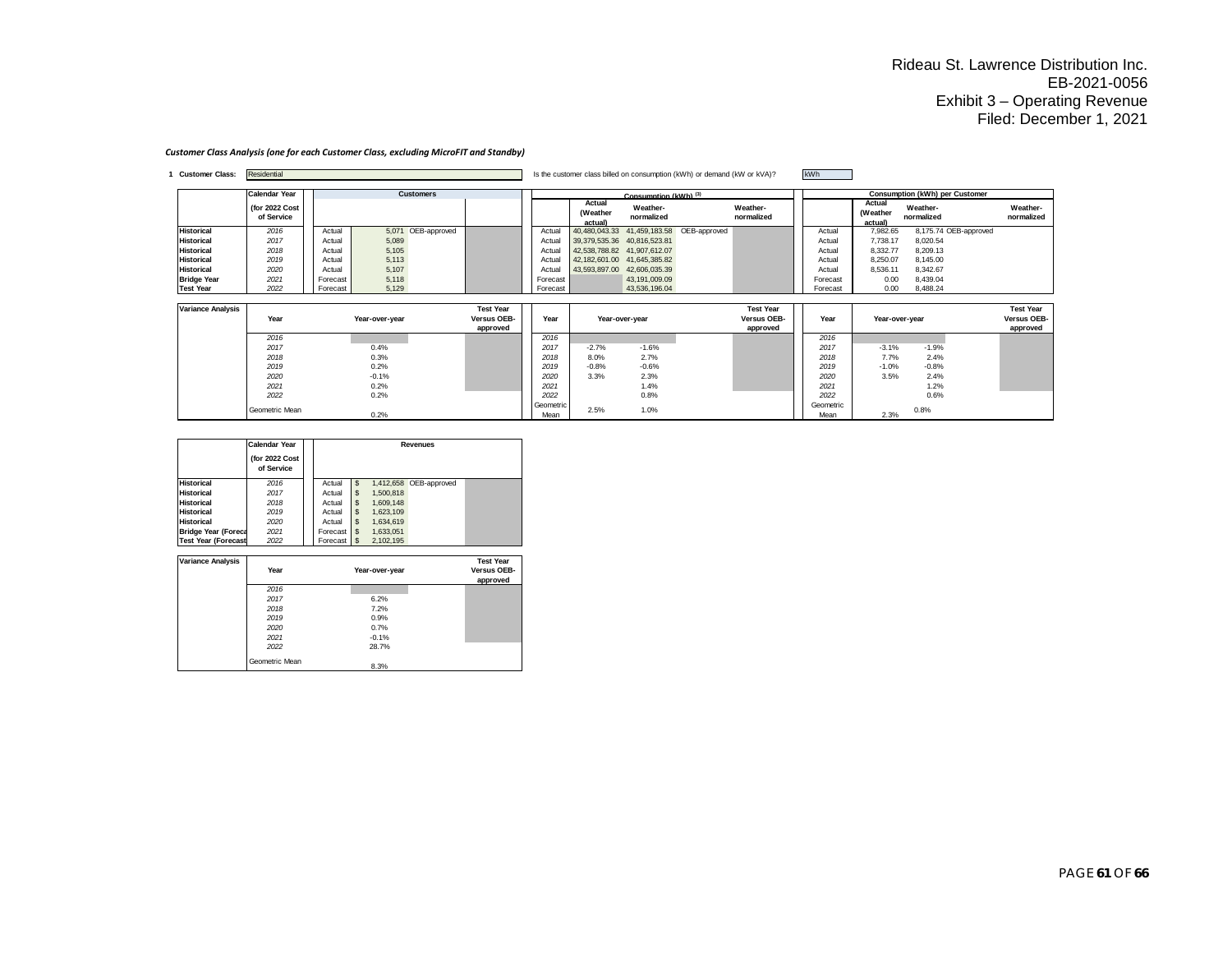|                          | <b>Calendar Year</b>         |          |                | <b>Customers</b> |                         |          |                               | Consumption (kWh) <sup>(3)</sup> |                            |                         |          |                               | Consumption (kWh) per Customer |                        |                         |
|--------------------------|------------------------------|----------|----------------|------------------|-------------------------|----------|-------------------------------|----------------------------------|----------------------------|-------------------------|----------|-------------------------------|--------------------------------|------------------------|-------------------------|
|                          | (for 2022 Cost<br>of Service |          |                |                  |                         |          | Actual<br>(Weather<br>actual) | Weather-<br>normalized           |                            | Weather-<br>normalized  |          | Actual<br>(Weather<br>actual) | Weather-<br>normalized         |                        | Weather-<br>normalized  |
| <b>Historical</b>        | 2016                         | Actual   |                | 740 OEB-approved |                         | Actual   | 20,348,622.96                 |                                  | 20,840,819.95 OEB-approved |                         | Actual   | 27,498.14                     |                                | 28,163.27 OEB-approved |                         |
| <b>Historical</b>        | 2017                         | Actual   | 741            |                  |                         | Actual   | 19,816,422.94                 | 20,539,538.91                    |                            |                         | Actual   | 26,742.81                     | 27,718.68                      |                        |                         |
| <b>Historical</b>        | 2018                         | Actual   | 739            |                  |                         | Actual   | 20,252,448.66                 | 19,951,949.40                    |                            |                         | Actual   | 27,405.21                     | 26,998.58                      |                        |                         |
| <b>Historical</b>        | 2019                         | Actual   | 735            |                  |                         | Actual   | 19,700,297.00                 | 19,449,404.49                    |                            |                         | Actual   | 26,803.13                     | 26,461.77                      |                        |                         |
| <b>Historical</b>        | 2020                         | Actual   | 731            |                  |                         | Actual   | 18,533,558.00                 | 18,113,577.41                    |                            |                         | Actual   | 25,353.70                     | 24,779.18                      |                        |                         |
| <b>Bridge Year</b>       | 2021                         | Forecast | 729            |                  |                         | Forecast |                               | 17.747.657.26                    |                            |                         | Forecast | 0.00                          | 24,345.21                      |                        |                         |
| <b>Test Year</b>         | 2022                         | Forecast | 727            |                  |                         | Forecast |                               | 17,290,656.16                    |                            |                         | Forecast | 0.00                          | 23,783.57                      |                        |                         |
|                          |                              |          |                |                  |                         |          |                               |                                  |                            |                         |          |                               |                                |                        |                         |
|                          |                              |          |                |                  |                         |          |                               |                                  |                            |                         |          |                               |                                |                        |                         |
| <b>Variance Analysis</b> |                              |          |                |                  | <b>Test Year</b>        |          |                               |                                  |                            | <b>Test Year</b>        |          |                               |                                |                        | <b>Test Year</b>        |
|                          | Year                         |          | Year-over-year |                  | Versus OEB-<br>approved | Year     |                               | Year-over-year                   |                            | Versus OEB-<br>approved | Year     |                               | Year-over-year                 |                        | Versus OEB-<br>approved |
|                          | 2016                         |          |                |                  |                         | 2016     |                               |                                  |                            |                         | 2016     |                               |                                |                        |                         |
|                          | 2017                         |          | 0.1%           |                  |                         | 2017     | $-2.6%$                       | $-1.4%$                          |                            |                         | 2017     | $-2.7%$                       | $-1.6%$                        |                        |                         |
|                          | 2018                         |          | $-0.3%$        |                  |                         | 2018     | 2.2%                          | $-2.9%$                          |                            |                         | 2018     | 2.5%                          | $-2.6%$                        |                        |                         |
|                          | 2019                         |          | $-0.5%$        |                  |                         | 2019     | $-2.7%$                       | $-2.5%$                          |                            |                         | 2019     | $-2.2%$                       | $-2.0%$                        |                        |                         |
|                          | 2020                         |          | $-0.5%$        |                  |                         | 2020     | $-5.9%$                       | $-6.9%$                          |                            |                         | 2020     | $-5.4%$                       | $-6.4%$                        |                        |                         |
|                          | 2021                         |          | $-0.3%$        |                  |                         | 2021     |                               | $-2.0%$                          |                            |                         | 2021     |                               | $-1.8%$                        |                        |                         |
|                          | 2022                         |          | $-0.3%$        |                  |                         | 2022     |                               | $-2.6%$                          |                            |                         | 2022     |                               | $-2.3%$                        |                        |                         |

|                            | Calendar Year                |             | Revenues |                      |  |  |  |  |
|----------------------------|------------------------------|-------------|----------|----------------------|--|--|--|--|
|                            | (for 2022 Cost<br>of Service |             |          |                      |  |  |  |  |
| <b>Historical</b>          | 2016                         | Actual      |          | 466,732 OEB-approved |  |  |  |  |
| <b>Historical</b>          | 2017                         | Actual      | 495,355  |                      |  |  |  |  |
| <b>Historical</b>          | 2018                         | Actual      | 503,343  |                      |  |  |  |  |
| <b>Historical</b>          | 2019                         | Actual      | 531,693  |                      |  |  |  |  |
| <b>Historical</b>          | 2020                         | Actual      | 506,733  |                      |  |  |  |  |
| <b>Bridge Year (Foreca</b> | 2021                         | Forecast \$ | 488,346  |                      |  |  |  |  |
| <b>Test Year (Forecast</b> | 2022                         | Forecast \$ | 497,133  |                      |  |  |  |  |

| <b>Variance Analysis</b> |                |                | <b>Test Year</b> |
|--------------------------|----------------|----------------|------------------|
|                          | Year           | Year-over-year | Versus OEB-      |
|                          |                |                | approved         |
|                          | 2016           |                |                  |
|                          | 2017           | 6.1%           |                  |
|                          | 2018           | 1.6%           |                  |
|                          | 2019           | 5.6%           |                  |
|                          | 2020           | $-4.7%$        |                  |
|                          | 2021           | $-3.6%$        |                  |
|                          | 2022           | 1.8%           |                  |
|                          | Geometric Mean |                |                  |
|                          |                | 1.3%           |                  |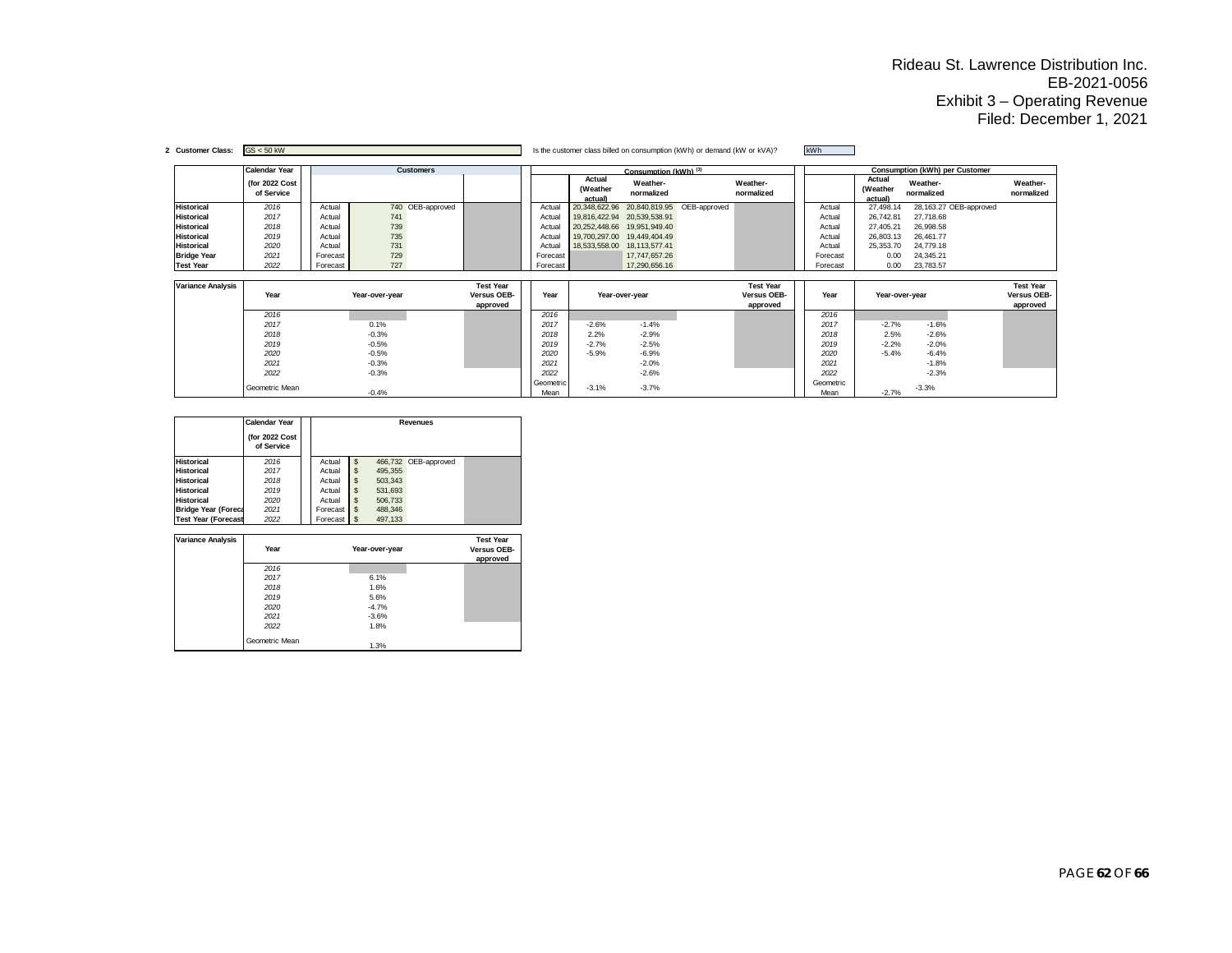| 3 Customer Class:        | GS 50 to 4,999 kW            |          |                |                  |                  |                   |                               |                        | Is the customer class billed on consumption (kWh) or demand (kW or kVA)? |                        | kW |                   |                               |                                |                        |
|--------------------------|------------------------------|----------|----------------|------------------|------------------|-------------------|-------------------------------|------------------------|--------------------------------------------------------------------------|------------------------|----|-------------------|-------------------------------|--------------------------------|------------------------|
|                          | <b>Calendar Year</b>         |          |                | <b>Customers</b> |                  |                   |                               | Consumption (kWh) (3)  |                                                                          |                        |    |                   |                               | Consumption (kWh) per Customer |                        |
|                          | (for 2022 Cost<br>of Service |          |                |                  |                  |                   | Actual<br>(Weather<br>actual) | Weather-<br>normalized |                                                                          | Weather-<br>normalized |    |                   | Actual<br>(Weather<br>actual) | Weather-<br>normalized         | Weather-<br>normalized |
| <b>Historical</b>        | 2016                         | Actual   |                | 64 OEB-approved  |                  | Actual            | 39,456,019.00                 |                        | 39,918,744.30 OEB-approved                                               |                        |    | Actual            | 616,500.30                    | 623,730.38 OEB-approved        |                        |
| <b>Historical</b>        | 2017                         | Actual   | 63             |                  |                  | Actual            | 38,286,678.00                 | 38,964,064.32          |                                                                          |                        |    | Actual            | 607,725.05                    | 618,477.21                     |                        |
| <b>Historical</b>        | 2018                         | Actual   | 65             |                  |                  | Actual            | 37,703,866.30                 | 37,432,623.76          |                                                                          |                        |    | Actual            | 580.059.48                    | 575,886.52                     |                        |
| <b>Historical</b>        | 2019                         | Actual   | 62             |                  |                  | Actual            | 37,004,001.00                 | 36,775,509.71          |                                                                          |                        |    | Actual            | 596.838.73                    | 593,153.38                     |                        |
| <b>Historical</b>        | 2020                         | Actual   | 61             |                  |                  | Actual            | 36,107,964.00                 | 35,711,248.23          |                                                                          |                        |    | Actual            | 591,933.84                    | 585,430.30                     |                        |
| <b>Bridge Year</b>       | 2021                         | Forecast | 60             |                  |                  | Forecast          |                               | 34,605,282.26          |                                                                          |                        |    | Forecast          | 0.00                          | 576,754.70                     |                        |
| <b>Test Year</b>         | 2022                         | Forecast | 59             |                  |                  | Forecast          |                               | 33,433,327.13          |                                                                          |                        |    | Forecast          | 0.00                          | 566,666.56                     |                        |
|                          |                              |          |                |                  |                  |                   |                               |                        |                                                                          |                        |    |                   |                               |                                |                        |
| <b>Variance Analysis</b> |                              |          |                |                  | <b>Test Year</b> |                   |                               |                        |                                                                          | <b>Test Year</b>       |    |                   |                               |                                | <b>Test Year</b>       |
|                          | Year                         |          | Year-over-year |                  | Versus OEB-      | Year              |                               | Year-over-year         |                                                                          | Versus OEB-            |    | Year              | Year-over-year                |                                | Versus OEB-            |
|                          |                              |          |                |                  | approved         |                   |                               |                        |                                                                          | approved               |    |                   |                               |                                | approved               |
|                          | 2016                         |          |                |                  |                  | 2016              |                               |                        |                                                                          |                        |    | 2016              |                               |                                |                        |
|                          | 2017                         |          | $-1.6%$        |                  |                  | 2017              | $-3.0%$                       | $-2.4%$                |                                                                          |                        |    | 2017              | $-1.4%$                       | $-0.8%$                        |                        |
|                          | 2018                         |          | 3.2%           |                  |                  | 2018              | $-1.5%$                       | $-3.9%$                |                                                                          |                        |    | 2018              | $-4.6%$                       | $-6.9%$                        |                        |
|                          | 2019                         |          | $-4.6%$        |                  |                  | 2019              | $-1.9%$                       | $-1.8%$                |                                                                          |                        |    | 2019              | 2.9%                          | 3.0%                           |                        |
|                          | 2020                         |          | $-1.6%$        |                  |                  | 2020              | $-2.4%$                       | $-2.9%$                |                                                                          |                        |    | 2020              | $-0.8%$                       | $-1.3%$                        |                        |
|                          | 2021                         |          | $-1.6%$        |                  |                  | 2021              |                               | $-3.1%$                |                                                                          |                        |    | 2021              |                               | $-1.5%$                        |                        |
|                          | 2022                         |          | $-1.7%$        |                  |                  | 2022              |                               | $-3.4%$                |                                                                          |                        |    | 2022              |                               | $-1.7%$                        |                        |
|                          | Geometric Mean               |          | $-1.6%$        |                  |                  | Geometric<br>Mean | $-2.9%$                       | $-3.5%$                |                                                                          |                        |    | Geometric<br>Mean | $-1.3%$                       | $-1.9%$                        |                        |

|                            | <b>Calendar Year</b>         |            |         | Revenues             |          |                               | Demand (kW)            |              |                        | Demand (kW) per Customer |          |                              |                        |                      |                        |
|----------------------------|------------------------------|------------|---------|----------------------|----------|-------------------------------|------------------------|--------------|------------------------|--------------------------|----------|------------------------------|------------------------|----------------------|------------------------|
|                            | (for 2022 Cost<br>of Service |            |         |                      |          | Actual<br>(Weather<br>actual) | Weather-<br>normalized |              | Weather-<br>normalized |                          |          | Actual<br>(Weather<br>actual | Weather-<br>normalized |                      | Weather-<br>normalized |
| <b>Historical</b>          | 2016                         | Actual     |         | 419,957 OEB-approved | Actual   | 115,476,90                    | 116,831                | OEB-approved |                        |                          | Actual   | 1804.33                      |                        | 1825.49 OEB-approved |                        |
| <b>Historical</b>          | 2017                         | Actua      | 425.839 |                      | Actual   | 111.704.20                    | 113,681                |              |                        |                          | Actual   | 1773.08                      | 1804.45                |                      |                        |
| <b>Historical</b>          | 2018                         | Actual     | 456.243 |                      | Actual   | 112.493.40                    | 111.684                |              |                        |                          | Actual   | 1730.67                      | 1718.22                |                      |                        |
| <b>Historical</b>          | 2019                         | Actual     | 460,313 |                      | Actual   | 109.763.60                    | 109,086                |              |                        |                          | Actual   | 1770.38                      | 1759.45                |                      |                        |
| <b>Historical</b>          | 2020                         | Actual     | 454,448 |                      | Actual   | 109.147.00                    | 107.948                |              |                        |                          | Actual   | 1789.30                      | 1769.64                |                      |                        |
| <b>Bridge Year (Foreca</b> | 2021                         | Forecast S | 436,424 |                      | Forecast |                               | 102,549                |              |                        |                          | Forecast |                              | 1709.15                |                      |                        |
| <b>Test Year (Forecast</b> | 2022                         | Forecast S | 416.354 |                      | Forecast |                               | 99.076                 |              |                        |                          | Forecast |                              | 1679.26                |                      |                        |

| <b>Variance Analysis</b> |                |                | <b>Test Year</b> |           |         |                | <b>Test Year</b> |           |                |         | <b>Test Year</b> |
|--------------------------|----------------|----------------|------------------|-----------|---------|----------------|------------------|-----------|----------------|---------|------------------|
|                          | Year           | Year-over-year | Versus OEB-      | Year      |         | Year-over-year | Versus OEB-      | Year      | Year-over-year |         | Versus OEB-      |
|                          |                |                | approved         |           |         |                | approved         |           |                |         | approved         |
|                          | 2016           |                |                  | 2016      |         |                |                  | 2016      |                |         |                  |
|                          | 2017           | 1.4%           |                  | 2017      | $-3.3%$ | $-2.7%$        |                  | 2017      | $-1.7%$        | $-1.2%$ |                  |
|                          | 2018           | 7.1%           |                  | 2018      | 0.7%    | $-1.8%$        |                  | 2018      | $-2.4%$        | $-4.8%$ |                  |
|                          | 2019           | 0.9%           |                  | 2019      | $-2.4%$ | $-2.3%$        |                  | 2019      | 2.3%           | 2.4%    |                  |
|                          | 2020           | $-1.3%$        |                  | 2020      | $-0.6%$ | $-1.0%$        |                  | 2020      | 1.1%           | 0.6%    |                  |
|                          | 2021           | $-4.0%$        |                  | 2021      |         | $-5.0%$        |                  | 2021      |                | $-3.4%$ |                  |
|                          | 2022           | $-4.6%$        |                  | 2022      |         | $-3.4%$        |                  | 2022      |                | $-1.7%$ |                  |
|                          | Geometric Mean |                |                  | Geometric | $-1.9%$ | $-3.2%$        |                  | Geometric |                | $-1.7%$ |                  |
|                          |                | $-0.2%$        |                  | Mean      |         |                |                  | Mean      | $-0.3%$        |         |                  |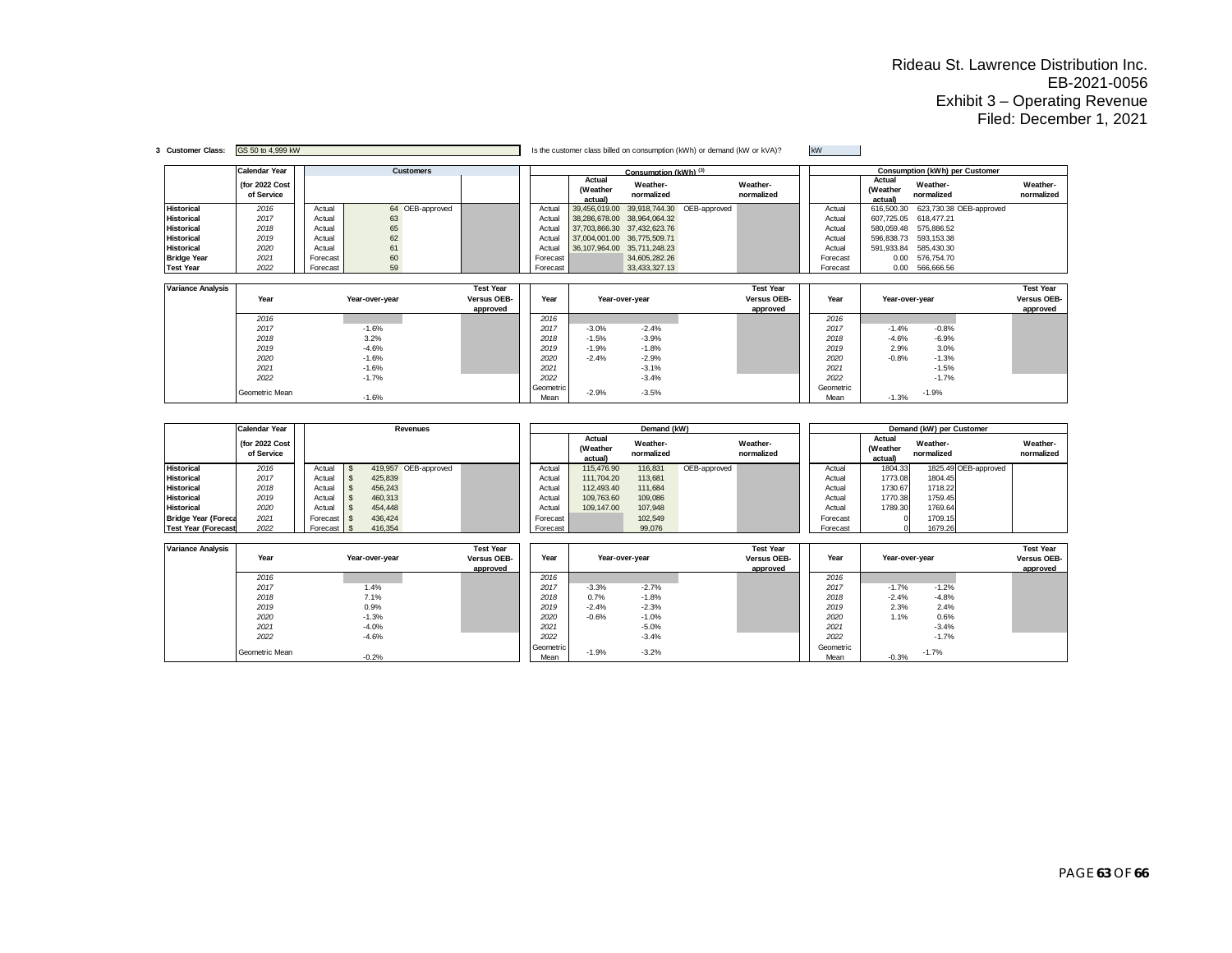| <b>Customer Class:</b>   | <b>Street Lights</b>         |          |                |                    |                  |                   |                              |                                  | Is the customer class billed on consumption (kWh) or demand (kW or kVA)? |                        | kW                |                               |                                |                        |
|--------------------------|------------------------------|----------|----------------|--------------------|------------------|-------------------|------------------------------|----------------------------------|--------------------------------------------------------------------------|------------------------|-------------------|-------------------------------|--------------------------------|------------------------|
|                          | <b>Calendar Year</b>         |          |                | <b>Customers</b>   |                  |                   |                              | Consumption (kWh) <sup>(3)</sup> |                                                                          |                        |                   |                               | Consumption (kWh) per Customer |                        |
|                          | (for 2022 Cost<br>of Service |          |                |                    |                  |                   | Actual<br>(Weather<br>actual | Weather-<br>normalized           |                                                                          | Weather-<br>normalized |                   | Actual<br>(Weather<br>actual) | Weather-<br>normalized         | Weather-<br>normalized |
| <b>Historical</b>        | 2016                         | Actual   |                | 1,711 OEB-approved |                  | Actual            | 773,158.00                   | 773,158.00                       | OEB-approved                                                             |                        | Actual            | 451.87                        | 451.87 OEB-approved            |                        |
| <b>Historical</b>        | 2017                         | Actual   | 1,711          |                    |                  | Actual            | 716.670.00                   | 716,670.00                       |                                                                          |                        | Actual            | 418.86                        | 418.86                         |                        |
| <b>Historical</b>        | 2018                         | Actual   | 1,711          |                    |                  | Actual            | 714.488.57                   | 714,488.57                       |                                                                          |                        | Actual            | 417.59                        | 417.59                         |                        |
| <b>Historical</b>        | 2019                         | Actual   | 1,711          |                    |                  | Actual            | 691,963.00                   | 691,963.00                       |                                                                          |                        | Actual            | 404.42                        | 404.42                         |                        |
| <b>Historical</b>        | 2020                         | Actual   | 1,712          |                    |                  | Actual            | 644,755.00                   | 644,755.00                       |                                                                          |                        | Actual            | 376.61                        | 376.61                         |                        |
| <b>Bridge Year</b>       | 2021                         | Forecast | 1,712          |                    |                  | Forecast          |                              | 642,913.64                       |                                                                          |                        | Forecast          | 0.00                          | 375.53                         |                        |
| <b>Test Year</b>         | 2022                         | Forecast | 1,712          |                    |                  | Forecast          |                              | 642,913.64                       |                                                                          |                        | Forecast          | 0.00                          | 375.53                         |                        |
|                          |                              |          |                |                    |                  |                   |                              |                                  |                                                                          |                        |                   |                               |                                |                        |
| <b>Variance Analysis</b> |                              |          |                |                    | <b>Test Year</b> |                   |                              |                                  |                                                                          | <b>Test Year</b>       |                   |                               |                                | <b>Test Year</b>       |
|                          | Year                         |          | Year-over-year |                    | Versus OEB-      | Year              |                              | Year-over-year                   |                                                                          | Versus OEB-            | Year              | Year-over-year                |                                | Versus OEB-            |
|                          |                              |          |                |                    | approved         |                   |                              |                                  |                                                                          | approved               |                   |                               |                                | approved               |
|                          | 2016                         |          |                |                    |                  | 2016              |                              |                                  |                                                                          |                        | 2016              |                               |                                |                        |
|                          | 2017                         |          | 0.0%           |                    |                  | 2017              | $-7.3%$                      | $-7.3%$                          |                                                                          |                        | 2017              | $-7.3%$                       | $-7.3%$                        |                        |
|                          | 2018                         |          | 0.0%           |                    |                  | 2018              | $-0.3%$                      | $-0.3%$                          |                                                                          |                        | 2018              | $-0.3%$                       | $-0.3%$                        |                        |
|                          | 2019                         |          | 0.0%           |                    |                  | 2019              | $-3.2%$                      | $-3.2%$                          |                                                                          |                        | 2019              | $-3.2%$                       | $-3.2%$                        |                        |
|                          | 2020                         |          | 0.1%           |                    |                  | 2020              | $-6.8%$                      | $-6.8%$                          |                                                                          |                        | 2020              | $-6.9%$                       | $-6.9%$                        |                        |
|                          | 2021                         |          | 0.0%           |                    |                  | 2021              |                              | $-0.3%$                          |                                                                          |                        | 2021              |                               | $-0.3%$                        |                        |
|                          | 2022                         |          | 0.0%           |                    |                  | 2022              |                              | 0.0%                             |                                                                          |                        | 2022              |                               | 0.0%                           |                        |
|                          | Geometric Mean               |          | 0.0%           |                    |                  | Geometric<br>Mean | $-5.9%$                      | $-3.6%$                          |                                                                          |                        | Geometric<br>Mean | $-5.9%$                       | $-3.6%$                        |                        |

|                            | <b>Calendar Year</b>         |          |         | <b>Revenues</b>     |          |                               | Demand (kW)            |              |                        |          |                               | Demand (kW) per Customer |                   |                        |
|----------------------------|------------------------------|----------|---------|---------------------|----------|-------------------------------|------------------------|--------------|------------------------|----------|-------------------------------|--------------------------|-------------------|------------------------|
|                            | (for 2022 Cost<br>of Service |          |         |                     |          | Actual<br>(Weather<br>actual) | Weather-<br>normalized |              | Weather-<br>normalized |          | Actual<br>(Weather<br>actual) | Weather-<br>normalized   |                   | Weather-<br>normalized |
| <b>Historical</b>          | 2016                         | Actual   |         | 98,403 OEB-approved | Actual   | 2070.32                       | 2,070                  | OEB-approved |                        | Actual   | 1.21                          |                          | 1.21 OEB-approved |                        |
| <b>Historical</b>          | 2017                         | Actual   | 127.247 |                     | Actual   | 1944.62                       | 1,945                  |              |                        | Actual   | 1.14                          | 1.14                     |                   |                        |
| <b>Historical</b>          | 2018                         | Actual   | 101.590 |                     | Actual   | 1938.5                        | 1,939                  |              |                        | Actual   | 1.13                          | 1.13                     |                   |                        |
| <b>Historical</b>          | 2019                         | Actual   | 97,216  |                     | Actual   | 1886.9                        | 1,887                  |              |                        | Actual   | 1.10                          | 1.10                     |                   |                        |
| <b>Historical</b>          | 2020                         | Actual   | 99.153  |                     | Actual   | 1743.9                        | 1,744                  |              |                        | Actual   | 1.02                          | 1.02                     |                   |                        |
| <b>Bridge Year (Foreca</b> | 2021                         | Forecast | 96,242  |                     | Forecast |                               | 1,744                  |              |                        | Forecast |                               | 1.02                     |                   |                        |
| <b>Test Year (Forecast</b> | 2022                         | Forecast | 109.617 |                     | Forecast |                               | 1.744                  |              |                        | Forecast |                               | 1.02                     |                   |                        |

| <b>Variance Analysis</b> | Year           | Year-over-year | <b>Test Year</b><br>Versus OEB-<br>approved | Year              |         | Year-over-year | <b>Test Year</b><br>Versus OEB-<br>approved | Year              | Year-over-year     | <b>Test Year</b><br>Versus OEB-<br>approved |
|--------------------------|----------------|----------------|---------------------------------------------|-------------------|---------|----------------|---------------------------------------------|-------------------|--------------------|---------------------------------------------|
|                          | 2016           |                |                                             | 2016              |         |                |                                             | 2016              |                    |                                             |
|                          | 2017           | 29.3%          |                                             | 2017              | $-6.1%$ | $-6.1%$        |                                             | 2017              | $-6.1%$<br>$-6.1%$ |                                             |
|                          | 2018           | $-20.2%$       |                                             | 2018              | $-0.3%$ | $-0.3%$        |                                             | 2018              | $-0.3%$<br>$-0.3%$ |                                             |
|                          | 2019           | $-4.3%$        |                                             | 2019              | $-2.7%$ | $-2.7%$        |                                             | 2019              | $-2.7%$<br>$-2.7%$ |                                             |
|                          | 2020           | 2.0%           |                                             | 2020              | $-7.6%$ | $-7.6%$        |                                             | 2020              | $-7.6%$<br>$-7.6%$ |                                             |
|                          | 2021           | $-2.9%$        |                                             | 2021              |         | 0.0%           |                                             | 2021              | 0.0%               |                                             |
|                          | 2022           | 13.9%          |                                             | 2022              |         | 0.0%           |                                             | 2022              | 0.0%               |                                             |
|                          | Geometric Mean | 2.2%           |                                             | Geometric<br>Mean | $-5.6%$ | $-3.4%$        |                                             | Geometric<br>Mean | $-3.4%$<br>$-5.6%$ |                                             |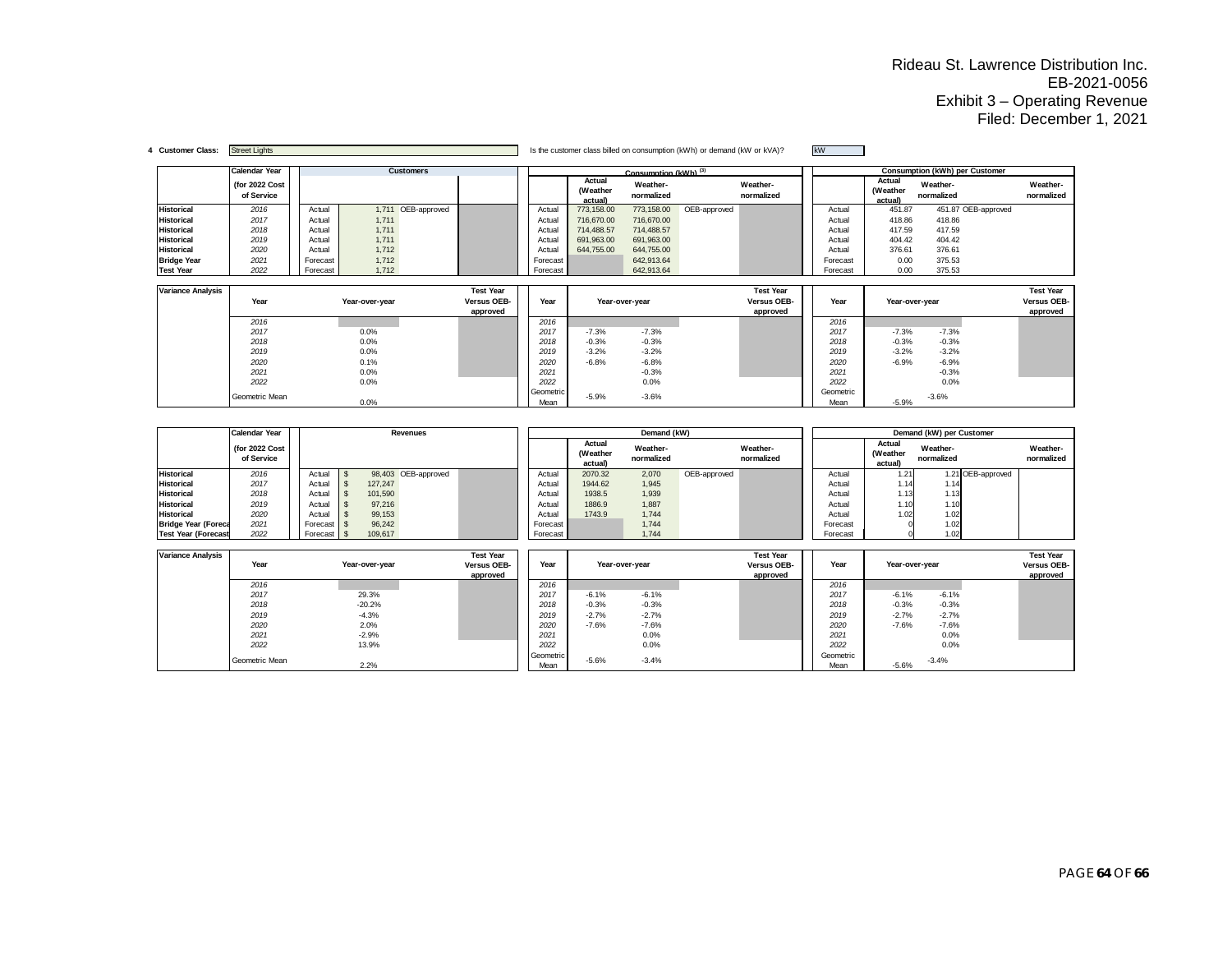| 5 Customer Class:        | <b>Sentinel Lights</b>       |          |                |                  |                         |                   |                               |                        | Is the customer class billed on consumption (kWh) or demand (kW or kVA)? |                         | <b>kW</b>         |                               |                                |                         |
|--------------------------|------------------------------|----------|----------------|------------------|-------------------------|-------------------|-------------------------------|------------------------|--------------------------------------------------------------------------|-------------------------|-------------------|-------------------------------|--------------------------------|-------------------------|
|                          | Calendar Year                |          |                | <b>Customers</b> |                         |                   |                               | Consumption (kWh) (3)  |                                                                          |                         |                   |                               | Consumption (kWh) per Customer |                         |
|                          | (for 2022 Cost<br>of Service |          |                |                  |                         |                   | Actual<br>(Weather<br>actual) | Weather-<br>normalized |                                                                          | Weather-<br>normalized  |                   | Actual<br>(Weather<br>actual) | Weather-<br>normalized         | Weather-<br>normalized  |
| <b>Historical</b>        | 2016                         | Actual   |                | 73 OEB-approved  |                         | Actual            | 106,791.00                    | 106,791.00             | OEB-approved                                                             |                         | Actual            | 1,462.89                      | 1,462.89 OEB-approved          |                         |
| <b>Historical</b>        | 2017                         | Actual   | 71             |                  |                         | Actual            | 99,906.00                     | 99,906.00              |                                                                          |                         | Actual            | 1,407.13                      | 1,407.13                       |                         |
| <b>Historical</b>        | 2018                         | Actual   | 72             |                  |                         | Actual            | 97,401.00                     | 97,401.00              |                                                                          |                         | Actual            | 1,352.79                      | 1,352.79                       |                         |
| <b>Historical</b>        | 2019                         | Actual   | 74             |                  |                         | Actual            | 98.084.00                     | 98,084.00              |                                                                          |                         | Actual            | 1,325.46                      | 1,325.46                       |                         |
| <b>Historical</b>        | 2020                         | Actual   | 73             |                  |                         | Actual            | 96,660.00                     | 96,660.00              |                                                                          |                         | Actual            | 1,324.11                      | 1,324.11                       |                         |
| <b>Bridge Year</b>       | 2021                         | Forecast | 73             |                  |                         | Forecast          |                               | 94,789.32              |                                                                          |                         | Forecast          | 0.00                          | 1,298.48                       |                         |
| <b>Test Year</b>         | 2022                         | Forecast | 73             |                  |                         | Forecast          |                               | 92,954.85              |                                                                          |                         | Forecast          | 0.00                          | 1,273.35                       |                         |
|                          |                              |          |                |                  |                         |                   |                               |                        |                                                                          |                         |                   |                               |                                |                         |
| <b>Variance Analysis</b> |                              |          |                |                  | <b>Test Year</b>        |                   |                               |                        |                                                                          | <b>Test Year</b>        |                   |                               |                                | <b>Test Year</b>        |
|                          | Year                         |          | Year-over-year |                  | Versus OEB-<br>approved | Year              |                               | Year-over-year         |                                                                          | Versus OEB-<br>approved | Year              | Year-over-year                |                                | Versus OEB-<br>approved |
|                          | 2016                         |          |                |                  |                         | 2016              |                               |                        |                                                                          |                         | 2016              |                               |                                |                         |
|                          | 2017                         |          | $-2.7%$        |                  |                         | 2017              | $-6.4%$                       | $-6.4%$                |                                                                          |                         | 2017              | $-3.8%$                       | $-3.8%$                        |                         |
|                          | 2018                         |          | 1.4%           |                  |                         | 2018              | $-2.5%$                       | $-2.5%$                |                                                                          |                         | 2018              | $-3.9%$                       | $-3.9%$                        |                         |
|                          | 2019                         |          | 2.8%           |                  |                         | 2019              | 0.7%                          | 0.7%                   |                                                                          |                         | 2019              | $-2.0%$                       | $-2.0%$                        |                         |
|                          | 2020                         |          | $-1.4%$        |                  |                         | 2020              | $-1.5%$                       | $-1.5%$                |                                                                          |                         | 2020              | $-0.1%$                       | $-0.1%$                        |                         |
|                          | 2021                         |          | 0.0%           |                  |                         | 2021              |                               | $-1.9%$                |                                                                          |                         | 2021              |                               | $-1.9%$                        |                         |
|                          | 2022                         |          | 0.0%           |                  |                         | 2022              |                               | $-1.9%$                |                                                                          |                         | 2022              |                               | $-1.9%$                        |                         |
|                          | Geometric Mean               |          |                |                  |                         | Geometric<br>Mean | $-3.3%$                       | $-2.7%$                |                                                                          |                         | Geometric<br>Mean | $-3.3%$                       | $-2.7%$                        |                         |

|                            | <b>Calendar Year</b>         |               |        | <b>Revenues</b>    |          |                              | Demand (kW)            |              |                        |          |                              | Demand (kW) per Customer |                   |                        |
|----------------------------|------------------------------|---------------|--------|--------------------|----------|------------------------------|------------------------|--------------|------------------------|----------|------------------------------|--------------------------|-------------------|------------------------|
|                            | (for 2022 Cost<br>of Service |               |        |                    |          | Actual<br>(Weather<br>actual | Weather-<br>normalized |              | Weather-<br>normalized |          | Actual<br>(Weather<br>actual | Weather-<br>normalized   |                   | Weather-<br>normalized |
| <b>Historical</b>          | 2016                         | Actual        |        | 6,474 OEB-approved | Actual   | 302                          | 302                    | OEB-approved |                        | Actual   | 4.14                         |                          | 4.14 OEB-approved |                        |
| <b>Historical</b>          | 2017                         | Actual        | 7,064  |                    | Actual   | 275.7                        | 276                    |              |                        | Actual   | 3.88                         | 3.88                     |                   |                        |
| <b>Historical</b>          | 2018                         | Actual        | 7,499  |                    | Actual   | 270.2                        | 270                    |              |                        | Actual   | 3.75                         | 3.75                     |                   |                        |
| <b>Historical</b>          | 2019                         | Actual        | 7,970  |                    | Actual   | 272.4                        | 272                    |              |                        | Actual   | 3.68                         | 3.68                     |                   |                        |
| <b>Historical</b>          | 2020                         | Actual        | 7,969  |                    | Actual   | 268.5                        | 269                    |              |                        | Actual   | 3.68                         | 3.68                     |                   |                        |
| <b>Bridge Year (Foreca</b> | 2021                         | Forecast   \$ | 7,898  |                    | Forecast |                              | 263                    |              |                        | Forecast |                              | 3.61                     |                   |                        |
| <b>Test Year (Forecast</b> | 2022                         | Forecast S    | 10.077 |                    | Forecast |                              | 258                    |              |                        | Forecast |                              | 3.54                     |                   |                        |

| <b>Variance Analysis</b> | Year           | Year-over-year | <b>Test Year</b><br>Versus OEB-<br>approved | Year              |         | Year-over-year | <b>Test Year</b><br>Versus OEB-<br>approved | Year              | Year-over-year |         | <b>Test Year</b><br>Versus OEB-<br>approved |
|--------------------------|----------------|----------------|---------------------------------------------|-------------------|---------|----------------|---------------------------------------------|-------------------|----------------|---------|---------------------------------------------|
|                          | 2016           |                |                                             | 2016              |         |                |                                             | 2016              |                |         |                                             |
|                          | 2017           | 9.1%           |                                             | 2017              | $-8.7%$ | $-8.7%$        |                                             | 2017              | $-6.1%$        | $-6.1%$ |                                             |
|                          | 2018           | 6.2%           |                                             | 2018              | $-2.0%$ | $-2.0%$        |                                             | 2018              | $-3.4%$        | $-3.4%$ |                                             |
|                          | 2019           | 6.3%           |                                             | 2019              | 0.8%    | 0.8%           |                                             | 2019              | $-1.9%$        | $-1.9%$ |                                             |
|                          | 2020           | 0.0%           |                                             | 2020              | $-1.4%$ | $-1.4%$        |                                             | 2020              | $-0.1%$        | $-0.1%$ |                                             |
|                          | 2021           | $-0.9%$        |                                             | 2021              |         | $-1.9%$        |                                             | 2021              |                | $-1.9%$ |                                             |
|                          | 2022           | 27.6%          |                                             | 2022              |         | $-1.9%$        |                                             | 2022              |                | $-1.9%$ |                                             |
|                          | Geometric Mean | 9.3%           |                                             | Geometric<br>Mean | $-3.8%$ | $-3.1%$        |                                             | Geometric<br>Mean | $-3.8%$        | $-3.1%$ |                                             |